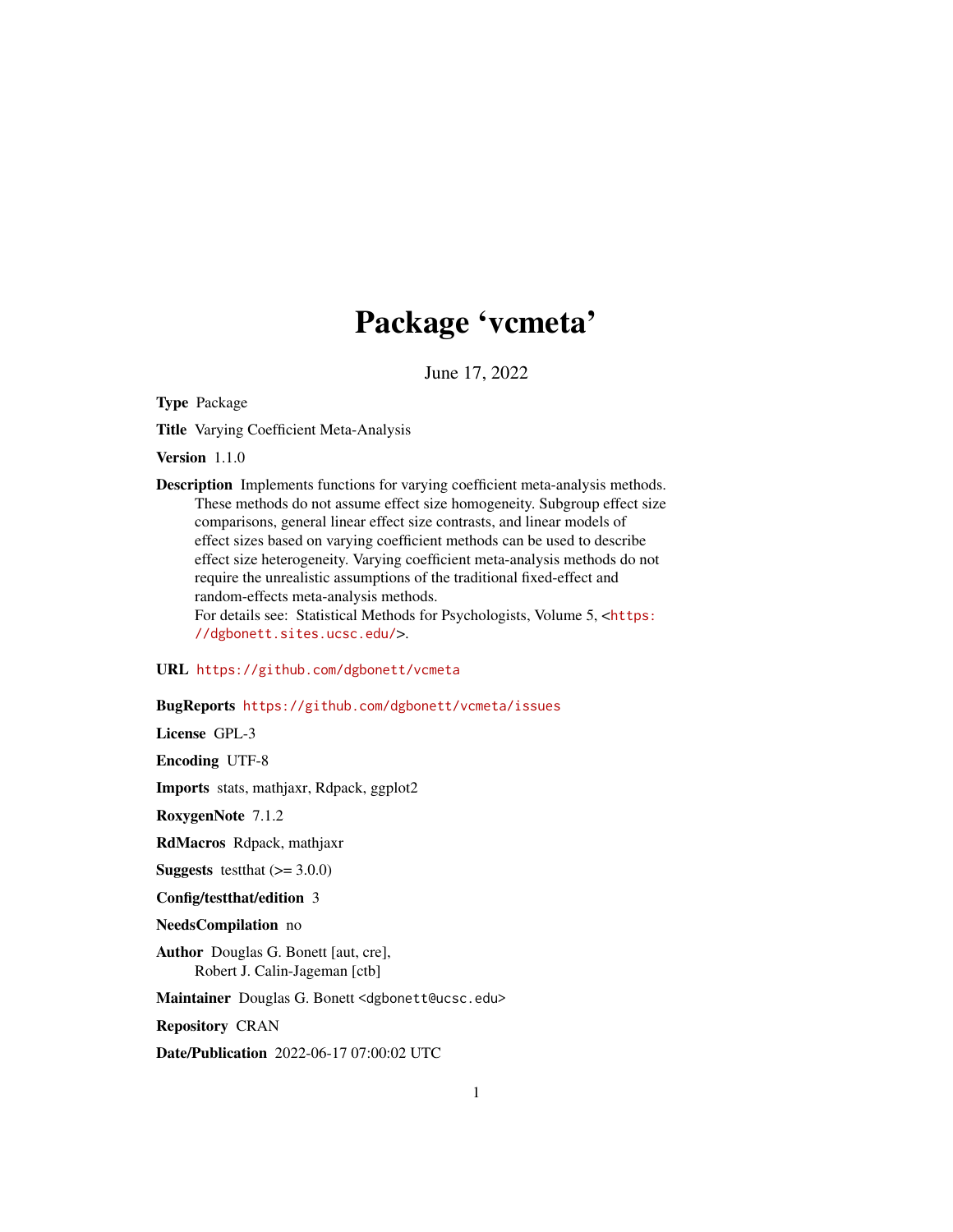# R topics documented:

|                 | 4              |
|-----------------|----------------|
|                 | $\overline{4}$ |
|                 | 5              |
|                 | 6              |
|                 | $\overline{7}$ |
|                 | 8              |
|                 | 10             |
|                 | 11             |
|                 | 12             |
|                 | 14             |
|                 | 15             |
|                 | 16             |
|                 | 18             |
|                 | 19             |
|                 | 20             |
|                 | 22             |
|                 | 23             |
|                 | 24             |
|                 | 26             |
|                 | 27             |
|                 | 28             |
|                 | 29             |
|                 | 30             |
|                 | 32             |
|                 | 33             |
|                 | 34             |
|                 | 35             |
|                 | 36             |
|                 | 37             |
|                 | 38             |
|                 | 39             |
|                 | 41             |
|                 | 42             |
|                 | 43             |
|                 | 45             |
|                 | 46             |
|                 | 47             |
|                 | 48             |
|                 | 49             |
|                 | 51             |
|                 | 52             |
|                 | 53             |
|                 | 54             |
|                 | 55             |
|                 | 57             |
| meta.lm.mean.ps | 58             |
|                 |                |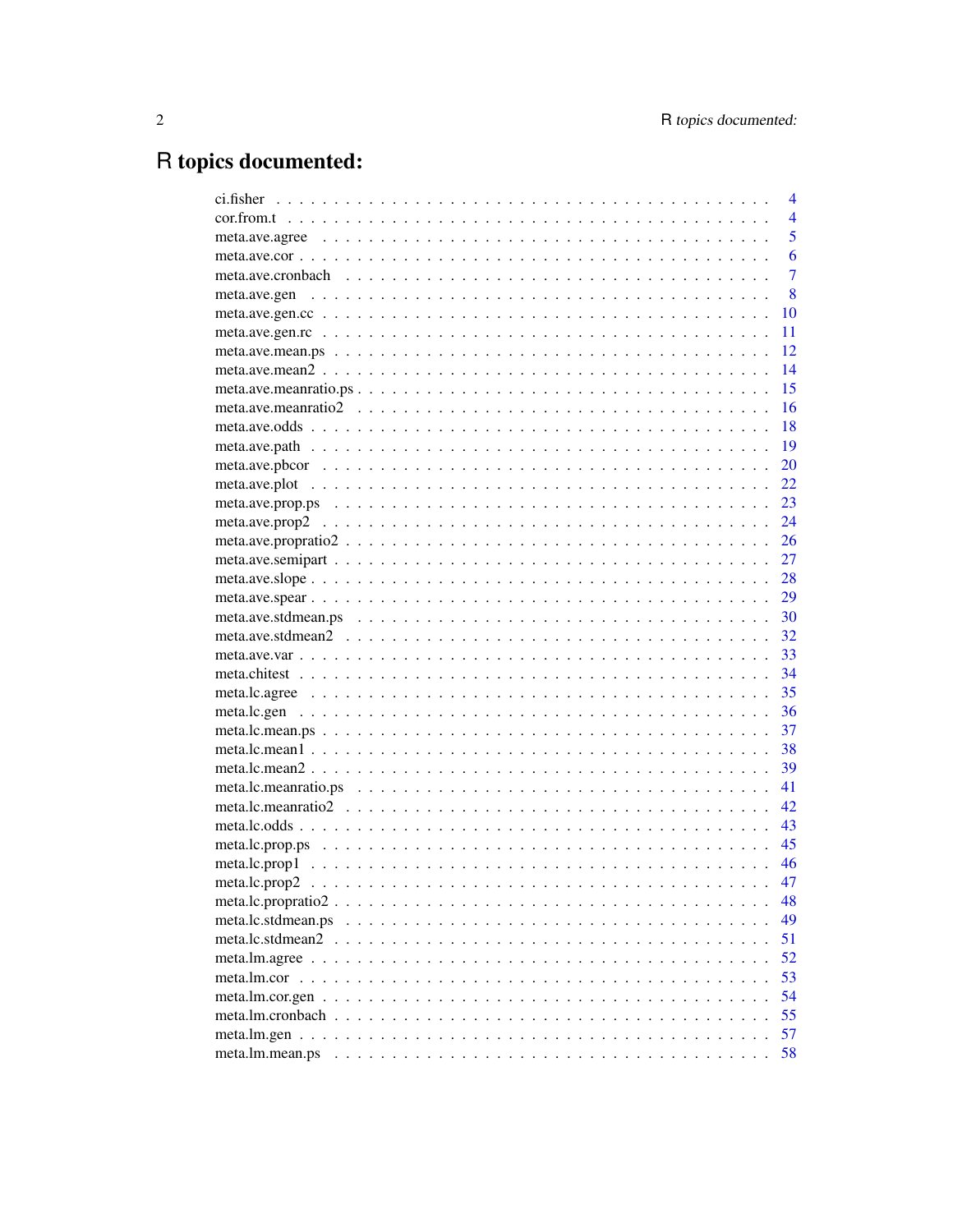| 59                                                                                                                     |
|------------------------------------------------------------------------------------------------------------------------|
| 60                                                                                                                     |
| 61                                                                                                                     |
| meta.lm.meanratio $2 \ldots \ldots \ldots \ldots \ldots \ldots \ldots \ldots \ldots \ldots \ldots \ldots \ldots$<br>63 |
| 64                                                                                                                     |
| 66                                                                                                                     |
| 67                                                                                                                     |
| 68                                                                                                                     |
| 69                                                                                                                     |
| 71                                                                                                                     |
| 72                                                                                                                     |
| 73                                                                                                                     |
| 74                                                                                                                     |
| 76                                                                                                                     |
| 77                                                                                                                     |
| 78                                                                                                                     |
| 80                                                                                                                     |
| 81                                                                                                                     |
| 83                                                                                                                     |
| 84                                                                                                                     |
| 85                                                                                                                     |
| 87                                                                                                                     |
| 89                                                                                                                     |
| 90                                                                                                                     |
| 93                                                                                                                     |
| 94                                                                                                                     |
| 96                                                                                                                     |
|                                                                                                                        |
| -99                                                                                                                    |
|                                                                                                                        |
|                                                                                                                        |
|                                                                                                                        |
|                                                                                                                        |
| se.odds                                                                                                                |
|                                                                                                                        |
|                                                                                                                        |
|                                                                                                                        |
|                                                                                                                        |
|                                                                                                                        |
|                                                                                                                        |
|                                                                                                                        |
|                                                                                                                        |
|                                                                                                                        |

**Index**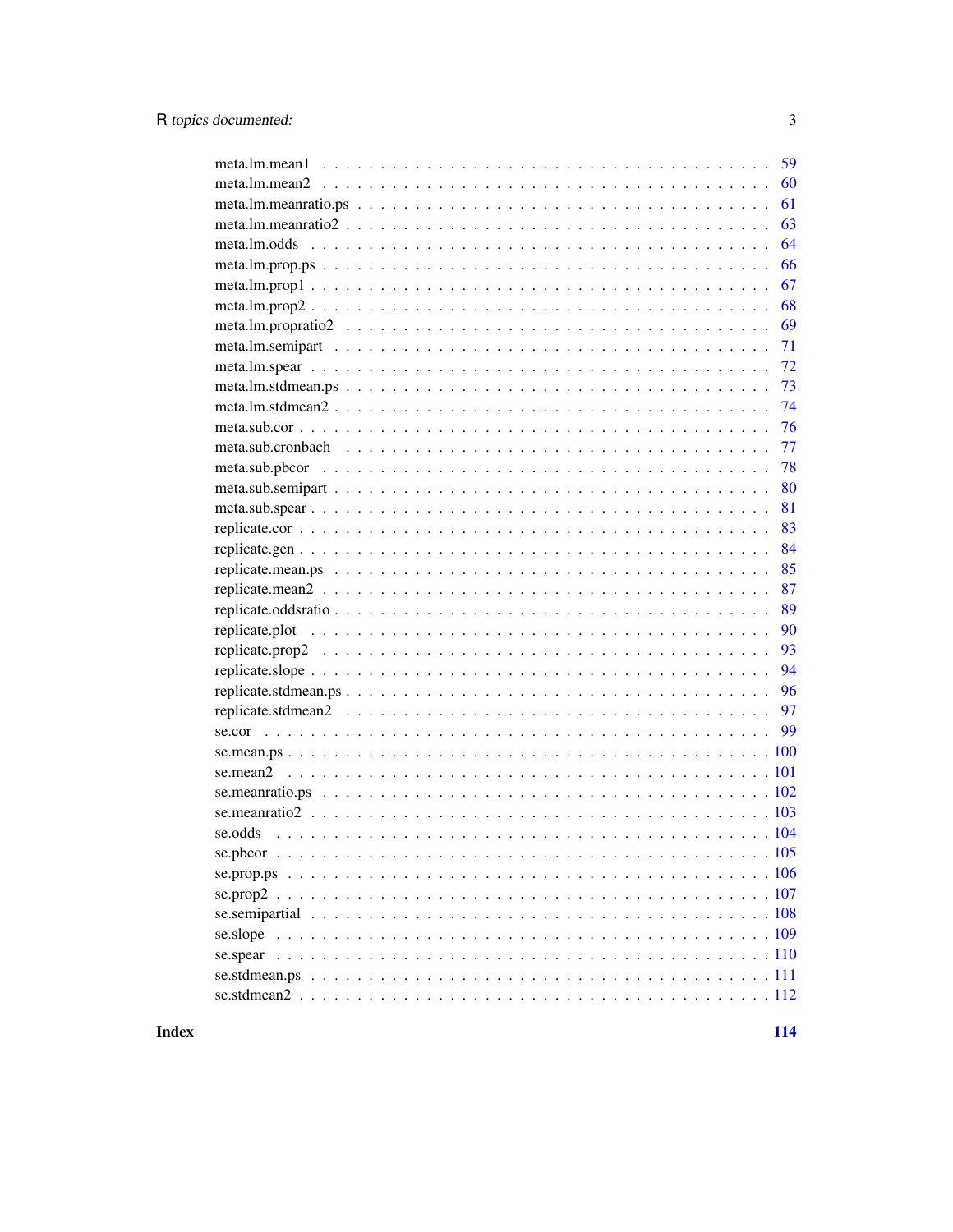<span id="page-3-0"></span>

# Description

This function computes a confidence interval for any type correlation using an estimated correlation and its standard error. This function should be used with the meta.ave.gen function when the effect size is a correlation. Use the estimated average correlation and it standard error from meta.ave.gen (when the effect size is a correlation) in the ci.fisher function to obtain a more accurate confidence interval for the population average correlation.

#### Usage

ci.fisher(alpha, cor, se)

#### Arguments

| alpha | alpha value for 1-alpha confidence      |
|-------|-----------------------------------------|
| cor   | estimate of correlation                 |
| se    | standard error of estimated correlation |

#### Value

A 2-element vector with lower and upper bounds of the confidence interval

# Examples

```
ci.fisher(0.05, 0.50, .10)
# Should return:
# [1] 0.2802723 0.6699402
```

| cor.from.t |           |  |  | Compute Pearson correlation between paired measurements from t |  |
|------------|-----------|--|--|----------------------------------------------------------------|--|
|            | statistic |  |  |                                                                |  |

# Description

This function computes the Pearson correlation between paired measurements using a reported paired-samples t statistic and other sample information. This correlation estimate is needed in several functions that analyze mean differences and standardized mean differences in paired-samples studies.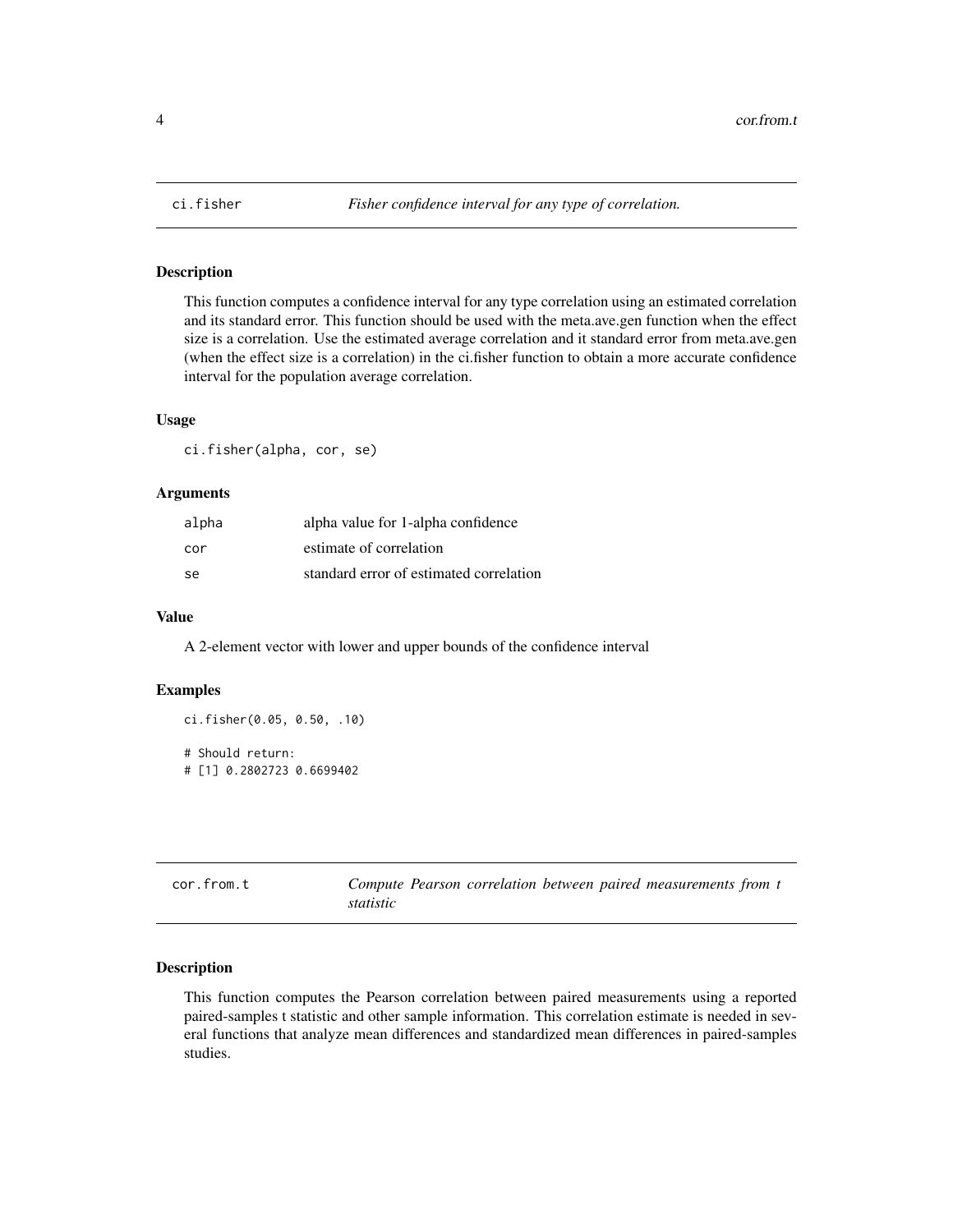# <span id="page-4-0"></span>meta.ave.agree 5

# Usage

cor.from.t(m1, m2, sd1, sd2, t, n)

# Arguments

| m1             | estimated mean for measurement 1               |
|----------------|------------------------------------------------|
| m <sup>2</sup> | estimated mean for measurement 2               |
| sd1            | estimated standard deviation for measurement 1 |
| sd2            | estimated standard deviation for measurement 2 |
|                | value for paired-samples t-test                |
|                | sample size                                    |

# Value

Returns the sample Pearson correlation between the two paired measurements

# Examples

```
cor.from.t(9.4, 9.8, 1.26, 1.40, 2.27, 30)
# Should return:
# [1] 0.7415209
```
meta.ave.agree *Confidence interval for an average G-index agreement coefficient*

# Description

Computes the estimate, standard error, and confidence interval for an G-index of agreement from two or more studies. This function assumes that two raters each provide a dichotomous rating to a sample of objects. The G-index of agreement is usually preferred to Cohen's kappa.

#### Usage

```
meta.ave.agree(alpha, f11, f12, f21, f22, bystudy = TRUE)
```

| alpha   | alpha level for 1-alpha confidence                       |
|---------|----------------------------------------------------------|
| f11     | vector of frequencies in cell 1,1                        |
| f12     | vector of frequencies in cell 1,2                        |
| f21     | vector of frequencies in cell 2,1                        |
| f22     | vector of frequencies in cell 2,2                        |
| bystudy | logical to also return each study estimate (TRUE) or not |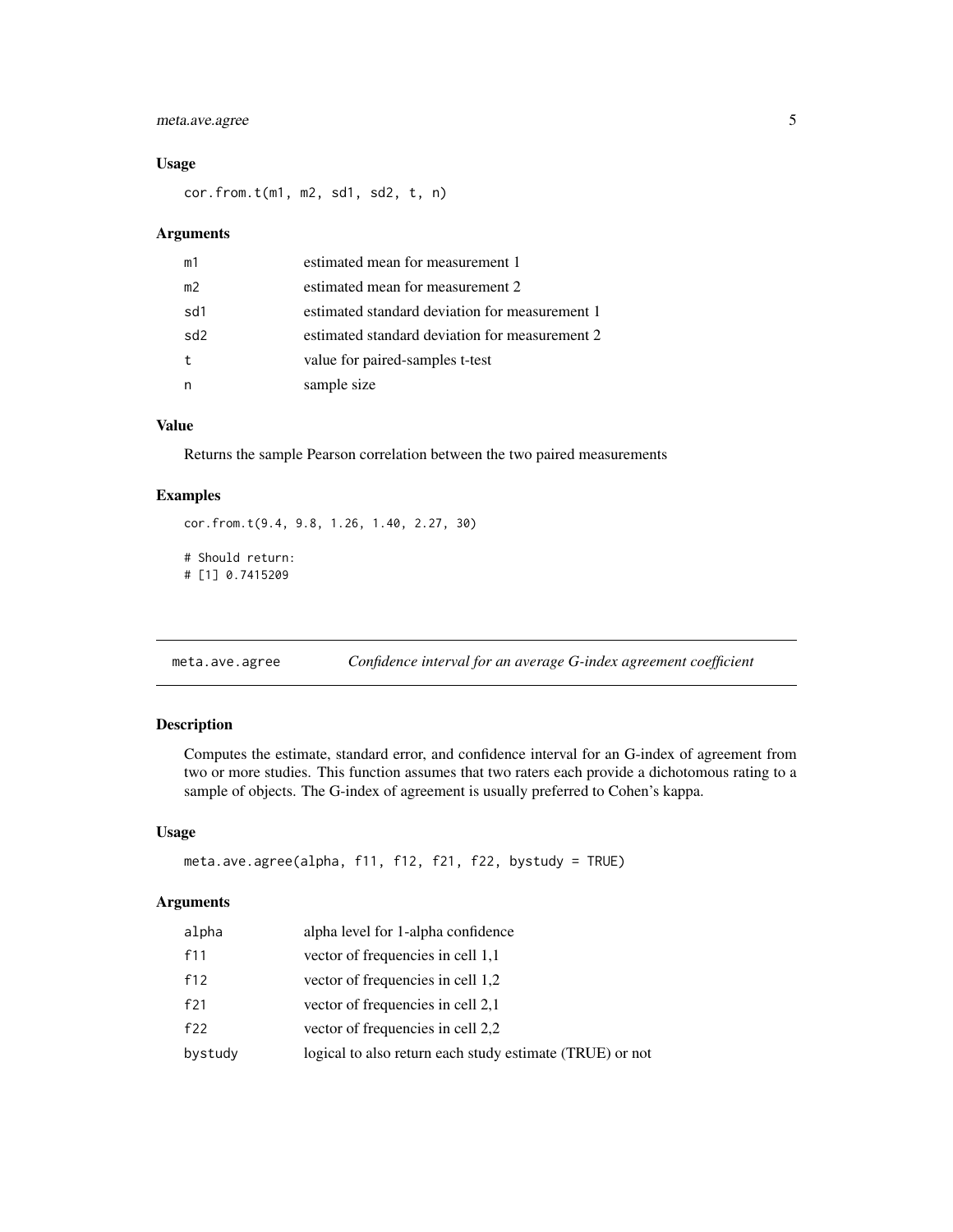# <span id="page-5-0"></span>Value

Returns a matrix. The first row is the average estimate across all studies. If bystudy is true, there is 1 additional row for each study. The matrix has the following columns:

- Estimate the estimated effect size
- SE standard error
- LL lower limit of the confidence interval
- UL upper limit of the confidence interval

#### Examples

```
f11 <- c(17, 28, 19)f12 <- c(43, 56, 49)
f21 <- c(3, 5, 5)f22 <- c(37, 54, 39)meta.ave.agree(.05, f11, f12, f21, f22, bystudy = TRUE)
# Should return:
# Estimate SE LL UL
# Average 0.08657934 0.05312584 -0.01754538 0.1907041
# Study 1 0.07692308 0.09776752 -0.11469775 0.2685439
# Study 2 0.14285714 0.08163265 -0.01713992 0.3028542
# Study 3 0.03448276 0.09279245 -0.14738711 0.2163526
```
meta.ave.cor *Confidence interval for an average Pearson or partial correlation*

#### Description

Computes the estimate, standard error, and confidence interval for an average Pearson or partial correlation from two or more studies. The sample correlations must be all Pearson correlations or all partial correlations. Use the meta.ave.gen function to meta-analyze any combination of Pearson, partial, or Spearman correlations.

#### Usage

```
meta.ave.cor(alpha, n, cor, s, bystudy = TRUE)
```

| bystudy | logical to also return each study estimate (TRUE) or not |
|---------|----------------------------------------------------------|
| S       | number of control variables                              |
| cor     | vector of estimated correlations                         |
| n       | vector of sample sizes                                   |
| alpha   | alpha level for 1-alpha confidence                       |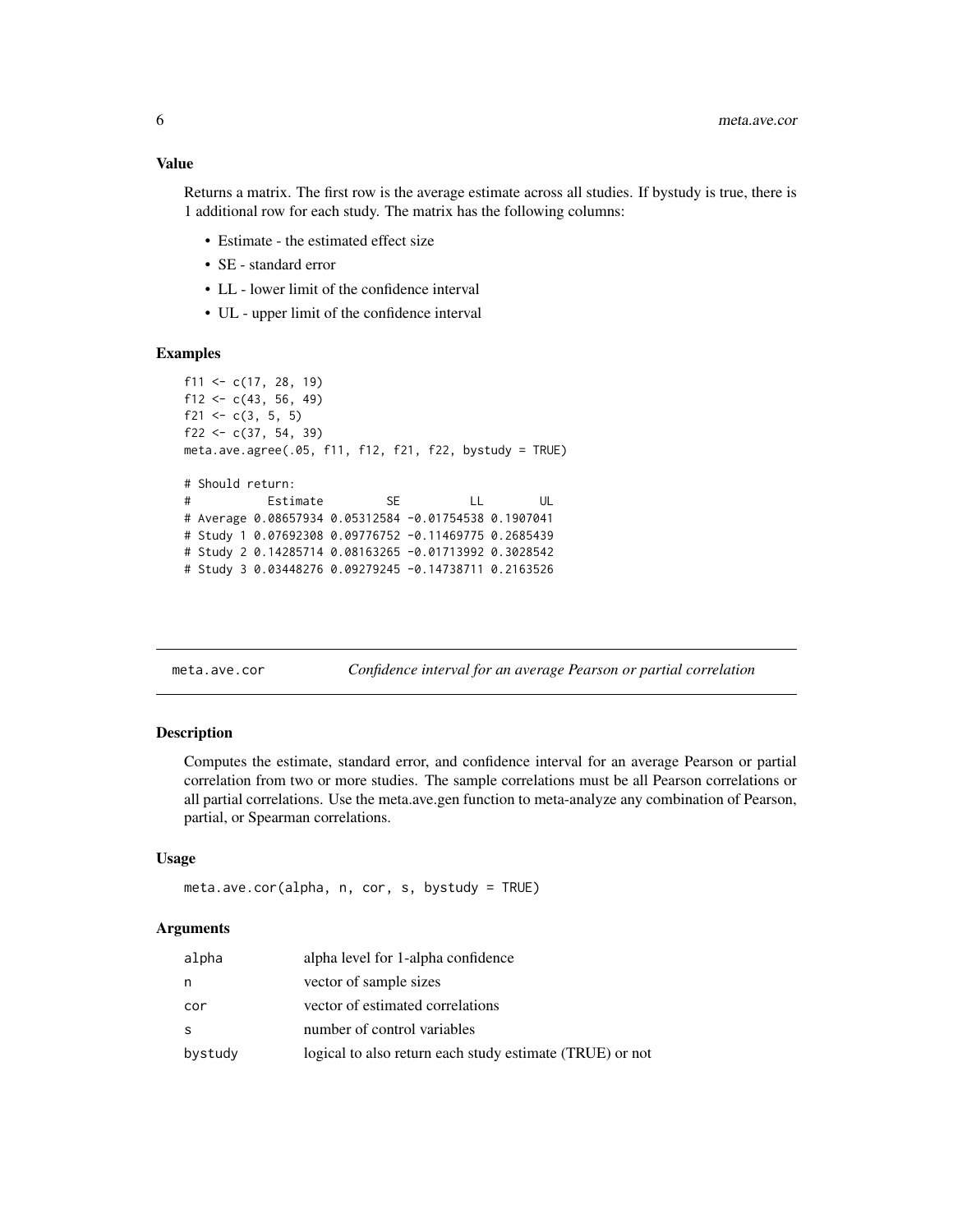# <span id="page-6-0"></span>Value

Returns a matrix. The first row is the average estimate across all studies. If bystudy is true, there is 1 additional row for each study. The matrix has the following columns:

- Estimate the estimated effect size
- SE standard error
- LL lower limit of the confidence interval
- UL upper limit of the confidence interval

#### References

Bonett DG (2008). "Meta-analytic interval estimation for bivariate correlations." *Psychological Methods*, 13(3), 173–181. ISSN 1939-1463, doi: [10.1037/a0012868,](https://doi.org/10.1037/a0012868) [https://doi.apa.org/](https://doi.apa.org/getdoi.cfm?doi=10.1037/a0012868) [getdoi.cfm?doi=10.1037/a0012868](https://doi.apa.org/getdoi.cfm?doi=10.1037/a0012868).

# Examples

```
n <- c(55, 190, 65, 35)
cor \leq c(.40, .65, .60, .45)meta.ave.cor(.05, n, cor, 0, bystudy = TRUE)
# Should return:
# Estimate SE LL UL
# Average 0.525 0.05113361 0.4176678 0.6178816
# Study 1 0.400 0.11430952 0.1506943 0.6014699
# Study 2 0.650 0.04200694 0.5594086 0.7252465
# Study 3 0.600 0.08000000 0.4171458 0.7361686
# Study 4 0.450 0.13677012 0.1373507 0.6811071
```
meta.ave.cronbach *Confidence interval for an average Cronbach alpha reliability*

#### Description

Computes the estimate, standard error, and confidence interval for an average Cronbach reliability coefficient from two or more studies.

#### Usage

```
meta.ave.cronbach(alpha, n, rel, r, bystudy = TRUE)
```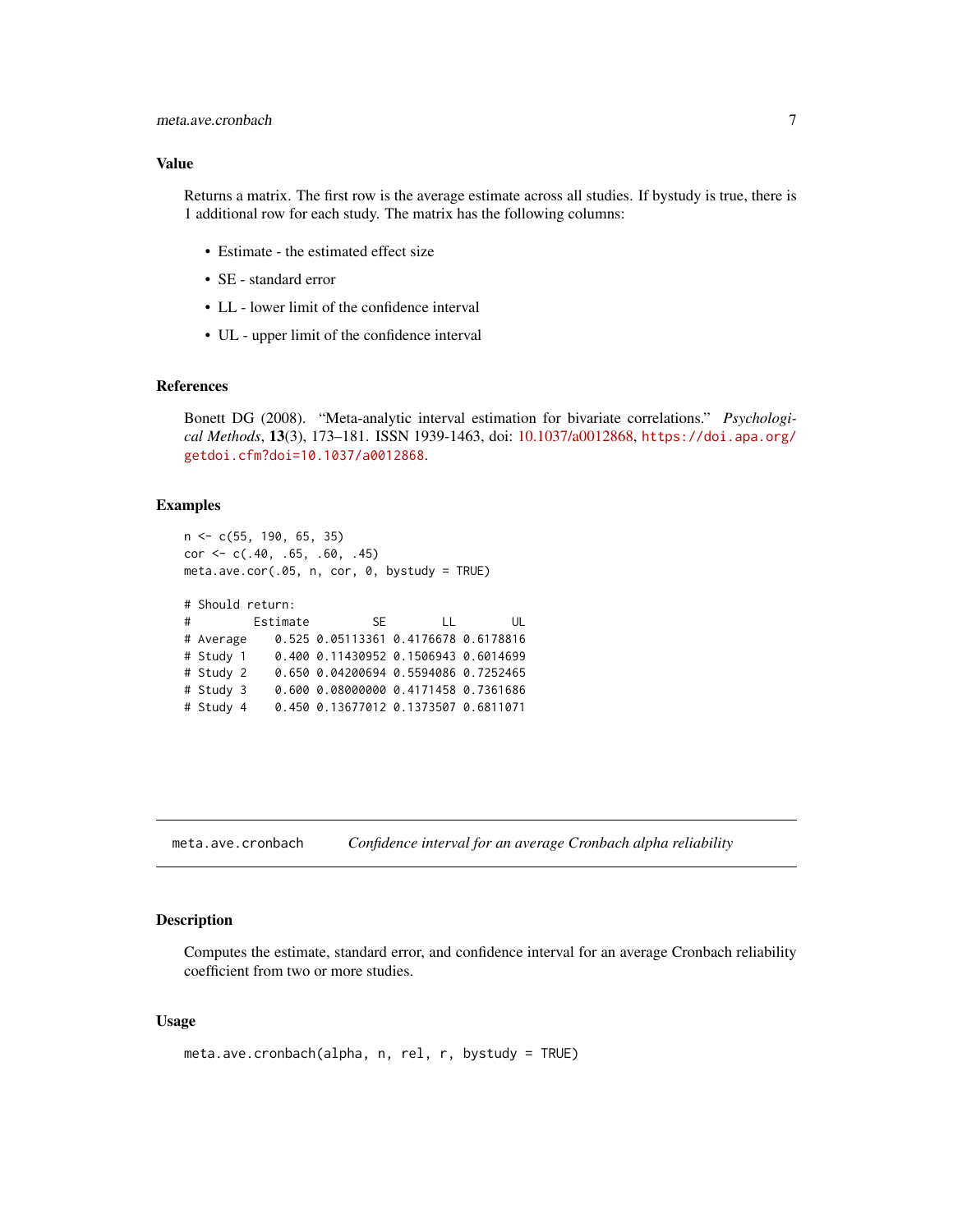#### <span id="page-7-0"></span>**Arguments**

| alpha   | alpha level for 1-alpha confidence                                    |
|---------|-----------------------------------------------------------------------|
| n       | vector of sample sizes                                                |
| rel     | vector of sample reliabilities                                        |
| r       | number of measurements (e.g., items) used to compute each reliability |
| bystudy | logical to also return each study estimate (TRUE) or not              |

# Value

Returns a matrix. The first row is the average estimate across all studies. If bystudy is true, there is 1 additional row for each study. The matrix has the following columns:

- Estimate the estimated effect size
- SE standard error
- LL lower limit of the confidence interval
- UL upper limit of the confidence interval

#### References

Bonett DG (2010). "Varying coefficient meta-analytic methods for alpha reliability." *Psychological Methods*, 15(4), 368–385. ISSN 1939-1463, doi: [10.1037/a0020142,](https://doi.org/10.1037/a0020142) [https://doi.apa.org/](https://doi.apa.org/getdoi.cfm?doi=10.1037/a0020142) [getdoi.cfm?doi=10.1037/a0020142](https://doi.apa.org/getdoi.cfm?doi=10.1037/a0020142).

#### Examples

```
n <- c(583, 470, 546, 680)
rel <- c(.91, .89, .90, .89)
meta.ave.cronbach(.05, n, rel, 10, bystudy = TRUE)
# Should return:
# Estimate SE LL UL
# Average 0.8975 0.003256081 0.8911102 0.9038592
# Study 1 0.9100 0.005566064 0.8985763 0.9204108
# Study 2 0.8900 0.007579900 0.8743616 0.9041013
# Study 3 0.9000 0.006391375 0.8868623 0.9119356
# Study 4 0.8900 0.006297549 0.8771189 0.9018203
```
meta.ave.gen *Confidence interval for an average of any parameter*

# Description

Computes the estimate, standard error, and confidence interval for an average of any type of parameter from two or more studies.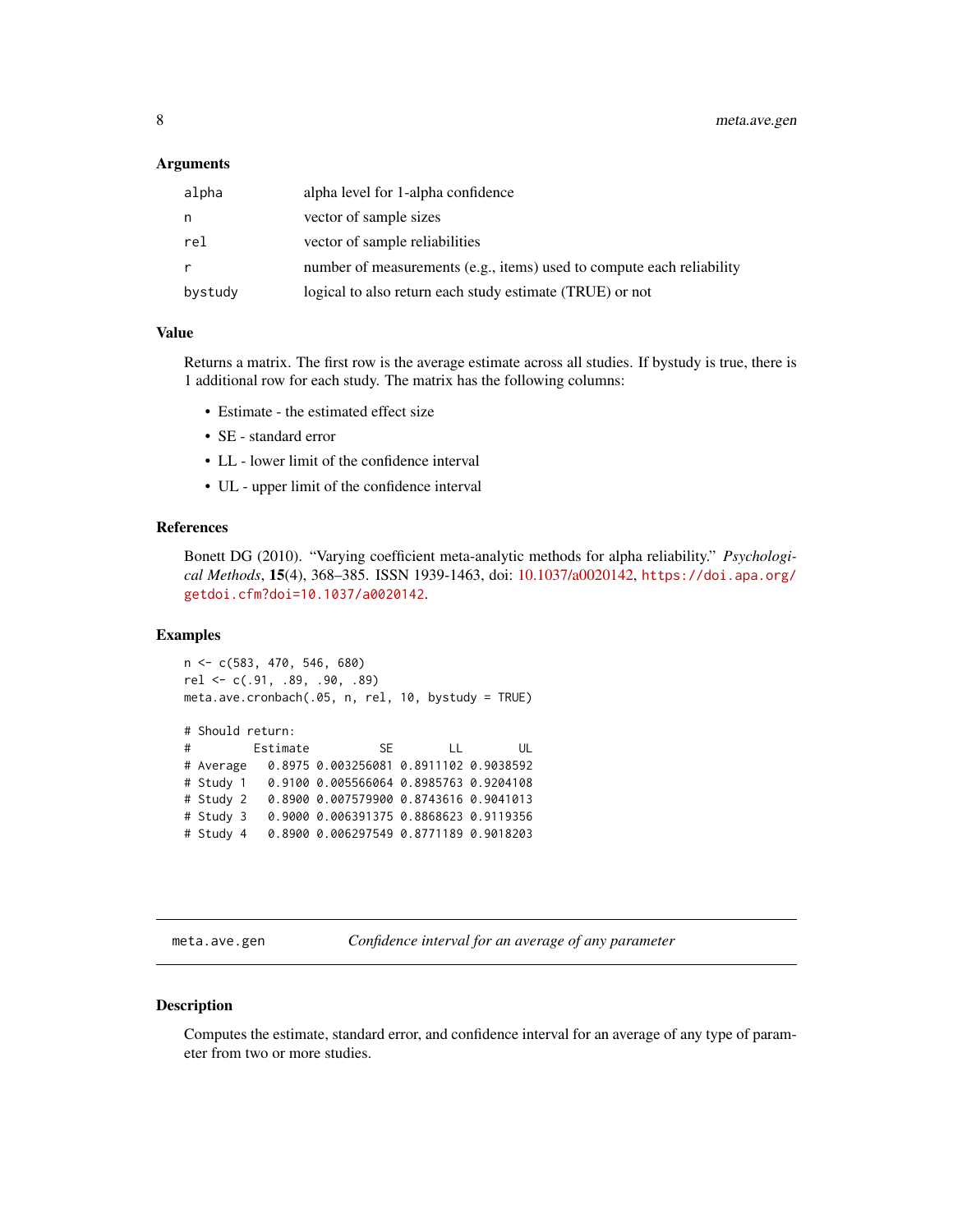# meta.ave.gen 9

#### Usage

meta.ave.gen(alpha, est, se, bystudy = TRUE)

# Arguments

| alpha   | alpha level for 1-alpha confidence                       |
|---------|----------------------------------------------------------|
| est     | vector of parameter estimates                            |
| se      | vector of standard errors                                |
| bystudy | logical to also return each study estimate (TRUE) or not |

#### Value

Returns a matrix. The first row is the average estimate across all studies. If bystudy is true, there is 1 additional row for each study. The matrix has the following columns:

- Estimate the estimated effect size
- SE standard error
- LL lower limit of the confidence interval
- UL upper limit of the confidence interval

#### Examples

```
est <- c(.022, .751, .421, .287, .052, .146, .562, .904)
se <- c(.124, .464, .102, .592, .864, .241, .252, .318)
meta.ave.gen(.05, est, se, bystudy = TRUE)
# Should return:
# Estimate SE LL UL
# Average 0.393125 0.1561622 0.08705266 0.6991973
# Study 1 0.022000 0.1240000 -0.22103553 0.2650355
# Study 2 0.751000 0.4640000 -0.15842329 1.6604233
# Study 3 0.421000 0.1020000 0.22108367 0.6209163
# Study 4 0.287000 0.5920000 -0.87329868 1.4472987
# Study 5 0.052000 0.8640000 -1.64140888 1.7454089
# Study 6 0.146000 0.2410000 -0.32635132 0.6183513
# Study 7 0.562000 0.2520000 0.06808908 1.0559109
# Study 8 0.904000 0.3180000 0.28073145 1.5272685
```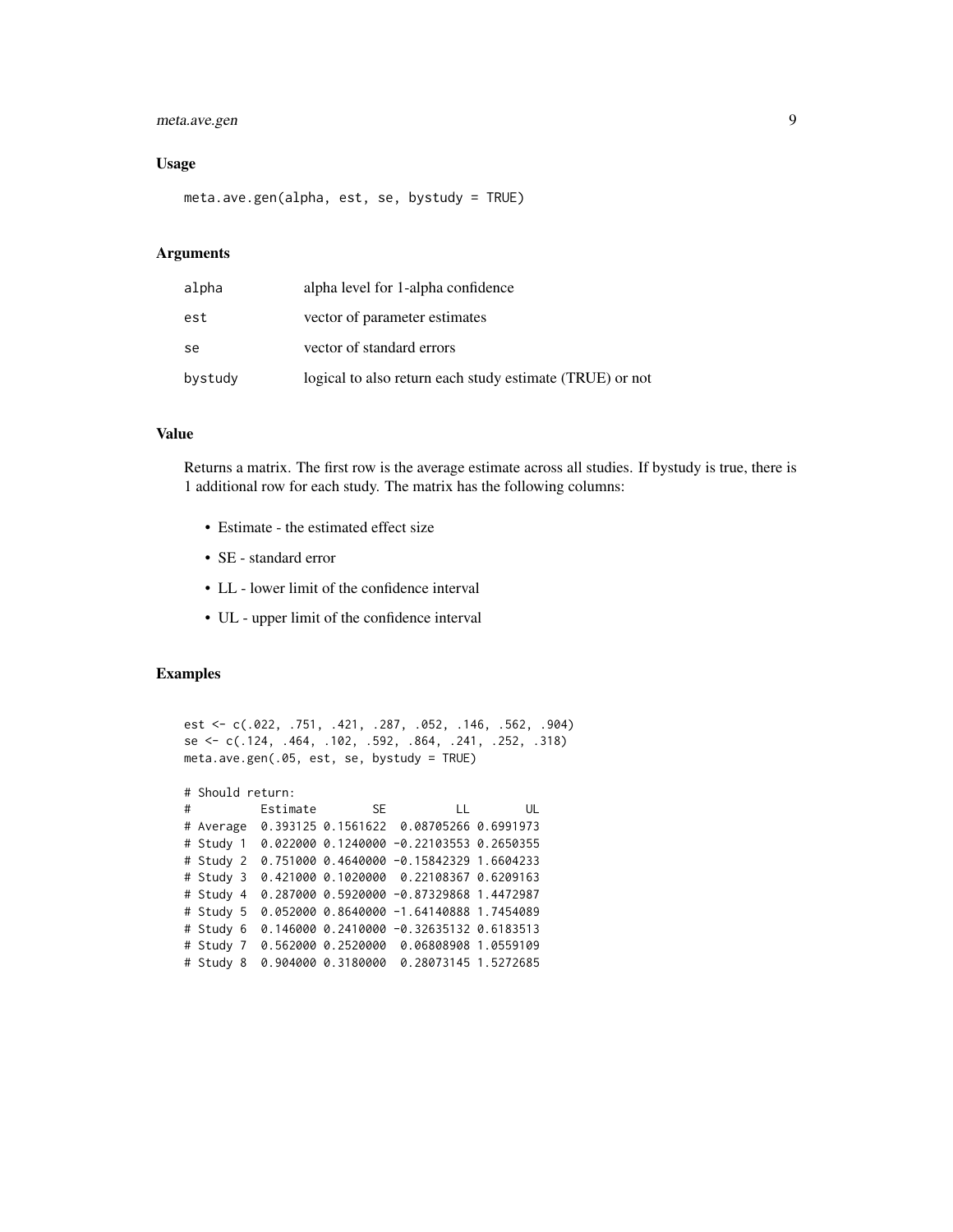<span id="page-9-0"></span>

# Description

Computes the estimate, standard error, and confidence interval for a weighted average effect from two or more studies using the constant coefficient (fixed-effect) meta-analysis model. The weighted average estimate will be biased regardless of number of studies or sample size per study and the actual confidence interval coverage probability can be much smaller than the specified confidence level when the true effect sizes are not identical across studies.

#### Usage

```
meta.ave.gen.cc(alpha, est, se, bystudy = TRUE)
```
# Arguments

| alpha   | alpha level for 1-alpha confidence                       |
|---------|----------------------------------------------------------|
| est     | vector of parameter estimates                            |
| se      | vector of standard errors                                |
| bystudy | logical to also return each study estimate (TRUE) or not |

# Value

Returns a matrix. The first row is the average estimate across all studies. If bystudy is true, there is 1 additional row for each study. The matrix has the following columns:

- Estimate the estimated effect size
- SE standard error
- LL lower limit of the confidence interval
- UL upper limit of the confidence interval

# References

- Hedges LV, Olkin I (1985). *Statistical methods for meta-analysis*. Academic Press, New York. ISBN 01-233-63802.
- Borenstein M, Hedges LV, Higgins JP, Rothstein HR (2009). *Introduction to meta-analysis*. Wiley, New York.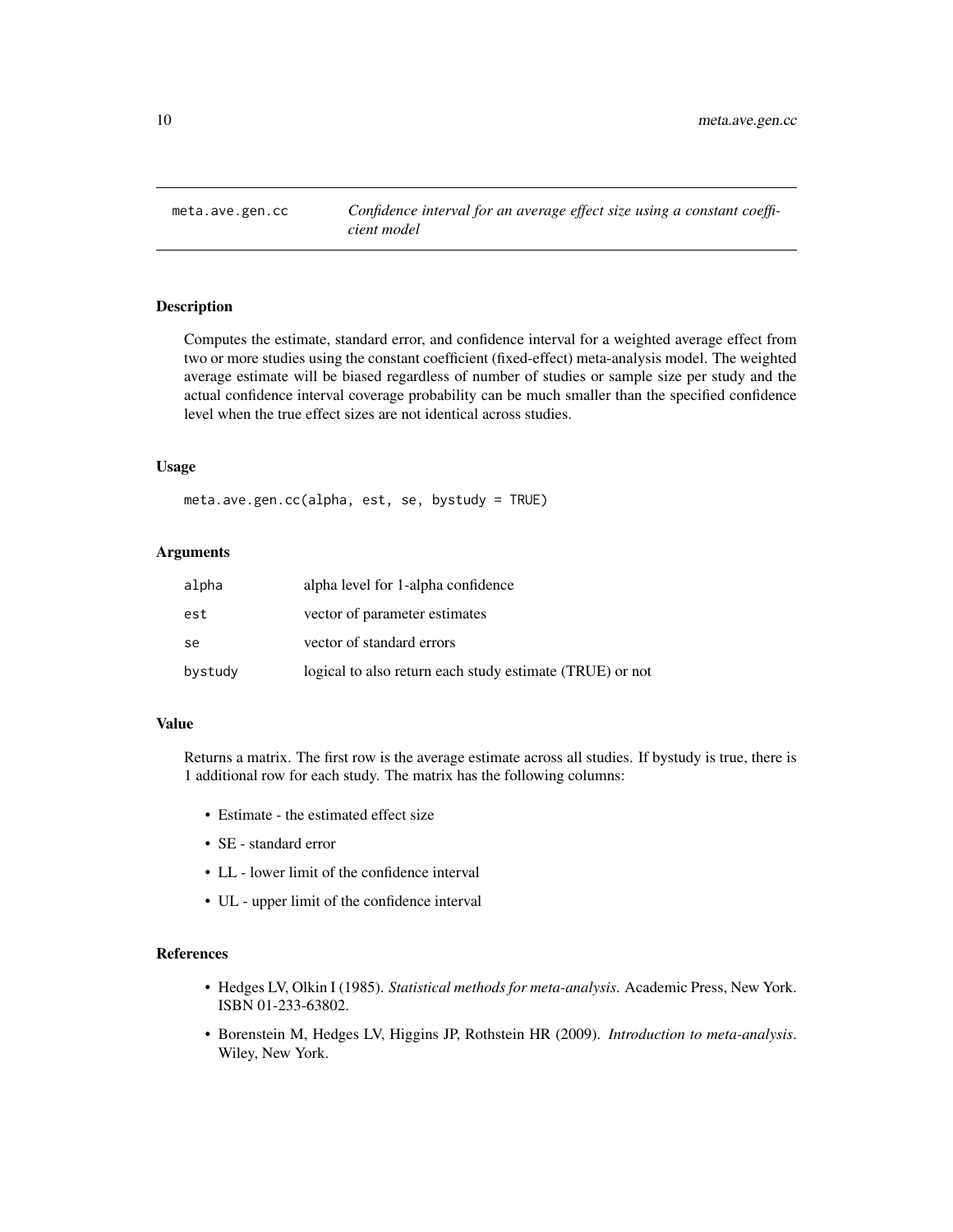#### <span id="page-10-0"></span>meta.ave.gen.rc 11

#### Examples

```
est <- c(.022, .751, .421, .287, .052, .146, .562, .904)
se <- c(.124, .464, .102, .592, .864, .241, .252, .318)
meta.ave.gen.cc(.05, est, se, bystudy = TRUE)
# Should return:
# Estimate SE LL UL
# Average 0.3127916 0.06854394 0.17844794 0.4471352
# Study 1 0.0220000 0.12400000 -0.22103553 0.2650355
# Study 2 0.7510000 0.46400000 -0.15842329 1.6604233
# Study 3 0.4210000 0.10200000 0.22108367 0.6209163
# Study 4 0.2870000 0.59200000 -0.87329868 1.4472987
# Study 5 0.0520000 0.86400000 -1.64140888 1.7454089
# Study 6 0.1460000 0.24100000 -0.32635132 0.6183513
# Study 7 0.5620000 0.25200000 0.06808908 1.0559109
# Study 8 0.9040000 0.31800000 0.28073145 1.5272685
```
meta.ave.gen.rc *Confidence interval for an average effect size using a random coefficient model*

#### Description

Computes the estimate, standard error, and confidence interval for a a weighted average effect from multiple studies using the random coefficient (random-effects) meta-analysis model. An estimate of effect-sze heterogeneity (tau-squared) is also computed. The random coefficient model assumes that the studies in the meta-analysis are a random sample from some definable superpopulation of studies. This assumption is very difficult to justify. The weighted average estimate will be biased regardless of number of studies or sample size per study and the actual confidence interval coverage probability can much smaller than the specified confidence level if the effect sizes are correlated with the weights. This method also assume that the true effects sizes in the superpopulation of studies have a normal distribution. A large number of studies, each with a large sample size, is required to assess the superpopulation normality assumption and to accurately estimate tau-squared. The traditional confidence interval for the population tau-squared is hypersensitive to very minor and difficult to detect violations of the superpopulation normality assumption.

#### Usage

```
meta.ave.gen.rc(alpha, est, se, bystudy = TRUE)
```

| alpha   | alpha level for 1-alpha confidence                       |
|---------|----------------------------------------------------------|
| est     | vector of parameter estimates                            |
| se      | vector of standard errors                                |
| bystudy | logical to also return each study estimate (TRUE) or not |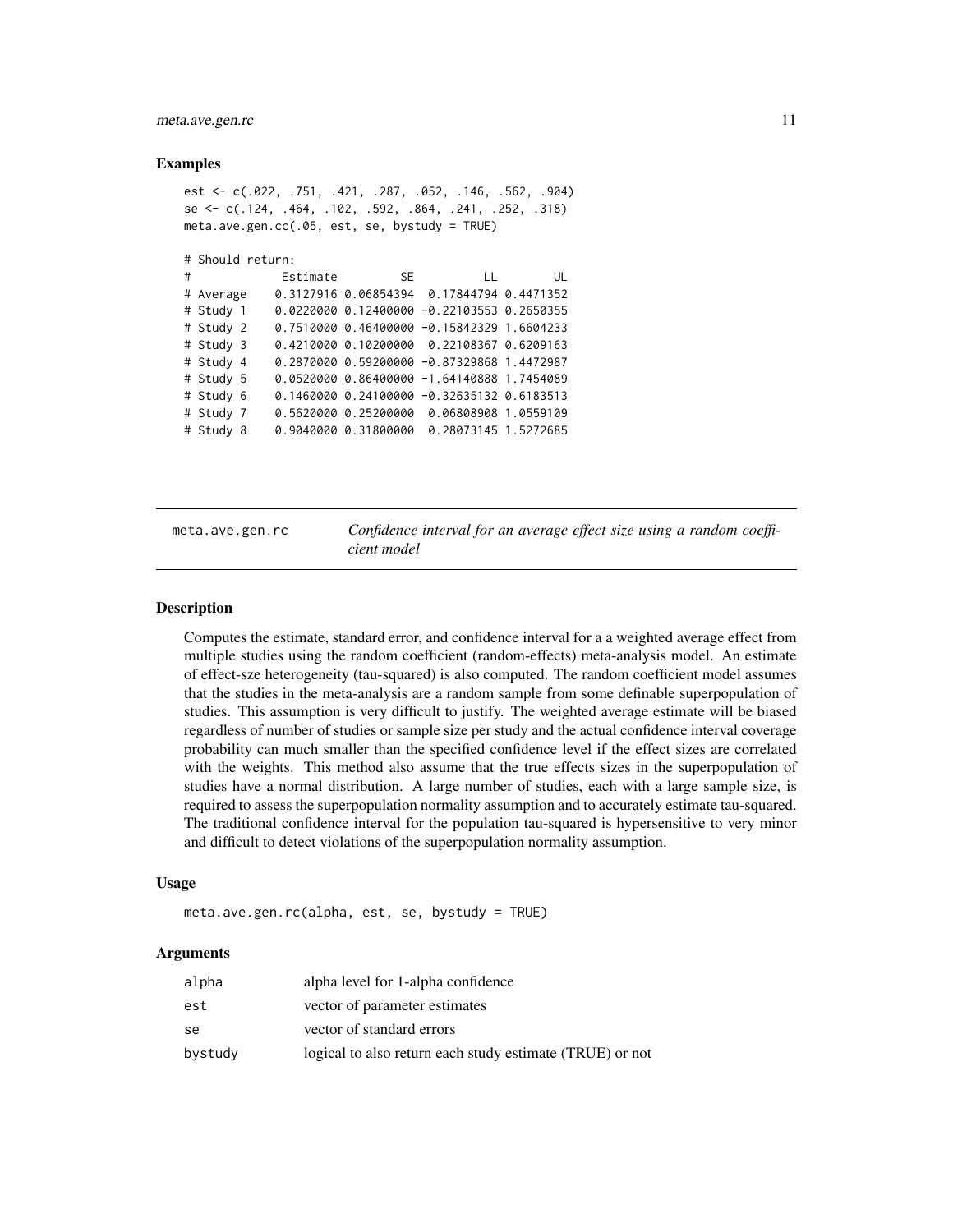# <span id="page-11-0"></span>Value

Returns a matrix. The first row is the average estimate across all studies. If bystudy is true, there is 1 additional row for each study. The matrix has the following columns:

- Estimate the estimated effect size
- SE standard error
- LL lower limit of the confidence interval
- UL upper limit of the confidence interval

#### References

- Hedges LV, Olkin I (1985). *Statistical methods for meta-analysis*. Academic Press, New York. ISBN 01-233-63802.
- Borenstein M, Hedges LV, Higgins JP, Rothstein HR (2009). *Introduction to meta-analysis*. Wiley, New York.

#### Examples

```
est <- c(.022, .751, .421, .287, .052, .146, .562, .904)
se <- c(.124, .464, .102, .592, .864, .241, .252, .318)
meta.ave.gen.rc(.05, est, se, bystudy = TRUE)
```

```
# Should return:
```

| # |                                    | Estimate SE |                                            | UL<br>LL and the |
|---|------------------------------------|-------------|--------------------------------------------|------------------|
|   | # Tau-squared 0.03772628 0.0518109 |             | 0.00000000 0.1392738                       |                  |
|   | # Average                          |             | 0.35394806 0.1155239 0.12752528 0.5803708  |                  |
|   | # Study 1                          |             | 0.02200000 0.1240000 -0.22103553 0.2650355 |                  |
|   | # Study 2                          |             |                                            |                  |
|   | # Study 3                          |             | 0.42100000 0.1020000 0.22108367 0.6209163  |                  |
|   | # Study 4                          |             | 0.28700000 0.5920000 -0.87329868 1.4472987 |                  |
|   | # Study 5                          |             | 0.05200000 0.8640000 -1.64140888 1.7454089 |                  |
|   | # Study 6                          |             | 0.14600000 0.2410000 -0.32635132 0.6183513 |                  |
|   | # Study 7                          |             | 0.56200000 0.2520000 0.06808908 1.0559109  |                  |
|   | # Study 8                          |             | 0.90400000 0.3180000 0.28073145 1.5272685  |                  |

meta.ave.mean.ps *Confidence interval for an average mean difference from pairedsamples studies*

#### Description

Computes the estimate, standard error, and confidence interval for an average mean difference from two or more paired-samples studies. A Satterthwaite adjustment to the degrees of freedom is used to improve the accuracy of the confidence interval for the average effect size. Equal variances within or across studies is not assumed.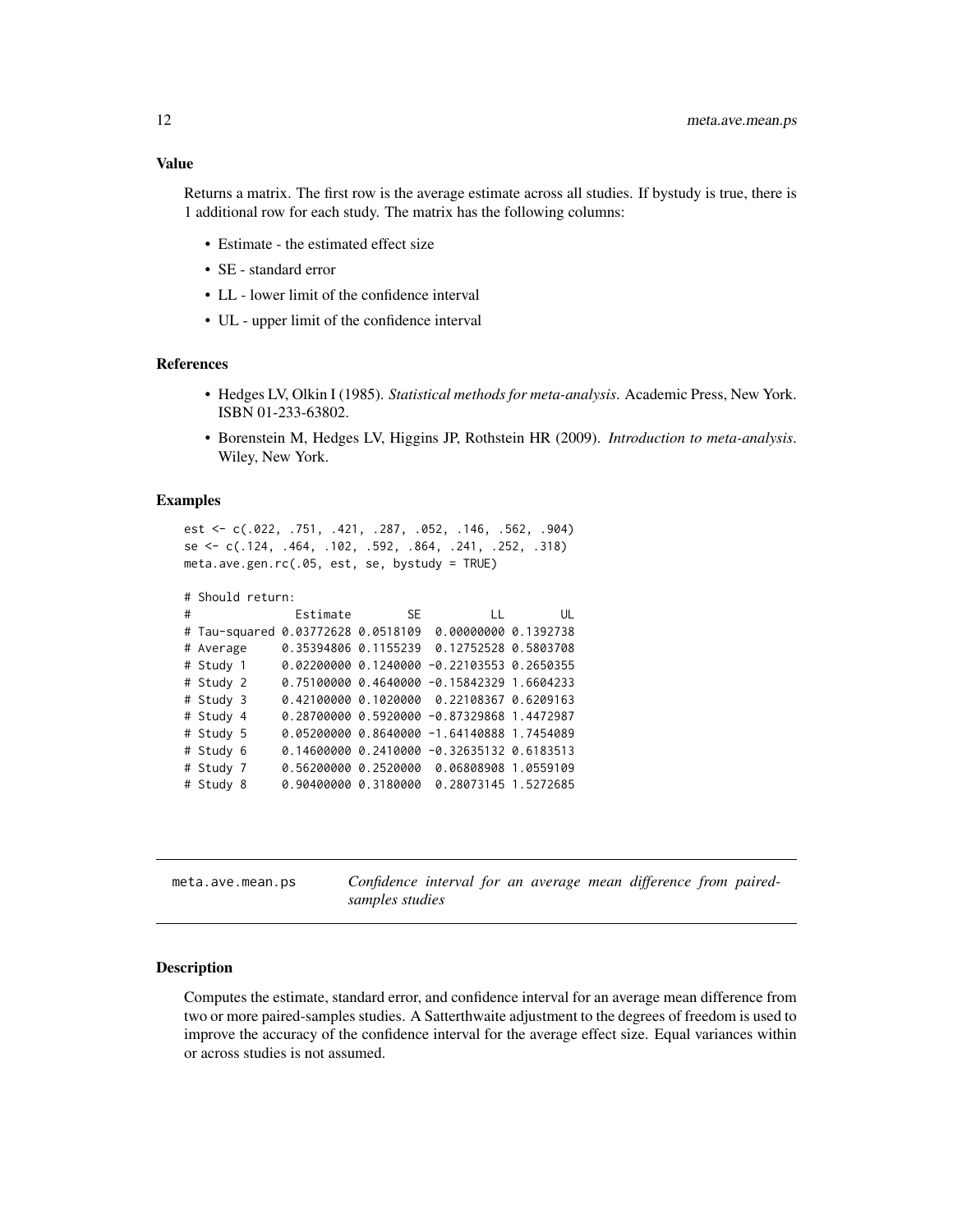# meta.ave.mean.ps 13

#### Usage

meta.ave.mean.ps(alpha, m1, m2, sd1, sd2, cor, n, bystudy = TRUE)

#### Arguments

| alpha           | alpha level for 1-alpha confidence                       |
|-----------------|----------------------------------------------------------|
| m1              | vector of estimated means for measurement 1              |
| m <sub>2</sub>  | vector of estimated means for measurement 2              |
| sd1             | vector of estimated SDs for measurement 1                |
| sd <sub>2</sub> | vector of estimated SDs for measurement 2                |
| cor             | vector of estimated correlations for paired measurements |
| n               | vector of sample sizes                                   |
| bystudy         | logical to also return each study estimate (TRUE) or not |

# Value

A matrix. First row is the overall average estimate. If bystudy is TRUE also returns 1 row per study. The matrix has the following columns:

- Estimate the estimated effect size
- SE standard error
- LL lower limit of the confidence interval
- UL upper limit of the confidence interval
- df degrees of freedom

# References

Bonett DG (2009). "Meta-analytic interval estimation for standardized and unstandardized mean differences." *Psychological Methods*, 14(3), 225–238. ISSN 1939-1463, doi: [10.1037/a0016619,](https://doi.org/10.1037/a0016619) <https://doi.apa.org/getdoi.cfm?doi=10.1037/a0016619>.

# Examples

```
m1 <- c(53, 60, 53, 57)
m2 \leq -c(55, 62, 58, 61)sd1 \leftarrow c(4.1, 4.2, 4.5, 4.0)sd2 \leq -c(4.2, 4.7, 4.9, 4.8)cor \leq c(.7, .7, .8, .85)n <- c(30, 50, 30, 70)
meta.ave.mean.ps(.05, m1, m2, sd1, sd2, cor, n, bystudy = TRUE)
# Should return:
# Estimate SE LL UL df
# Average -3.25 0.2471557 -3.739691 -2.7603091 112.347
# Study 1 -2.00 0.5871400 -3.200836 -0.7991639 29.000
# Study 2 -2.00 0.4918130 -2.988335 -1.0116648 49.000
# Study 3 -5.00 0.5471136 -6.118973 -3.8810270 29.000
```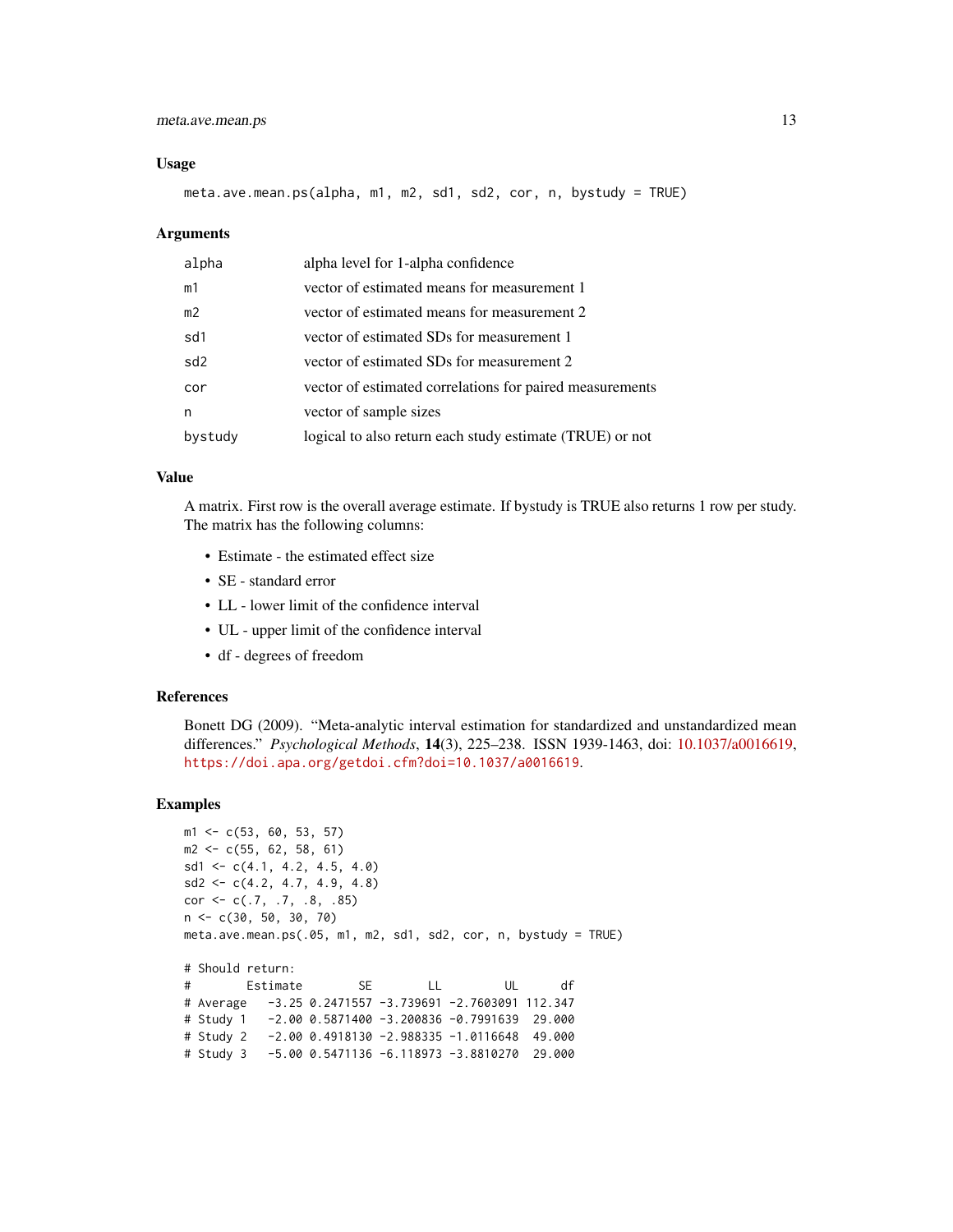#### # Study 4 -4.00 0.3023716 -4.603215 -3.3967852 69.000

meta.ave.mean2 *Confidence interval for an average mean difference from 2-group studies*

# Description

Computes the estimate, standard error, and confidence interval for an average mean difference from two or more 2-group studies. A Satterthwaite adjustment to the degrees of freedom is used to improve the accuracy of the confidence intervals. Equal variances within or across studies is not assumed.

#### Usage

```
meta.ave.mean2(alpha, m1, m2, sd1, sd2, n1, n2, bystudy = TRUE)
```
# Arguments

| alpha           | alpha level for 1-alpha confidence                       |
|-----------------|----------------------------------------------------------|
| m1              | vector of estimated means for group 1                    |
| m <sub>2</sub>  | vector of estimated means for group 2                    |
| sd1             | vector of estimated SDs for group 1                      |
| sd <sub>2</sub> | vector of estimated SDs for group 2                      |
| n1              | vector of group 1 sample sizes                           |
| n <sub>2</sub>  | vector of group 2 sample sizes                           |
| bystudy         | logical to also return each study estimate (TRUE) or not |

# Value

Returns a matrix. The first row is the average estimate across all studies. If bystudy is true, there is 1 additional row for each study. The matrix has the following columns:

- Estimate the estimated effect size
- SE standard error
- LL lower limit of the confidence interval
- UL upper limit of the confidence interval
- df degrees of freedom

# References

Bonett DG (2009). "Meta-analytic interval estimation for standardized and unstandardized mean differences." *Psychological Methods*, 14(3), 225–238. ISSN 1939-1463, doi: [10.1037/a0016619,](https://doi.org/10.1037/a0016619) <https://doi.apa.org/getdoi.cfm?doi=10.1037/a0016619>.

<span id="page-13-0"></span>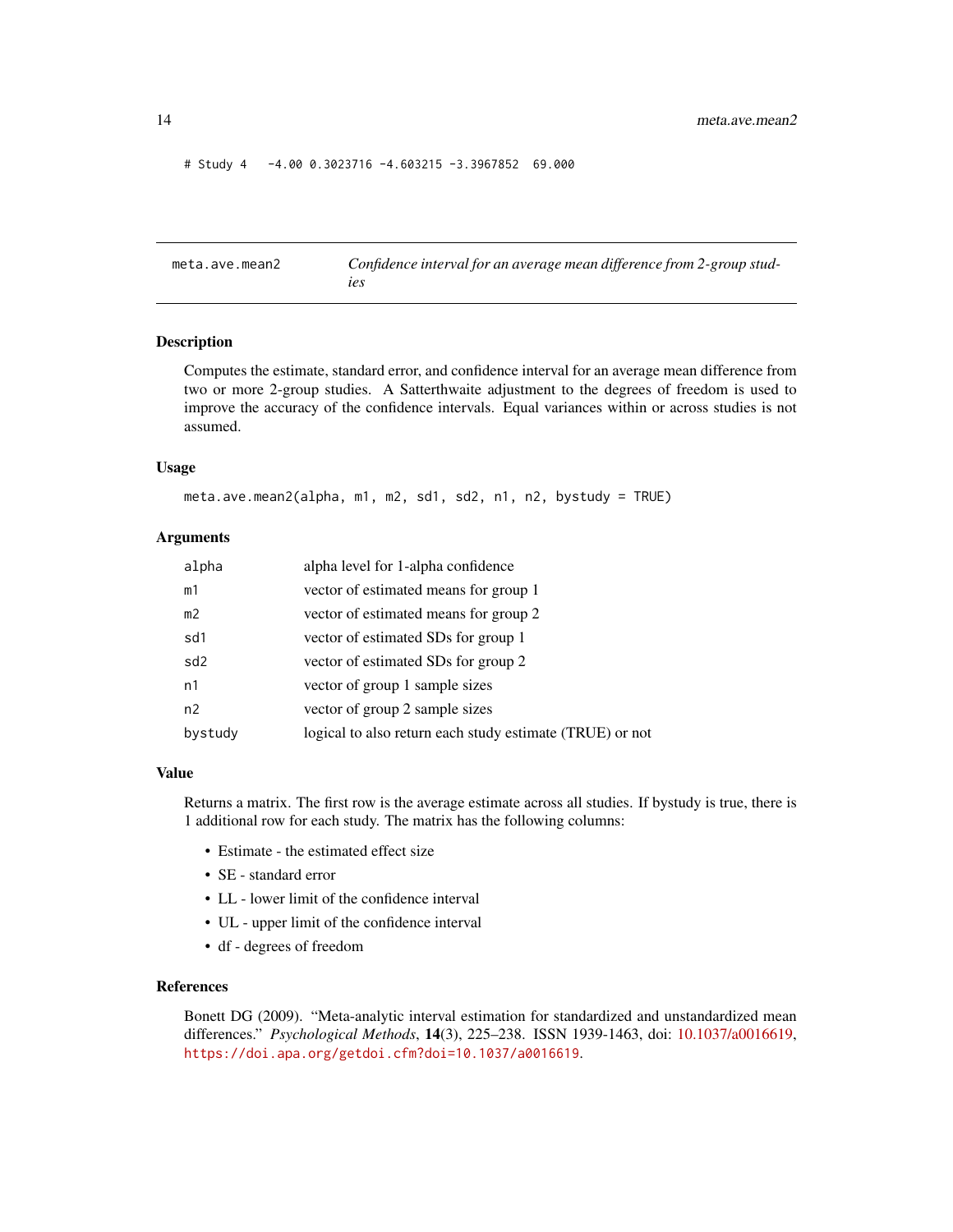# <span id="page-14-0"></span>meta.ave.meanratio.ps 15

#### Examples

```
m1 \leq -c(7.4, 6.9)m2 < -c(6.3, 5.7)sd1 <- c(1.72, 1.53)
sd2 \leq c(2.35, 2.04)n1 < -c(40, 60)n2 < -c(40, 60)meta.ave.mean2(.05, m1, m2, sd1, sd2, n1, n2, bystudy = TRUE)
# Should return:
# Estimate SE LL UL df
# Average 1.15 0.2830183 0.5904369 1.709563 139.41053
# Study 1 1.10 0.4604590 0.1819748 2.018025 71.46729
# Study 2 1.20 0.3292036 0.5475574 1.852443 109.42136
```
meta.ave.meanratio.ps *Confidence interval for an average mean ratio from paired-samples studies*

# Description

Computes the estimate, standard error, and confidence interval for an geometric average mean ratio from two or more paired-samples studies. A Satterthwaite adjustment to the degrees of freedom is used to improve the accuracy of the confidence interval for the average effect size. Equal variances within or across studies is not assumed.

# Usage

```
meta.ave.meanratio.ps(alpha, m1, m2, sd1, sd2, cor, n, bystudy = TRUE)
```

| alpha   | alpha level for 1-alpha confidence                       |
|---------|----------------------------------------------------------|
| m1      | vector of estimated means for measurement 1              |
| m2      | vector of estimated means for measurement 2              |
| sd1     | vector of estimated SDs for measurement 1                |
| sd2     | vector of estimated SDs for measurement 2                |
| cor     | vector of estimated correlations for paired measurements |
| n       | vector of sample sizes                                   |
| bystudy | logical to also return each study estimate (TRUE) or not |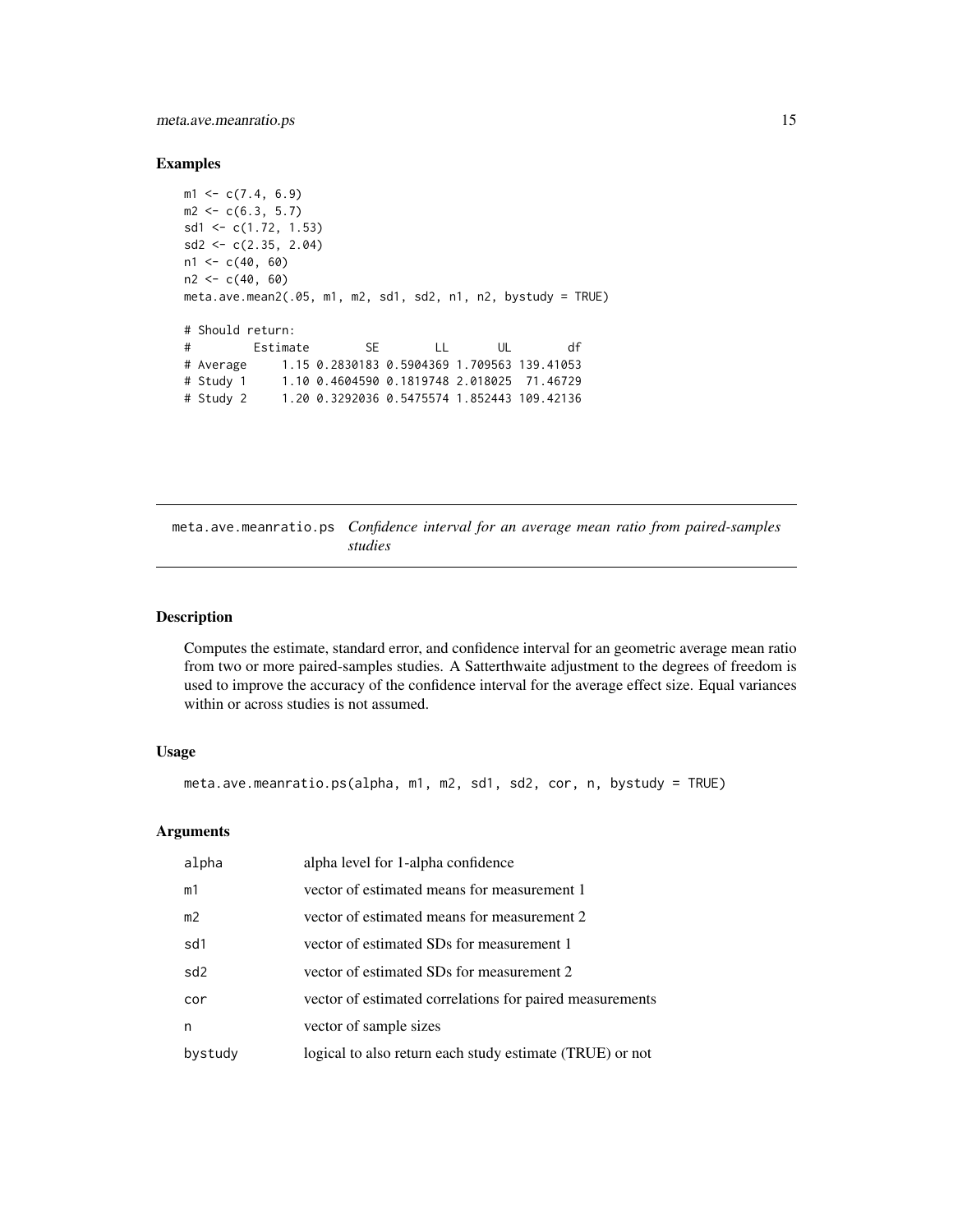# <span id="page-15-0"></span>Value

Returns a matrix. The first row is the average estimate across all studies. If bystudy is true, there is 1 additional row for each study. The matrix has the following columns:

- Estimate the estimated effect size
- SE standard error
- LL lower limit of the confidence interval
- UL upper limit of the confidence interval
- exp(Estimate) the exponentiated estimate
- exp(LL) lower limit of the exponentiated confidence interval
- exp(UL) upper limit of the exponentiated confidence interval
- df degrees of freedom

# Examples

```
m1 <- c(53, 60, 53, 57)
m2 \leq -c(55, 62, 58, 61)sd1 \leftarrow c(4.1, 4.2, 4.5, 4.0)sd2 \leq c(4.2, 4.7, 4.9, 4.8)cor <- c(.7, .7, .8, .85)
n <- c(30, 50, 30, 70)
meta.ave.meanratio.ps(.05, m1, m2, sd1, sd2, cor, n, bystudy = TRUE)
# Should return:
# Estimate SE LL UL
# Average -0.05695120 0.004350863 -0.06558008 -0.04832231
# Study 1 -0.03704127 0.010871086 -0.05927514 -0.01480740
# Study 2 -0.03278982 0.008021952 -0.04891054 -0.01666911
# Study 3 -0.09015110 0.009779919 -0.11015328 -0.07014892
# Study 4 -0.06782260 0.004970015 -0.07773750 -0.05790769
# exp(Estimate) exp(LL) exp(UL) df
# Average 0.9446402 0.9365240 0.9528266 103.0256
# Study 1 0.9636364 0.9424474 0.9853017 29.0000
# Study 2 0.9677419 0.9522663 0.9834691 49.0000
# Study 3 0.9137931 0.8956968 0.9322550 29.0000
# Study 4 0.9344262 0.9252073 0.9437371 69.0000
```
meta.ave.meanratio2 *Confidence interval for an average mean ratio from 2-group studies*

#### Description

Computes the estimate, standard error, and confidence interval for an geometric average mean ratio from two or more 2-group studies. A Satterthwaite adjustment to the degrees of freedom is used to improve the accuracy of the confidence intervals. Equal variances within or across studies is not assumed.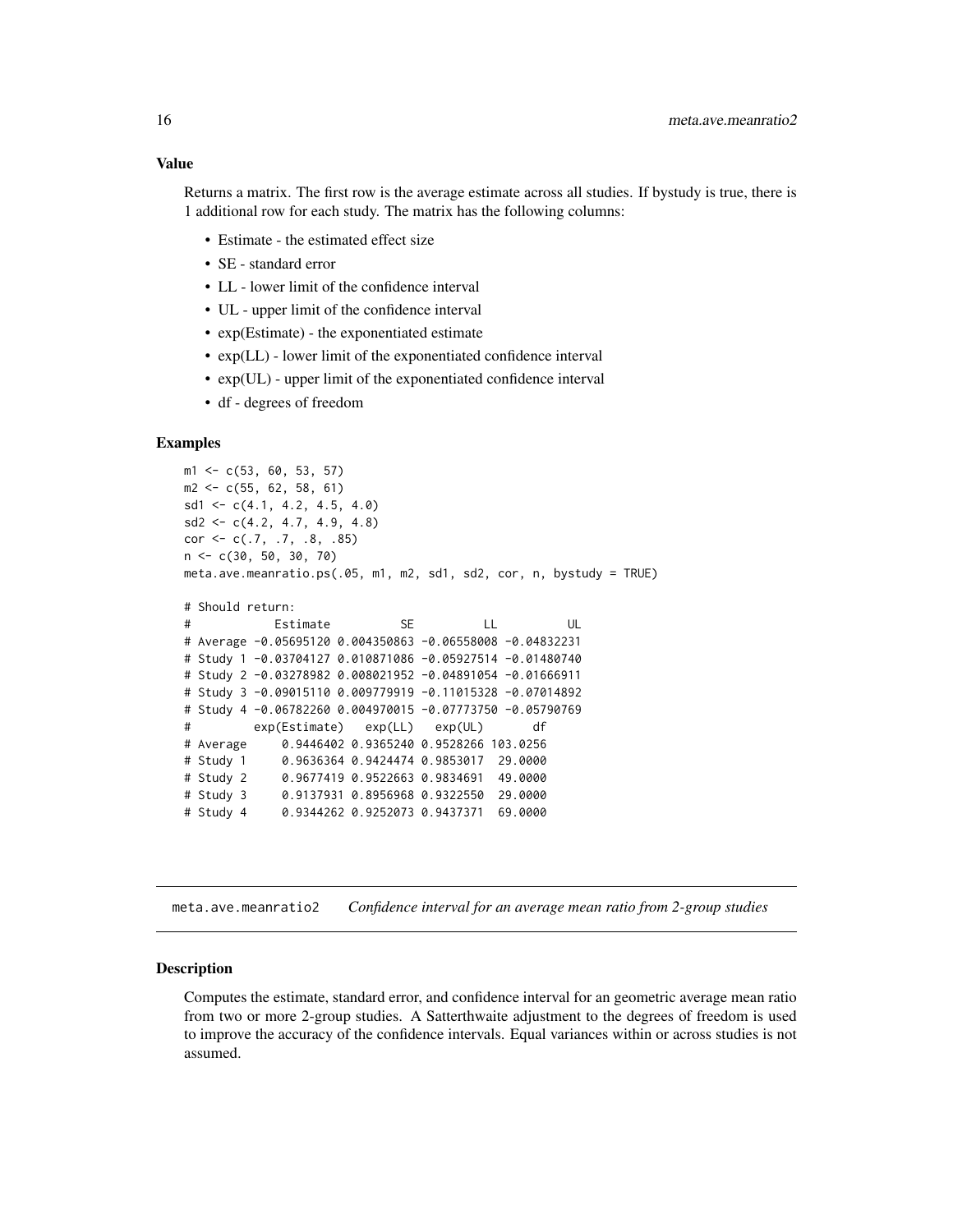# meta.ave.meanratio2 17

#### Usage

meta.ave.meanratio2(alpha, m1, m2, sd1, sd2, n1, n2, bystudy = TRUE)

#### Arguments

| alpha           | alpha level for 1-alpha confidence                       |
|-----------------|----------------------------------------------------------|
| m1              | vector of estimated means for group 1                    |
| m <sub>2</sub>  | vector of estimated means for group 2                    |
| sd1             | vector of estimated SDs for group 1                      |
| sd <sub>2</sub> | vector of estimated SDs for group 2                      |
| n1              | vector of group 1 sample sizes                           |
| n2              | vector of group 2 sample sizes                           |
| bystudy         | logical to also return each study estimate (TRUE) or not |

# Value

A matrix. First row is the overall average estimate. If bystudy is TRUE also returns 1 row per study. The matrix has the following columns:

- Estimate the estimated effect size
- SE standard error
- LL lower limit of the confidence interval
- UL upper limit of the confidence interval
- exp(Estimate) the exponentiated estimate
- exp(LL) lower limit of the exponentiated confidence interval
- exp(UL) upper limit of the exponentiated confidence interval
- df degrees of freedom

# References

Bonett DG, Price RM (2020). "Confidence intervals for ratios of means and medians." *Journal of Educational and Behavioral Statistics*, 45(6), 750–770. ISSN 1076-9986, doi: [10.3102/](https://doi.org/10.3102/1076998620934125) [1076998620934125,](https://doi.org/10.3102/1076998620934125) <https://journals.sagepub.com/doi/10.3102/1076998620934125>.

# Examples

```
ml \leq c(7.4, 6.9)m2 < -c(6.3, 5.7)sd1 \leftarrow c(1.7, 1.5)sd2 \leq c(2.3, 2.0)n1 < -c(40, 20)n2 < -c(40, 20)meta.ave.meanratio2(.05, m1, m2, sd1, sd2, n1, n2, bystudy = TRUE)
# Should return:
# Estimate SE LL UL exp(Estimate)
```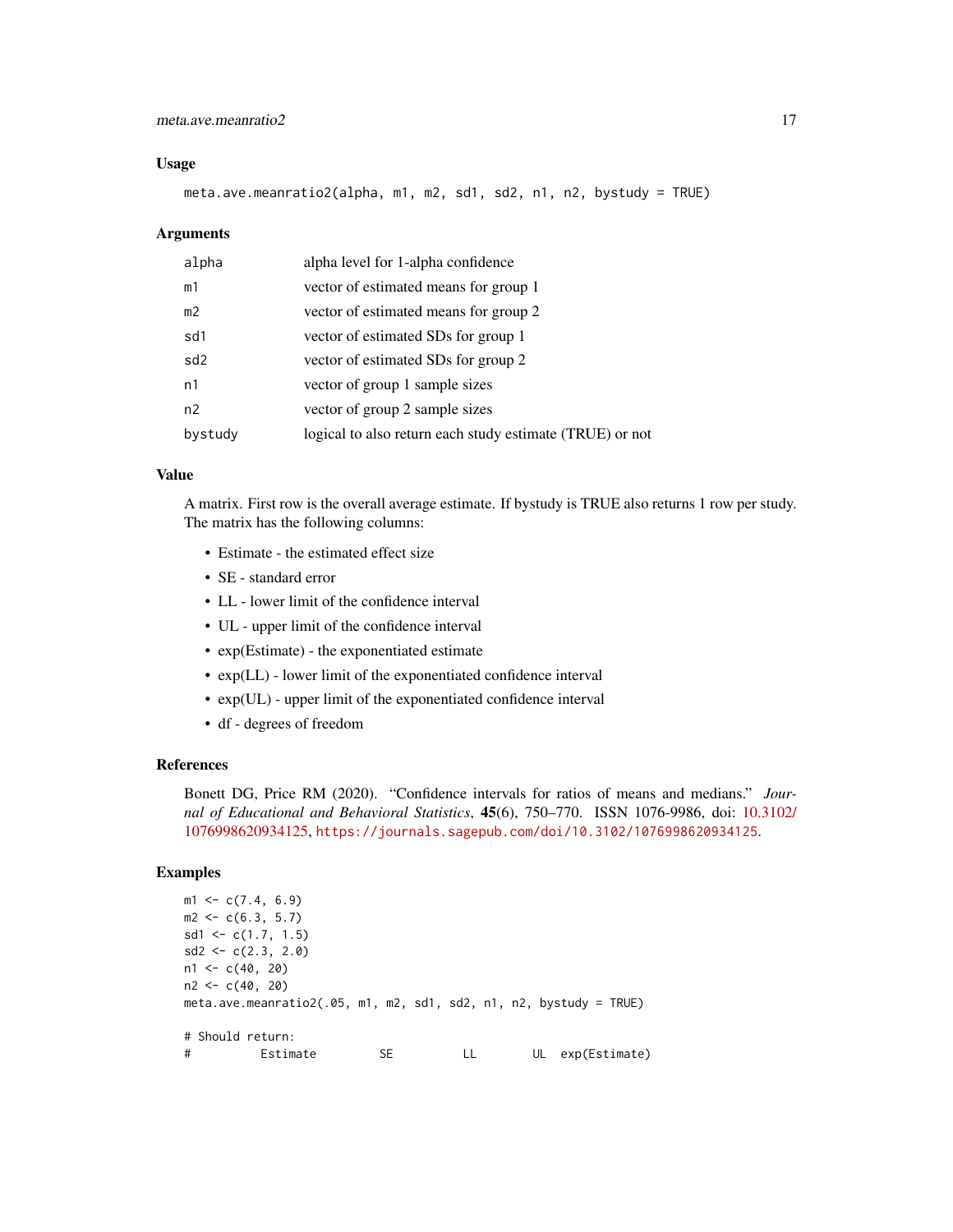```
# Average 0.1759928 0.05738065 0.061437186 0.2905484 1.192429
# Study 1 0.1609304 0.06820167 0.024749712 0.2971110 1.174603
# Study 2 0.1910552 0.09229675 0.002986265 0.3791242 1.210526
# exp(LL) exp(UL) df
# Average 1.063364 1.337161 66.26499
# Study 1 1.025059 1.345965 65.69929
# Study 2 1.002991 1.461004 31.71341
```
meta.ave.odds *Confidence interval for average odds ratio from 2-group studies*

# Description

Computes the estimate, standard error, and confidence interval for a geometric average odds ratio from two or more studies.

# Usage

meta.ave.odds(alpha, f1, f2, n1, n2, bystudy = TRUE)

# Arguments

| alpha          | alpha level for 1-alpha confidence                       |
|----------------|----------------------------------------------------------|
| f <sub>1</sub> | vector of group 1 event counts                           |
| f <sub>2</sub> | vector of group 2 event counts                           |
| n1             | vector of group 1 sample sizes                           |
| n2             | vector of group 2 sample sizes                           |
| bystudy        | logical to also return each study estimate (TRUE) or not |

#### Value

Returns a matrix. The first row is the average estimate across all studies. If bystudy is true, there is 1 additional row for each study. The matrix has the following columns:

- Estimate the estimated effect size
- SE standard error
- LL lower limit of the confidence interval
- UL upper limit of the confidence interval
- exp(Estimate) the exponentiated estimate
- exp(LL) lower limit of the exponentiated confidence interval
- exp(UL) upper limit of the exponentiated confidence interval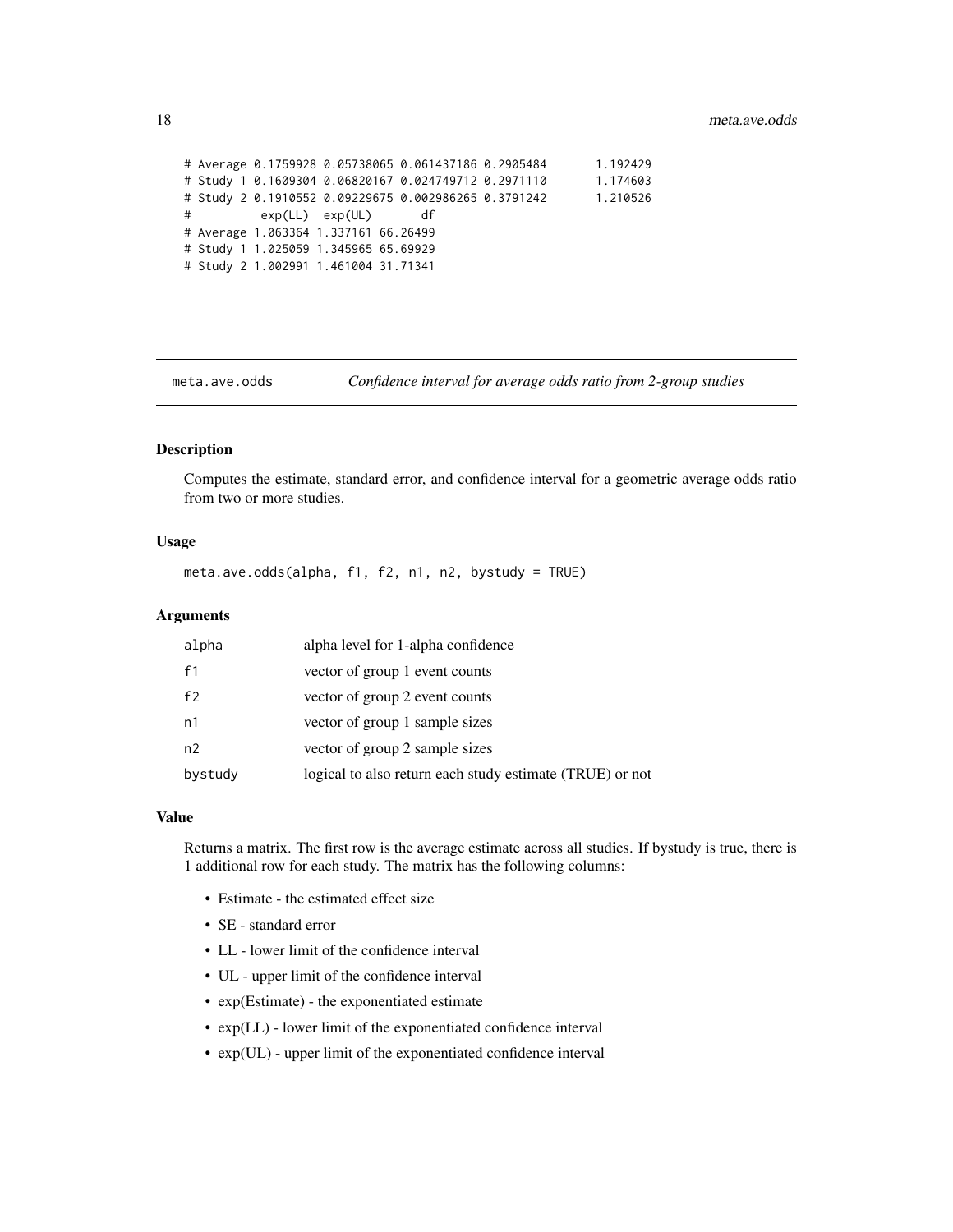# <span id="page-18-0"></span>meta.ave.path 19

#### References

Bonett DG, Price RM (2015). "Varying coefficient meta-analysis methods for odds ratios and risk ratios." *Psychological Methods*, 20(3), 394–406. ISSN 1939-1463, doi: [10.1037/met0000032,](https://doi.org/10.1037/met0000032) <https://doi.apa.org/getdoi.cfm?doi=10.1037/met0000032>.

#### Examples

```
n1 <- c(204, 201, 932, 130, 77)
n2 <- c(106, 103, 415, 132, 83)
f1 <- c(24, 40, 93, 14, 5)
f2 \leftarrow c(12, 9, 28, 3, 1)meta.ave. odds(.05, f1, f2, n1, n2, bystudy = TRUE)# Should return:
# Estimate SE LL UL
# Average 0.86211102 0.2512852 0.36960107 1.3546210
# Study 1 0.02581353 0.3700520 -0.69947512 0.7511022
# Study 2 0.91410487 0.3830515 0.16333766 1.6648721
# Study 3 0.41496672 0.2226089 -0.02133877 0.8512722
# Study 4 1.52717529 0.6090858 0.33338907 2.7209615
# Study 5 1.42849472 0.9350931 -0.40425414 3.2612436
# exp(Estimate) exp(LL) exp(UL)
# Average 2.368155 1.4471572 3.875292
# Study 1 1.026150 0.4968460 2.119335
# Study 2 2.494541 1.1774342 5.284997
# Study 3 1.514320 0.9788873 2.342625
# Study 4 4.605150 1.3956902 15.194925
# Study 5 4.172414 0.6674745 26.081952
```
meta.ave.path *Confidence interval for an average slope coefficient in a general linear model or a path model.*

# Description

Computes the estimate, standard error, and confidence interval for an average slope coefficient in a general linear model (ANOVA, ANCOVA, multiple regression) or a path model from two or more studies.

#### Usage

```
meta.ave.path(alpha, n, slope, se, s, bystudy = TRUE)
```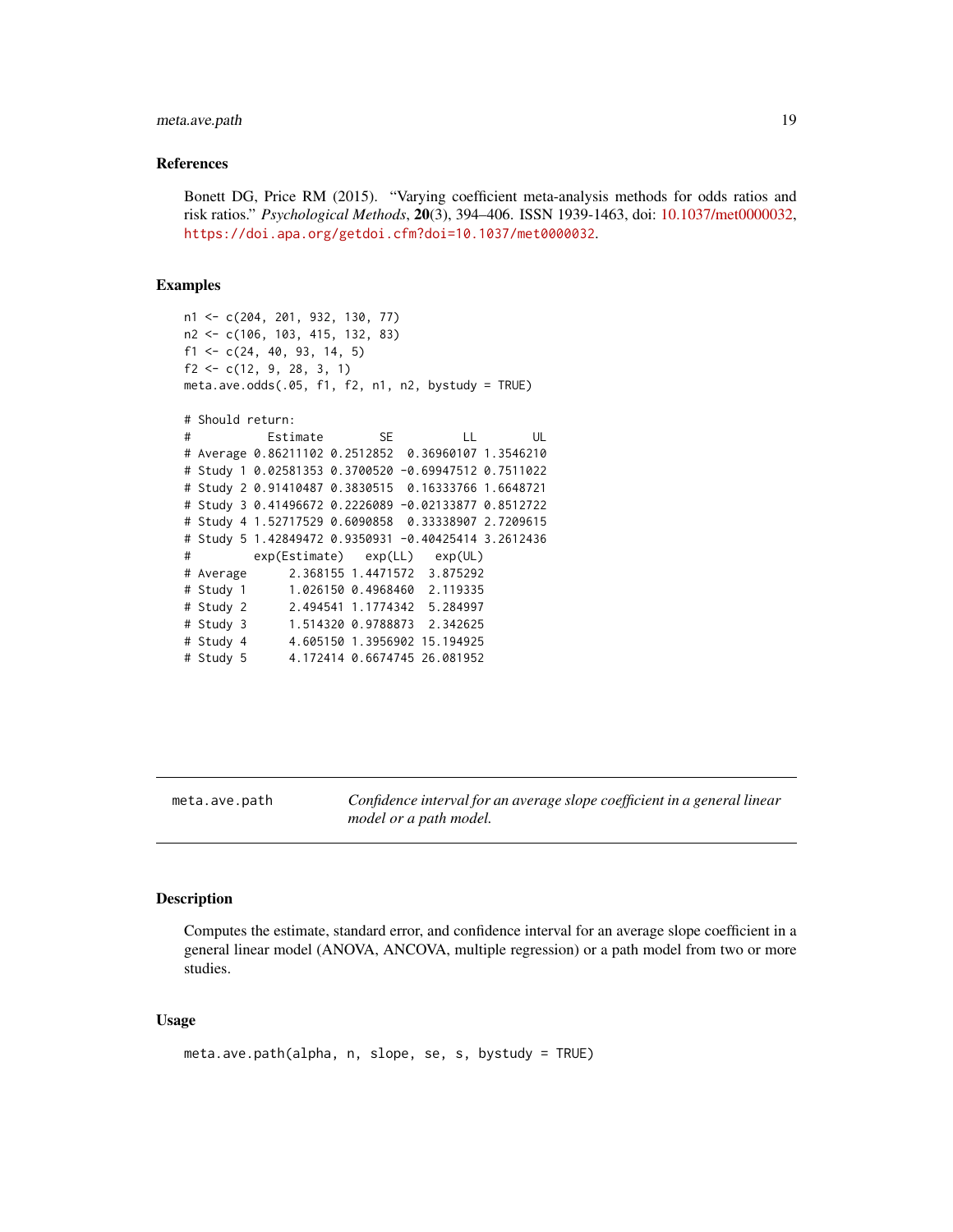<span id="page-19-0"></span>20 meta.ave.pbcor

# **Arguments**

| alpha   | alpha level for 1-alpha confidence                       |
|---------|----------------------------------------------------------|
| n       | vector of sample sizes                                   |
| slope   | vector of slope estimates                                |
| se      | vector of slope standard errors                          |
| S       | number of predictors of the response variable            |
| bystudy | logical to also return each study estimate (TRUE) or not |

#### Value

Returns a matrix. The first row is the average estimate across all studies. If bystudy is true, there is 1 additional row for each study. The matrix has the following columns:

- Estimate the estimated effect size
- SE standard error
- LL lower limit of the confidence interval
- UL upper limit of the confidence interval

# Examples

```
n <- c(75, 85, 250, 160)
slope <- c(1.57, 1.38, 1.08, 1.25)
se <- c(.658, .724, .307, .493)
meta.ave.path(.05, n, slope, se, 2, bystudy = TRUE)
# Should return:
# Estimate SE LL UL df
# Average 1.32 0.2844334 0.75994528 1.880055 263.1837
# Study 1 1.57 0.6580000 0.25830097 2.881699 72.0000
# Study 2 1.38 0.7240000 -0.06026664 2.820267 82.0000
# Study 3 1.08 0.3070000 0.47532827 1.684672 247.0000
# Study 4 1.25 0.4930000 0.27623174 2.223768 157.0000
```
meta.ave.pbcor *Confidence interval for an average point-biserial correlation*

### Description

Computes the estimate, standard error, and confidence interval for an average point-biserial correlation from two or more studies. Two types of point-biserial correlations can be meta-analyzed. One type uses an unweighted variance and is appropriate in 2-group experimental designs. The other type uses a weighted variance and is appropriate in 2-group nonexperimental designs with simple random sampling within each group. This function requires all point-biserial correlations to be of the same type. Use the meta.ave.gen function to meta-analyze any combination of biserial correlation types.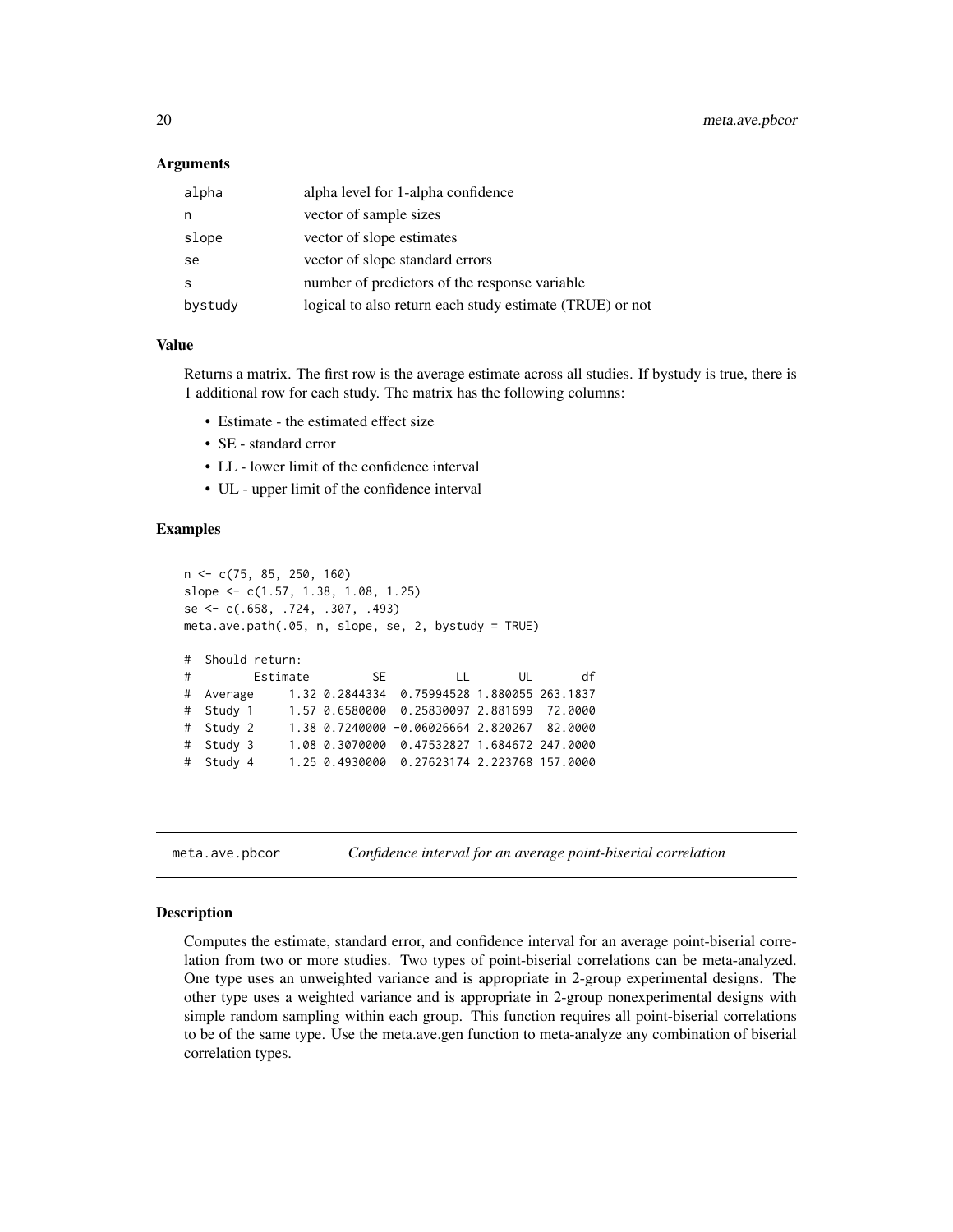# meta.ave.pbcor 21

#### Usage

meta.ave.pbcor(alpha, m1, m2, sd1, sd2, n1, n2, type, bystudy = TRUE)

#### Arguments

| alpha           | alpha level for 1-alpha confidence                       |
|-----------------|----------------------------------------------------------|
| m1              | vector of estimated means for group 1                    |
| m <sub>2</sub>  | vector of estimated means for group 2                    |
| sd1             | vector of estimated SDs for group 1                      |
| sd <sub>2</sub> | vector of estimated SDs for group 2                      |
| n1              | vector of group 1 sample sizes                           |
| n2              | vector of group 2 sample sizes                           |
| type            | • set to 1 for weighted variance                         |
|                 | • set to 2 for unweighted variance                       |
| bystudy         | logical to also return each study estimate (TRUE) or not |

# Value

Returns a matrix. The first row is the average estimate across all studies. If bystudy is true, there is 1 additional row for each study. The matrix has the following columns:

- Estimate the estimated effect size
- SE standard error
- LL lower limit of the confidence interval
- UL upper limit of the confidence interval

#### References

Bonett DG (2020). "Point-biserial correlation: Interval estimation, hypothesis testing, meta-analysis, and sample size determination." *British Journal of Mathematical and Statistical Psychology*, 73(S1), 113–144. ISSN 0007-1102, doi: [10.1111/bmsp.12189,](https://doi.org/10.1111/bmsp.12189) [https://onlinelibrary.wiley.com/doi/](https://onlinelibrary.wiley.com/doi/10.1111/bmsp.12189) [10.1111/bmsp.12189](https://onlinelibrary.wiley.com/doi/10.1111/bmsp.12189).

# Examples

```
m1 <- c(21.9, 23.1, 19.8)
m2 <- c(16.1, 17.4, 15.0)
sd1 <- c(3.82, 3.95, 3.67)
sd2 <- c(3.21, 3.30, 3.02)
n1 <- c(40, 30, 24)
n2 <- c(40, 28, 25)
meta.ave.pbcor(.05, m1, m2, sd1, sd2, n1, n2, 2, bystudy = TRUE)
# Should return:
# Estimate SE LL UL
# Average 0.6159094 0.04363432 0.5230976 0.6942842
# Study 1 0.6349786 0.06316796 0.4842098 0.7370220
```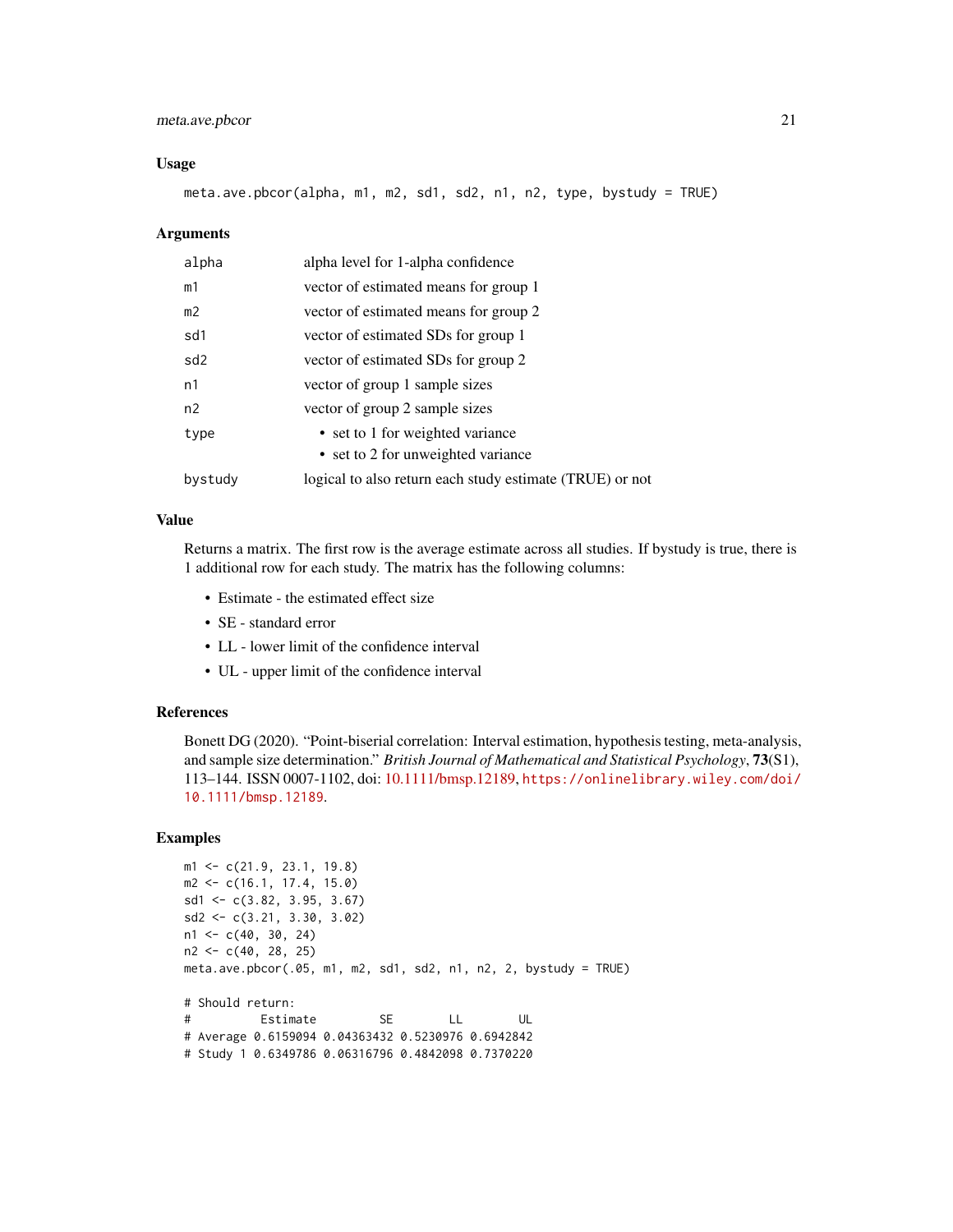```
# Study 2 0.6160553 0.07776700 0.4255342 0.7380898
# Study 3 0.5966942 0.08424778 0.3903883 0.7283966
```
meta.ave.plot *Forest plot for average effect sizes*

# Description

Generates a forest plot to visualize effect sizes estimates and overall averages from the meta.ave functions in vcmeta. If the column exp(Estimate) is present, this function plots the exponentiated effect size and CI found in columns exp(Estimate), exp(LL), and exp(UL). Otherwise, this function plots the effect size and CI found in the columns Estimate, LL, and UL.

#### Usage

```
meta.ave.plot(
  result,
  reference_line = NULL,
  diamond_height = 0.2,
  ggtheme = ggplot2::theme_classic()
\lambda
```
# Arguments

| result         | • a result matrix from any of the replicate functions in vermeta                                                                                                          |
|----------------|---------------------------------------------------------------------------------------------------------------------------------------------------------------------------|
|                | reference_line Optional x-value for a reference line. Only applies if focuse is 'Difference' or<br>'Both'. Defaults to NULL, in which case a reference line is not drawn. |
| diamond_height | • Optional height of the diamond representing average effect size. Only ap-<br>plies if focus is 'Average' or 'Both'. Defaults to 0.2                                     |
| ggtheme        | • optional ggplot2 theme object; defaults to theme classic()                                                                                                              |

#### Value

Returns a ggplot object. If stored, can be further customized via the ggplot API

#### Examples

```
# Plot results from meta.ave.mean2
m1 \leq c(7.4, 6.9)m2 < -c(6.3, 5.7)sd1 <- c(1.72, 1.53)
sd2 \leq c(2.35, 2.04)n1 < -c(40, 60)n2 < -c(40, 60)result <- meta.ave.mean2(.05, m1, m2, sd1, sd2, n1, n2, bystudy = TRUE)
meta.ave.plot(result, reference_line = 0)
```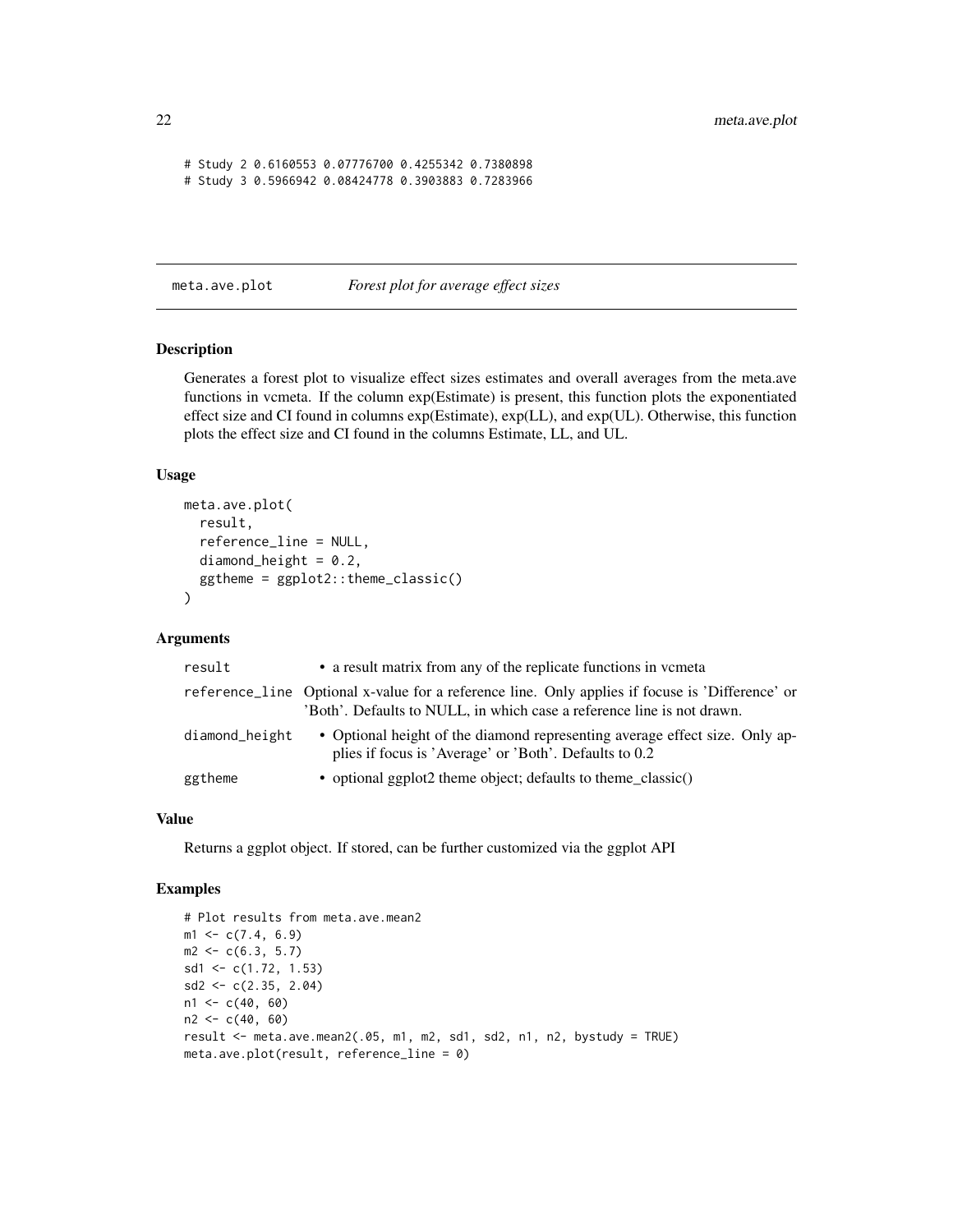```
# Plot results from meta.ave.meanratio2
# Note that this plots the exponentiated effect size and CI
m1 <- c(53, 60, 53, 57)
m2 \leq -c(55, 62, 58, 61)sd1 \leq c(4.1, 4.2, 4.5, 4.0)sd2 \leq c(4.2, 4.7, 4.9, 4.8)cor \leq c(.7, .7, .8, .85)n <- c(30, 50, 30, 70)
result <- meta.ave.meanratio.ps(.05, m1, m2, sd1, sd2, cor, n, bystudy = TRUE)
myplot <- meta.ave.plot(result, reference_line = 1)
myplot
# Change x-scale to log2
library(ggplot2)
myplot <- myplot + scale_x_continuous(
  trans = 'log2',
  limits = c(0.75, 1.25),
  name = "Estimated Ratio of Means, Log2 Scale"
)
myplot
```

| meta.ave.prop.ps | Confidence interval for an average proportion difference in paired- |
|------------------|---------------------------------------------------------------------|
|                  | samples studies                                                     |

# Description

Computes the estimate, standard error, and confidence interval for an average proportion difference from two or more studies.

# Usage

```
meta.ave.prop.ps(alpha, f11, f12, f21, f22, bystudy = TRUE)
```

| alpha   | alpha level for 1-alpha confidence                       |
|---------|----------------------------------------------------------|
| f11     | vector of frequencies in cell 1,1                        |
| f12     | vector of frequencies in cell 1,2                        |
| f21     | vector of frequencies in cell 2,1                        |
| f22     | vector of frequencies in cell 2,2                        |
| bystudy | logical to also return each study estimate (TRUE) or not |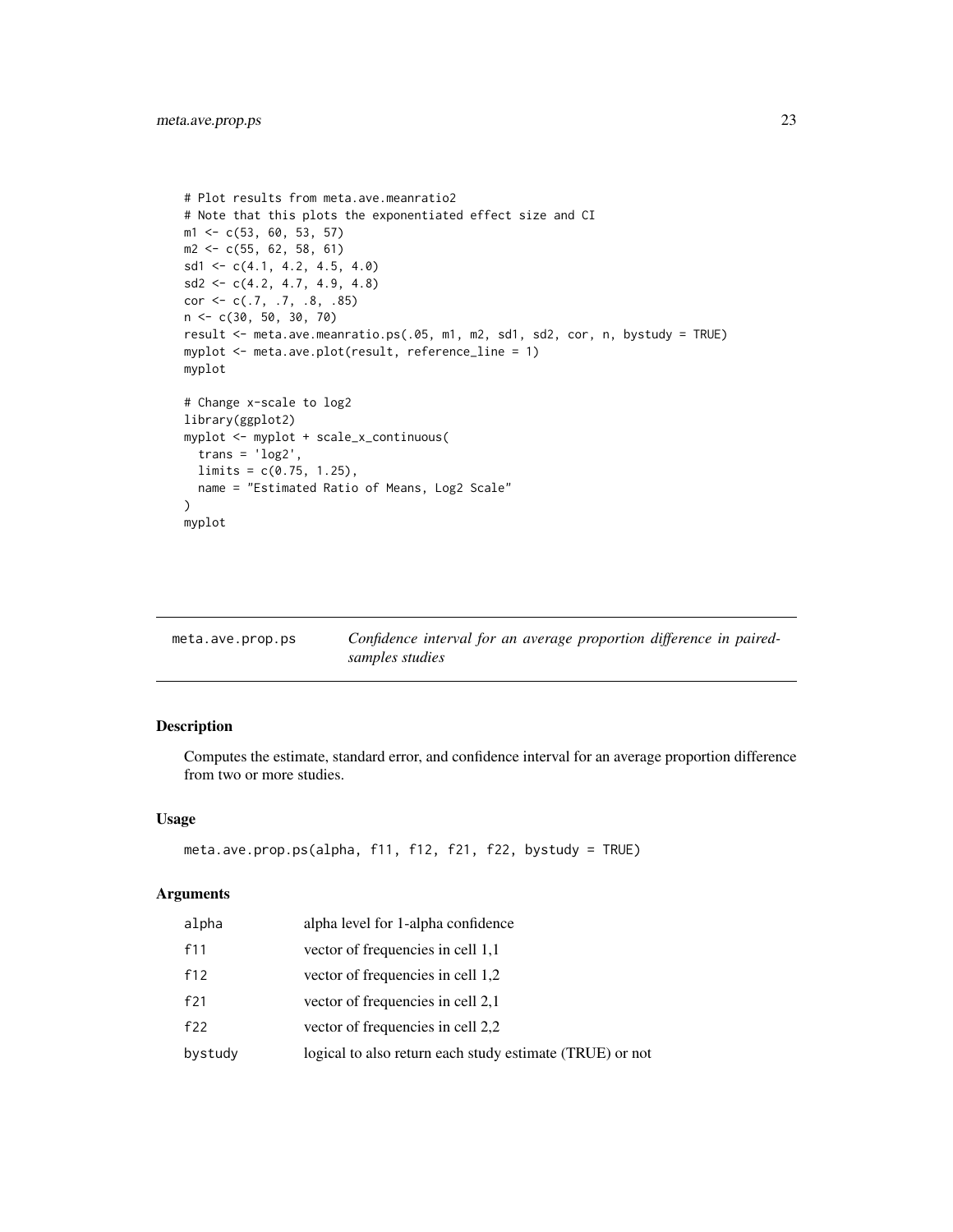<span id="page-23-0"></span>Returns a matrix. The first row is the average estimate across all studies. If bystudy is true, there is 1 additional row for each study. The matrix has the following columns:

- Estimate the estimated effect size
- SE standard error
- LL lower limit of the confidence interval
- UL upper limit of the confidence interval

# References

Bonett DG, Price RM (2014). "Meta-analysis methods for risk differences." *British Journal of Mathematical and Statistical Psychology*, 67(3), 371–387. ISSN 00071102, doi: [10.1111/bmsp.12024,](https://doi.org/10.1111/bmsp.12024) <https://onlinelibrary.wiley.com/doi/10.1111/bmsp.12024>.

# Examples

```
f11 <- c(17, 28, 19)
f12 <- c(43, 56, 49)f21 <- c(3, 5, 5)
f22 <- c(37, 54, 39)meta.ave.prop.ps(.05, f11, f12, f21, f22, bystudy = TRUE)
# Should return:
# Estimate SE LL UL
# Average 0.3809573 0.03000016 0.3221581 0.4397565
# Study 1 0.3921569 0.05573055 0.2829270 0.5013867
# Study 2 0.3517241 0.04629537 0.2609869 0.4424614
# Study 3 0.3859649 0.05479300 0.2785726 0.4933572
```

| meta.ave.prop2 | Confidence interval for an average proportion difference in 2-group |
|----------------|---------------------------------------------------------------------|
|                | studies                                                             |

# Description

Computes the estimate, standard error, and confidence interval for an average proportion difference from two or more studies.

#### Usage

```
meta.ave.prop2(alpha, f1, f2, n1, n2, bystudy = TRUE)
```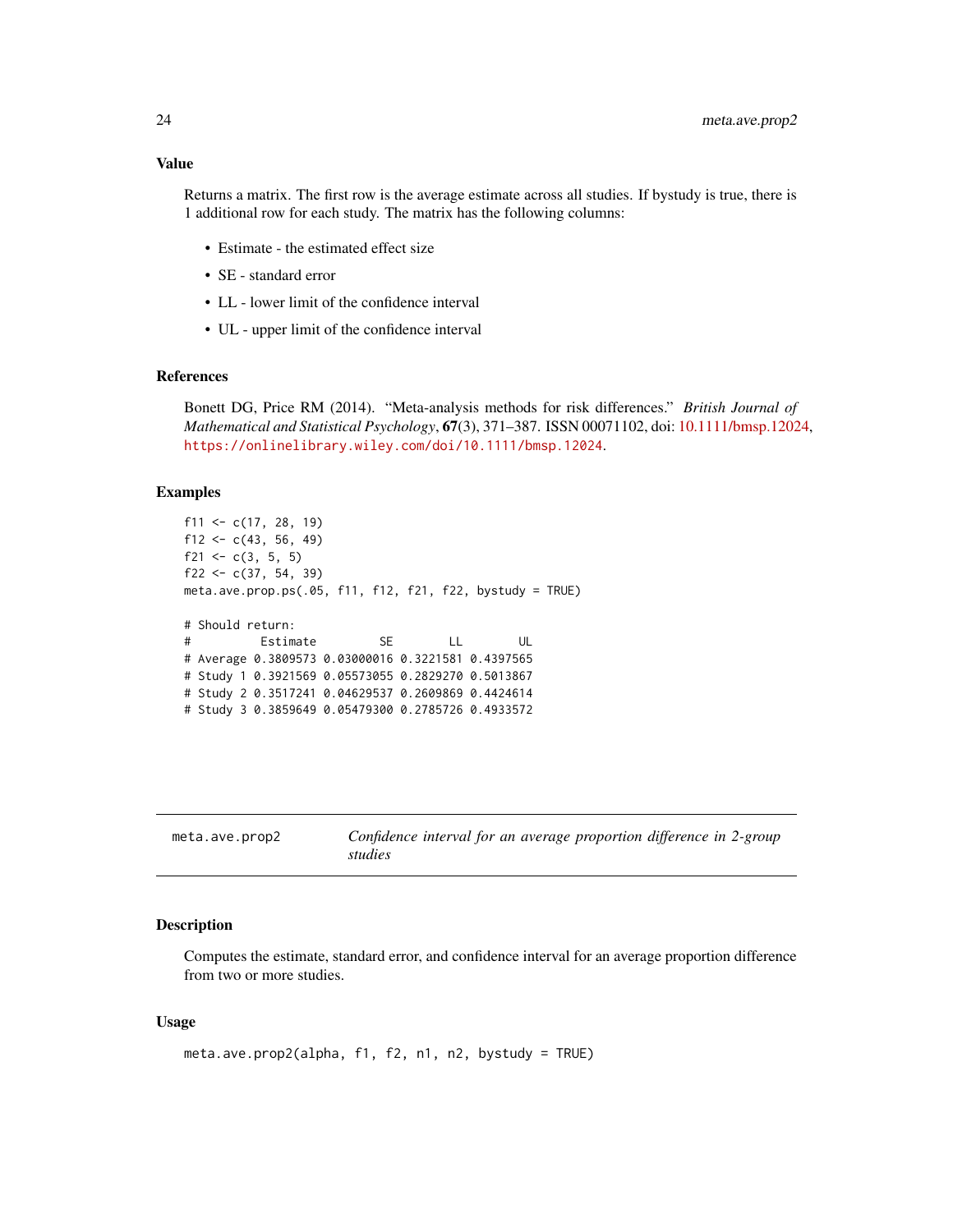# meta.ave.prop2 25

#### **Arguments**

| alpha   | alpha level for 1-alpha confidence                       |
|---------|----------------------------------------------------------|
| f1      | vector of group 1 event counts                           |
| f2      | vector of group 2 event counts                           |
| n1      | vector of group 1 sample sizes                           |
| n2      | vector of group 2 sample sizes                           |
| bystudy | logical to also return each study estimate (TRUE) or not |

### Value

Returns a matrix. The first row is the average estimate across all studies. If bystudy is true, there is 1 additional row for each study. The matrix has the following columns:

- Estimate the estimated effect size
- SE standard error
- LL lower limit of the confidence interval
- UL upper limit of the confidence interval

#### References

Bonett DG, Price RM (2014). "Meta-analysis methods for risk differences." *British Journal of Mathematical and Statistical Psychology*, 67(3), 371–387. ISSN 00071102, doi: [10.1111/bmsp.12024,](https://doi.org/10.1111/bmsp.12024) <https://onlinelibrary.wiley.com/doi/10.1111/bmsp.12024>.

# Examples

```
n1 <- c(204, 201, 932, 130, 77)
n2 <- c(106, 103, 415, 132, 83)
f1 <- c(24, 40, 93, 14, 5)
f2 \leq c(12, 9, 28, 3, 1)meta.ave.prop2(.05, f1, f2, n1, n2, bystudy = TRUE)
# Should return:
# Estimate SE LL UL
# Average 0.0567907589 0.01441216 2.854345e-02 0.08503807
# Study 1 0.0009888529 0.03870413 -7.486985e-02 0.07684756
# Study 2 0.1067323481 0.04018243 2.797623e-02 0.18548847
# Study 3 0.0310980338 0.01587717 -2.064379e-05 0.06221671
# Study 4 0.0837856174 0.03129171 2.245499e-02 0.14511624
# Study 5 0.0524199553 0.03403926 -1.429577e-02 0.11913568
```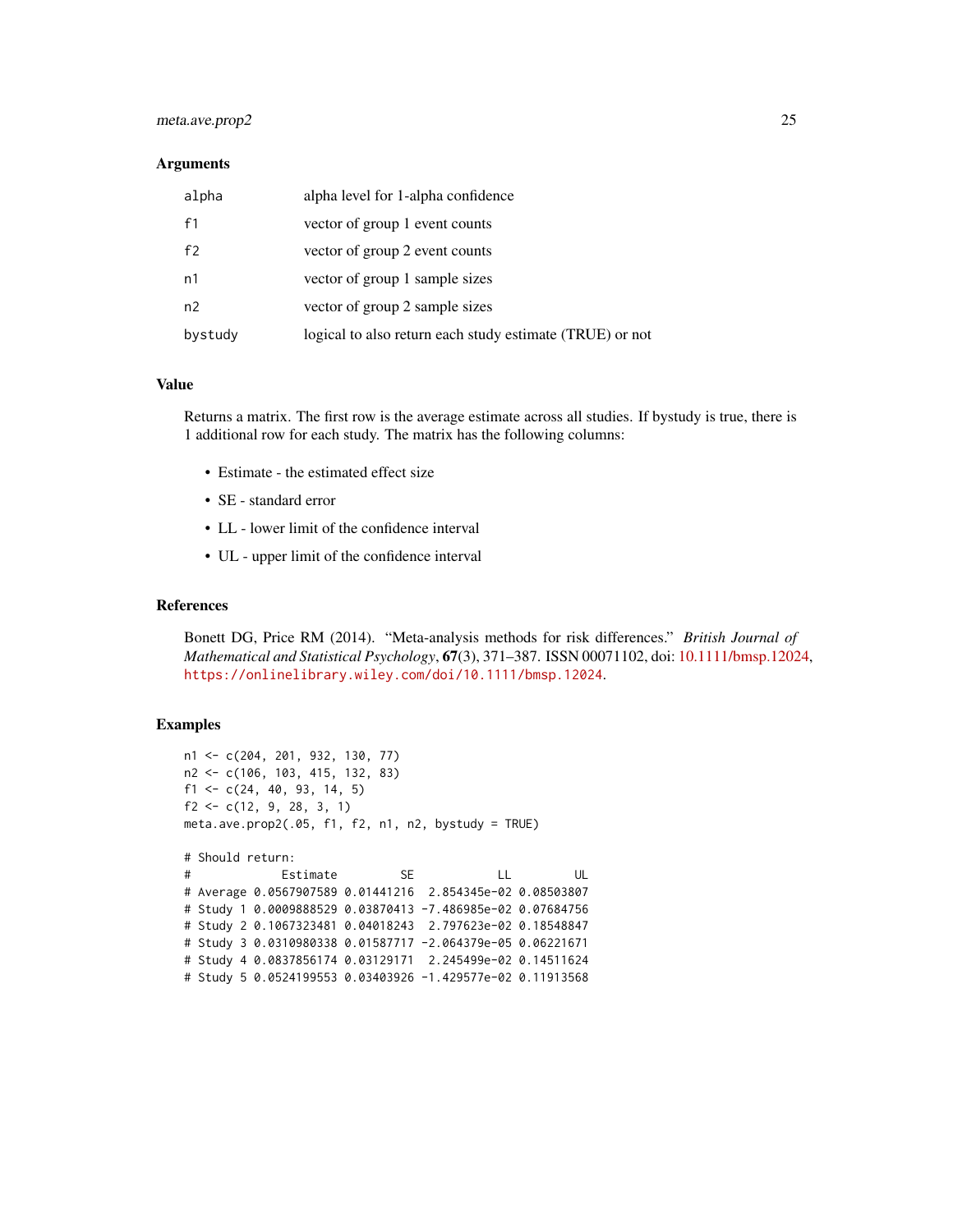<span id="page-25-0"></span>meta.ave.propratio2 *Confidence interval for an average proportion ratio from 2-group studies*

# Description

Computes the estimate, standard error, and confidence interval for a geometric average proportion ratio from two or more studies.

#### Usage

```
meta.ave.propratio2(alpha, f1, f2, n1, n2, bystudy = TRUE)
```
# Arguments

| alpha   | alpha level for 1-alpha confidence                       |
|---------|----------------------------------------------------------|
| f1      | vector of group 1 event counts                           |
| f2      | vector of group 2 event counts                           |
| n1      | vector of group 1 sample sizes                           |
| n2      | vector of group 2 sample sizes                           |
| bystudy | logical to also return each study estimate (TRUE) or not |

#### Value

Returns a matrix. The first row is the average estimate across all studies. If bystudy is true, there is 1 additional row for each study. The matrix has the following columns:

- Estimate the estimated effect size
- SE standard error
- LL lower limit of the confidence interval
- UL upper limit of the confidence interval
- exp(Estimate) the exponentiated estimate
- exp(LL) lower limit of the exponentiated confidence interval
- exp(UL) upper limit of the exponentiated confidence interval

# References

Price RM, Bonett DG (2008). "Confidence intervals for a ratio of two independent binomial proportions." *Statistics in Medicine*, 27(26), 5497–5508. ISSN 02776715, doi: [10.1002/sim.3376,](https://doi.org/10.1002/sim.3376) <https://onlinelibrary.wiley.com/doi/10.1002/sim.3376>.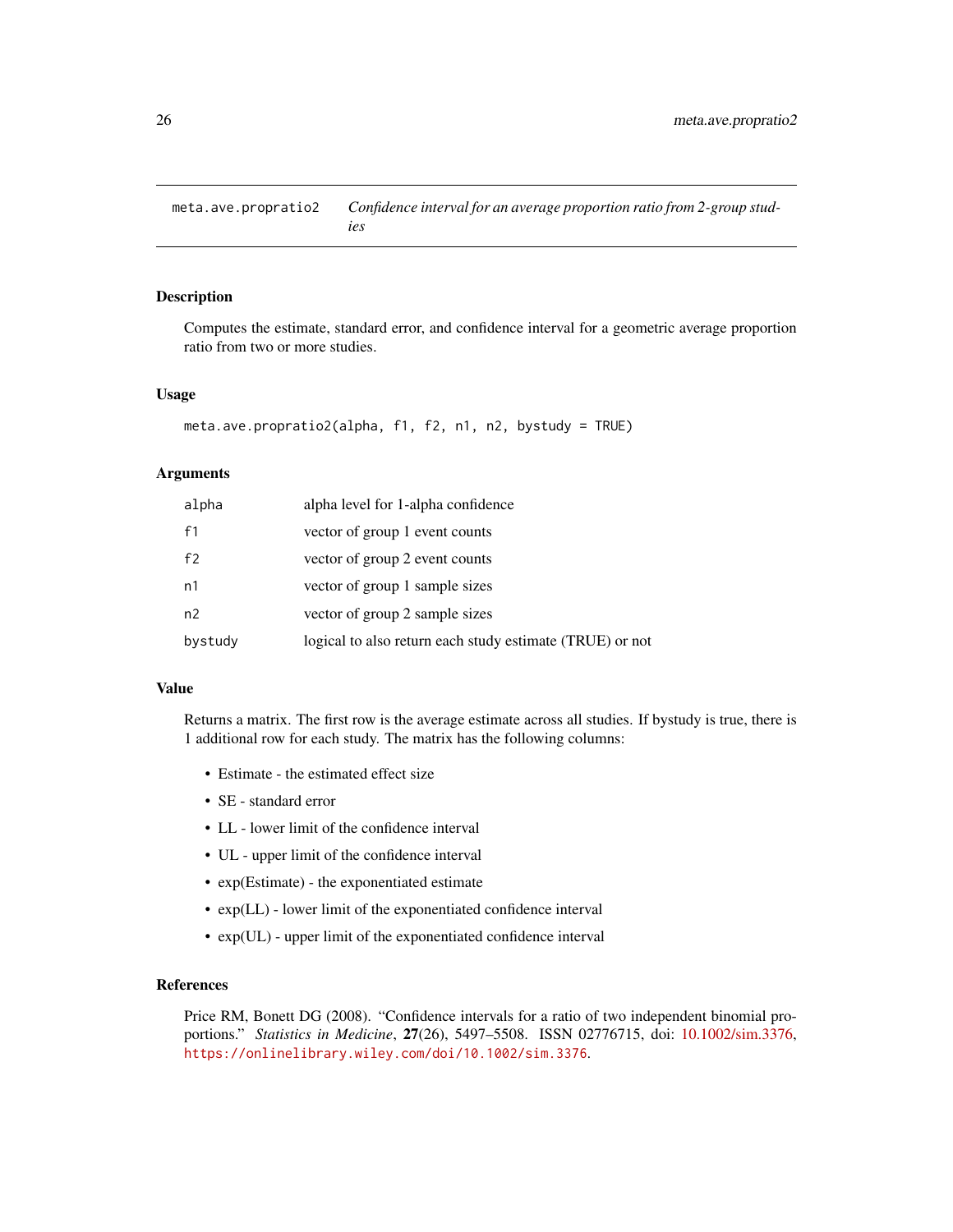# <span id="page-26-0"></span>meta.ave.semipart 27

#### Examples

```
n1 <- c(204, 201, 932, 130, 77)
n2 <- c(106, 103, 415, 132, 83)
f1 <- c(24, 40, 93, 14, 5)
f2 \leftarrow c(12, 9, 28, 3, 1)meta.ave.propratio2(.05, f1, f2, n1, n2, bystudy = TRUE)
# Should return:
# Estimate SE LL UL
# Average 0.84705608 0.2528742 0.35143178 1.3426804
# Study 1 0.03604257 0.3297404 -0.61023681 0.6823220
# Study 2 0.81008932 0.3442007 0.13546839 1.4847103
# Study 3 0.38746839 0.2065227 -0.01730864 0.7922454
# Study 4 1.49316811 0.6023296 0.31262374 2.6737125
# Study 5 1.50851199 0.9828420 -0.41782290 3.4348469
# exp(Estimate) exp(LL) exp(UL)
# Average 2.332769 1.4211008 3.829294
# Study 1 1.036700 0.5432222 1.978466
# Study 2 2.248109 1.1450730 4.413686
# Study 3 1.473246 0.9828403 2.208350
# Study 4 4.451175 1.3670071 14.493677
# Study 5 4.520000 0.6584788 31.026662
```
meta.ave.semipart *Confidence interval for an average semipartial correlation*

# Description

Computes the estimate, standard error, and confidence interval for an average semipartial correlation from two or more studies.

#### Usage

```
meta.ave.semipart(alpha, n, cor, r2, bystudy = TRUE)
```

| alpha   | alpha level for 1-alpha confidence                       |
|---------|----------------------------------------------------------|
| n       | vector of sample sizes                                   |
| cor     | vector of estimated semipartial correlations             |
| r2      | vector of squared multiple correlations for full model   |
| bystudy | logical to also return each study estimate (TRUE) or not |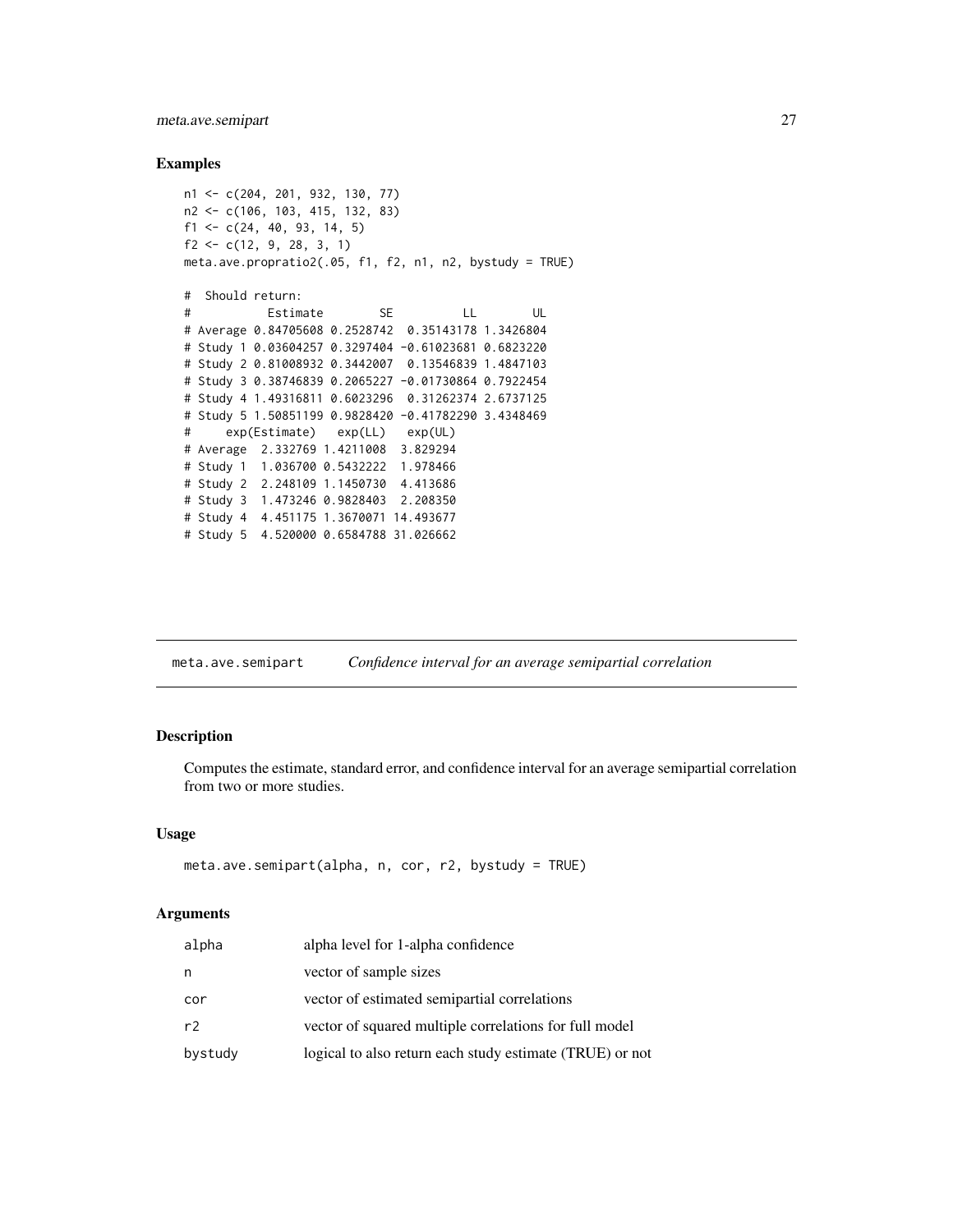# <span id="page-27-0"></span>Value

Returns a matrix. The first row is the average estimate across all studies. If bystudy is true, there is 1 additional row for each study. The matrix has the following columns:

- Estimate the estimated effect size
- SE standard error
- LL lower limit of the confidence interval
- UL upper limit of the confidence interval

#### Examples

```
n <- c(128, 97, 210, 217)
cor <- c(.35, .41, .44, .39)
r2 \leq c(.29,.33,.36,.39)meta.ave.semipart(.05, n, cor, r2, bystudy = TRUE)
# Should return:
# Estimate SE LL UL
# Average 0.3975 0.03221240 0.3325507 0.4586965
# Study 1 0.3500 0.07175200 0.2023485 0.4820930
# Study 2 0.4100 0.07886080 0.2447442 0.5521076
# Study 3 0.4400 0.05146694 0.3338366 0.5351410
# Study 4 0.3900 0.05085271 0.2860431 0.4848830
```
meta.ave.slope *Confidence interval for an average slope coefficient*

#### Description

Computes the estimate, standard error, and confidence interval for an average slope coefficient in a simple linear regression model from two or more studies. A Satterthwaite adjustment to the degrees of freedom is used to improve the accuracy of the confidence interval.

#### Usage

```
meta.ave.slope(alpha, n, cor, sdy, sdx, bystudy = TRUE)
```

| alpha   | alpha level for 1-alpha confidence                       |
|---------|----------------------------------------------------------|
| n       | vector of sample sizes                                   |
| cor     | vector of estimated correlations                         |
| sdy     | vector of estimated SDs of y                             |
| sdx     | vector of estimated SDs of x                             |
| bystudy | logical to also return each study estimate (TRUE) or not |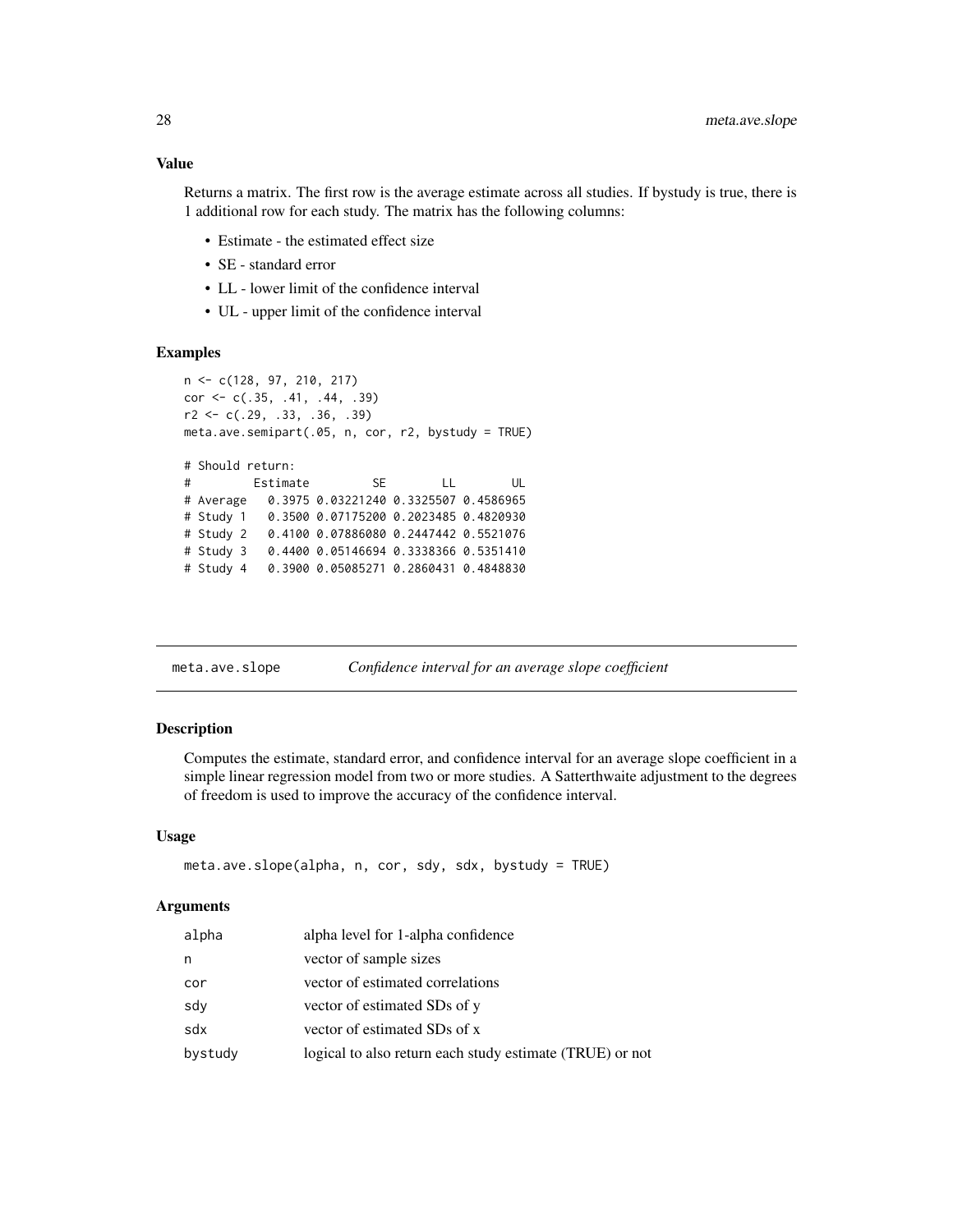# <span id="page-28-0"></span>meta.ave.spear 29

# Value

Returns a matrix. The first row is the average estimate across all studies. If bystudy is true, there is 1 additional row for each study. The matrix has the following columns:

- Estimate the estimated effect size
- SE standard error
- LL lower limit of the confidence interval
- UL upper limit of the confidence interval
- df degrees of freedom

# Examples

```
n <- c(45, 85, 50, 60)
cor <- c(.24, .35, .16, .20)
sdy <- c(12.2, 14.1, 11.7, 15.9)
sdx <- c(1.34, 1.87, 2.02, 2.37)
meta.ave.slope(.05, n, cor, sdy, sdx, bystudy = TRUE)
# Should return:
# Estimate SE LL UL df
# Average 1.7731542 0.4755417 0.8335021 2.712806 149.4777
# Study 1 2.1850746 1.3084468 -0.4536599 4.823809 43.0000
# Study 2 2.6390374 0.7262491 1.1945573 4.083518 83.0000
# Study 3 0.9267327 0.8146126 -0.7111558 2.564621 48.0000
# Study 4 1.3417722 0.8456799 -0.3510401 3.034584 58.0000
```
meta.ave.spear *Confidence interval for an average Spearman correlation*

# Description

Computes the estimate, standard error, and confidence interval for an average Spearman correlation from two or more studies. The Spearman correlation is preferred to the Pearson correlation if the relation between the two quantitative variables is monotonic rather than linear or if the bivariate normality assumption is not plausible.

#### Usage

```
meta.ave.spear(alpha, n, cor, bystudy = TRUE)
```

| alpha   | alpha level for 1-alpha confidence                       |
|---------|----------------------------------------------------------|
| n       | vector of sample sizes                                   |
| cor     | vector of estimated Spearman correlations                |
| bystudy | logical to also return each study estimate (TRUE) or not |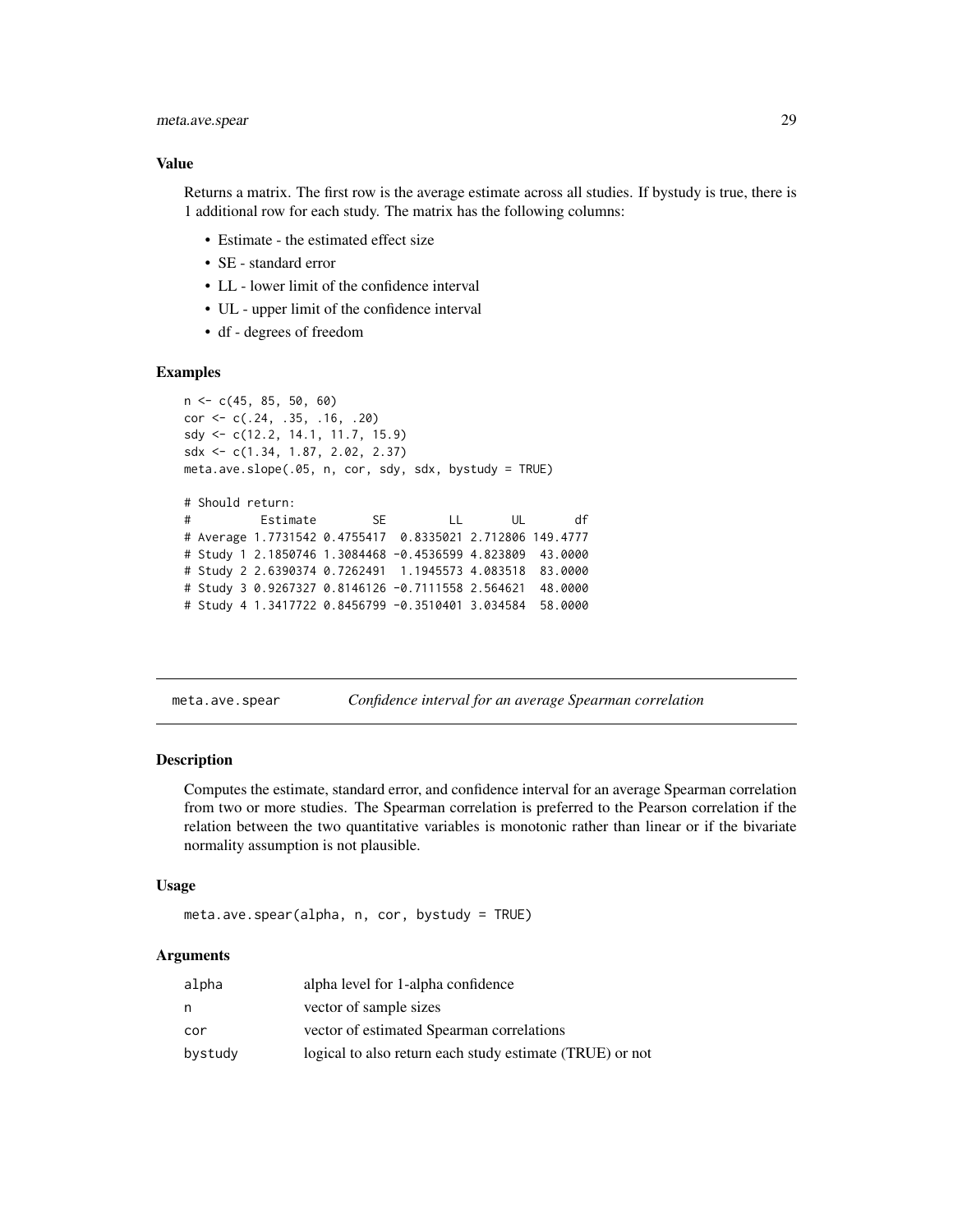# <span id="page-29-0"></span>Value

Returns a matrix. The first row is the average estimate across all studies. If bystudy is true, there is 1 additional row for each study. The matrix has the following columns:

- Estimate the estimated effect size
- SE standard error
- LL lower limit of the confidence interval
- UL upper limit of the confidence interval

# References

Bonett DG (2008). "Meta-analytic interval estimation for bivariate correlations." *Psychological Methods*, 13(3), 173–181. ISSN 1939-1463, doi: [10.1037/a0012868,](https://doi.org/10.1037/a0012868) [https://doi.apa.org/](https://doi.apa.org/getdoi.cfm?doi=10.1037/a0012868) [getdoi.cfm?doi=10.1037/a0012868](https://doi.apa.org/getdoi.cfm?doi=10.1037/a0012868).

#### Examples

```
n <- c(150, 200, 300, 200, 350)
cor <- c(.14, .29, .16, .21, .23)
meta.ave.spear(.05, n, cor, bystudy = TRUE)
```

```
# Should return:
```

| $\#$ and $\#$ | Estimate SE      | $\Box$                                     | UL |
|---------------|------------------|--------------------------------------------|----|
| # Average     |                  | 0.206 0.02944265 0.14763960 0.2629309      |    |
| # Study 1     |                  | $0.140$ $0.08031750$ -0.02151639 0.2943944 |    |
| # Study 2     |                  | 0.290 0.06492643 0.15476515 0.4145671      |    |
| # Study 3     | 0.160 0.05635101 | 0.04689807 0.2690514                       |    |
| # Study 4     | 0.210 0.06776195 | 0.07187439 0.3402225                       |    |
| # Study 5     | 0.230 0.05069710 | 0.12690280 0.3281809                       |    |

meta.ave.stdmean.ps *Confidence interval for an average standardized mean difference from paired-samples studies*

#### Description

Computes the estimate, standard error, and confidence interval for an average standardized mean difference from two or more paired-samples studies. Unweighted variances and single group variance are options for the standardizer. Equal variances within or across studies is not assumed.

#### Usage

```
meta.ave.stdmean.ps(alpha, m1, m2, sd1, sd2, cor, n, stdzr, bystudy = TRUE)
```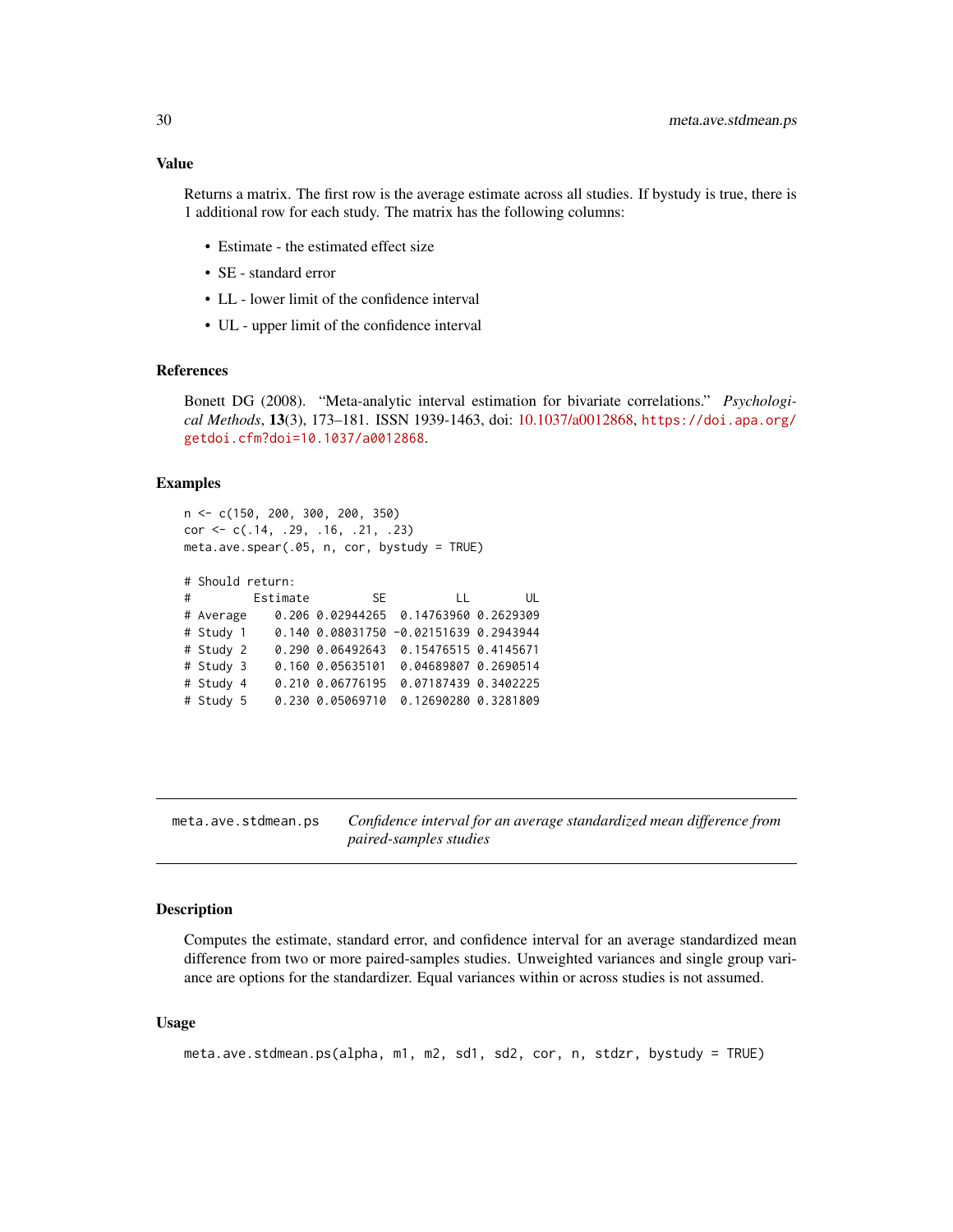#### **Arguments**

| alpha           | alpha level for 1-alpha confidence                                  |
|-----------------|---------------------------------------------------------------------|
| m1              | vector of estimated means for measurement 1                         |
| m <sub>2</sub>  | vector of estimated means for measurement 2                         |
| sd1             | vector of estimated SDs for measurement 1                           |
| sd <sub>2</sub> | vector of estimated SDs for measurement 2                           |
| cor             | vector of estimated correlations for paired measurements            |
| n               | vector of sample sizes                                              |
| stdzr           | • set to 0 for square root unweighted average variance standardizer |
|                 | • set to 1 for group 1 SD standardizer                              |
|                 | • set to 2 for group 2 SD standardizer                              |
| bystudy         | logical to also return each study estimate (TRUE) or not            |

# Value

A matrix. First row is the overall average estimate. If bystudy is TRUE also returns 1 row per study. The matrix has the following columns:

- Estimate the estimated effect size
- SE standard error
- LL lower limit of the confidence interval
- UL upper limit of the confidence interval

#### References

Bonett DG (2009). "Meta-analytic interval estimation for standardized and unstandardized mean differences." *Psychological Methods*, 14(3), 225–238. ISSN 1939-1463, doi: [10.1037/a0016619,](https://doi.org/10.1037/a0016619) <https://doi.apa.org/getdoi.cfm?doi=10.1037/a0016619>.

# Examples

```
m1 \leq -c(23.9, 24.1)m2 < -c(25.1, 26.9)sd1 <- c(1.76, 1.58)
sd2 \leq -c(2.01, 1.76)cor < -c(.78, .84)n \leftarrow c(25, 30)meta.ave.stdmean.ps(.05, m1, m2, sd1, sd2, cor, n, 1, bystudy = TRUE)
# Should return:
# Estimate SE LL UL
# Average -1.1931045 0.1568034 -1.500433 -0.8857755
# Study 1 -0.6818182 0.1773785 -1.029474 -0.3341628
# Study 2 -1.7721519 0.2586234 -2.279044 -1.2652594
```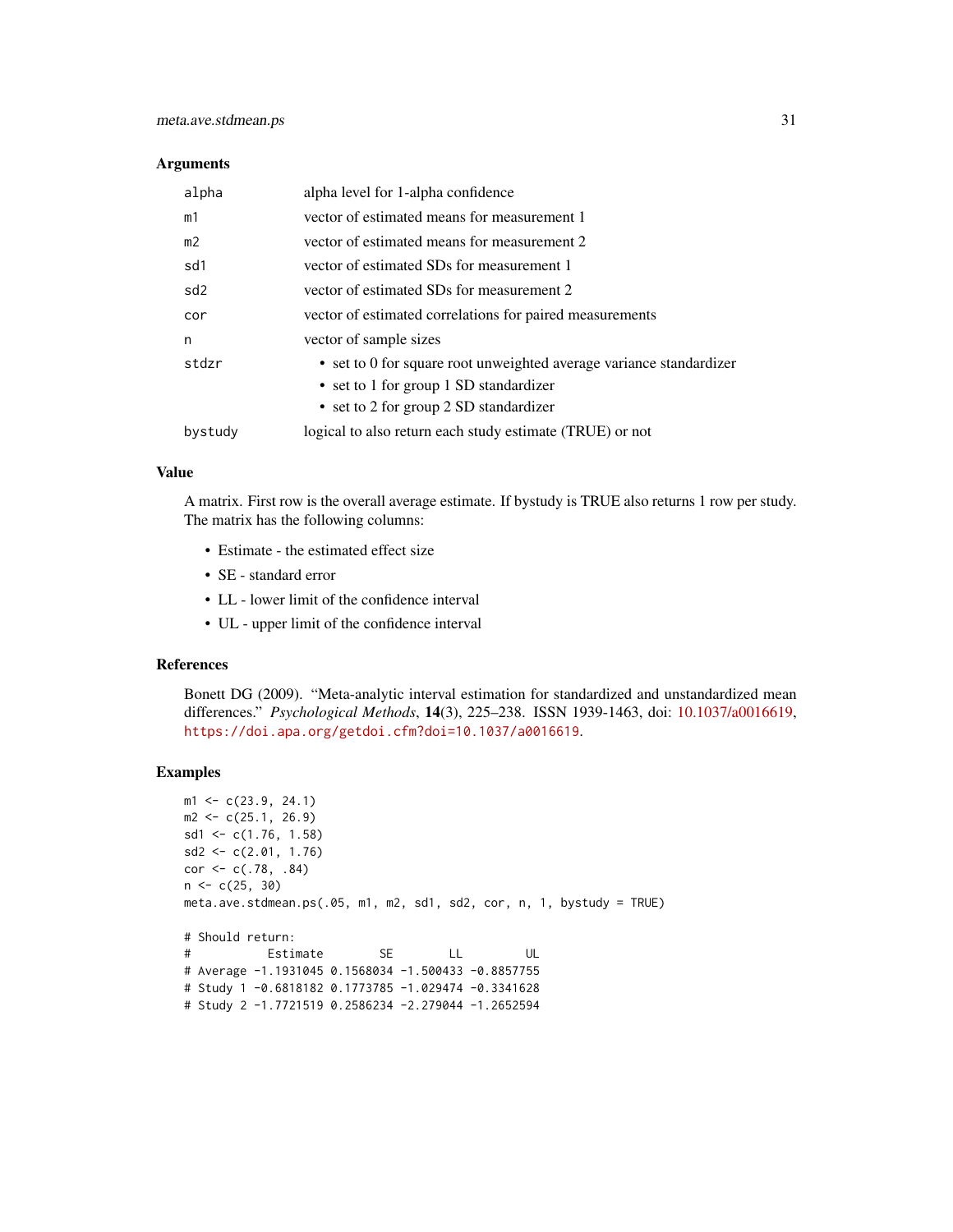<span id="page-31-0"></span>

# Description

Computes the estimate, standard error, and confidence interval for an average standardized mean difference from two or more 2-group studies. Unweighted variances, weighted variances, and single group variance are options for the standardizer. Equal variances within or across studies is not assumed.

#### Usage

```
meta.ave.stdmean2(alpha, m1, m2, sd1, sd2, n1, n2, stdzr, bystudy = TRUE)
```
# **Arguments**

| alpha           | alpha level for 1-alpha confidence                                  |
|-----------------|---------------------------------------------------------------------|
| m1              | vector of estimated means for group 1                               |
| m2              | vector of estimated means for group 2                               |
| sd1             | vector of estimated SDs for group 1                                 |
| sd <sub>2</sub> | vector of estimated SDs for group 2                                 |
| n1              | vector of group 1 sample sizes                                      |
| n2              | vector of group 2 sample sizes                                      |
| stdzr           | • set to 0 for square root unweighted average variance standardizer |
|                 | • set to 1 for group 1 SD standardizer                              |
|                 | • set to 2 for group 2 SD standardizer                              |
|                 | • set to 3 for square root weighted average variance standardizer   |
| bystudy         | logical to also return each study estimate (TRUE) or not            |

#### Value

A matrix. First row is the overall average estimate. If bystudy is TRUE also returns 1 row per study. The matrix has the following columns:

- Estimate the estimated effect size
- SE standard error
- LL lower limit of the confidence interval
- UL upper limit of the confidence interval

# References

Bonett DG (2009). "Meta-analytic interval estimation for standardized and unstandardized mean differences." *Psychological Methods*, 14(3), 225–238. ISSN 1939-1463, doi: [10.1037/a0016619,](https://doi.org/10.1037/a0016619) <https://doi.apa.org/getdoi.cfm?doi=10.1037/a0016619>.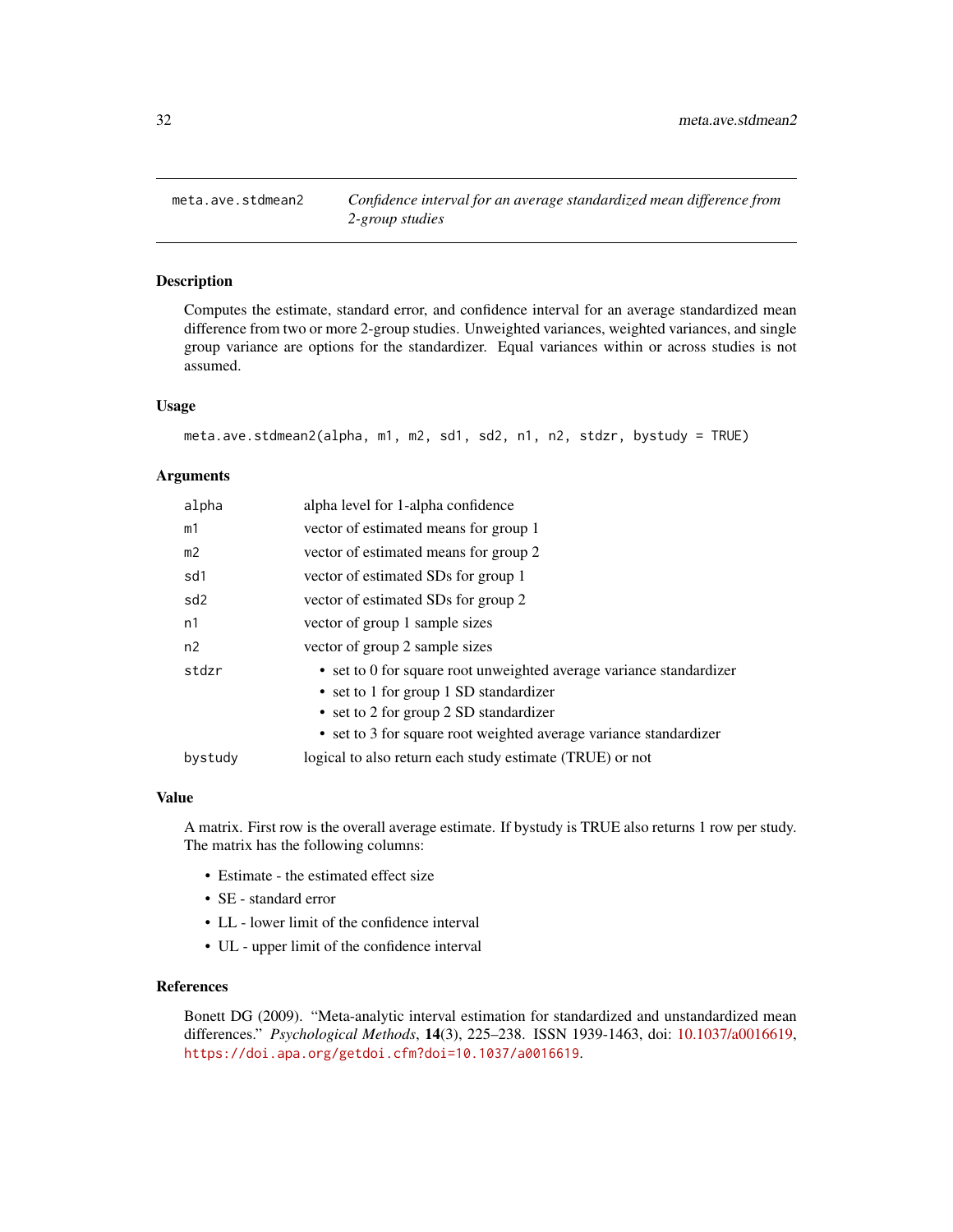#### <span id="page-32-0"></span>meta.ave.var 33

#### Examples

```
m1 <- c(21.9, 23.1, 19.8)
m2 <- c(16.1, 17.4, 15.0)
sd1 <- c(3.82, 3.95, 3.67)
sd2 <- c(3.21, 3.30, 3.02)
n1 <- c(40, 30, 24)
n2 <- c(40, 28, 25)
meta.ave.stdmean2(.05, m1, m2, sd1, sd2, n1, n2, 0, bystudy = TRUE)
# Should return:
# Estimate SE LL UL
# Average 1.526146 0.1734341 1.1862217 1.866071
# Study 1 1.643894 0.2629049 1.1286100 2.159178
# Study 2 1.566132 0.3056278 0.9671126 2.165152
# Study 3 1.428252 0.3289179 0.7835848 2.072919
```
meta.ave.var *Confidence interval for an average variance*

# Description

Computes the estimate and confidence interval for an average variance from two or more studies.

#### Usage

```
meta.ave.var(alpha, var, n, bystudy = TRUE)
```
# Arguments

| alpha   | alpha level for 1-alpha confidence                       |
|---------|----------------------------------------------------------|
| var     | vector of sample variances                               |
| n       | vector of sample sizes                                   |
| bystudy | logical to also return each study estimate (TRUE) or not |

# Value

Returns a matrix. The first row is the average estimate across all studies. If bystudy is true, there is 1 additional row for each study. The matrix has the following columns:

- Estimate the estimated variance
- LL lower limit of the confidence interval
- UL upper limit of the confidence interval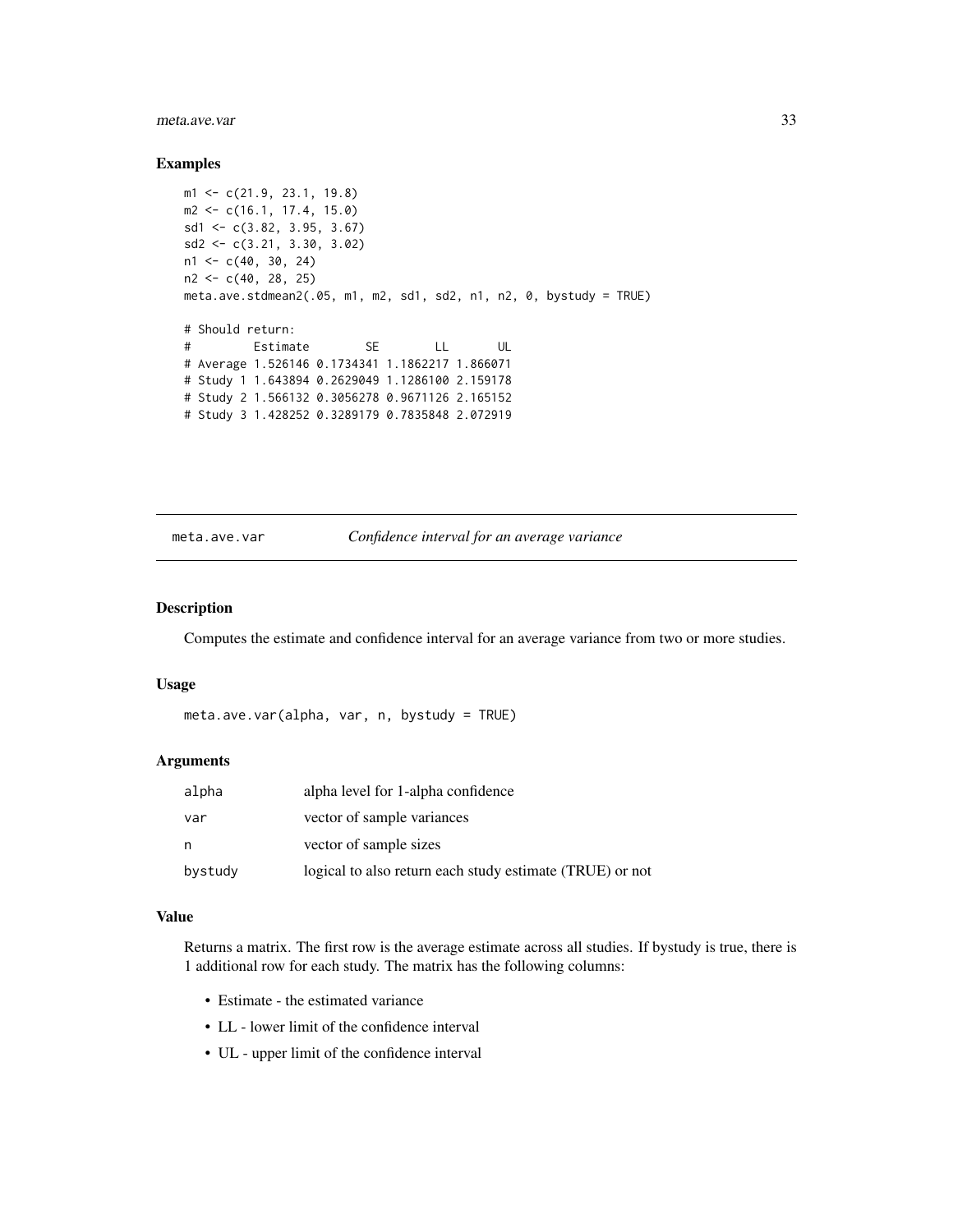#### <span id="page-33-0"></span>Examples

```
var <- c(26.63, 22.45, 34.12)
n <- c(40, 30, 50)
meta.ave.var(.05, var, n, bystudy = TRUE)
# Should return:
# Estimate LL UL
# Average 27.73333 21.45679 35.84589
# Study 1 26.63000 17.86939 43.90614
# Study 2 22.45000 14.23923 40.57127
# Study 3 34.12000 23.80835 52.98319
```
meta.chitest *Computes a chi-square test of effect-size homogeneity*

# Description

Computes a chi-square test of effect size homogeneity and p-value using effect-size estimates and their standard errors from two or more studies. This test should not be used to justify the use of a constant coeffient (fixed-effect) meta-analysis. This test can be used to justify the estimation of an average effect size in a varying coefficient model.

# Usage

meta.chitest(est, se)

#### Arguments

| est | vector of effect-size estimates       |
|-----|---------------------------------------|
| se  | vector of effect-size standard errors |

# Value

Returns a one-row matrix:

- Q chi-square test statitic
- df degrees of freedom
- p p-value

# References

Borenstein M, Hedges LV, Higgins JP, Rothstein HR (2009). *Introduction to meta-analysis*. Wiley, New York.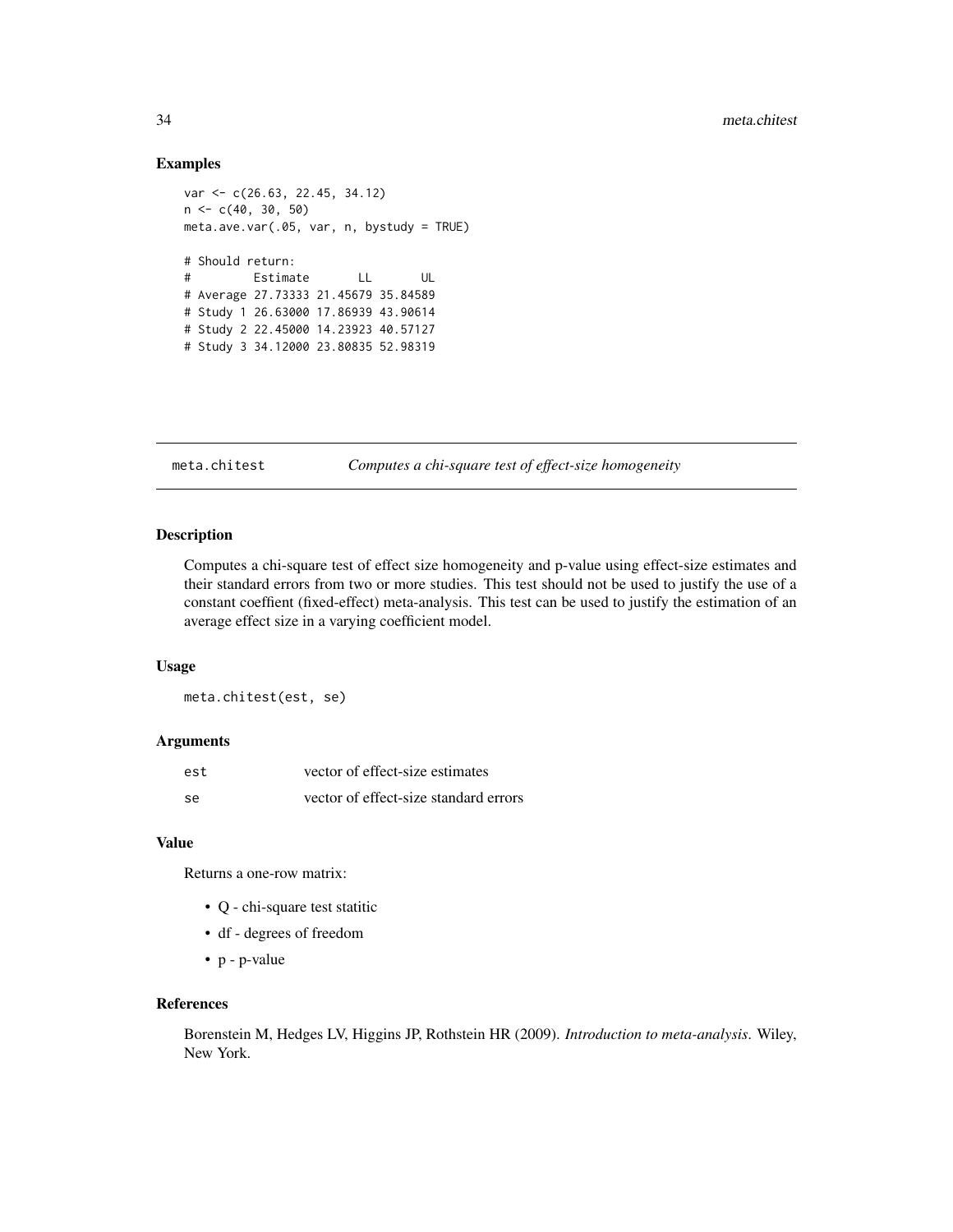# <span id="page-34-0"></span>meta.lc.agree 35

# Examples

```
est <- c(.297, .324, .281, .149)
se <- c(.082, .051, .047, .094)
meta.chitest(est, se)
# Should return:
# Q df p
# 2.706526 3 0.4391195
```
# meta.lc.agree *Confidence interval for a linear contrast of G-index coefficients*

# Description

Computes the estimate, standard error, and confidence interval for a linear contrast of G-index of agreement coefficients from two or more studies. This function assumes that two raters each provide a dichotomous rating for a sample of objects.

#### Usage

meta.lc.agree(alpha, f11, f12, f21, f22, v)

# Arguments

| alpha | alpha level for 1-alpha confidence |
|-------|------------------------------------|
| f11   | vector of frequencies in cell 1,1  |
| f12   | vector of frequencies in cell 1,2  |
| f21   | vector of frequencies in cell 2,1  |
| f22   | vector of frequencies in cell 2,2  |
|       | vector of contrast coefficients    |

# Value

Returns 1-row matrix with the estimate for the contrast. The matrix has the following columns:

- Estimate estimate of linear contrast
- SE standard error
- LL lower limit of the confidence interval
- UL upper limit of the confidence interval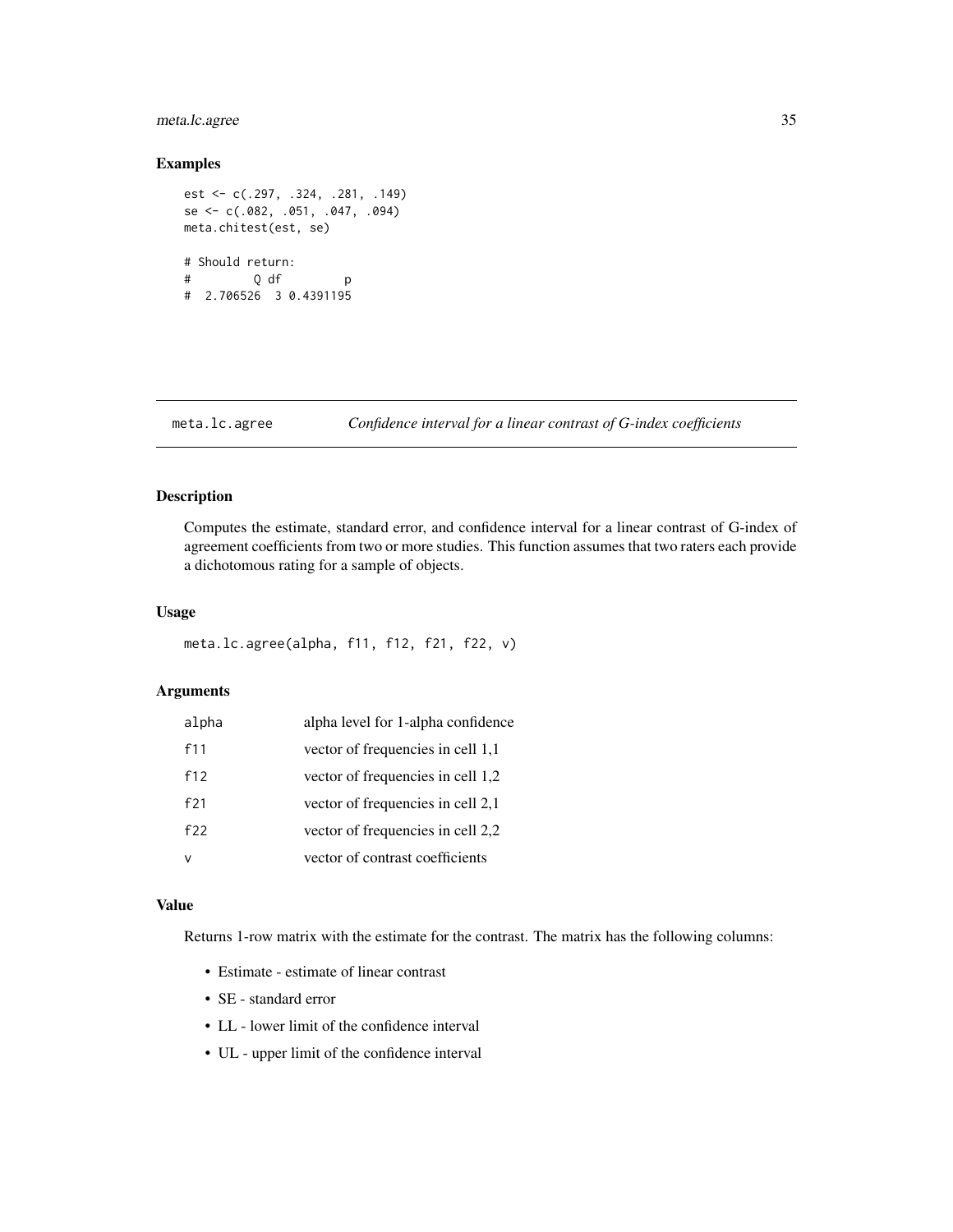# Examples

```
f11 <- c(17, 28, 19)
f12 <- c(43, 56, 49)
f21 <- c(3, 5, 5)f22 <- c(37, 54, 39)v \leq c(.5, .5, -1)meta.lc.agree(.05, f11, f12, f21, f22, v)
# Should return:
# Estimate SE LL UL
# Contrast 0.07692783 0.1138407 -0.1461958 0.3000515
```
meta.lc.gen *Confidence interval for a linear contrast of effect sizes*

# Description

Computes the estimate, standard error, and confidence interval for a linear contrast of any type of effect size from two or more studies.

#### Usage

meta.lc.gen(alpha, est, se, v)

# Arguments

| alpha | alpha level for 1-alpha confidence |
|-------|------------------------------------|
| est   | vector of parameter estimates      |
| se    | vector of standard errors          |
|       | vector of contrast coefficients    |

# Value

Returns 1-row matrix with the estimate for the contrast. The matrix has the following columns:

- Estimate estimate of linear contrast
- SE standard error
- LL lower limit of the confidence interval
- UL upper limit of the confidence interval

<span id="page-35-0"></span>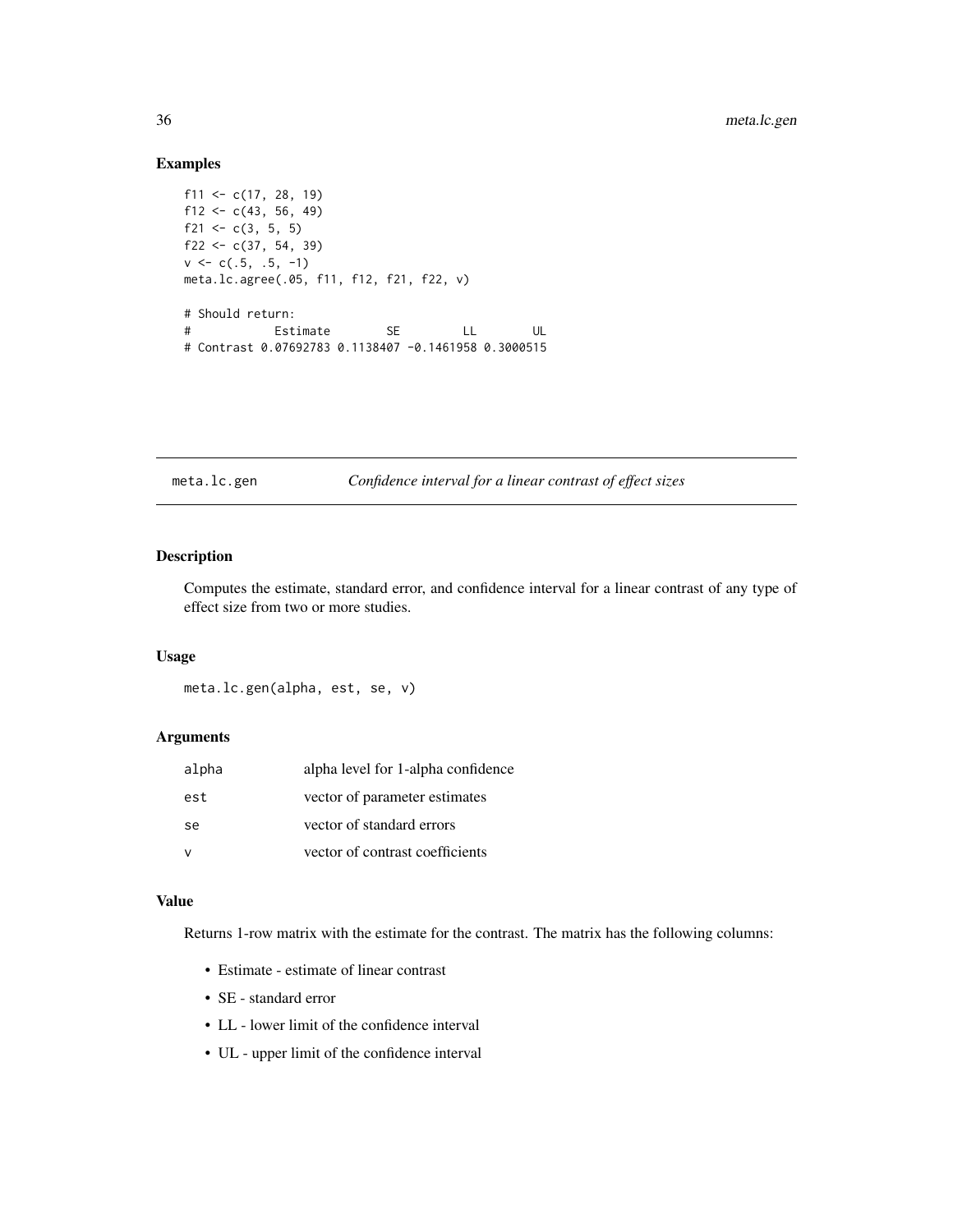## meta.lc.mean.ps 37

### Examples

```
est <- c(.55, .59, .44, .48, .26, .19)
se <- c(.054, .098, .029, .084, .104, .065)
v \leq c(.5, .5, -.25, -.25, -.25, -.25)meta.lc.gen(.05, est, se, v)
# Should return:
# Estimate SE LL UL
# Contrast 0.2275 0.06755461 0.0950954 0.3599046
```
meta.lc.mean.ps *Confidence interval for a linear contrast of mean differences from paired-samples studies*

## Description

Computes the estimate, standard error, and confidence interval for a linear contrast of pairedsamples mean differences from two or more studies. A Satterthwaite adjustment to the degrees of freedom is used to improve the accuracy of the confidence interval. Equal variances within or across studies is not assumed.

## Usage

```
meta.lc.mean.ps(alpha, m1, m2, sd1, sd2, cor, n, v)
```
## Arguments

| alpha           | alpha level for 1-alpha confidence                       |
|-----------------|----------------------------------------------------------|
| m1              | vector of estimated means for group 1                    |
| m <sub>2</sub>  | vector of estimated means for group 2                    |
| sd1             | vector of estimated SDs for group 1                      |
| sd <sub>2</sub> | vector of estimated SDs for group 2                      |
| cor             | vector of estimated correlations for paired measurements |
| n               | vector of sample sizes                                   |
| v               | vector of contrast coefficients                          |
|                 |                                                          |

## Value

Returns 1-row matrix with the estimate for the contrast. The matrix has the following columns:

- Estimate estimate of linear contrast
- SE standard error
- LL lower limit of the confidence interval
- UL upper limit of the confidence interval
- df degrees of freedom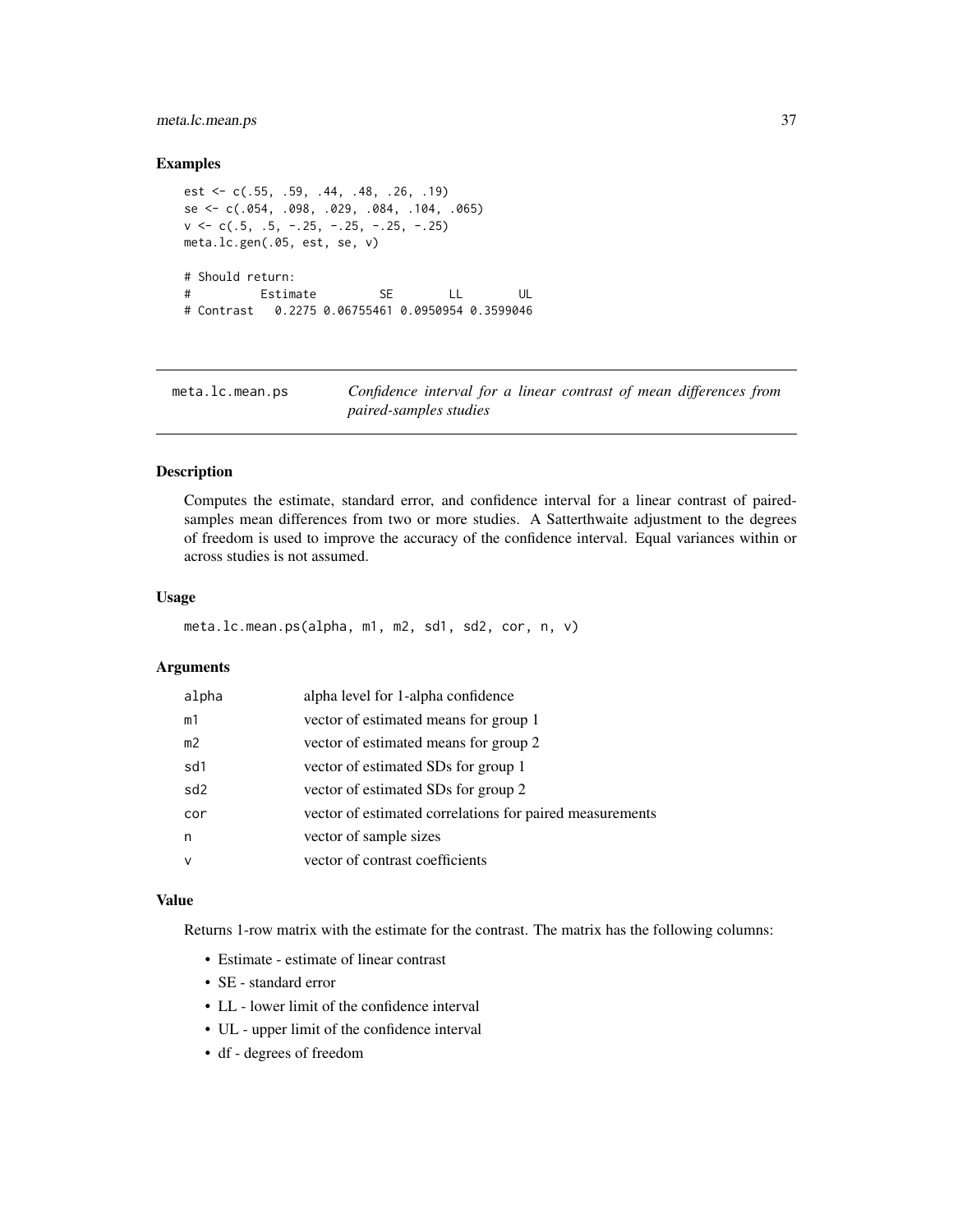### References

Bonett DG (2009). "Meta-analytic interval estimation for standardized and unstandardized mean differences." *Psychological Methods*, 14(3), 225–238. ISSN 1939-1463, doi: [10.1037/a0016619,](https://doi.org/10.1037/a0016619) <https://doi.apa.org/getdoi.cfm?doi=10.1037/a0016619>.

## Examples

```
m1 <- c(53, 60, 53, 57)
m2 \leq -c(55, 62, 58, 61)sd1 \leq c(4.1, 4.2, 4.5, 4.0)sd2 \leq -c(4.2, 4.7, 4.9, 4.8)cor <- c(.7, .7, .8, .85)
n <- c(30, 50, 30, 70)
v \leq -c(.5, .5, -.5, -.5)meta.lc.mean.ps(.05, m1, m2, sd1, sd2, cor, n, v)
# Should return:
# Estimate SE LL UL df
# Contrast 2.5 0.4943114 1.520618 3.479382 112.347
```
meta.lc.mean1 *Confidence interval a for a linear contrast of means*

### Description

Computes the estimate, standard error, and confidence interval for a linear contrast of means from two or more studies. This function will use either an unequal variance (recommended) or an equal variance method. A Satterthwaite adjustment to the degrees of freedom is used with the unequal variance method.

#### Usage

```
meta.lc.mean1(alpha, m, sd, n, v, eqvar = FALSE)
```
### Arguments

| alpha  | alpha level for 1-alpha confidence      |
|--------|-----------------------------------------|
| m      | vector of estimated means               |
| sd     | vector of estimated standard deviations |
| n      | vector of sample sizes                  |
| $\vee$ | vector of contrast coefficients         |
| egvar  | • FALSE for unequal variance method     |
|        | • TRUE for equal variance method        |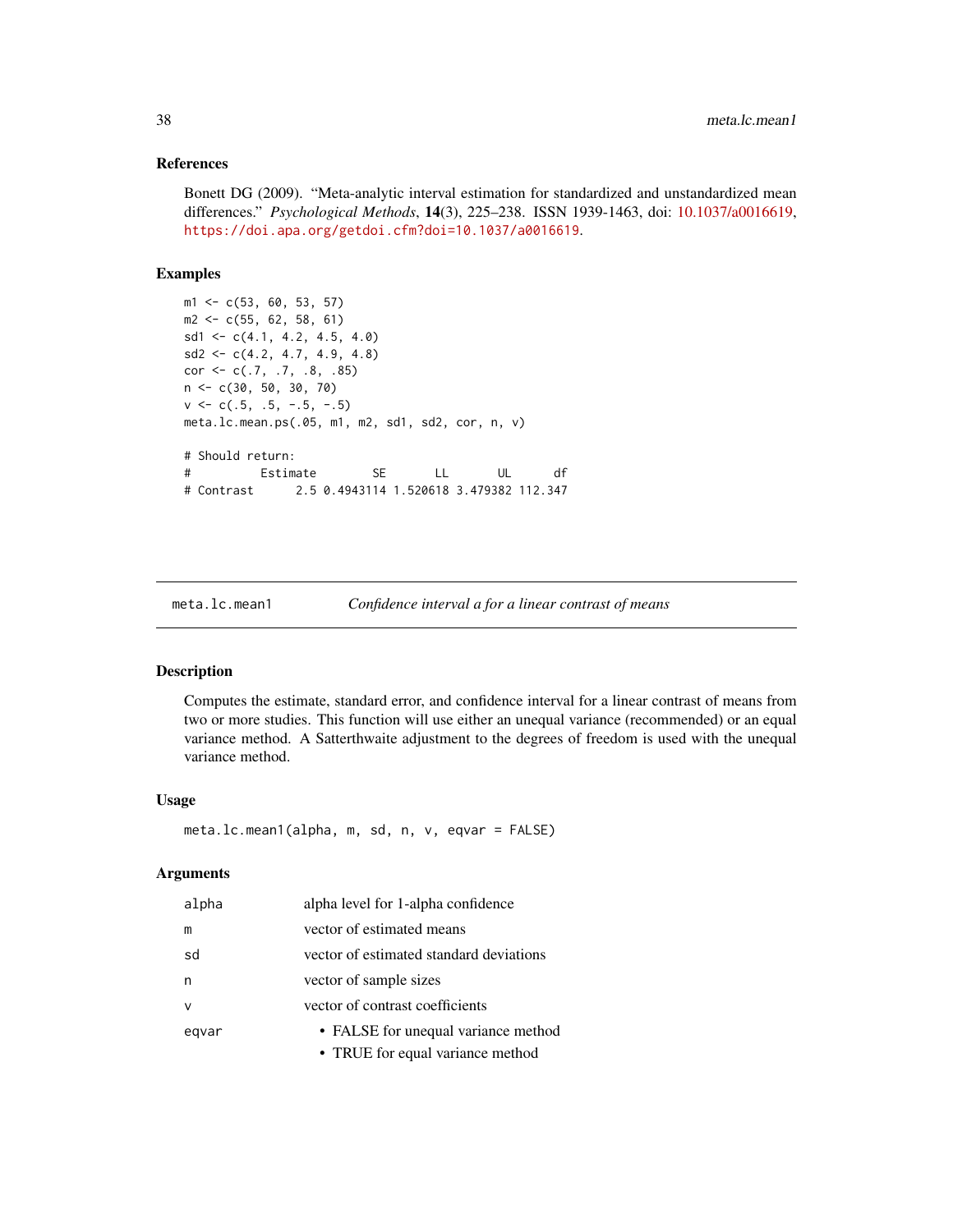### meta.lc.mean2 39

### Value

Returns 1-row matrix with the estimate for the contrast. The matrix has the following columns:

- Estimate estimate of linear contrast
- SE standard error
- LL lower limit of the confidence interval
- UL upper limit of the confidence interval
- df degrees of freedom

## References

Snedecor GW, Cochran WG (1980). *Statistical methods*, 7th edition. ISU University Pres, Ames, Iowa.

## Examples

```
m <- c(33.5, 37.9, 38.0, 44.1)
sd <- c(3.84, 3.84, 3.65, 4.98)
n <- c(10, 10, 10, 10)
v \leq -c(.5, .5, -.5, -.5)meta.lc.mean1(.05, m, sd, n, v, eqvar = FALSE)
# Should return:
# Estimate SE LL UL df
# Contrast -5.35 1.300136 -7.993583 -2.706417 33.52169
```
meta.lc.mean2 *Confidence interval for a linear contrast of mean differences from 2 group studies*

#### Description

Computes the estimate, standard error, and confidence interval for a linear contrast of 2-group mean differences from two or more studies. A Satterthwaite adjustment to the degrees of freedom is used to improve the accuracy of the confidence interval. Equal variances within or across studies is not assumed.

#### Usage

```
meta.lc.mean2(alpha, m1, m2, sd1, sd2, n1, n2, v)
```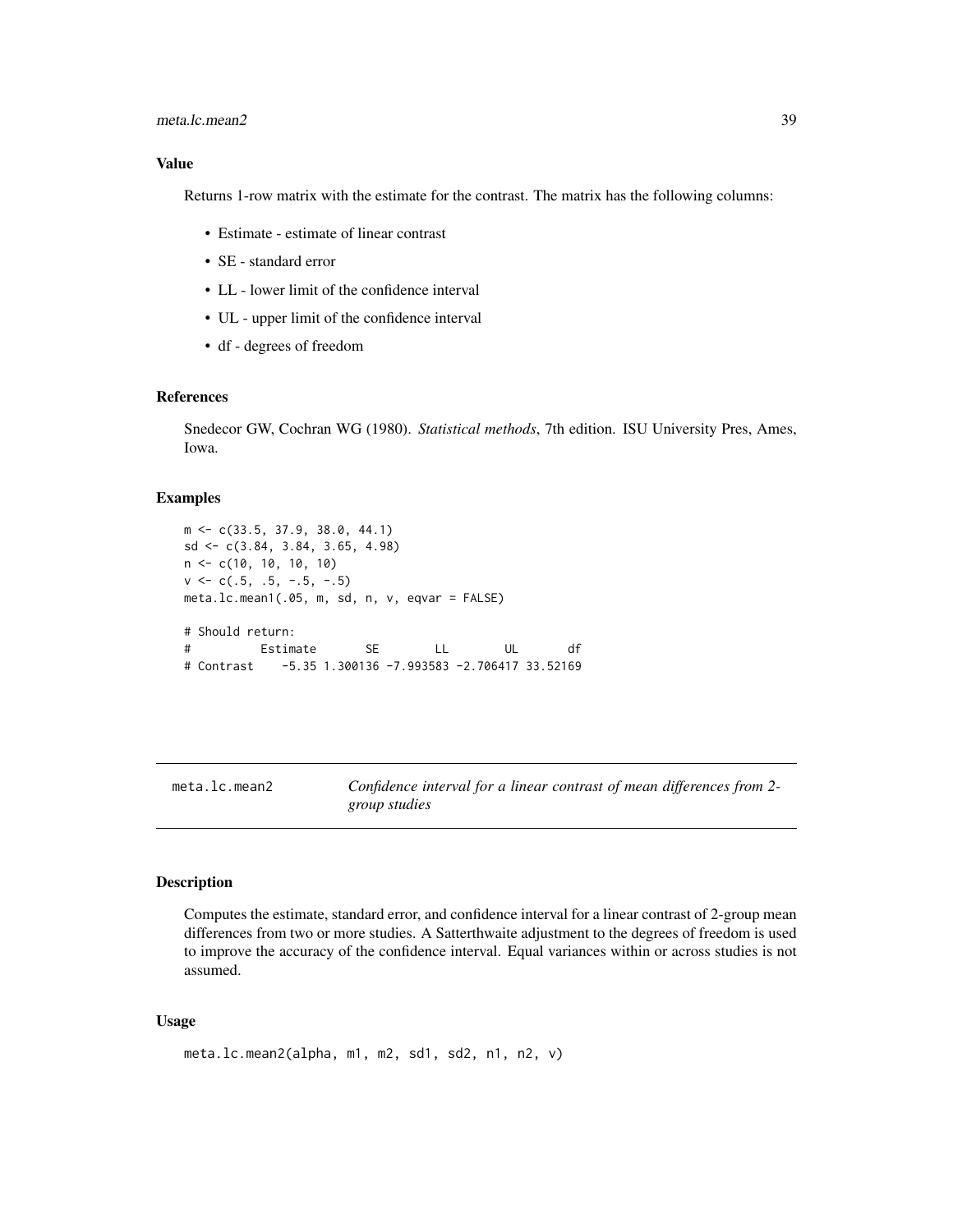#### **Arguments**

| alpha          | alpha level for 1-alpha confidence    |
|----------------|---------------------------------------|
| m1             | vector of estimated means for group 1 |
| m <sub>2</sub> | vector of estimated means for group 2 |
| sd1            | vector of estimated SDs for group 1   |
| sd2            | vector of estimated SDs for group 2   |
| n1             | vector of group 1 sample sizes        |
| n <sub>2</sub> | vector of group 2 sample sizes        |
| ν              | vector of contrast coefficients       |

#### Value

Returns 1-row matrix with the estimate for the contrast. The matrix has the following columns:

- Estimate estimate of the linear contrast
- SE standard error
- LL lower limit of the confidence interval
- UL upper limit of the confidence interval
- df degrees of freedom

## References

Bonett DG (2009). "Meta-analytic interval estimation for standardized and unstandardized mean differences." *Psychological Methods*, 14(3), 225–238. ISSN 1939-1463, doi: [10.1037/a0016619,](https://doi.org/10.1037/a0016619) <https://doi.apa.org/getdoi.cfm?doi=10.1037/a0016619>.

```
m1 <- c(45.1, 39.2, 36.3, 34.5)
m2 <- c(30.0, 35.1, 35.3, 36.2)
sd1 <- c(10.7, 10.5, 9.4, 11.5)
sd2 <- c(12.3, 12.0, 10.4, 9.6)
n1 <- c(40, 20, 50, 25)
n2 <- c(40, 20, 48, 26)
v \leq -c(.5, .5, -.5, -.5)meta.lc.mean2(.05, m1, m2, sd1, sd2, n1, n2, v)
# Should return:
# Estimate SE LL UL df
# Contrast 9.95 2.837787 4.343938 15.55606 153.8362
```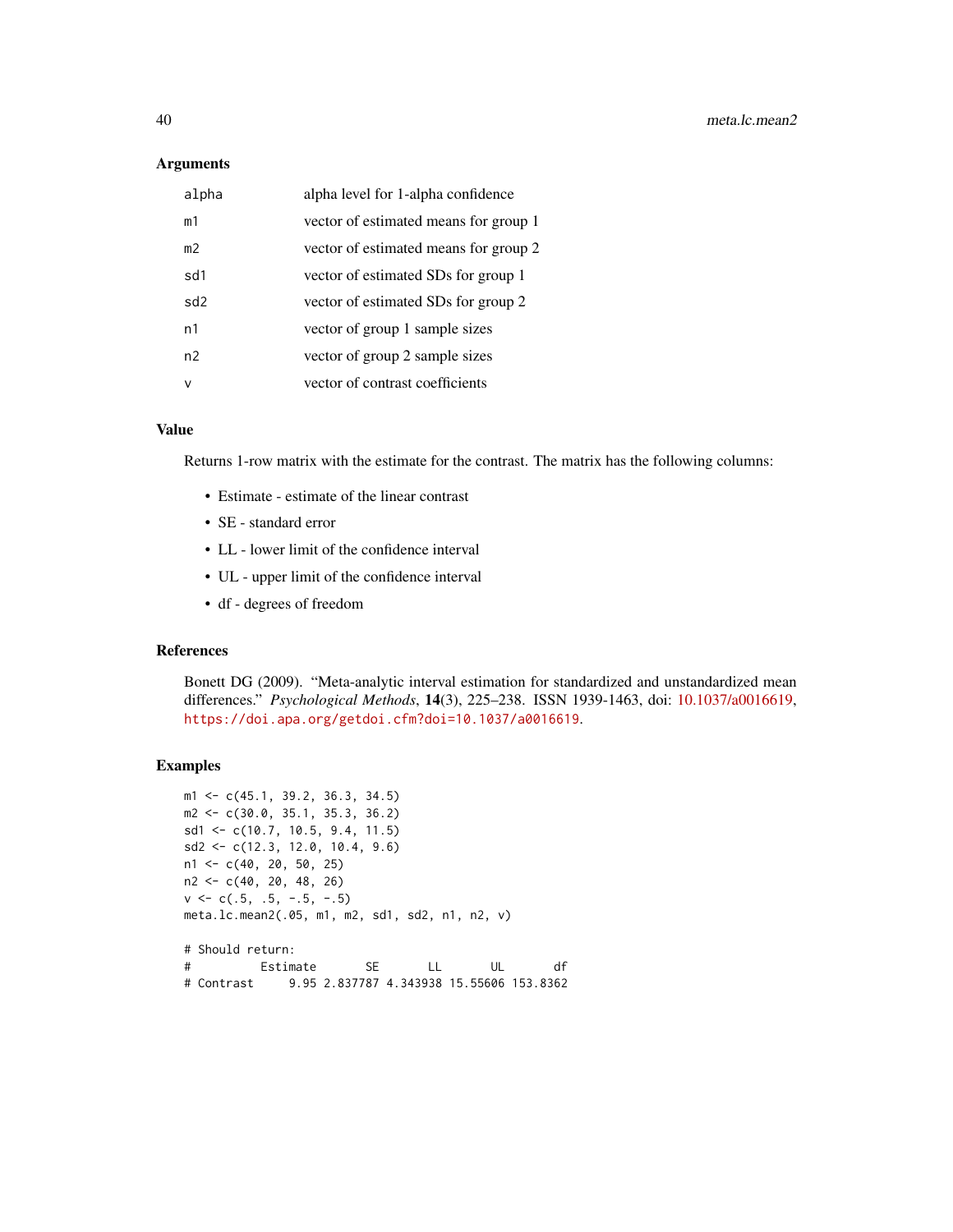meta.lc.meanratio.ps *Confidence interval for a log-linear contrast of mean ratios from paired-samples studies*

### Description

Computes the estimate, standard error, and confidence interval for a log-linear contrast of pairedsample mean ratios from two or more studies. A Satterthwaite adjustment to the degrees of freedom is used to improve the accuracy of the confidence interval. Equal variances within or across studies is not assumed.

## Usage

```
meta.lc.meanratio.ps(alpha, m1, m2, sd1, sd2, cor, n, v)
```
### Arguments

| alpha           | alpha level for 1-alpha confidence                       |
|-----------------|----------------------------------------------------------|
| m1              | vector of estimated means for group 1                    |
| m <sub>2</sub>  | vector of estimated means for group 2                    |
| sd1             | vector of estimated SDs for group 1                      |
| sd <sub>2</sub> | vector of estimated SDs for group 2                      |
| cor             | vector of estimated correlations for paired measurements |
| n               | vector of sample sizes                                   |
| v               | vector of contrast coefficients                          |

## Value

Returns 1-row matrix with the estimate for the contrast. The matrix has the following columns:

- Estimate estimate of log-linear contrast
- SE standard error of log-linear contrast
- LL lower limit of the confidence interval
- UL upper limit of the confidence interval
- exp(Estimate) exponentiated estimate of log-linear function
- exp(LL) lower limit of the exponentiated confidence interval
- exp(UL) upper limit of the exponentiated confidence interval
- df degrees of freedom

## References

Bonett DG, Price RM (2020). "Confidence intervals for ratios of means and medians." *Journal of Educational and Behavioral Statistics*, 45(6), 750–770. ISSN 1076-9986, doi: [10.3102/](https://doi.org/10.3102/1076998620934125) [1076998620934125,](https://doi.org/10.3102/1076998620934125) <https://journals.sagepub.com/doi/10.3102/1076998620934125>.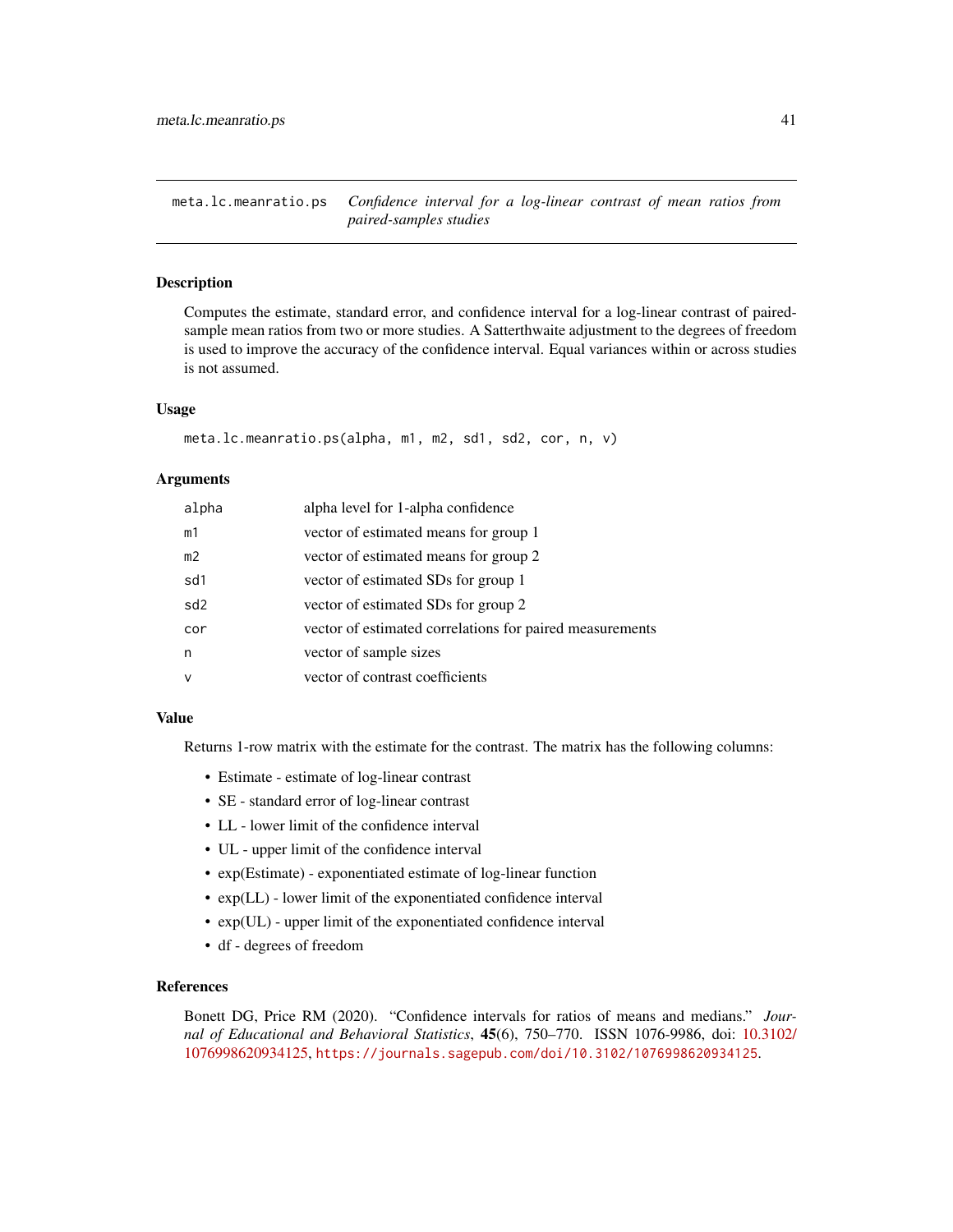## Examples

```
m1 \leftarrow c(53, 60, 53, 57)m2 \leq -c(55, 62, 58, 61)sd1 \leftarrow c(4.1, 4.2, 4.5, 4.0)sd2 \leq c(4.2, 4.7, 4.9, 4.8)cor \leftarrow c(.7, .7, .8, .85)n <- c(30, 50, 30, 70)
v \leq -c(.5, .5, -.5, -.5)meta.lc.meanratio.ps(.05, m1, m2, sd1, sd2, cor, n, v)
# Should return:
# Estimate SE LL UL exp(Estimate)
# Contrast 0.0440713 0.008701725 0.02681353 0.06132907 1.045057
# exp(LL) exp(UL) df
# Contrast 1.027176 1.063249 103.0256
```

| meta.lc.meanratio2 | Confidence interval for a log-linear contrast of mean ratios from 2- |
|--------------------|----------------------------------------------------------------------|
|                    | group studies                                                        |

#### Description

Computes the estimate, standard error, and confidence interval for a log-linear contrast of 2-group mean ratio from two or more studies. A Satterthwaite adjustment to the degrees of freedom is used to improve the accuracy of the confidence interval. Equal variances within or across studies is not assumed.

## Usage

```
meta.lc.meanratio2(alpha, m1, m2, sd1, sd2, n1, n2, v)
```
## Arguments

| alpha           | alpha level for 1-alpha confidence    |
|-----------------|---------------------------------------|
| m1              | vector of estimated means for group 1 |
| m <sub>2</sub>  | vector of estimated means for group 2 |
| sd1             | vector of estimated SDs for group 1   |
| sd <sub>2</sub> | vector of estimated SDs for group 2   |
| n1              | vector of group 1 sample sizes        |
| n2              | vector of group 2 sample sizes        |
| $\vee$          | vector of contrast coefficients       |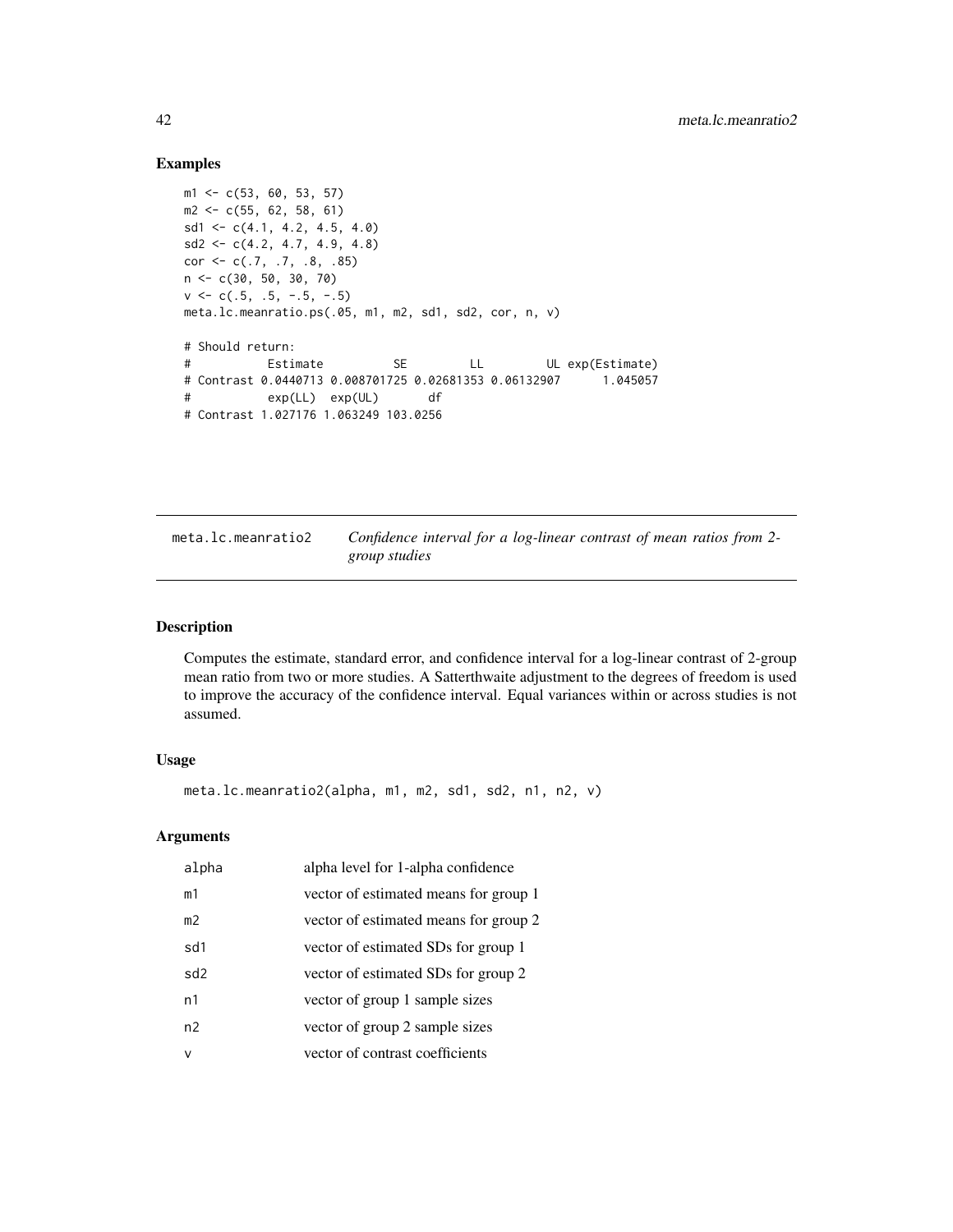#### meta.lc.odds 43

#### Value

Returns 1-row matrix with the estimate for the contrast. The matrix has the following columns:

- Estimate estimate of log-linear contrast
- SE standard error of log-linear contrast
- LL lower limit of the confidence interval
- UL upper limit of the confidence interval
- exp(Estimate) the exponentiated estimate
- exp(LL) lower limit of the exponentiated confidence interval
- exp(UL) upper limit of the exponentiated confidence interval
- df degrees of freedom

## References

Bonett DG, Price RM (2020). "Confidence intervals for ratios of means and medians." *Journal of Educational and Behavioral Statistics*, 45(6), 750–770. ISSN 1076-9986, doi: [10.3102/](https://doi.org/10.3102/1076998620934125) [1076998620934125,](https://doi.org/10.3102/1076998620934125) <https://journals.sagepub.com/doi/10.3102/1076998620934125>.

#### Examples

```
m1 <- c(45.1, 39.2, 36.3, 34.5)
m2 <- c(30.0, 35.1, 35.3, 36.2)
sd1 <- c(10.7, 10.5, 9.4, 11.5)
sd2 <- c(12.3, 12.0, 10.4, 9.6)
n1 <- c(40, 20, 50, 25)
n2 <- c(40, 20, 48, 26)
v \leq -c(.5, .5, -.5, -.5)meta.lc.meanratio2(.05, m1, m2, sd1, sd2, n1, n2, v)
# Should return:
# Estimate SE LL UL exp(Estimate)
# Contrast 0.2691627 0.07959269 0.1119191 0.4264064 1.308868
# exp(LL) exp(UL) df
# Contrast 1.118422 1.531743 152.8665
```
meta.lc.odds *Confidence interval for a log-linear contrast of odds ratios*

### Description

Computes the estimate, standard error, and confidence interval for an exponentiated log-linear contrast of odds ratios from two or more studies.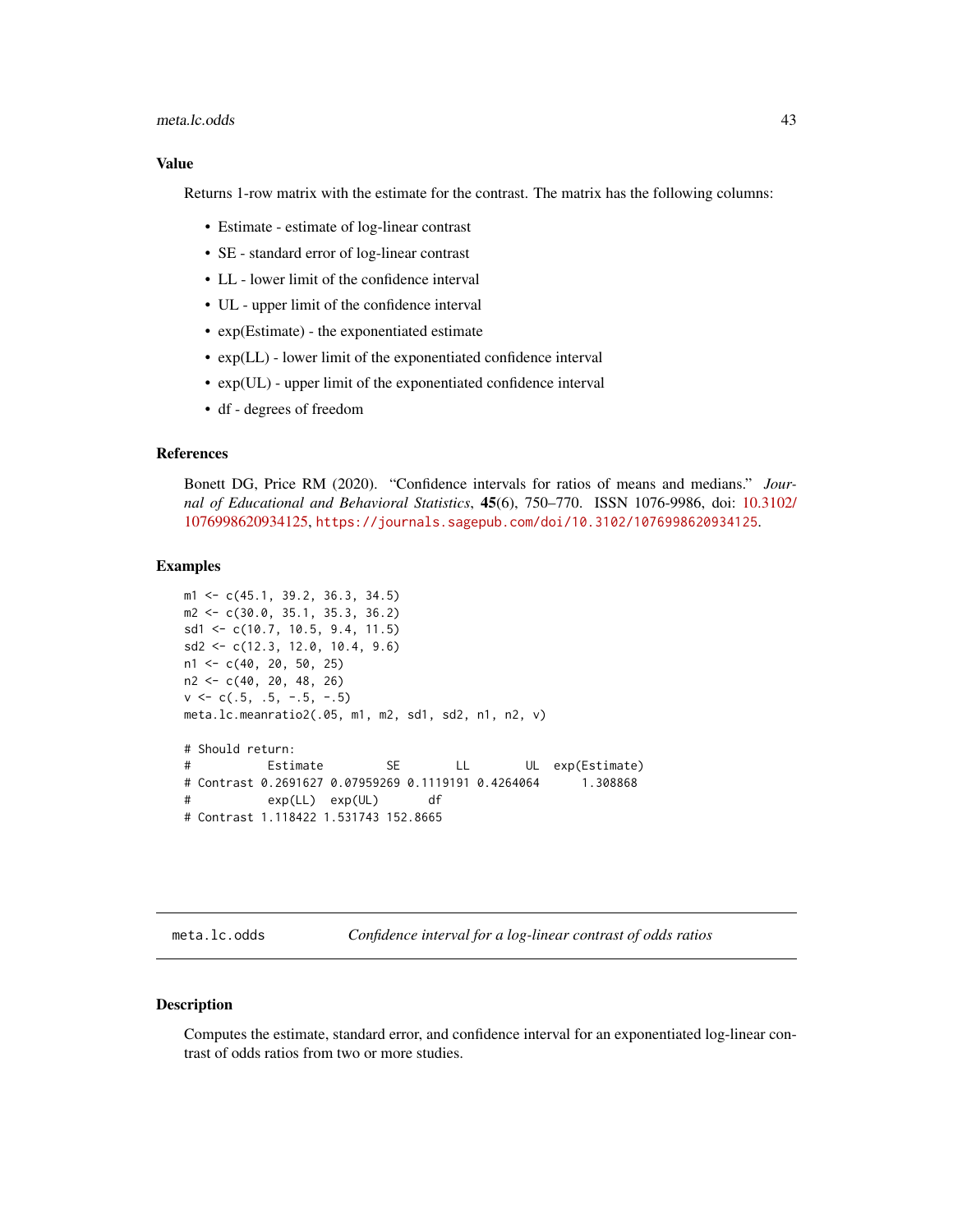#### Usage

meta.lc.odds(alpha, f1, f2, n1, n2, v)

#### Arguments

| alpha | alpha level for 1-alpha confidence |
|-------|------------------------------------|
| f1    | vector of group 1 event counts     |
| f2    | vector of group 2 event counts     |
| n1    | vector of group 1 sample sizes     |
| n2    | vector of group 2 sample sizes     |
|       | vector of contrast coefficients    |

### Value

Returns 1-row matrix with the estimate for the contrast. The matrix has the following columns:

- Estimate estimate of log-linear contrast
- SE standard error of log-linear contrast
- exp(Estimate) the exponentiated contrast
- exp(LL) lower limit of the exponentiated confidence interval
- exp(UL) upper limit of the exponentiated confidence interval

#### References

Bonett DG, Price RM (2015). "Varying coefficient meta-analysis methods for odds ratios and risk ratios." *Psychological Methods*, 20(3), 394–406. ISSN 1939-1463, doi: [10.1037/met0000032,](https://doi.org/10.1037/met0000032) <https://doi.apa.org/getdoi.cfm?doi=10.1037/met0000032>.

```
n1 <- c(50, 150, 150)
f1 <- c(16, 50, 25)n2 <- c(50, 150, 150)
f2 <- c(7, 15, 20)
v \leq c(1, -1, 0)meta.lc.odds(.05, f1, f2, n1, n2, v)
# Should return:
# Estimate SE exp(Estimate) exp(LL) exp(UL)
# Contrast -0.4596883 0.5895438 0.6314805 0.1988563 2.005305
```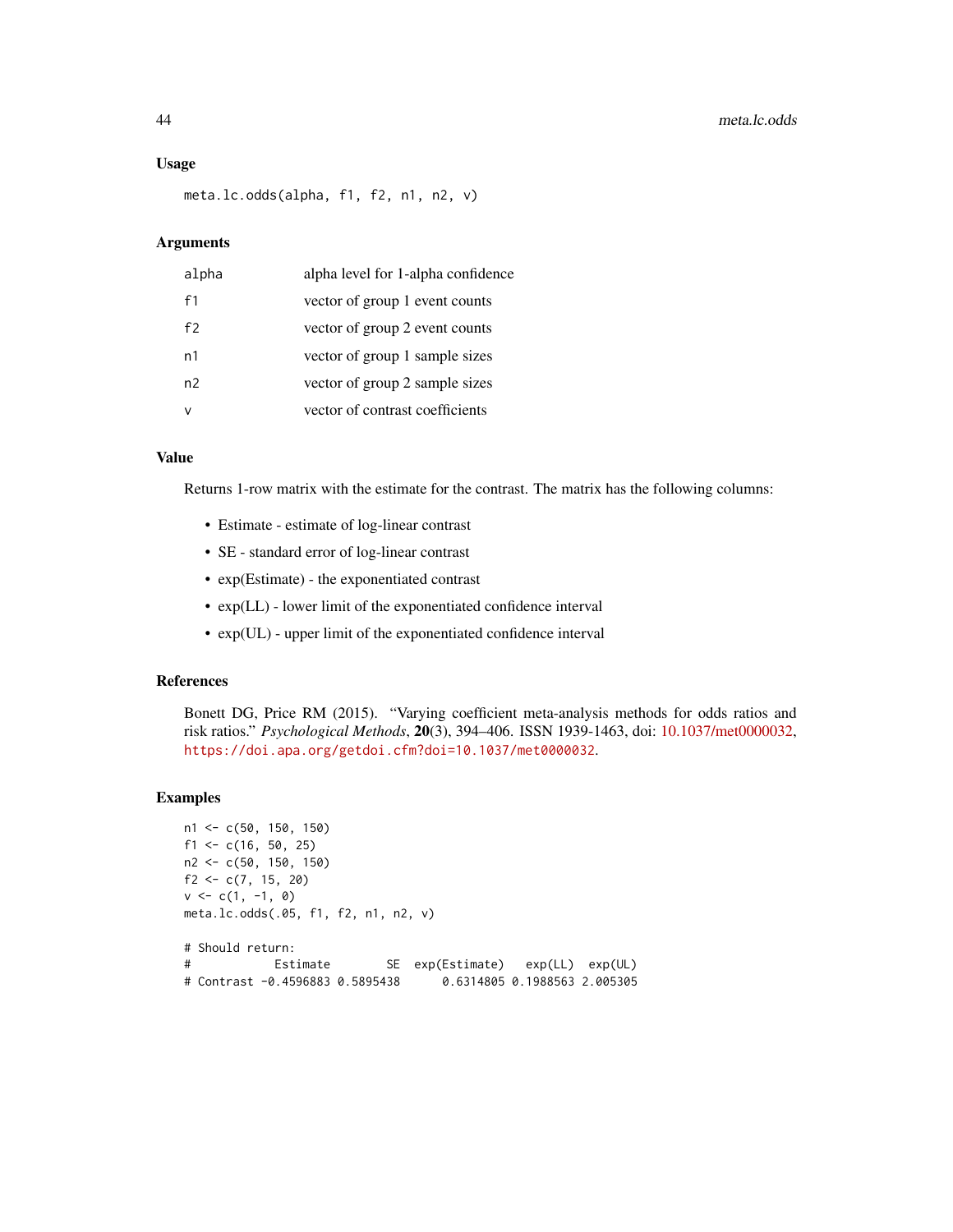meta.lc.prop.ps *Confidence interval for a linear contrast of proportion differences in paired-samples studies*

### Description

Computes the estimate, standard error, and confidence interval for a linear contrast of pairedsamples group proportion differences from two or more studies.

## Usage

```
meta.lc.prop.ps(alpha, f11, f12, f21, f22, v)
```
## Arguments

| alpha | alpha level for 1-alpha confidence |
|-------|------------------------------------|
| f11   | vector of frequencies in cell 1,1  |
| f12   | vector of frequencies in cell 1,2  |
| f21   | vector of frequencies in cell 2,1  |
| f22   | vector of frequencies in cell 2,2  |
|       | vector of contrast coefficients    |

### Value

Returns 1-row matrix with the estimate for the contrast. The matrix has the following columns:

- Estimate estimate of linear contrast
- SE standard error
- LL lower limit of the confidence interval
- UL upper limit of the confidence interval

### References

Bonett DG, Price RM (2014). "Meta-analysis methods for risk differences." *British Journal of Mathematical and Statistical Psychology*, 67(3), 371–387. ISSN 00071102, doi: [10.1111/bmsp.12024,](https://doi.org/10.1111/bmsp.12024) <https://onlinelibrary.wiley.com/doi/10.1111/bmsp.12024>.

```
f11 <- c(17, 28, 19)f12 <- c(43, 56, 49)f21 <- c(3, 5, 5)f22 <- c(37, 54, 39)v \leq -c(.5, .5, -1)meta.lc.prop.ps(.05, f11, f12, f21, f22, v)
```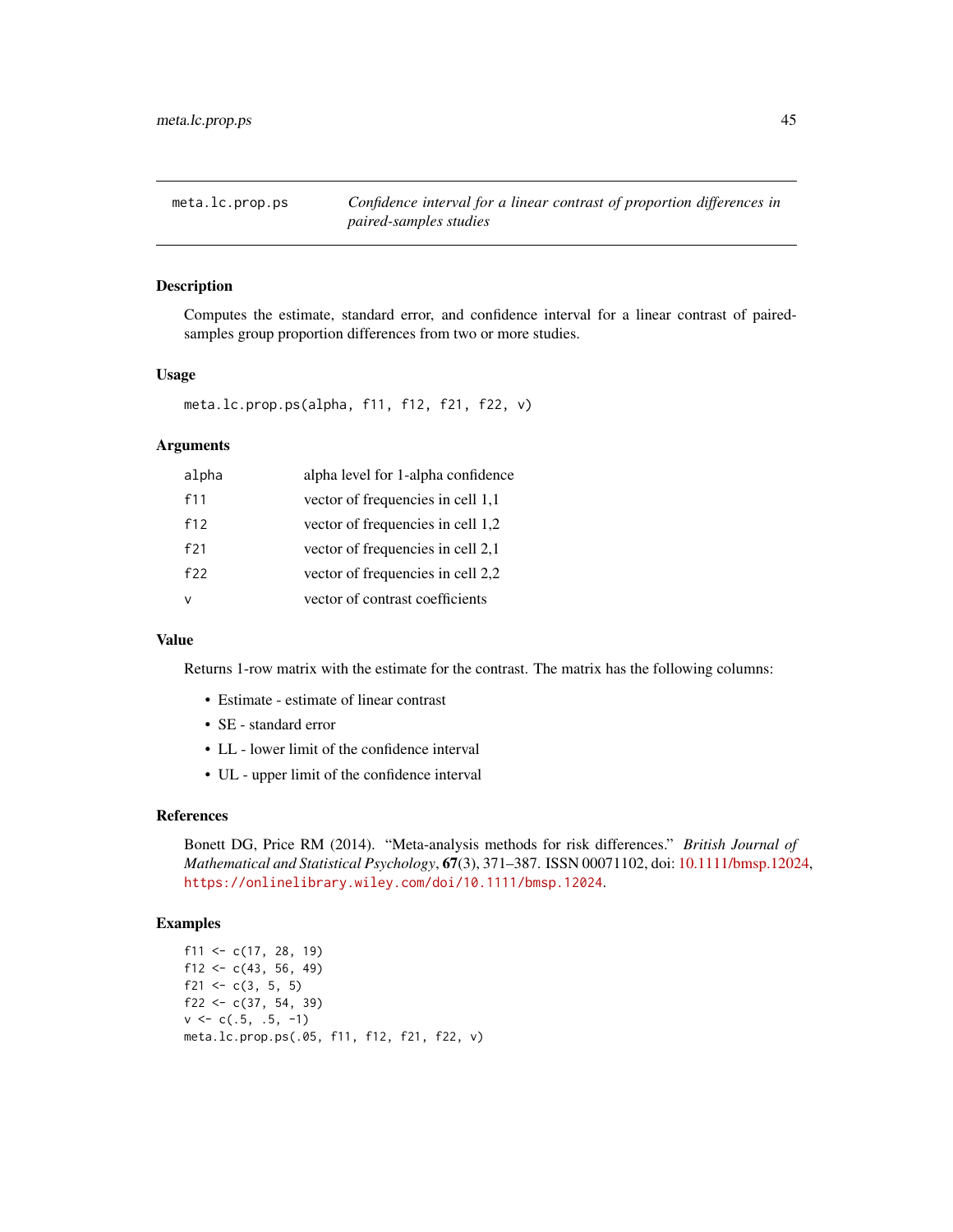```
# Should return:
# Estimate SE LL UL
# Contrast -0.01436285 0.06511285 -0.1419817 0.113256
```
meta.lc.prop1 *Confidence interval for a linear contrast of proportions.*

### Description

Computes the estimate, standard error, and an adjusted Wald confidence interval for a linear contrast of proportions from two or more studies.

### Usage

```
meta.lc.prop1(alpha, f, n, v)
```
### Arguments

| alpha        | alpha level for 1-alpha confidence |
|--------------|------------------------------------|
| $\mathbf{f}$ | vector of frequency counts         |
| n            | vector of sample sizes             |
| $\mathsf{v}$ | vector of contrast coefficients    |

### Value

Returns 1-row matrix with the estimate for the contrast. The matrix has the following columns:

- Estimate -estimate of linear contrast
- SE standard error
- LL lower limit of the adjusted Wald confidence interval
- UL upper limit of the adjusted Wald confidence interval

### References

Price RM, Bonett DG (2004). "An improved confidence interval for a linear function of binomial proportions." *Computational Statistics and Data Analysis*, 45(3), 449–456. ISSN 01679473, doi: [10.1016/S01679473\(03\)000070.](https://doi.org/10.1016/S0167-9473(03)00007-0)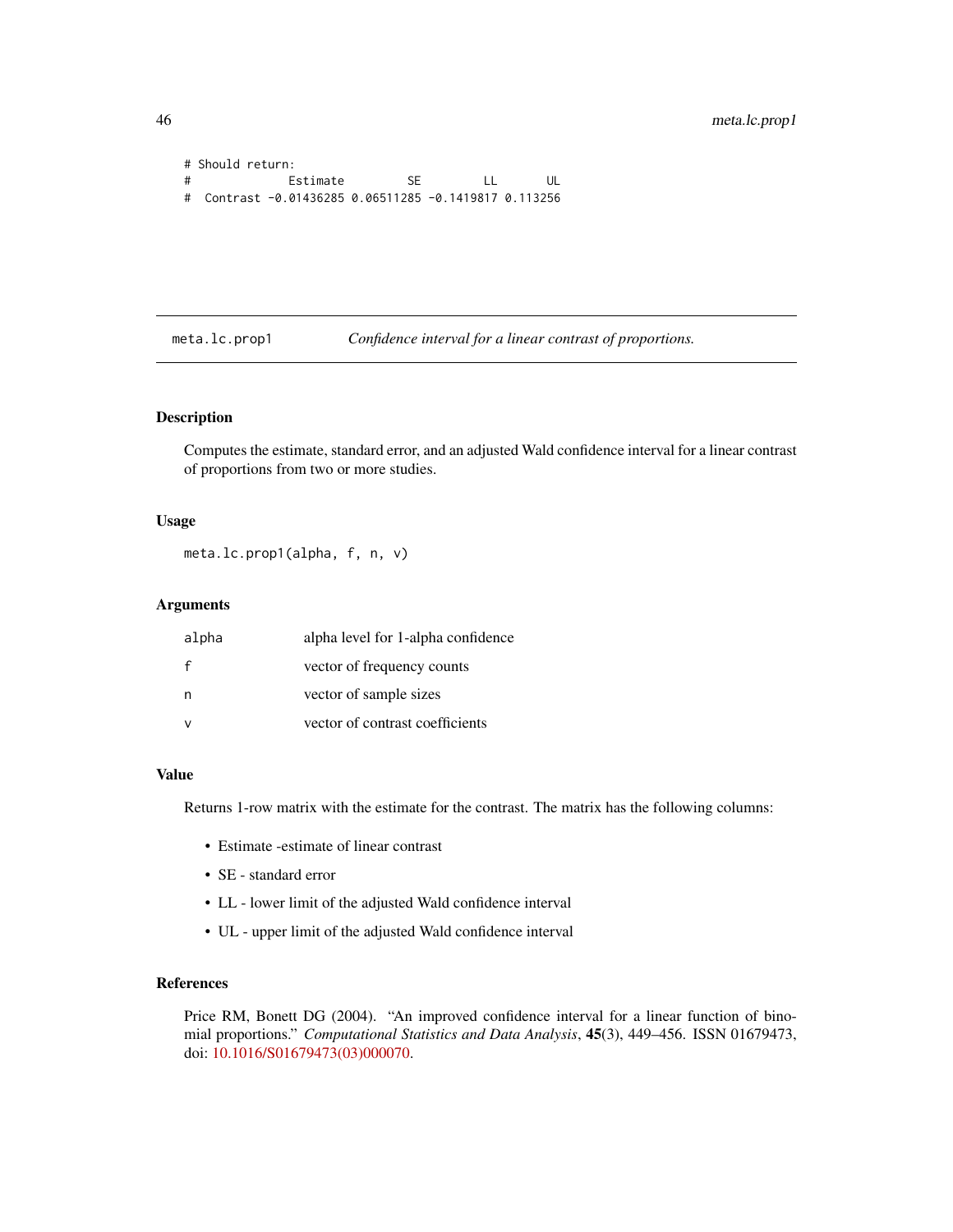## meta.lc.prop2 47

## Examples

```
f \leftarrow c(26, 24, 38)n <- c(60, 60, 60)
v \leq -c(-.5, -.5, 1)meta.lc.prop1(.05, f, n, v)
# Should return:
# Estimate SE LL UL
# Contrast 0.2119565 0.07602892 0.06294259 0.3609705
```

| meta.lc.prop2 |  |  |  |
|---------------|--|--|--|
|---------------|--|--|--|

Confidence interval for a linear contrast of proportion differences in *2-group studies*

## Description

Computes the estimate, standard error, and confidence interval for a linear contrast of 2-group proportion differences from two or more studies.

### Usage

```
meta.lc.prop2(alpha, f1, f2, n1, n2, v)
```
### Arguments

| alpha | alpha level for 1-alpha confidence |
|-------|------------------------------------|
| f1    | vector of group 1 event counts     |
| f2    | vector of group 2 event counts     |
| n1    | vector of group 1 sample sizes     |
| n2    | vector of group 2 sample sizes     |
|       | vector of contrast coefficients    |

### Value

Returns 1-row matrix with the estimate for the contrast. The matrix has the following columns:

- Estimate estimate of the linear contrast
- SE standard error
- LL lower limit of the confidence interval
- UL upper limit of the confidence interval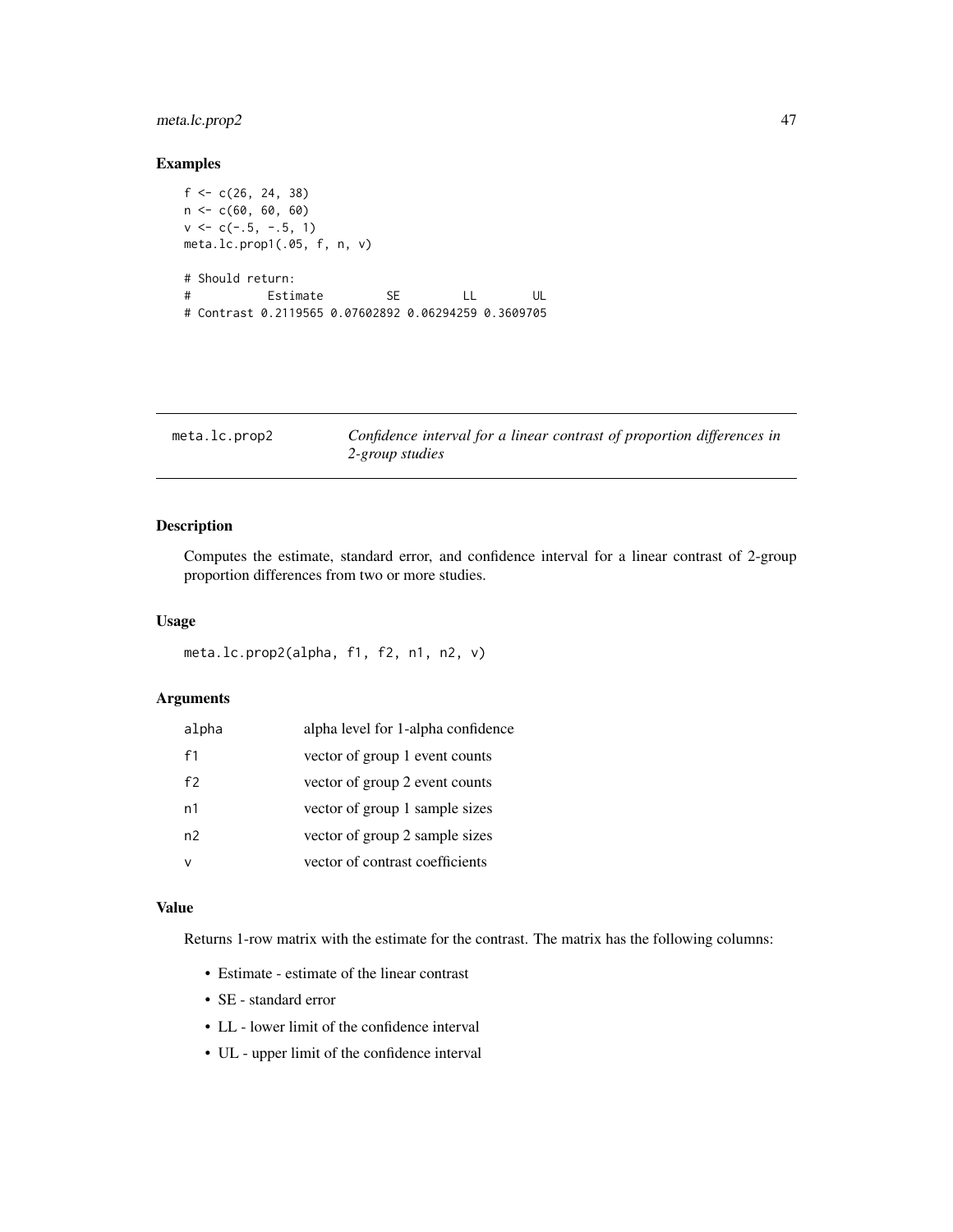## References

Bonett DG, Price RM (2014). "Meta-analysis methods for risk differences." *British Journal of Mathematical and Statistical Psychology*, 67(3), 371–387. ISSN 00071102, doi: [10.1111/bmsp.12024,](https://doi.org/10.1111/bmsp.12024) <https://onlinelibrary.wiley.com/doi/10.1111/bmsp.12024>.

## Examples

```
n1 <- c(50, 150, 150)
n2 <- c(50, 150, 150)
f1 <- c(16, 50, 25)f2 <- c(7, 15, 20)
v \leq c(1, -1, 0)meta.lc.prop2(.05, f1, f2, n1, n2, v)
# Should return:
# Estimate SE LL UL
# Contrast -0.05466931 0.09401019 -0.2389259 0.1295873
```

| meta.lc.propratio2 | Confidence interval for a log-linear contrast of proportion ratios from |
|--------------------|-------------------------------------------------------------------------|
|                    | 2-group studies                                                         |

# Description

Computes the estimate, standard error, and confidence interval for an exponentiated log-linear contrast of 2-group proportion ratios from two or more studies.

## Usage

```
meta.lc.propratio2(alpha, f1, f2, n1, n2, v)
```
## Arguments

| alpha | alpha level for 1-alpha confidence |
|-------|------------------------------------|
| f1    | vector of group 1 event counts     |
| f2    | vector of group 2 event counts     |
| n1    | vector of group 1 sample sizes     |
| n2    | vector of group 2 sample sizes     |
|       | vector of contrast coefficients    |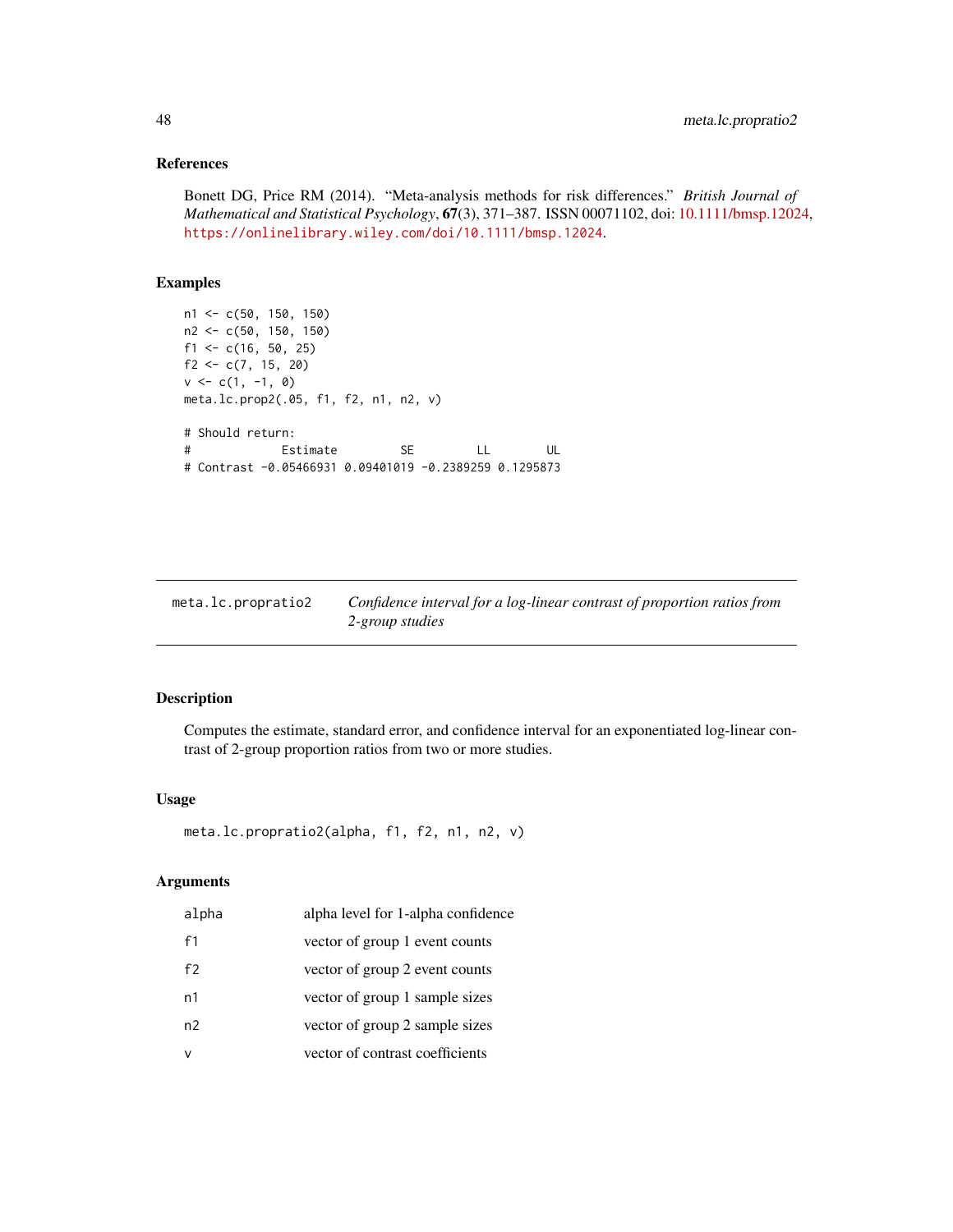### Value

Returns 1-row matrix with the estimate for the contrast. The matrix has the following columns:

- Estimate estimate of log-linear contrast
- SE standard error of log-linear contrast
- exp(Estimate) the exponentiated contrast
- exp(LL) lower limit of the exponentiated confidence interval
- exp(UL) upper limit of the exponentiated confidence interval

### References

Price RM, Bonett DG (2008). "Confidence intervals for a ratio of two independent binomial proportions." *Statistics in Medicine*, 27(26), 5497–5508. ISSN 02776715, doi: [10.1002/sim.3376,](https://doi.org/10.1002/sim.3376) <https://onlinelibrary.wiley.com/doi/10.1002/sim.3376>.

#### Examples

```
n1 <- c(50, 150, 150)
f1 <- c(16, 50, 25)n2 <- c(50, 150, 150)
f2 <- c(7, 15, 20)
v \leq c(1, -1, 0)meta.lc.propratio2(.05, f1, f2, n1, n2, v)
# Should return:
# Estimate SE exp(Estimate) exp(LL) exp(UL)
# Contrast -0.3853396 0.4828218 0.6802196 0.2640405 1.752378
```
meta.lc.stdmean.ps *Confidence interval for a linear contrast of standardized mean differences from paired-samples studies*

### Description

Computes the estimate, standard error, and confidence interval for a linear contrast of pairedsamples standardized mean differences from two or more studies. Equal variances within or across studies is not assumed.

#### Usage

```
meta.lc.stdmean.ps(alpha, m1, m2, sd1, sd2, cor, n, v, stdzr)
```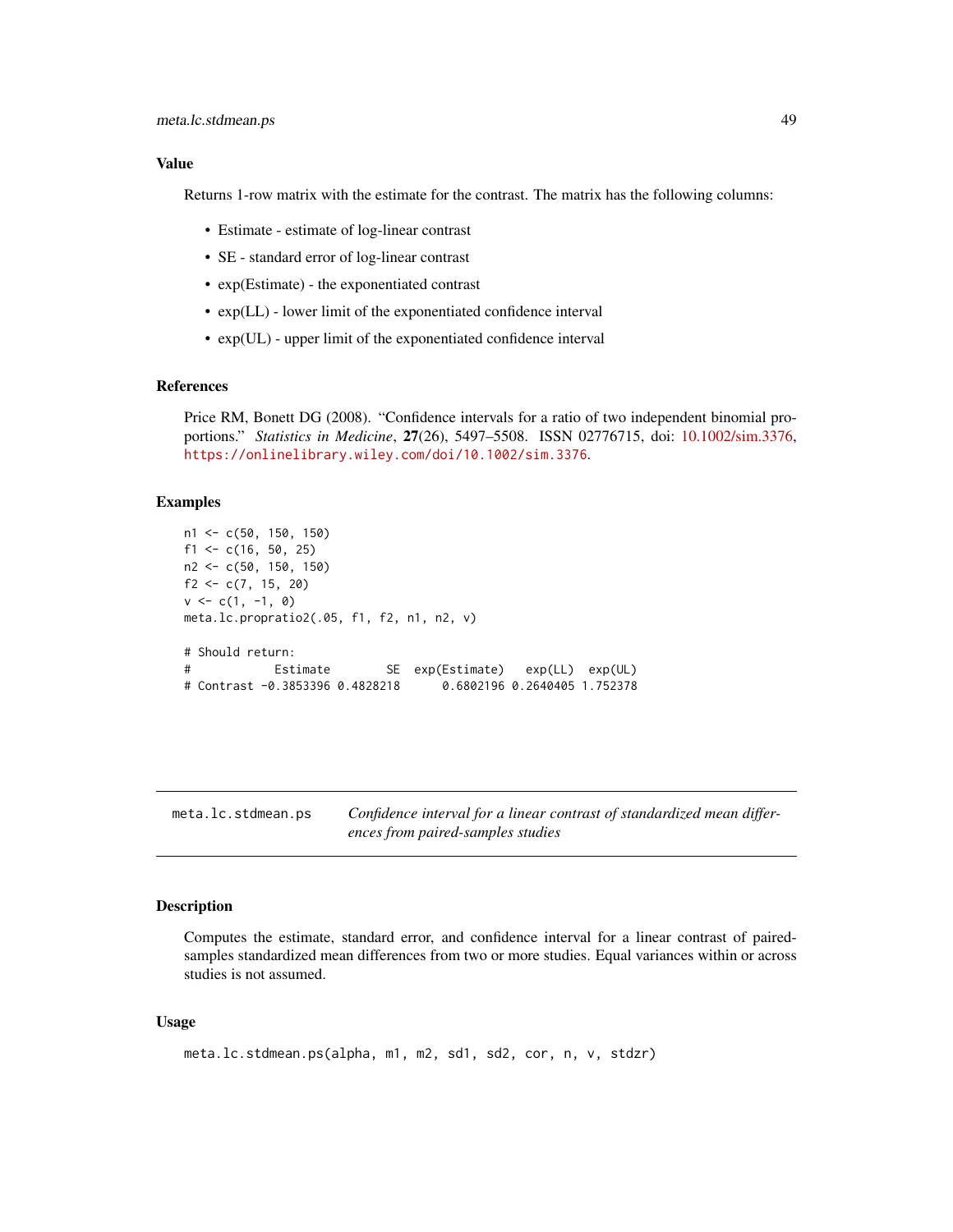### **Arguments**

| alpha           | alpha level for 1-alpha confidence                                  |
|-----------------|---------------------------------------------------------------------|
| m1              | vector of estimated means for group 1                               |
| m <sub>2</sub>  | vector of estimated means for group 2                               |
| sd1             | vector of estimated SDs for group 1                                 |
| sd <sub>2</sub> | vector of estimated SDs for group 2                                 |
| cor             | vector of estimated correlations for paired measurements            |
| n               | vector of sample sizes                                              |
| $\vee$          | vector of contrast coefficients                                     |
| stdzr           | • set to 0 for square root unweighted average variance standardizer |
|                 | • set to 1 for group 1 SD standardizer                              |
|                 | • set to 2 for group 2 SD standardizer                              |

#### Value

Returns 1-row matrix with the estimate for the contrast. The matrix has the following columns:

- Estimate estimate of linear contrast
- SE standard error
- LL lower limit of the confidence interval
- UL upper limit of the confidence interval

### References

Bonett DG (2009). "Meta-analytic interval estimation for standardized and unstandardized mean differences." *Psychological Methods*, 14(3), 225–238. ISSN 1939-1463, doi: [10.1037/a0016619,](https://doi.org/10.1037/a0016619) <https://doi.apa.org/getdoi.cfm?doi=10.1037/a0016619>.

```
m1 <- c(53, 60, 53, 57)
m2 <- c(55, 62, 58, 61)
sd1 \leftarrow c(4.1, 4.2, 4.5, 4.0)sd2 \leq -c(4.2, 4.7, 4.9, 4.8)cor \leq c(.7, .7, .8, .85)n <- c(30, 50, 30, 70)
v \leq -c(.5, .5, -.5, -.5)meta.lc.stdmean.ps(.05, m1, m2, sd1, sd2, cor, n, v, 0)
# Should return:
# Estimate SE LL UL
# Contrast 0.5127577 0.1392232 0.2398851 0.7856302
```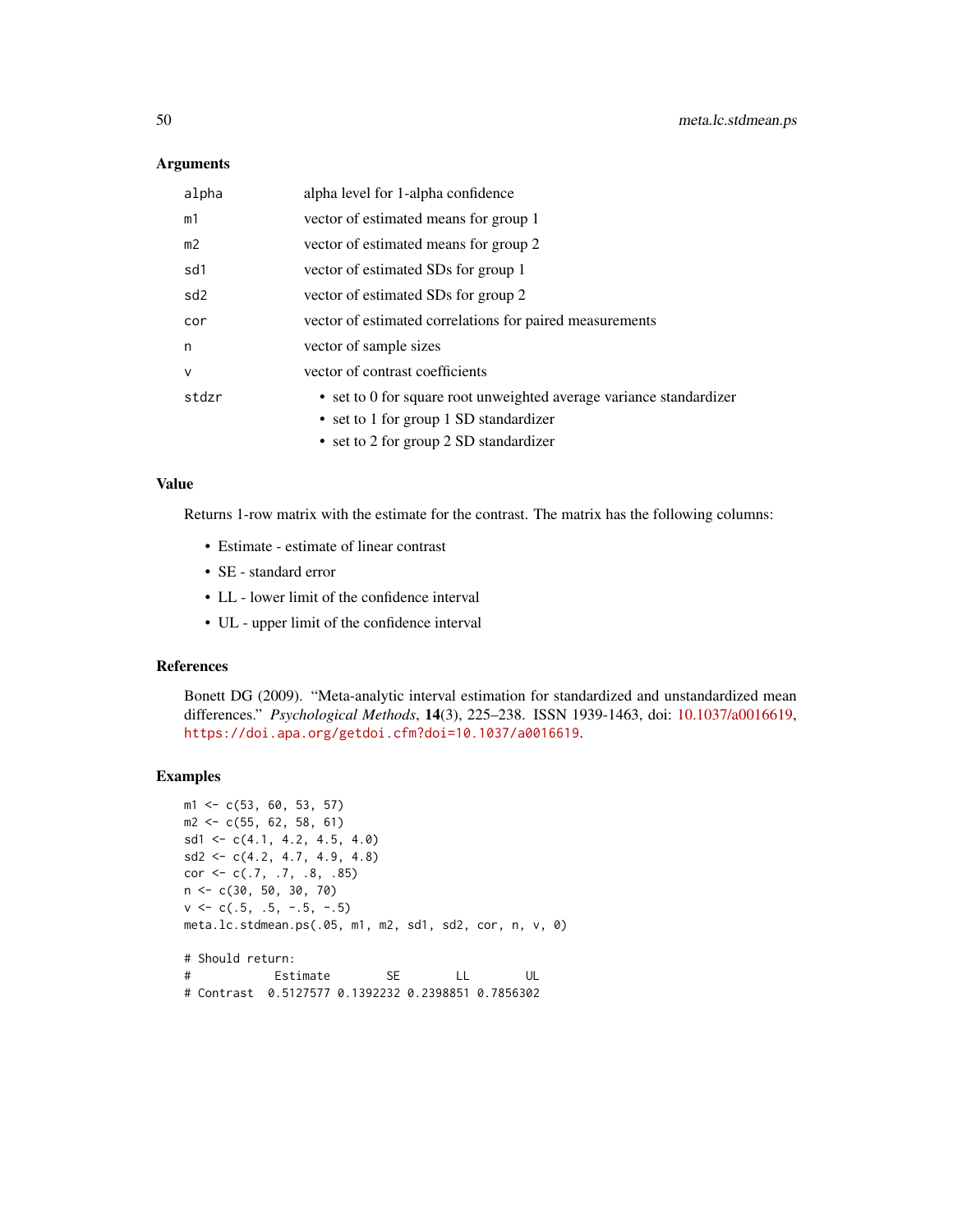meta.lc.stdmean2 *Confidence interval for a linear contrast of standardized mean differences from 2-group studies*

## Description

Computes the estimate, standard error, and confidence interval for a linear contrast of 2-group standardized mean differences from two or more studies. Equal variances within or across studies is not assumed. Use the square root average variance standardizer (stdzr = 0) for 2-group experimental designs. Use the square root weighted variance standardizer (stdzr =  $3$ ) for 2-group nonexperimental designs with simple random sampling. The stdzr = 1 and stdzr = 2 options can be used with either 2-group experimental or nonexperimental designs.

### Usage

meta.lc.stdmean2(alpha, m1, m2, sd1, sd2, n1, n2, v, stdzr)

## Arguments

| alpha           | alpha level for 1-alpha confidence                                                                                                                      |
|-----------------|---------------------------------------------------------------------------------------------------------------------------------------------------------|
| m1              | vector of estimated means for group 1                                                                                                                   |
| m <sub>2</sub>  | vector of estimated means for group 2                                                                                                                   |
| sd1             | vector of estimated SDs for group 1                                                                                                                     |
| sd <sub>2</sub> | vector of estimated SDs for group 2                                                                                                                     |
| n1              | vector of group 1 sample sizes                                                                                                                          |
| n2              | vector of group 2 sample sizes                                                                                                                          |
| $\mathsf{v}$    | vector of contrast coefficients                                                                                                                         |
| stdzr           | • set to 0 for square root unweighted average variance standardizer<br>• set to 1 for group 1 SD standardizer<br>• set to 2 for group 2 SD standardizer |

• set to 3 for square root weighted average variance standardizer

### Value

Returns 1-row matrix with the estimate for the contrast. The matrix has the following columns:

- Estimate estimate of linear contrast
- SE standard error
- LL lower limit of the confidence interval
- UL upper limit of the confidence interval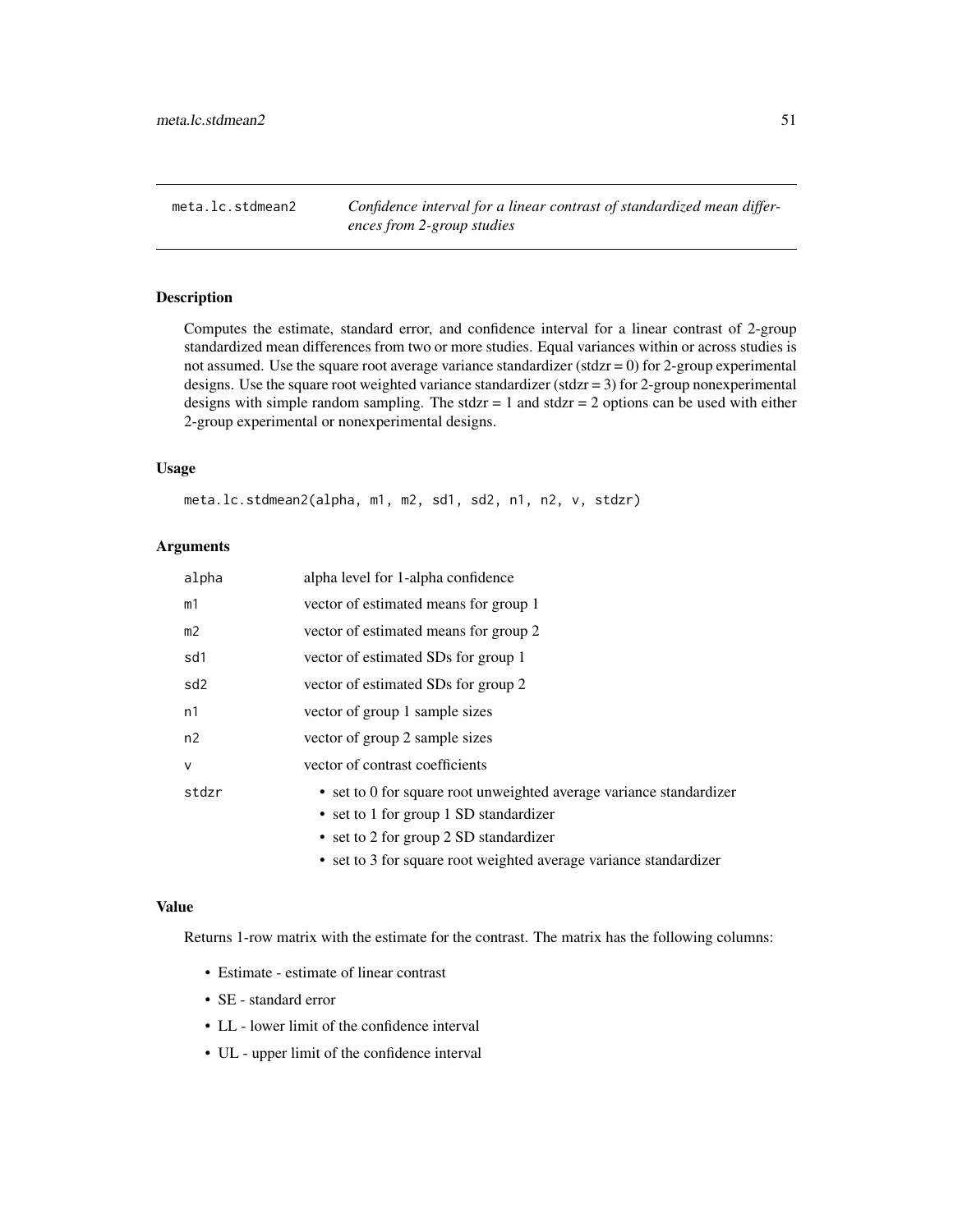### References

Bonett DG (2009). "Meta-analytic interval estimation for standardized and unstandardized mean differences." *Psychological Methods*, 14(3), 225–238. ISSN 1939-1463, doi: [10.1037/a0016619,](https://doi.org/10.1037/a0016619) <https://doi.apa.org/getdoi.cfm?doi=10.1037/a0016619>.

### Examples

```
m1 <- c(45.1, 39.2, 36.3, 34.5)
m2 <- c(30.0, 35.1, 35.3, 36.2)
sd1 <- c(10.7, 10.5, 9.4, 11.5)
sd2 <- c(12.3, 12.0, 10.4, 9.6)
n1 <- c(40, 20, 50, 25)
n2 <- c(40, 20, 48, 26)
v \leq -c(.5, .5, -.5, -.5)meta.lc.stdmean2(.05, m1, m2, sd1, sd2, n1, n2, v, 0)
# Should return:
# Estimate SE LL UL
# Contrast 0.8557914 0.2709192 0.3247995 1.386783
```

| meta.lm.agree | Meta-regression analysis for G agreement indices |  |  |  |
|---------------|--------------------------------------------------|--|--|--|
|---------------|--------------------------------------------------|--|--|--|

## Description

This function estimates the intercept and slope coefficients in a meta-regression model where the dependent variable is a G-index of agreement. The estimates are OLS estimates with standard errors that accomodate residual heteroscedasticity.

### Usage

```
meta.lm.agree(alpha, f11, f12, f21, f22, X)
```
#### **Arguments**

| alpha | alpha level for 1-alpha confidence |
|-------|------------------------------------|
| f11   | vector of frequencies in cell 1,1  |
| f12   | vector of frequencies in cell 1,2  |
| f21   | vector of frequencies in cell 2,1  |
| f22   | vector of frequencies in cell 2,2  |
| χ     | matrix of predictor values         |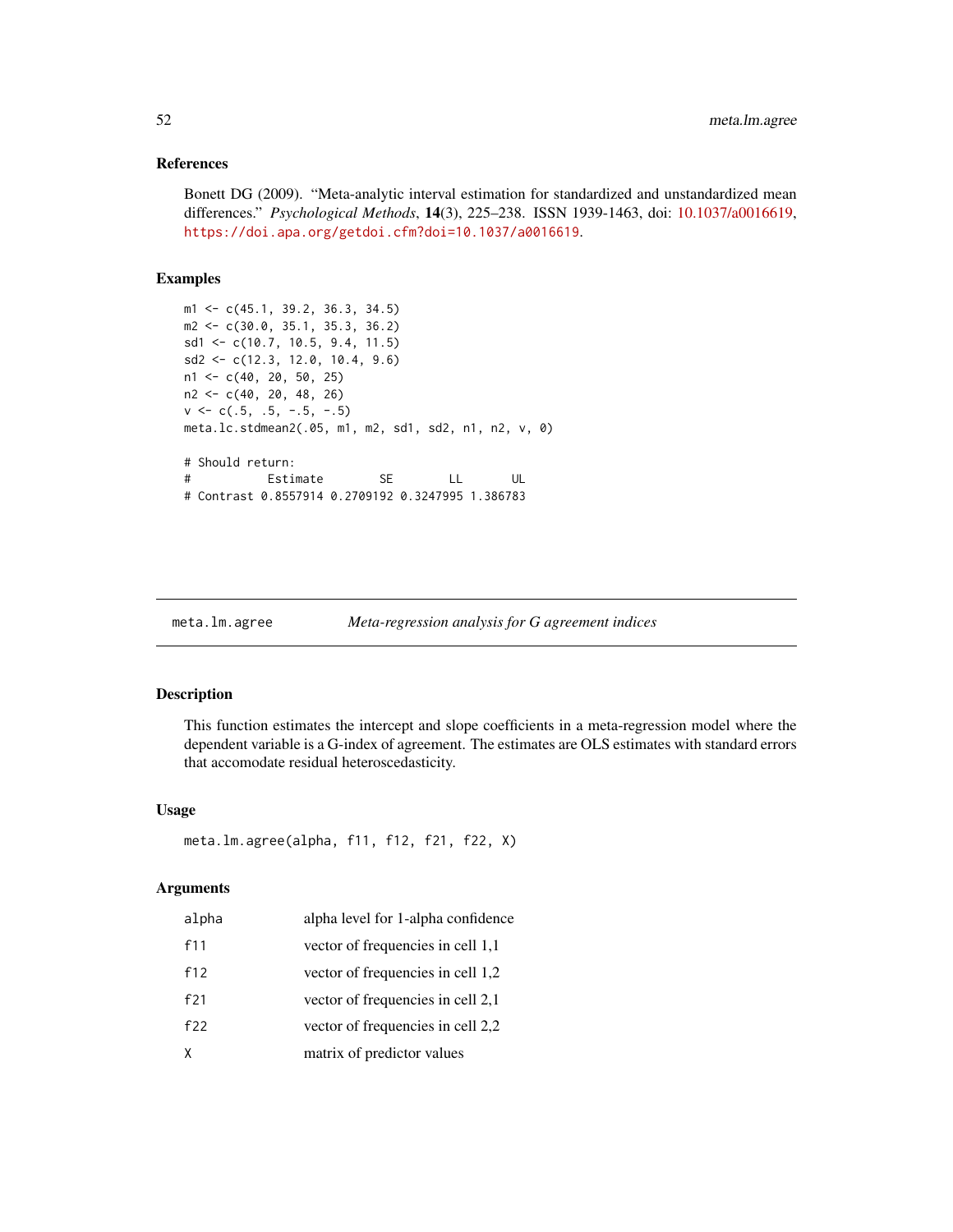#### meta.lm.cor 53

### Value

Returns a matrix. The first row is for the intercept with one additional row per predictor. The matrix has the following columns:

- Estimate OLS estimate
- SE standard error
- z z-value
- p p-value
- LL lower limit of the confidence interval
- UL upper limit of the confidence interval

#### Examples

```
f11 <- c(40, 20, 25, 30)f12 <- c(3, 2, 2, 1)f21 <- c(7, 6, 8, 6)f22 \leq c(26, 25, 13, 25)
x1 \leftarrow c(1, 1, 4, 6)x2 \leq -c(1, 1, 0, 0)X \leftarrow matrix(cbind(x1, x2), 4, 2)meta.lm.agree(.05, f11, f12, f21, f22, X)
# Should return:
# Estimate SE z p LL UL
# b0 0.1904762 0.38772858 0.4912617 0.623 -0.56945786 0.9504102
# b1 0.0952381 0.07141957 1.3335013 0.182 -0.04474169 0.2352179
# b2 0.4205147 0.32383556 1.2985438 0.194 -0.21419136 1.0552207
```
meta.lm.cor *Meta-regression analysis for Pearson or partial correlations*

### **Description**

This function estimates the intercept and slope coefficients in a meta-regression model where the dependent variable is a Fisher-transformed Pearson or partial correlation. The estimates are OLS estimates with standard errors that accommodate residual heteroscedasticity. The correlations are Fisher-transformed and hence the parameter estimates do not have a simple interpretation. However, the hypothesis test results can be used to decide if a population slope is either positive or negative.

#### Usage

```
meta.lm.cor(alpha, n, cor, s, X)
```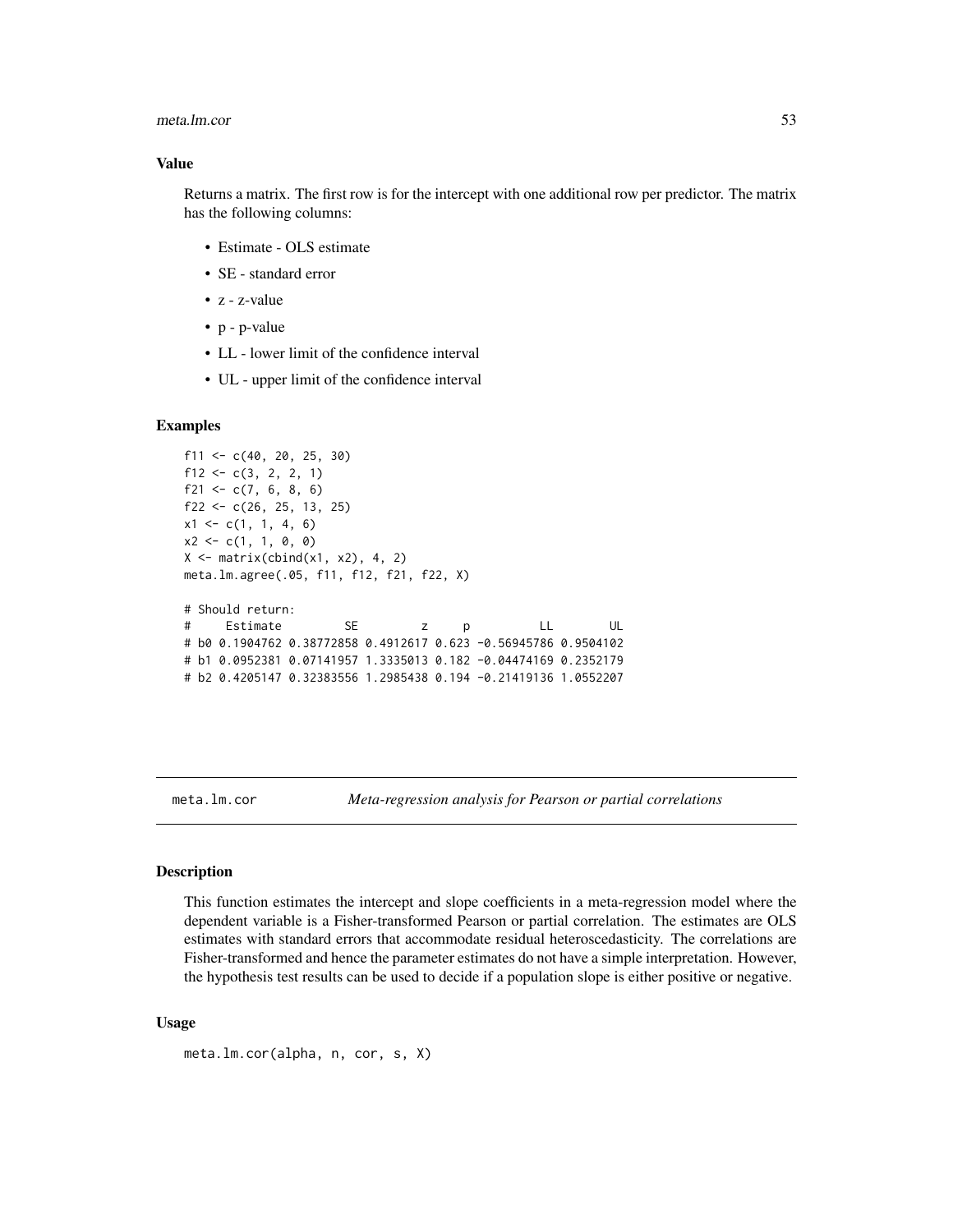### Arguments

| alpha | alpha level for 1-alpha confidence                  |
|-------|-----------------------------------------------------|
| n     | vector of sample sizes                              |
| cor   | vector of estimated Pearson or partial correlations |
| -S    | number of control variables                         |
| X     | matrix of predictor values                          |

### Value

Returns a matrix. The first row is for the intercept with one additional row per predictor. The matrix has the following columns:

- Estimate OLS estimate
- SE Standard error
- z z-value
- p p-value
- LL lower limit of the confidence interval
- UL upper limit of the confidence interval

### Examples

```
n <- c(55, 190, 65, 35)
cor \leq c(.40, .65, .60, .45)
q \leq -\thetax1 \leftarrow c(18, 25, 23, 19)X \leq - matrix(x1, 4, 1)
meta.lm.cor(.05, n, cor, q, X)
# Should return:
# Estimate SE z p LL UL
# b0 -0.47832153 0.48631509 -0.983563 0.325 -1.431481595 0.47483852
# b1 0.05047154 0.02128496 2.371231 0.018 0.008753794 0.09218929
```
### Description

This function estimates the intercept and slope coefficients in a meta-regression model where the dependent variable is a Fisher-transformed correlation. The correlations can be of different types (e.g., Pearson, partial, Spearman). The estimates are OLS estimates with standard errors that accommodate residual heteroscedasticity. This function uses estimated correlations and their standard errors as input. The correlations are Fisher-transformed and hence the parameter estimates do not have a simple interpretation. However, the hypothesis test results can be used to decide if a population slope is either positive or negative.

meta.lm.cor.gen *Meta-regression analysis for correlations*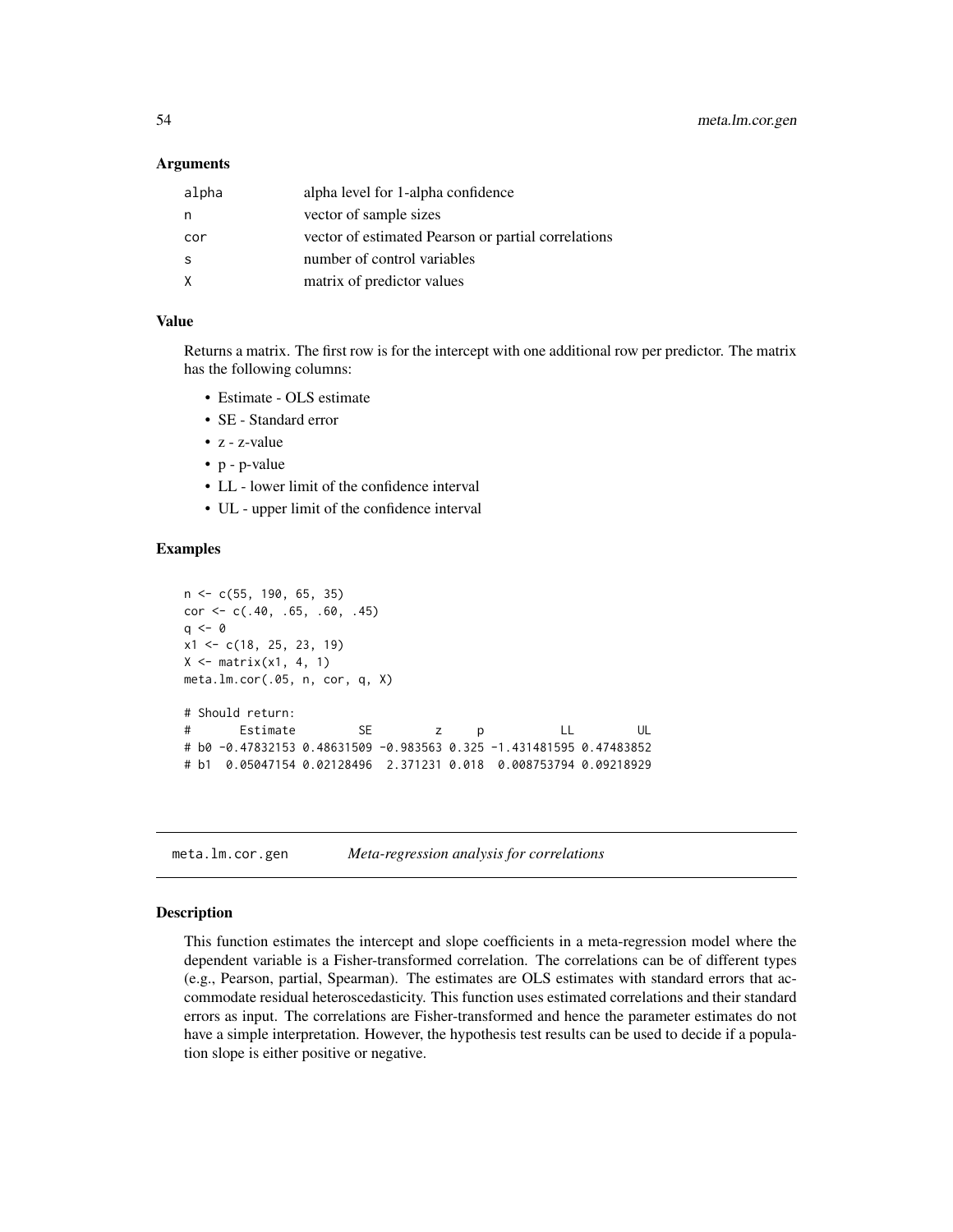## meta.lm.cronbach 55

### Usage

meta.lm.cor.gen(alpha, cor, se, X)

#### Arguments

| alpha | alpha level for 1-alpha confidence |
|-------|------------------------------------|
| cor   | vector of estimated correlations   |
| se    | number of control variables        |
| X     | matrix of predictor values         |

#### Value

Returns a matrix. The first row is for the intercept with one additional row per predictor. The matrix has the following columns:

- Estimate OLS estimate
- SE standard error
- z z-value
- p p-value
- LL lower limit of the confidence interval
- UL upper limit of the confidence interval

## Examples

```
cor \leq c(.40, .65, .60, .45)se <- c(.182, .114, .098, .132)
x1 <- c(18, 25, 23, 19)
X \leq - matrix(x1, 4, 1)
meta.lm.cor.gen(.05, cor, se, X)
# Should return:
# Estimate SE z p
# b0 -0.47832153 0.63427931 -0.7541181 0.451
# b1 0.05047154 0.02879859 1.7525699 0.080
```
meta.lm.cronbach *Meta-regression analysis for Cronbach reliabilities*

#### Description

This function estimates the intercept and slope coefficients in a meta-regression model where the dependent variable is a log-complement Cronbach reliablity. The estimates are OLS estimates with standard errors that accommodate residual heteroscedasticity. The exponentiated slope estimate for a predictor variable describes a multiplicative change in variable.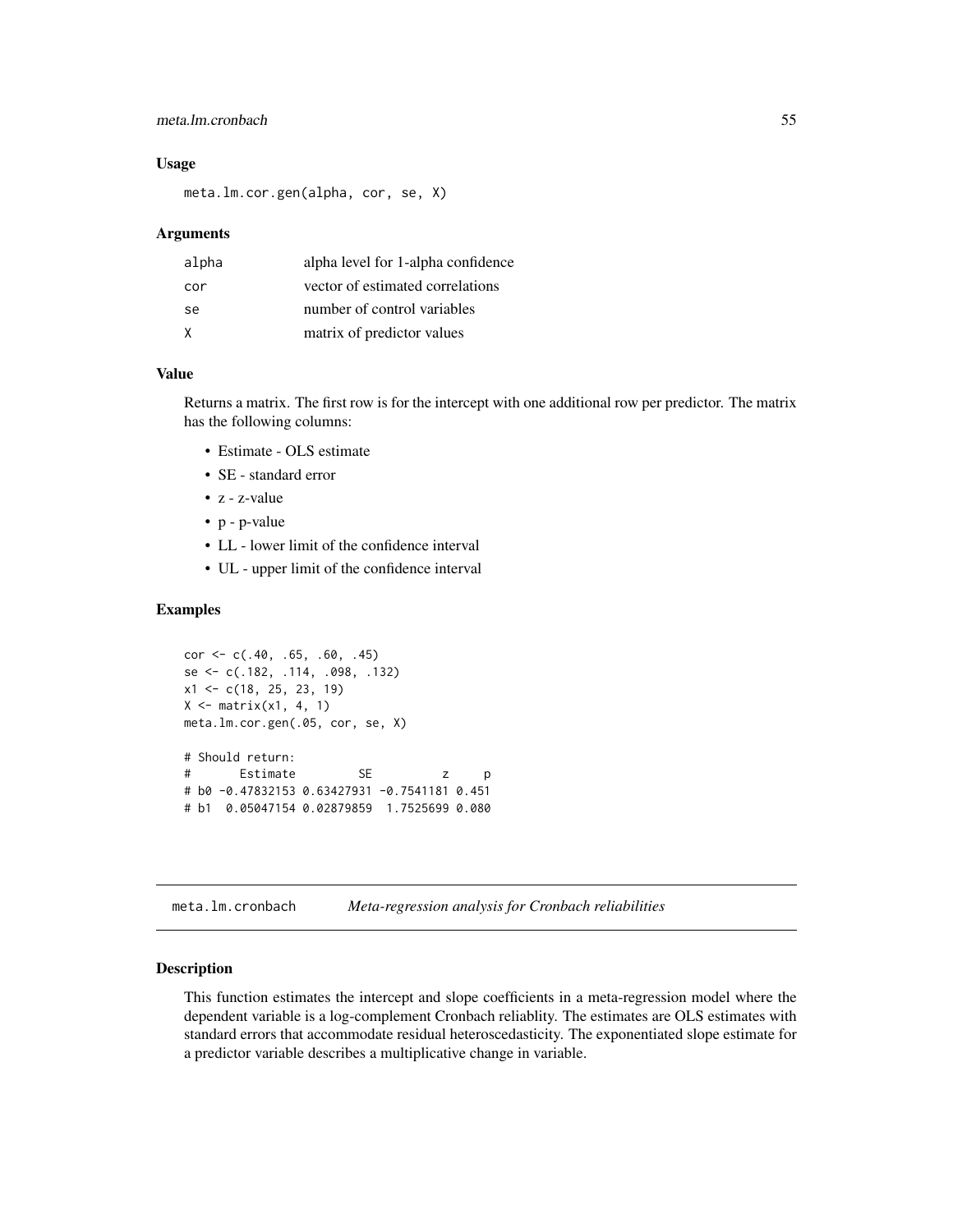#### Usage

meta.lm.cronbach(alpha, n, rel, r, X)

#### Arguments

| alpha        | alpha level for 1-alpha confidence   |
|--------------|--------------------------------------|
| n            | vector of sample sizes               |
| rel          | vector of estimated reliabilities    |
|              | number of measurements (e.g., items) |
| $\mathsf{X}$ | matrix of predictor values           |

## Value

Returns a matrix. The first row is for the intercept with one additional row per predictor. The matrix has the following columns:

- Estimate exponentiated OLS estimate
- SE standard error
- z z-value
- p p-value
- LL lower limit of the exponentiated confidence interval
- UL upper limit of the exponentiated confidence interval

### References

Bonett DG (2010). "Varying coefficient meta-analytic methods for alpha reliability." *Psychological Methods*, 15(4), 368–385. ISSN 1939-1463, doi: [10.1037/a0020142,](https://doi.org/10.1037/a0020142) [https://doi.apa.org/](https://doi.apa.org/getdoi.cfm?doi=10.1037/a0020142) [getdoi.cfm?doi=10.1037/a0020142](https://doi.apa.org/getdoi.cfm?doi=10.1037/a0020142).

```
n <- c(583, 470, 546, 680)
rel <- c(.91, .89, .90, .89)
x1 \leftarrow c(1, 0, 0, 0)X \leftarrow matrix(x1, 4, 1)meta.lm.cronbach(.05, n, rel, 10, X)
# Should return:
```

```
# Estimate SE z p LL UL
# b0 -2.2408328 0.03675883 -60.960391 0.000 -2.3128788 -2.16878684
# b1 -0.1689006 0.07204625 -2.344336 0.019 -0.3101087 -0.02769259
```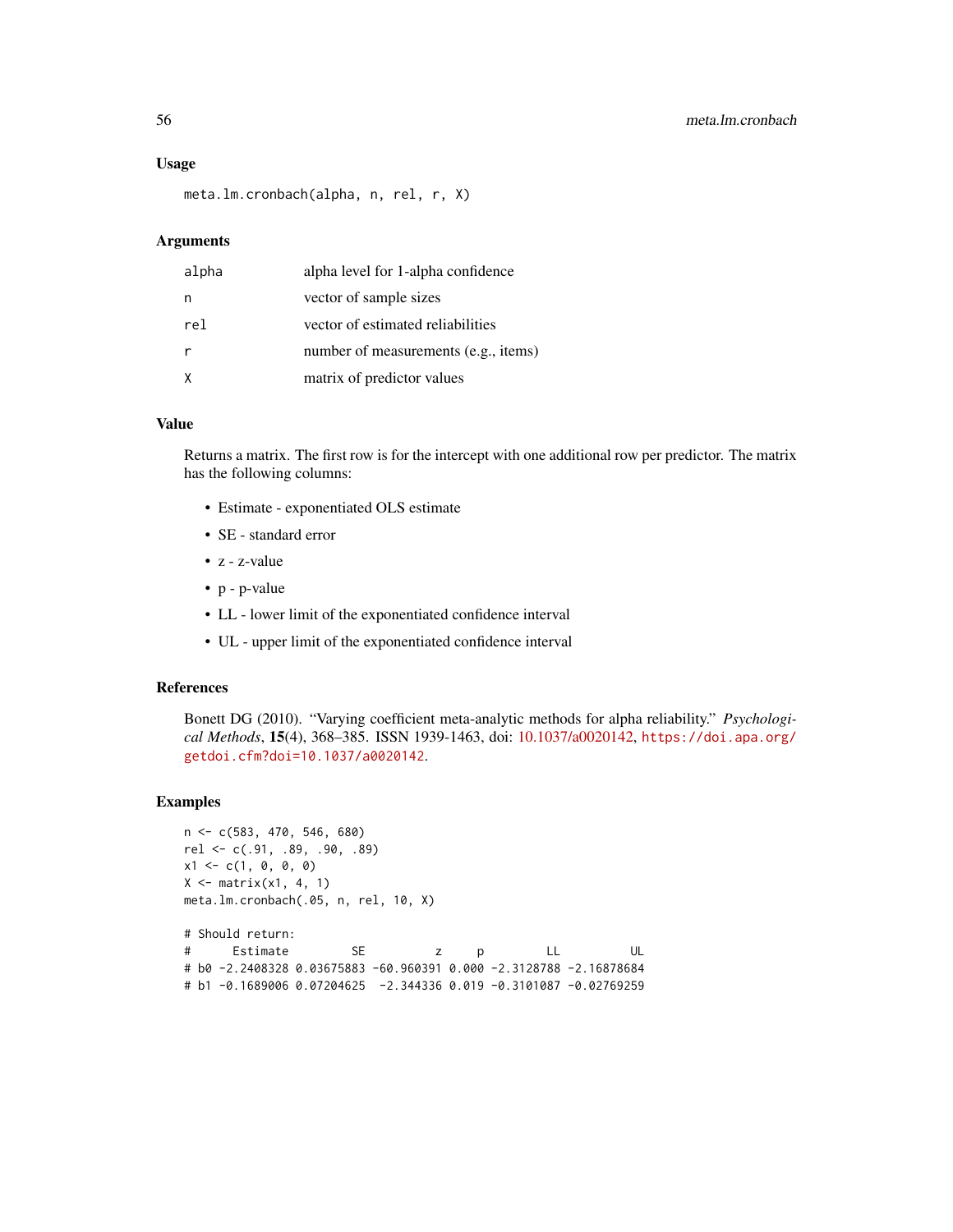### Description

This function estimates the intercept and slope coefficients in a meta-regression model where the dependent variable is any type of effect size. The estimates are OLS estimates with standard errors that accomodate residual heteroscedasticity.

#### Usage

meta.lm.gen(alpha, est, se, X)

### Arguments

| alpha | alpha level for 1-alpha confidence |
|-------|------------------------------------|
| est   | vector of parameter estimates      |
| se.   | vector of standard errors          |
| X     | matrix of predictor values         |

## Value

Returns a matrix. The first row is for the intercept with one additional row per predictor. The matrix has the following columns:

- Estimate OLS estimate
- SE standard error
- z z-value
- p p-value
- LL lower limit of the confidence interval
- UL upper limit of the confidence interval

## Examples

```
est <- c(4.1, 4.7, 4.9, 5.7, 6.6, 7.3)
se <- c(1.2, 1.5, 1.3, 1.8, 2.0, 2.6)
x1 <- c(10, 20, 30, 40, 50, 60)
x2 \leq -c(1, 1, 1, 0, 0, 0)X \leftarrow matrix(cbind(x1, x2), 6, 2)meta.lm.gen(.05, est, se, X)
```
# Should return: # Estimate SE z p LL UL # b0 3.5333333 4.37468253 0.80767766 0.419 -5.0408869 12.1075535 # b1 0.0600000 0.09058835 0.66233679 0.508 -0.1175499 0.2375499 # b2 -0.1666667 2.81139793 -0.05928249 0.953 -5.6769054 5.3435720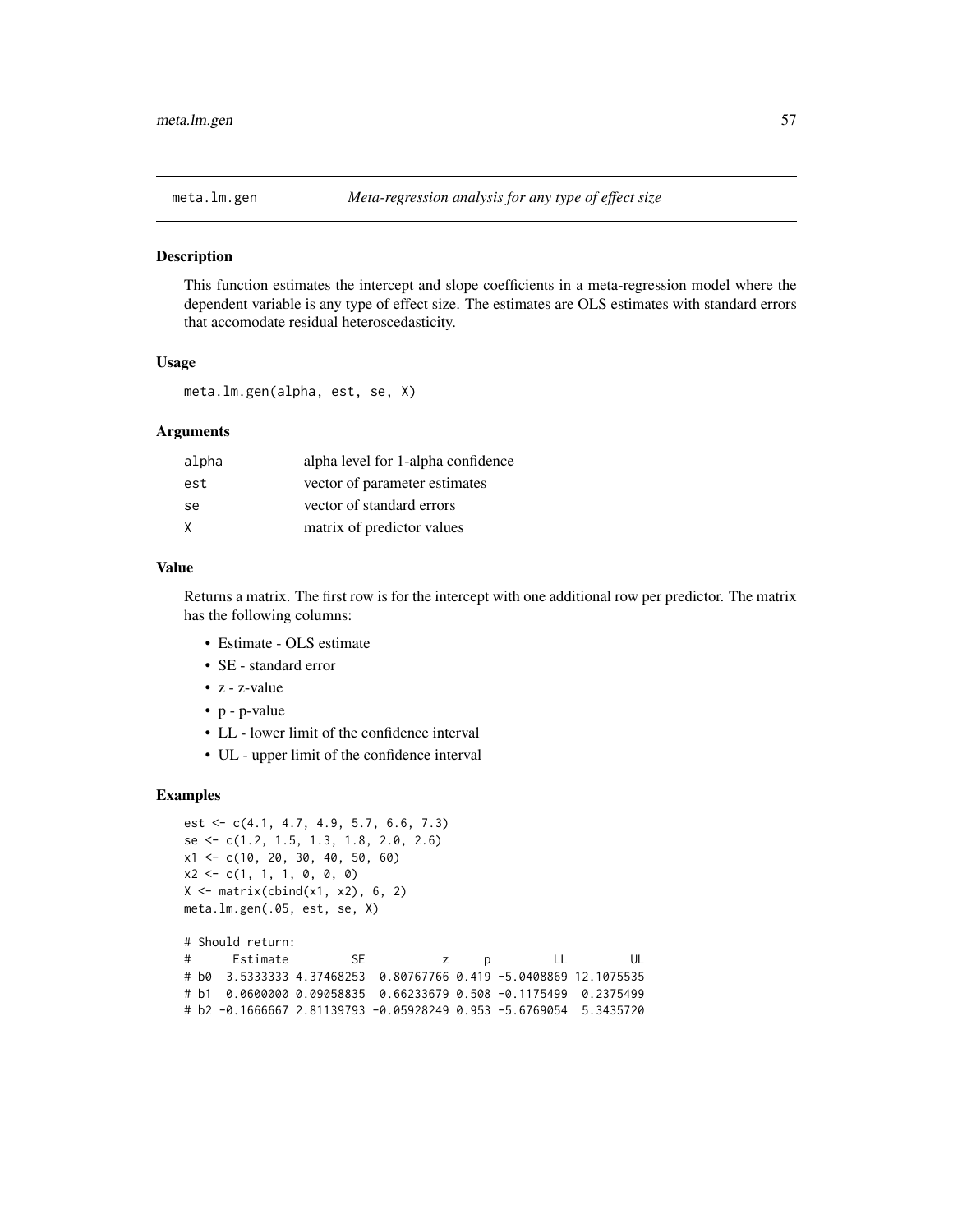## Description

This function estimates the intercept and slope coefficients in a meta-regression model where the dependent variable is a paired-samples mean difference. The estimates are OLS estimates with standard errors that accommodate residual heteroscedasticity.

### Usage

```
meta.lm.mean.ps(alpha, m1, m2, sd1, sd2, cor, n, X)
```
#### Arguments

| alpha          | alpha level for 1-alpha confidence    |
|----------------|---------------------------------------|
| m1             | vector of estimated means for group 1 |
| m <sub>2</sub> | vector of estimated means for group 2 |
| sd1            | vector of estimated SDs for group 1   |
| sd2            | vector of estimated SDs for group 2   |
| cor            | vector of estimated correlations      |
| n              | vector of sample sizes                |
|                | matrix of predictor values            |

### Value

Returns a matrix. The first row is for the intercept with one additional row per predictor. The matrix has the following columns:

- Estimate OLS estimate
- SE standard error
- t t-value
- p p-value
- LL lower limit of the confidence interval
- UL upper limit of the confidence interval
- df degrees of freedom

### References

Bonett DG (2009). "Meta-analytic interval estimation for standardized and unstandardized mean differences." *Psychological Methods*, 14(3), 225–238. ISSN 1939-1463, doi: [10.1037/a0016619,](https://doi.org/10.1037/a0016619) <https://doi.apa.org/getdoi.cfm?doi=10.1037/a0016619>.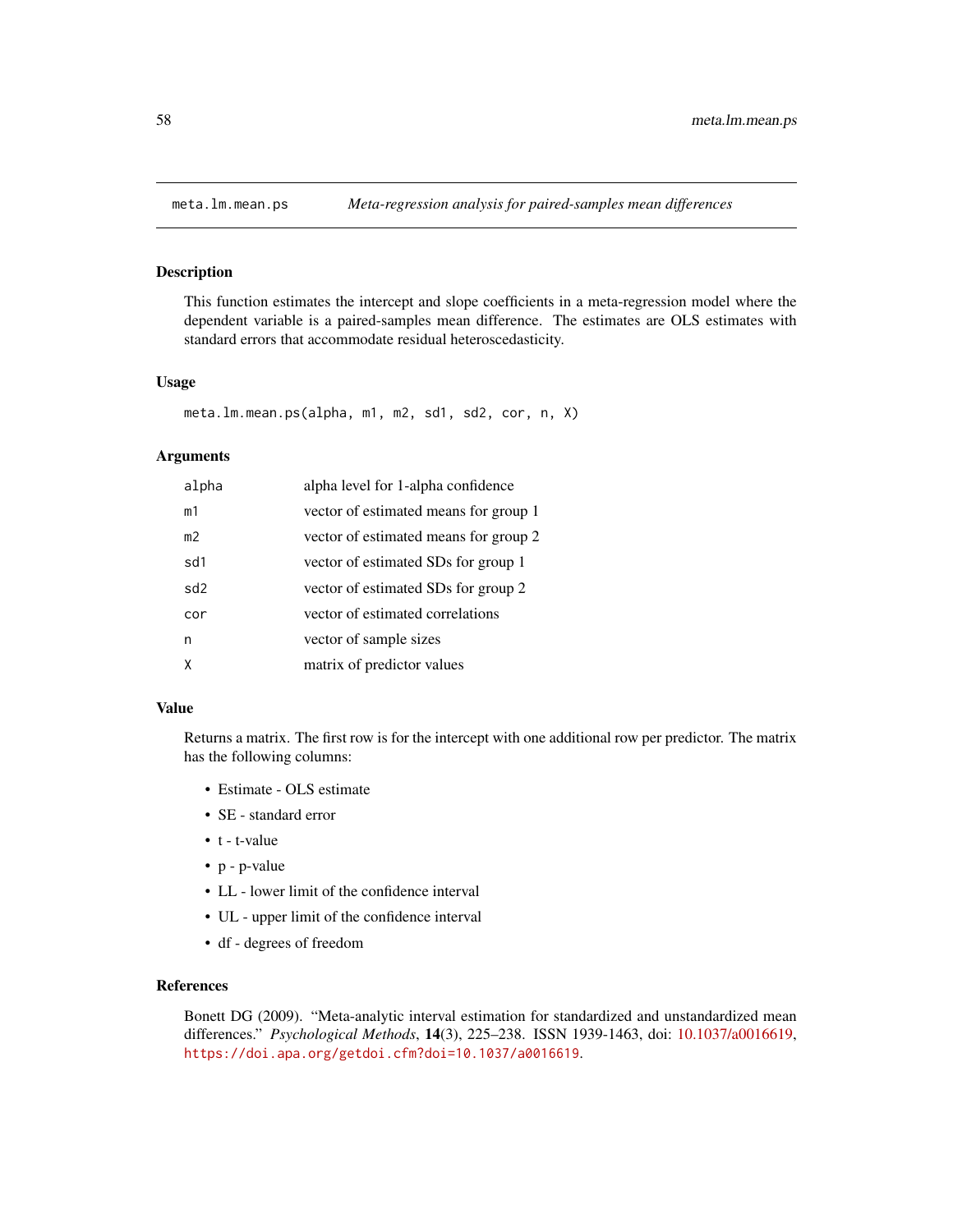## meta.lm.mean1 59

### Examples

```
n <- c(65, 30, 29, 45, 50)
cor <- c(.87, .92, .85, .90, .88)
m1 <- c(20.1, 20.5, 19.3, 21.5, 19.4)
m2 <- c(10.4, 10.2, 8.5, 10.3, 7.8)
sd1 <- c(9.3, 9.9, 10.1, 10.5, 9.8)
sd2 \leq c(7.8, 8.0, 8.4, 8.1, 8.7)x1 \leftarrow c(2, 3, 3, 4, 4)X \leq - matrix(x1, 5, 1)
meta.lm.mean.ps(.05, m1, m2, sd1, sd2, cor, n, X)
# Should return:
# Estimate SE t p LL UL df
# b0 8.00 1.2491990 6.404104 0.000 5.5378833 10.462117 217
# b1 0.85 0.3796019 2.239188 0.026 0.1018213 1.598179 217
```
meta.lm.mean1 *Meta-regression analysis for 1-group means*

### Description

This function estimates the intercept and slope coefficients in a meta-regression model where the dependent variable is a mean from one group. The estimates are OLS estimates with standard errors that accomodate residual heteroscedasticity.

### Usage

meta.lm.mean1(alpha, m, sd, n, X)

## Arguments

| alpha | alpha level for 1-alpha confidence      |
|-------|-----------------------------------------|
| m     | vector of estimated means               |
| sd    | vector of estimated standard deviations |
| n     | vector of sample sizes                  |
|       | matrix of predictor values              |

### Value

Returns a matrix. The first row is for the intercept with one additional row per predictor. The matrix has the following columns:

- Estimate OLS estimate
- SE standard error
- t t-value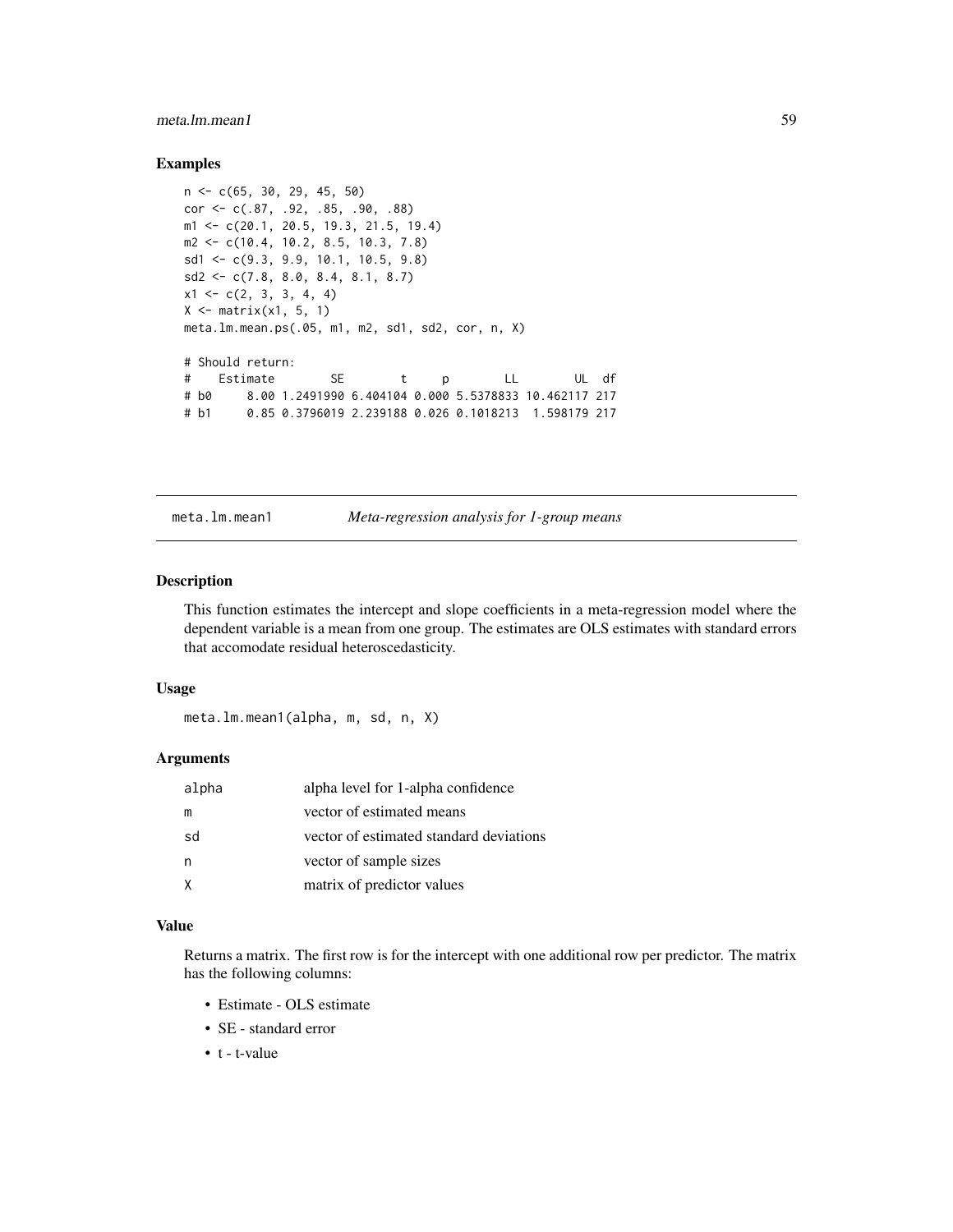- p p-value
- LL lower limit of the confidence interval
- UL upper limit of the confidence interval
- df degrees of freedom

### Examples

```
n <- c(25, 15, 30, 25, 40)
m <- c(20.1, 20.5, 19.3, 21.5, 19.4)
sd <- c(10.4, 10.2, 8.5, 10.3, 7.8)
x1 \leftarrow c(1, 1, 0, 0, 0)x2 <- c( 12, 13, 11, 13, 15)
X \leftarrow matrix(cbind(x1, x2), 5, 2)meta.lm.mean1(.05, m, sd, n, X)
# Should return:
# Estimate SE t p LL UL df
# b0 19.45490196 6.7873381 2.86635227 0.005 6.0288763 32.880928 132
# b1 0.25686275 1.9834765 0.12950128 0.897 -3.6666499 4.180375 132
# b2 0.04705882 0.5064693 0.09291544 0.926 -0.9547876 1.048905 132
```
meta.lm.mean2 *Meta-regression analysis for 2-group mean differences*

### Description

This function estimates the intercept and slope coefficients in a meta-regression model where the dependent variable is a 2-group mean difference. The estimates are OLS estimates with standard errors that accommodate residual heteroscedasticity.

#### Usage

meta.lm.mean2(alpha, m1, m2, sd1, sd2, n1, n2, X)

## Arguments

| alpha           | alpha level for 1-alpha confidence    |
|-----------------|---------------------------------------|
| m1              | vector of estimated means for group 1 |
| m <sub>2</sub>  | vector of estimated means for group 2 |
| sd1             | vector of estimated SDs for group 1   |
| sd <sub>2</sub> | vector of estimated SDs for group 2   |
| n1              | vector of group 1 sample sizes        |
| n2              | vector of group 2 sample sizes        |
| χ               | matrix of predictor values            |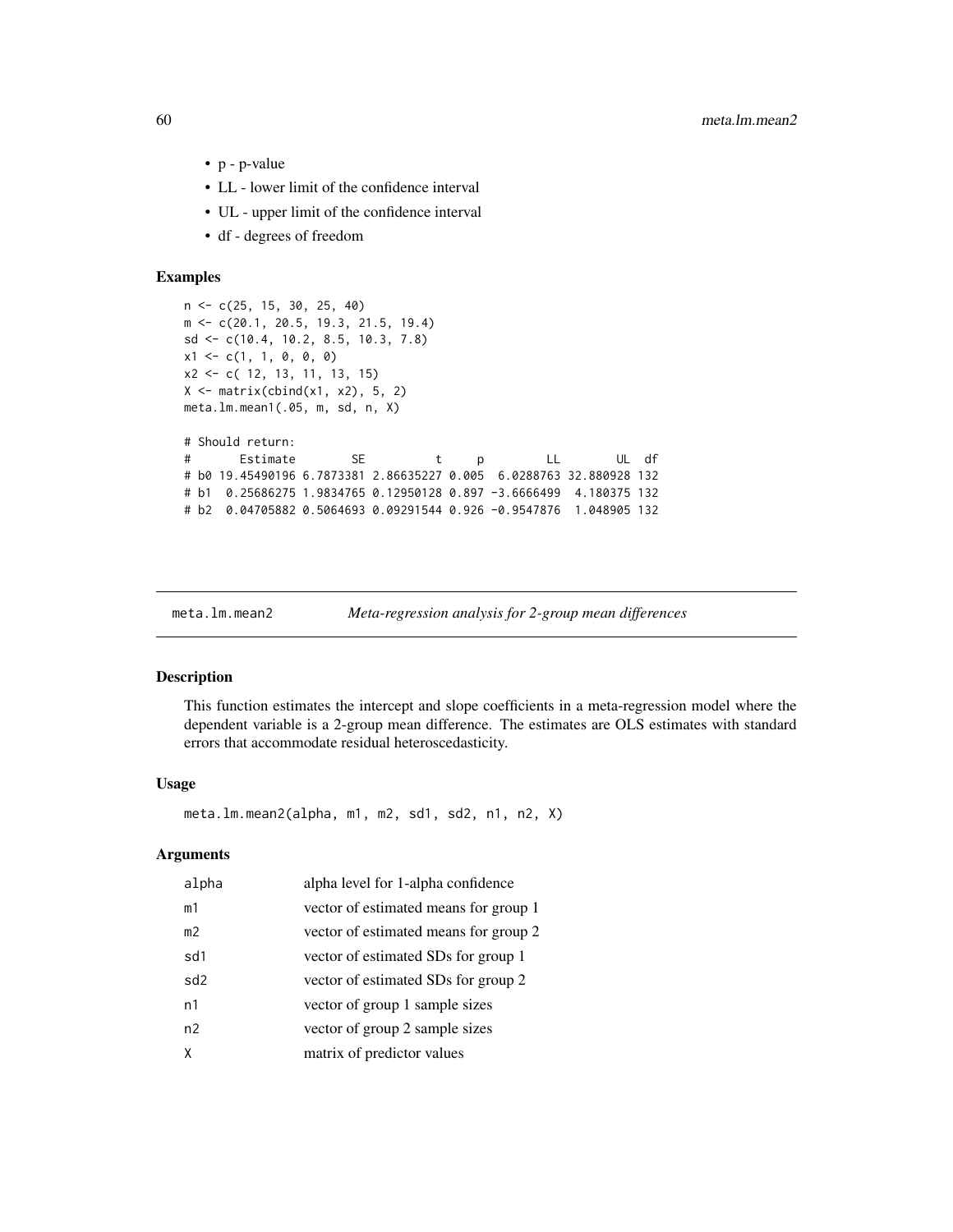#### Value

Returns a matrix. The first row is for the intercept with one additional row per predictor. The matrix has the following columns:

- Estimate OLS estimate
- SE standard error
- t t-value
- p p-value
- LL lower limit of the confidence interval
- UL upper limit of the confidence interval
- df degrees of freedom

## References

Bonett DG (2009). "Meta-analytic interval estimation for standardized and unstandardized mean differences." *Psychological Methods*, 14(3), 225–238. ISSN 1939-1463, doi: [10.1037/a0016619,](https://doi.org/10.1037/a0016619) <https://doi.apa.org/getdoi.cfm?doi=10.1037/a0016619>.

### Examples

```
n1 <- c(65, 30, 29, 45, 50)
n2 <- c(67, 32, 31, 20, 52)
m1 <- c(31.1, 32.3, 31.9, 29.7, 33.0)
m2 <- c(34.1, 33.2, 30.6, 28.7, 26.5)
sd1 <- c(7.1, 8.1, 7.8, 6.8, 7.6)
sd2 <- c(7.8, 7.3, 7.5, 7.2, 6.8)
x1 \leftarrow c(4, 6, 7, 7, 8)x2 \leq -c(1, 0, 0, 0, 1)X \leftarrow matrix(cbind(x1, x2), 5, 2)meta.lm.mean2(.05, m1, m2, sd1, sd2, n1, n2, X)
# Should return:
# Estimate SE t p LL UL df
# b0 -15.20 3.4097610 -4.457791 0.000 -21.902415 -8.497585 418
# b1 2.35 0.4821523 4.873979 0.000 1.402255 3.297745 418
# b2 2.85 1.5358109 1.855697 0.064 -0.168875 5.868875 418
```
meta.lm.meanratio.ps *Meta-regression analysis for paired-samples log mean ratios*

#### Description

This function estimates the intercept and slope coefficients in a meta-regression model where the dependent variable is a paired-samples log mean ratio. The estimates are OLS estimates with standard errors that accommodate residual heteroscedasticity.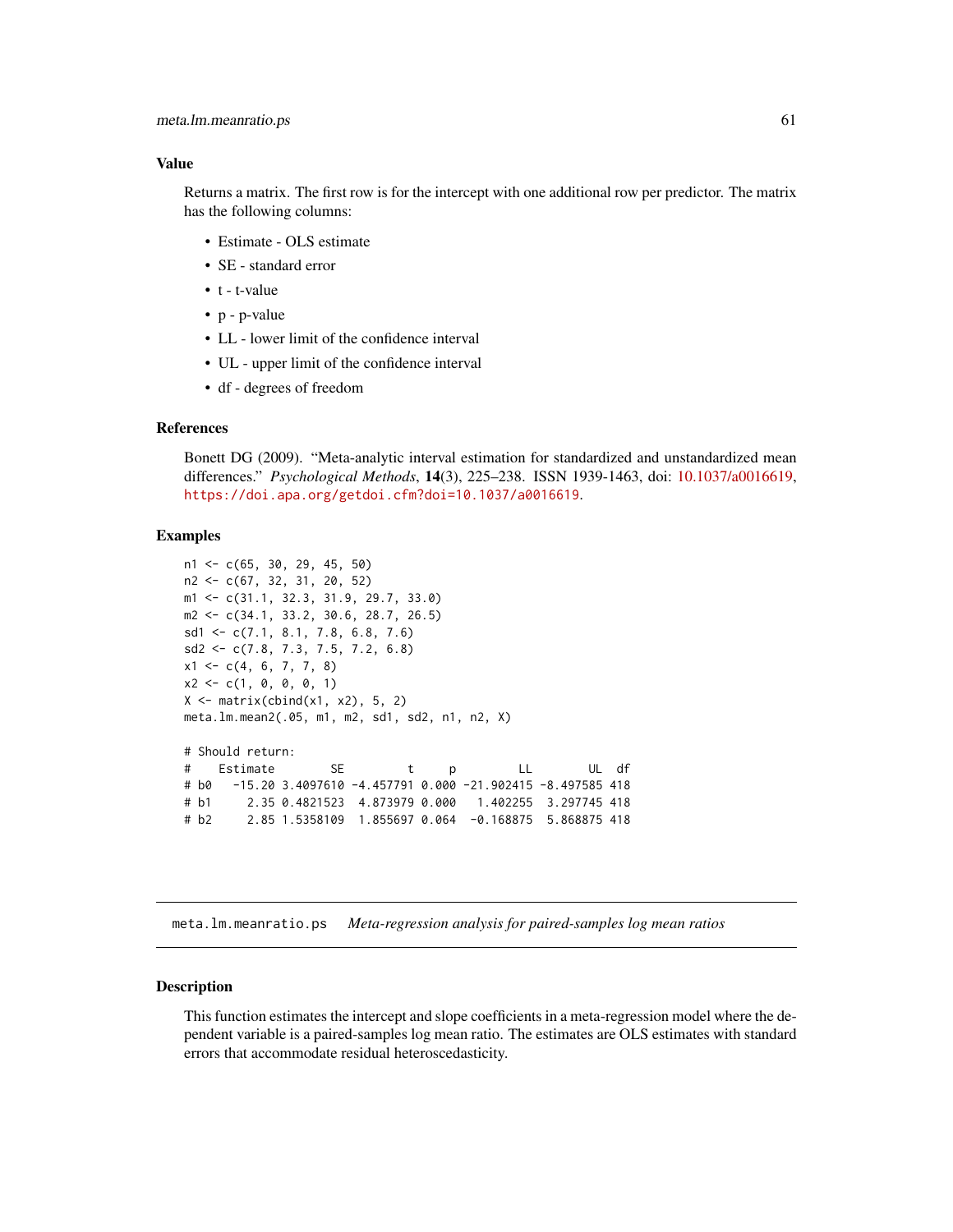#### Usage

meta.lm.meanratio.ps(alpha, m1, m2, sd1, sd2, cor, n, X)

#### Arguments

| alpha          | alpha level for 1-alpha confidence    |
|----------------|---------------------------------------|
| m1             | vector of estimated means for group 1 |
| m <sub>2</sub> | vector of estimated means for group 2 |
| sd1            | vector of estimated SDs for group 1   |
| sd2            | vector of estimated SDs for group 2   |
| cor            | vector of estimated correlations      |
| n              | vector of sample sizes                |
|                | matrix of predictor values            |

## Value

Returns a matrix. The first row is for the intercept with one additional row per predictor. The matrix has the following columns:

- Estimate OLS estimate
- SE standard error
- z z-value
- p p-value
- LL lower limit of the confidence interval
- UL upper limit of the confidence interval
- exp(Estimate) the exponentiated estimate
- exp(LL) lower limit of the exponentiated confidence interval
- exp(UL) upper limit of the exponentiated confidence interval

```
n <- c(65, 30, 29, 45, 50)
cor <- c(.87, .92, .85, .90, .88)
m1 <- c(20.1, 20.5, 19.3, 21.5, 19.4)
m2 <- c(10.4, 10.2, 8.5, 10.3, 7.8)
sd1 <- c(9.3, 9.9, 10.1, 10.5, 9.8)
sd2 \leq c(7.8, 8.0, 8.4, 8.1, 8.7)x1 \leftarrow c(2, 3, 3, 4, 4)X \leq - matrix(x1, 5, 1)
meta.lm.meanratio.ps(.05, m1, m2, sd1, sd2, cor, n, X)
# Should return:
# Estimate SE LL UL z p
# b0 0.50957008 0.13000068 0.254773424 0.7643667 3.919749 0.000
# b1 0.07976238 0.04133414 -0.001251047 0.1607758 1.929697 0.054
# exp(Estimate) exp(LL) exp(UL)
```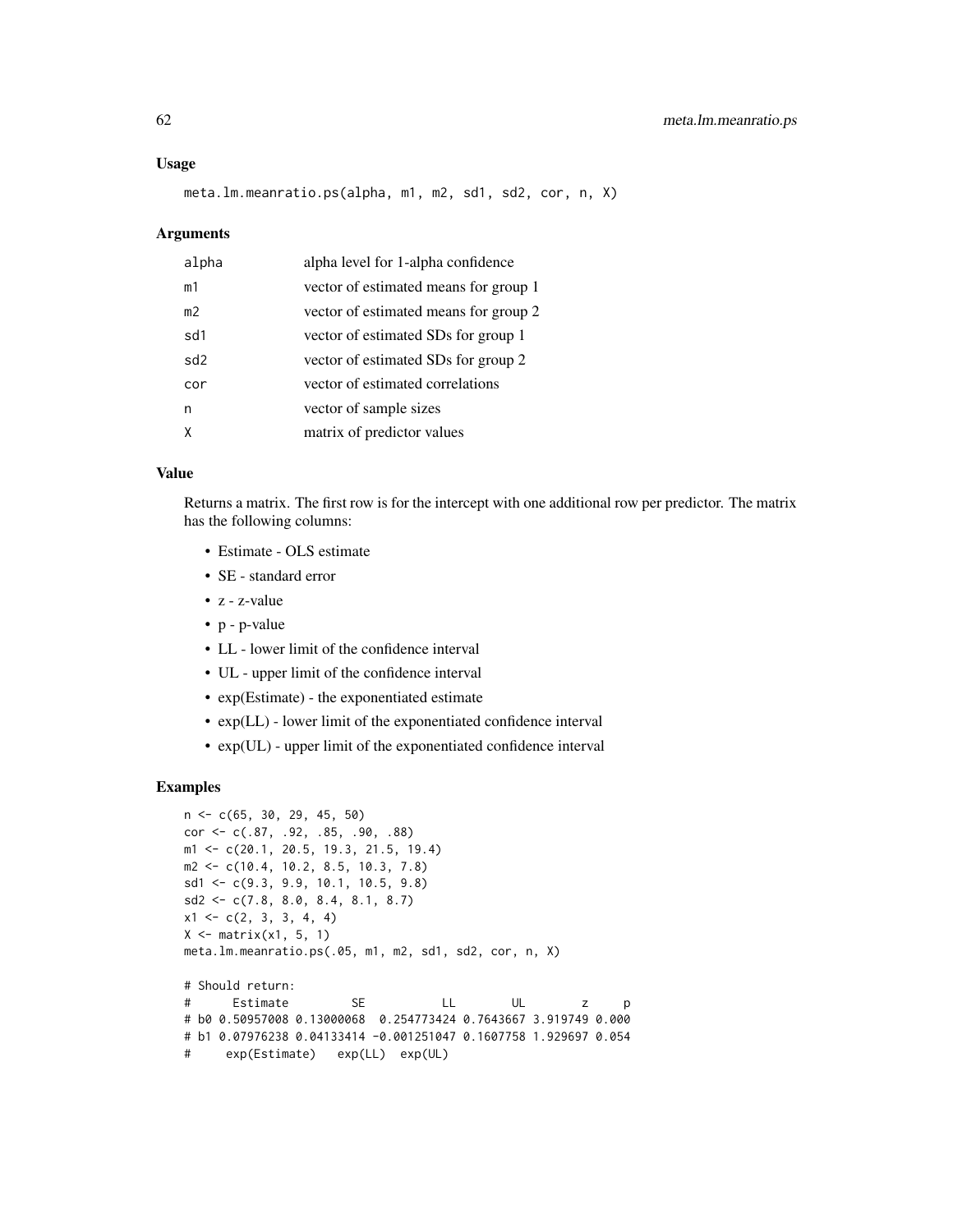| # h0 | 1.664575 1.2901693 2.147634 |  |
|------|-----------------------------|--|
| # b1 | 1.083030 0.9987497 1.174422 |  |

meta.lm.meanratio2 *Meta-regression analysis for 2-group log mean ratios*

### Description

This function estimates the intercept and slope coefficients in a meta-regression model where the dependent variable is a 2-group log mean ratio. The estimates are OLS estimates with standard errors that accommodate residual heteroscedasticity.

## Usage

```
meta.lm.meanratio2(alpha, m1, m2, sd1, sd2, n1, n2, X)
```
## Arguments

| alpha           | alpha level for 1-alpha confidence    |
|-----------------|---------------------------------------|
| m1              | vector of estimated means for group 1 |
| m <sub>2</sub>  | vector of estimated means for group 2 |
| sd1             | vector of estimated SDs for group 1   |
| sd <sub>2</sub> | vector of estimated SDs for group 2   |
| n1              | vector of group 1 sample sizes        |
| n <sub>2</sub>  | vector of group 2 sample sizes        |
| X               | matrix of predictor values            |

#### Value

Returns a matrix. The first row is for the intercept with one additional row per predictor. The matrix has the following columns:

- Estimate OLS estimate
- SE standard error
- z z-value
- p p-value
- LL lower limit of the confidence interval
- UL upper limit of the confidence interval
- exp(Estimate) the exponentiated estimate
- exp(LL) lower limit of the exponentiated confidence interval
- exp(UL) upper limit of the exponentiated confidence interval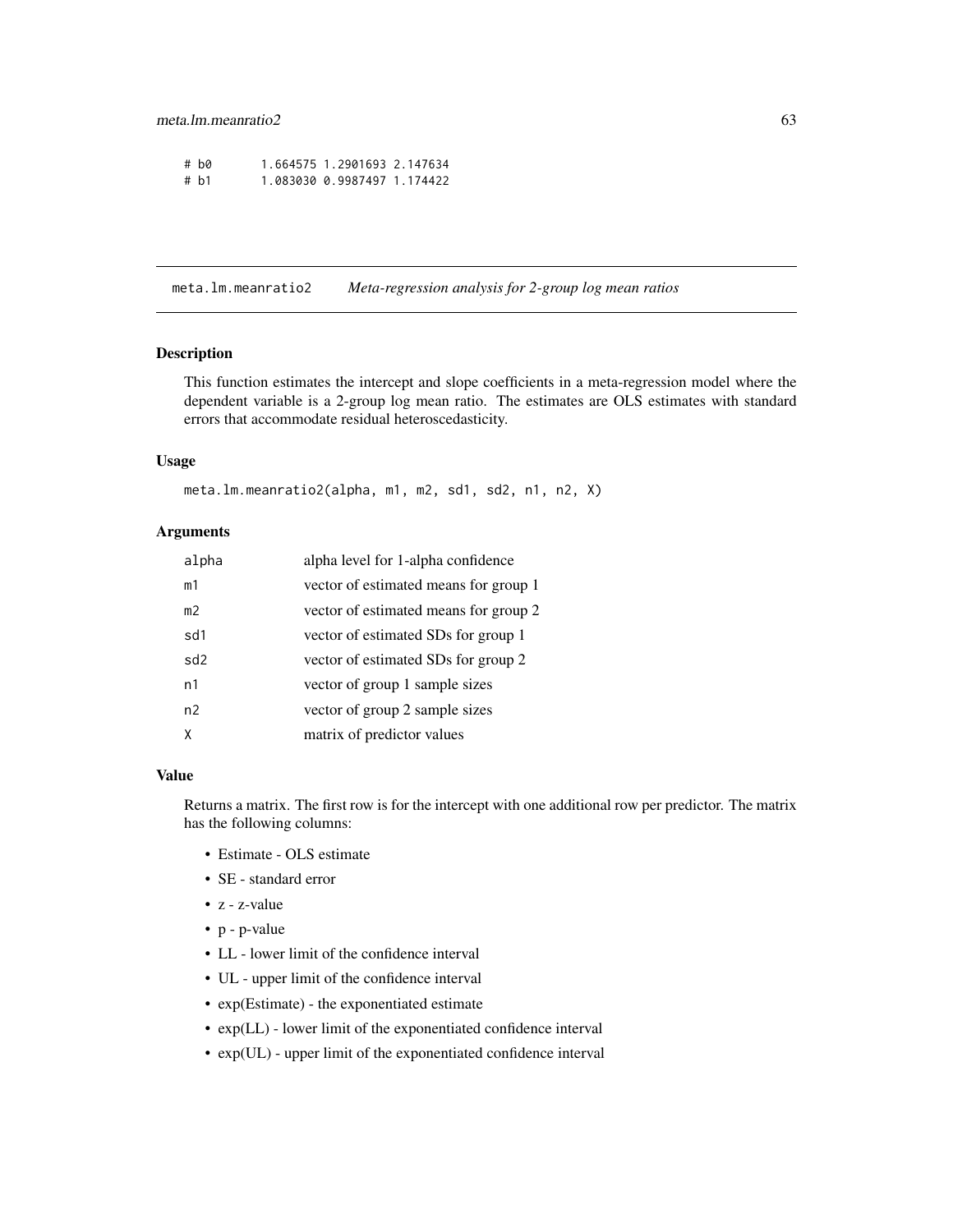## Examples

```
n1 <- c(65, 30, 29, 45, 50)
n2 <- c(67, 32, 31, 20, 52)
m1 <- c(31.1, 32.3, 31.9, 29.7, 33.0)
m2 <- c(34.1, 33.2, 30.6, 28.7, 26.5)
sd1 <- c(7.1, 8.1, 7.8, 6.8, 7.6)
sd2 <- c(7.8, 7.3, 7.5, 7.2, 6.8)
x1 \leftarrow c(4, 6, 7, 7, 8)X \leftarrow matrix(x1, 5, 1)meta.lm.meanratio2(.05, m1, m2, sd1, sd2, n1, n2, X)
# Should return:
# Estimate SE LL UL z p
# b0 -0.40208954 0.09321976 -0.58479692 -0.21938216 -4.313351 0
# b1 0.06831545 0.01484125 0.03922712 0.09740377 4.603078 0
# exp(Estimate) exp(LL) exp(UL)
# b0 0.6689208 0.557219 0.8030148
# b1 1.0707030 1.040007 1.1023054
```
meta.lm.odds *Meta-regression analysis for odds ratios*

### Description

This function estimates the intercept and slope coefficients in a meta-regression model where the dependent variable is a log odds ratio. The estimates are OLS estimates with standard errors that accommodate residual heteroscedasticity. The exponentiated slope estimate for a predictor variable describes a multiplicative change in the odds ratio associated with a 1-unit increase in that predictor variable.

#### Usage

```
meta.lm.odds(alpha, f1, f2, n1, n2, X)
```
#### Arguments

| alpha | alpha level for 1-alpha confidence |
|-------|------------------------------------|
| f1    | vector of group 1 event counts     |
| f2    | vector of group 2 event counts     |
| n1    | vector of group 1 sample sizes     |
| n2    | vector of group 2 sample sizes     |
| χ     | matrix of predictor values         |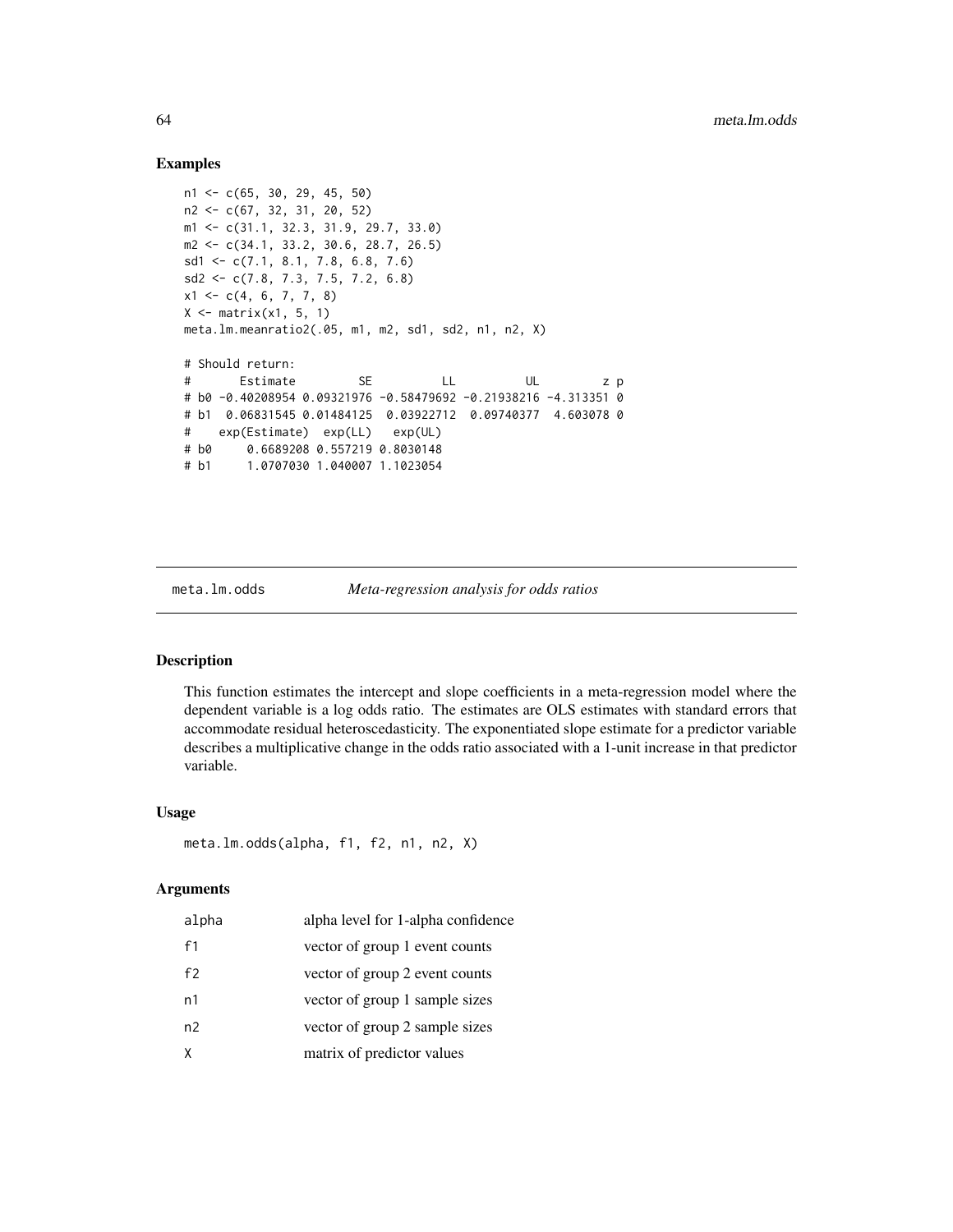#### meta.lm.odds 65

### Value

Returns a matrix. The first row is for the intercept with one additional row per predictor. The matrix has the following columns:

- Estimate OLS estimate
- SE standard error
- z z-value
- p p-value
- LL lower limit of the confidence interval
- UL upper limit of the confidence interval
- exp(Estimate) the exponentiated estimate
- exp(LL) lower limit of the exponentiated confidence interval
- exp(UL) upper limit of the exponentiated confidence interval

## References

Bonett DG, Price RM (2015). "Varying coefficient meta-analysis methods for odds ratios and risk ratios." *Psychological Methods*, 20(3), 394–406. ISSN 1939-1463, doi: [10.1037/met0000032,](https://doi.org/10.1037/met0000032) <https://doi.apa.org/getdoi.cfm?doi=10.1037/met0000032>.

```
n1 <- c(204, 201, 932, 130, 77)
n2 <- c(106, 103, 415, 132, 83)
f1 <- c(24, 40, 93, 14, 5)
f2 \leftarrow c(12, 9, 28, 3, 1)x1 \leftarrow c(4, 4, 5, 3, 26)x2 \leq -c(1, 1, 1, 0, 0)X \leftarrow matrix(cbind(x1, x2), 5, 2)meta.lm.odds(.05, f1, f2, n1, n2, X)
# Should return:
# Estimate SE z p LL UL
# b0 1.541895013 0.69815801 2.20851868 0.027 0.1735305 2.91025958
# b1 -0.004417932 0.04840623 -0.09126784 0.927 -0.0992924 0.09045653
# b2 -1.071122269 0.60582695 -1.76803337 0.077 -2.2585213 0.11627674
# exp(Estimate) exp(LL) exp(UL)
# b0 4.6734381 1.1894969 18.361564
# b1 0.9955918 0.9054779 1.094674
# b2 0.3426238 0.1045049 1.123307
```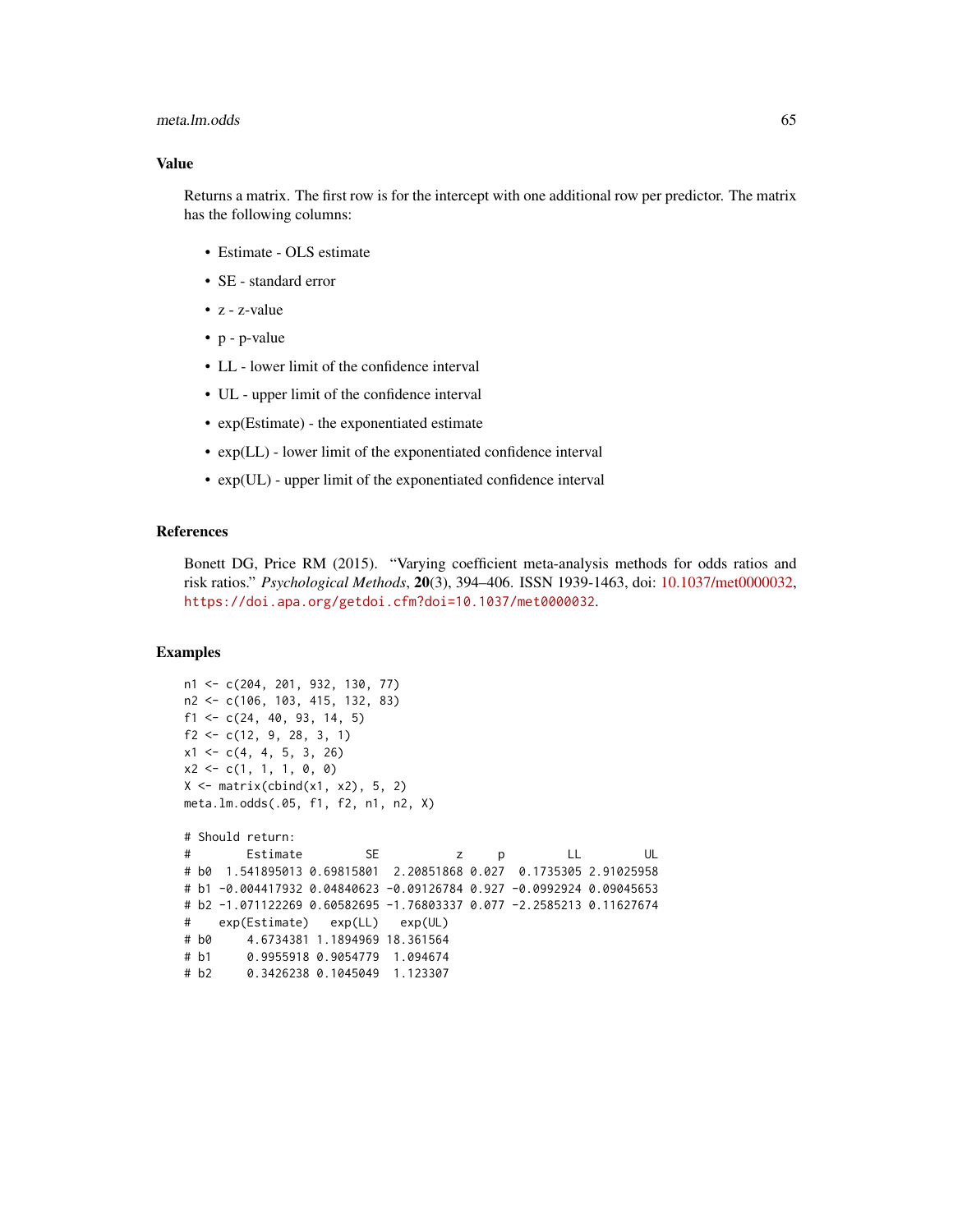## Description

This function estimates the intercept and slope coefficients in a meta-regression model where the dependent variable is a paired-samples proportion difference. The estimates are OLS estimates with standard errors that accommodate residual heteroscedasticity.

## Usage

```
meta.lm.prop.ps(alpha, f11, f12, f21, f22, X)
```
## Arguments

| alpha | alpha level for 1-alpha confidence |
|-------|------------------------------------|
| f11   | vector of frequencies in cell 1,1  |
| f12   | vector of frequencies in cell 1,2  |
| f21   | vector of frequencies in cell 2,1  |
| f22   | vector of frequencies in cell 2,2  |
| X     | matrix of predictor values         |

#### Value

Returns a matrix. The first row is for the intercept with one additional row per predictor. The matrix has the following columns:

- Estimate OLS estimate
- SE standard error
- z z-value
- p p-value
- LL lower limit of the confidence interval
- UL upper limit of the confidence interval

## References

Bonett DG, Price RM (2014). "Meta-analysis methods for risk differences." *British Journal of Mathematical and Statistical Psychology*, 67(3), 371–387. ISSN 00071102, doi: [10.1111/bmsp.12024,](https://doi.org/10.1111/bmsp.12024) <https://onlinelibrary.wiley.com/doi/10.1111/bmsp.12024>.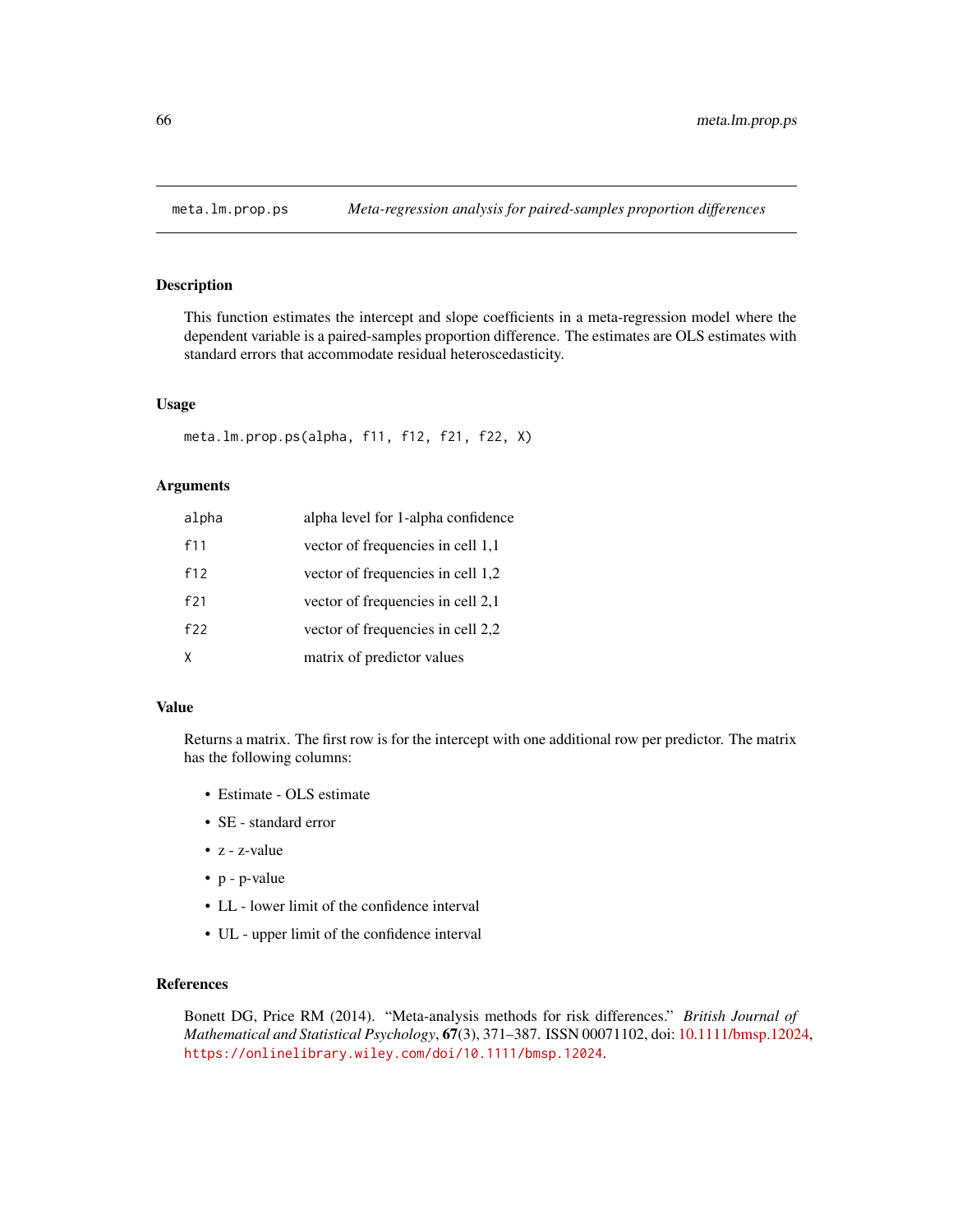## meta.lm.prop1 67

### Examples

```
f11 <- c(40, 20, 25, 30)
f12 <- c(3, 2, 2, 1)f21 \leq c(7, 6, 8, 6)
f22 \leq c(26, 25, 13, 25)
x1 \leftarrow c(1, 1, 4, 6)x2 \leq -c(1, 1, 0, 0)X \leftarrow matrix(cbind(x1, x2), 4, 2)meta.lm.prop.ps(.05, f11, f12, f21, f22, X)
# Should return:
# Estimate SE z p LL UL
# b0 -0.21113402 0.21119823 -0.9996960 0.317 -0.62507494 0.20280690
# b1 0.02185567 0.03861947 0.5659236 0.571 -0.05383711 0.09754845
# b2 0.12575138 0.17655623 0.7122455 0.476 -0.22029248 0.47179524
```
meta.lm.prop1 *Meta-regression analysis for 1-group proportions*

#### Description

This function estimates the intercept and slope coefficients in a meta-regression model where the dependent variable is a proportion from one group. The estimates are OLS estimates with standard errors that accomodate residual heteroscedasticity.

#### Usage

meta.lm.prop1(alpha, f, n, X)

### Arguments

| alpha        | alpha level for 1-alpha confidence |
|--------------|------------------------------------|
| $\mathbf{f}$ | vector of sample frequency counts  |
| n,           | vector of sample sizes             |
| X            | matrix of predictor values         |

### Value

Returns a matrix. The first row is for the intercept with one additional row per predictor. The matrix has the following columns:

- Estimate OLS estimate
- SE standard error
- z z-value
- p p-value
- LL lower limit of the confidence interval
- UL upper limit of the confidence interval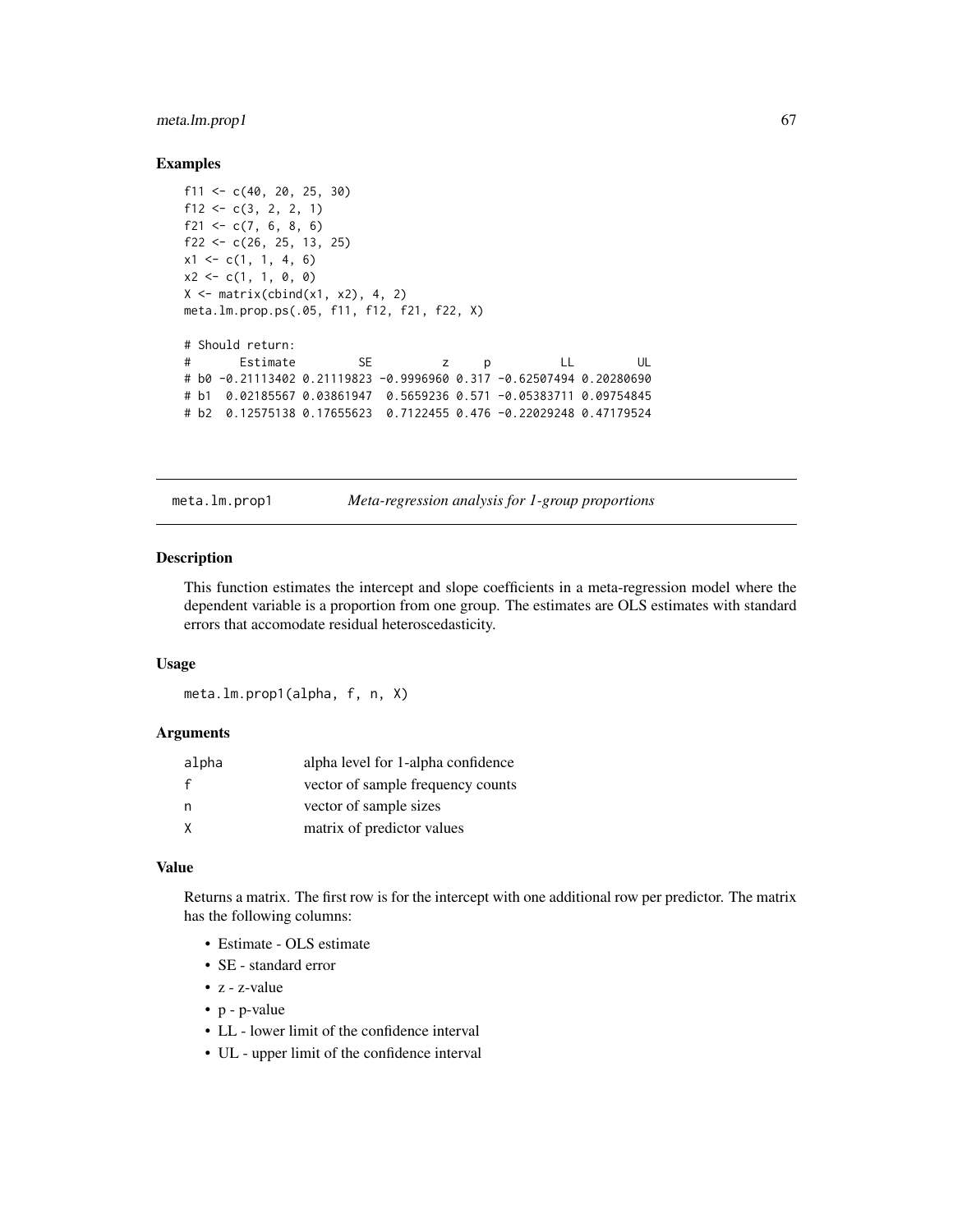### Examples

```
f <- c(38, 26, 24, 15, 45, 38)
n <- c(80, 60, 70, 50, 180, 200)
x1 <- c(10, 15, 18, 22, 24, 30)
X \leftarrow matrix(x1, 6, 1)meta.lm.prop1(.05, f, n, X)
# Should return:
# Estimate SE z p LL UL
# b0 0.63262816 0.06845707 9.241239 0 0.49845477 0.766801546
# b1 -0.01510565 0.00290210 -5.205076 0 -0.02079367 -0.009417641
```
meta.lm.prop2 *Meta-regression analysis for 2-group proportion differences*

### Description

This function estimates the intercept and slope coefficients in a meta-regression model where the dependent variable is a 2-group proportion difference. The estimates are OLS estimates with standard errors that accommodate residual heteroscedasticity.

## Usage

```
meta.lm.prop2(alpha, f1, f2, n1, n2, X)
```
## Arguments

| alpha          | alpha level for 1-alpha confidence |
|----------------|------------------------------------|
| f1             | vector of group 1 event counts     |
| f <sub>2</sub> | vector of group 2 event counts     |
| n1             | vector of group 1 sample sizes     |
| n2             | vector of group 2 sample sizes     |
| X              | matrix of predictor values         |

#### Value

Returns a matrix. The first row is for the intercept with one additional row per predictor. The matrix has the following columns:

- Estimate OLS estimate
- SE standard error
- z z-value
- p p-value
- LL lower limit of the confidence interval
- UL upper limit of the confidence interval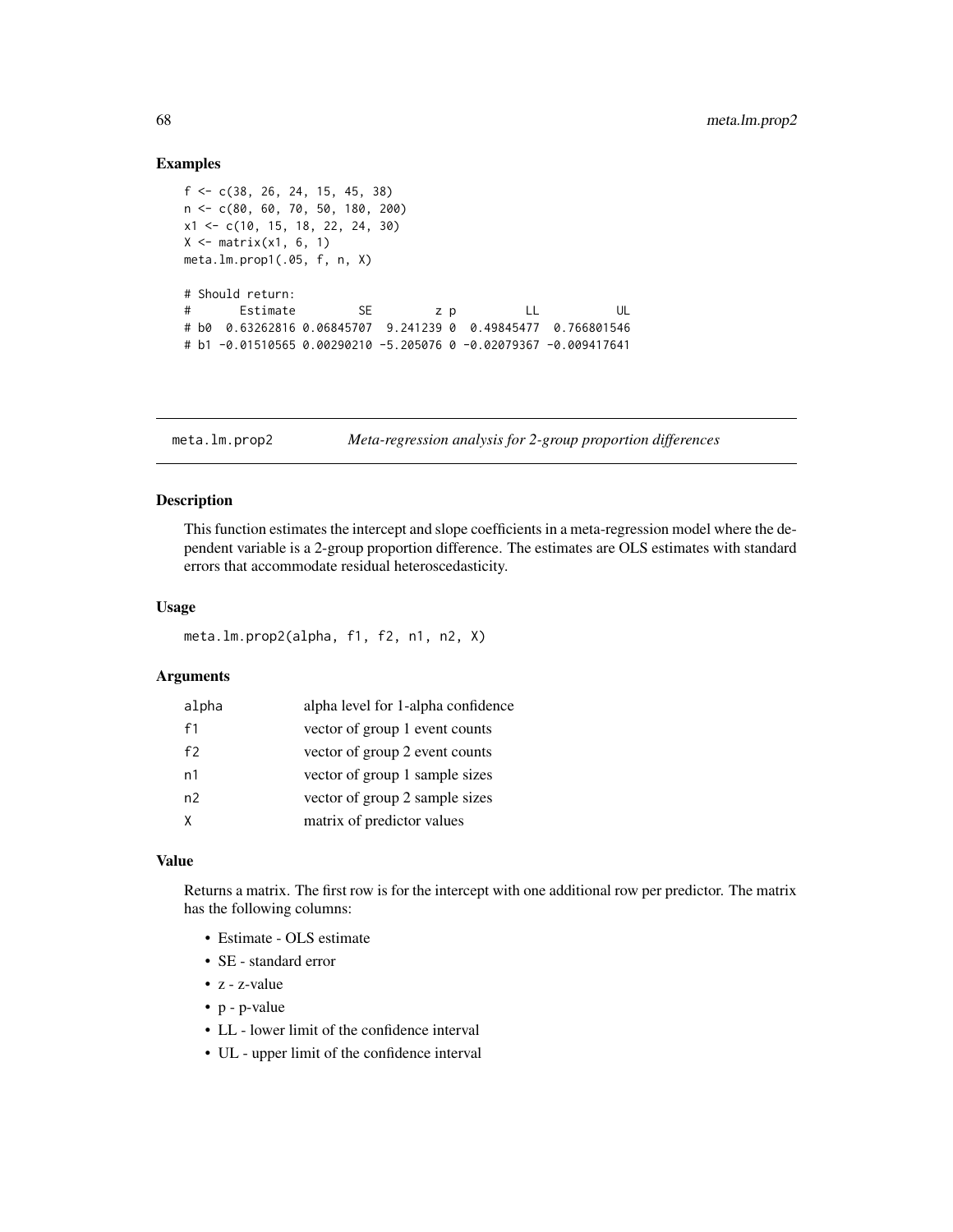## meta.lm.propratio2 69

### References

Bonett DG, Price RM (2014). "Meta-analysis methods for risk differences." *British Journal of Mathematical and Statistical Psychology*, 67(3), 371–387. ISSN 00071102, doi: [10.1111/bmsp.12024,](https://doi.org/10.1111/bmsp.12024) <https://onlinelibrary.wiley.com/doi/10.1111/bmsp.12024>.

#### Examples

```
f1 <- c(24, 40, 93, 14, 5)f2 \leftarrow c(12, 9, 28, 3, 1)n1 <- c(204, 201, 932, 130, 77)
n2 <- c(106, 103, 415, 132, 83)
x1 \leftarrow c(4, 4, 5, 3, 26)x2 \leq -c(1, 1, 1, 0, 0)X \leftarrow matrix(cbind(x1, x2), 5, 2)meta.lm.prop2(.05, f1, f2, n1, n2, X)
# Should return:
# Estimate SE z p LL UL
# b0 0.089756283 0.034538077 2.5987632 0.009 0.02206290 0.157449671
# b1 -0.001447968 0.001893097 -0.7648672 0.444 -0.00515837 0.002262434
# b2 -0.034670988 0.034125708 -1.0159786 0.310 -0.10155615 0.032214170
```
meta.lm.propratio2 *Meta-regression analysis for proportion ratios*

#### Description

This function estimates the intercept and slope coefficients in a meta-regression model where the dependent variable is a log proportion ratio. The estimates are OLS estimates with standard errors that accommodate residual heteroscedasticity. The exponentiated slope estimate for a predictor variable describes a multiplicative change in the proportion ratio associated with a 1-unit increase in that predictor variable.

#### Usage

```
meta.lm.propratio2(alpha, f1, f2, n1, n2, X)
```
#### Arguments

| alpha | alpha level for 1-alpha confidence |
|-------|------------------------------------|
| f1    | vector of group 1 event counts     |
| f2    | vector of group 2 event counts     |
| n1    | vector of group 1 sample sizes     |
| n2    | vector of group 2 sample sizes     |
| X     | matrix of predictor values         |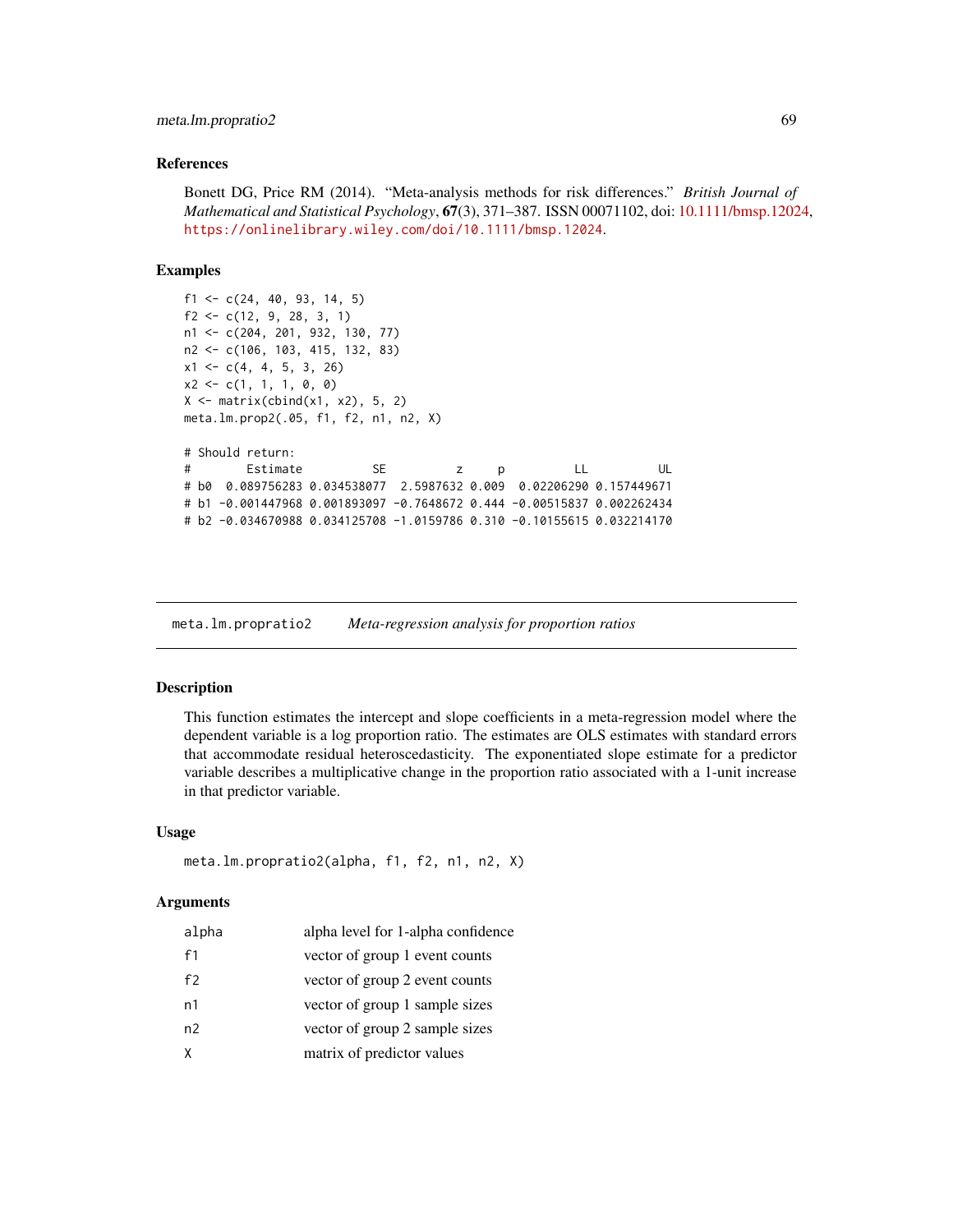Returns a matrix. The first row is for the intercept with one additional row per predictor. The matrix has the following columns:

- Estimate OLS estimate
- SE standard error
- z z-value
- p p-value
- LL lower limit of the confidence interval
- UL upper limit of the confidence interval
- exp(Estimate) the exponentiated estimate
- exp(LL) lower limit of the exponentiated confidence interval
- exp(UL) upper limit of the exponentiated confidence interval

### References

Price RM, Bonett DG (2008). "Confidence intervals for a ratio of two independent binomial proportions." *Statistics in Medicine*, 27(26), 5497–5508. ISSN 02776715, doi: [10.1002/sim.3376,](https://doi.org/10.1002/sim.3376) <https://onlinelibrary.wiley.com/doi/10.1002/sim.3376>.

```
n1 <- c(204, 201, 932, 130, 77)
n2 <- c(106, 103, 415, 132, 83)
f1 <- c(24, 40, 93, 14, 5)
f2 \leftarrow c(12, 9, 28, 3, 1)x1 \leftarrow c(4, 4, 5, 3, 26)x2 \leq -c(1, 1, 1, 0, 0)X \leftarrow matrix(cbind(x1, x2), 5, 2)meta.lm.propratio2(.05, f1, f2, n1, n2, X)
# Should return:
# Estimate SE z p LL UL
# b0 1.4924887636 0.69172794 2.15762393 0.031 0.13672691 2.84825062
# b1 0.0005759509 0.04999884 0.01151928 0.991 -0.09741998 0.09857188
# b2 -1.0837844594 0.59448206 -1.82307345 0.068 -2.24894789 0.08137897
# exp(Estimate) exp(LL) exp(UL)
# b0 4.4481522 1.1465150 17.257565
# b1 1.0005761 0.9071749 1.103594
# b2 0.3383128 0.1055102 1.084782
```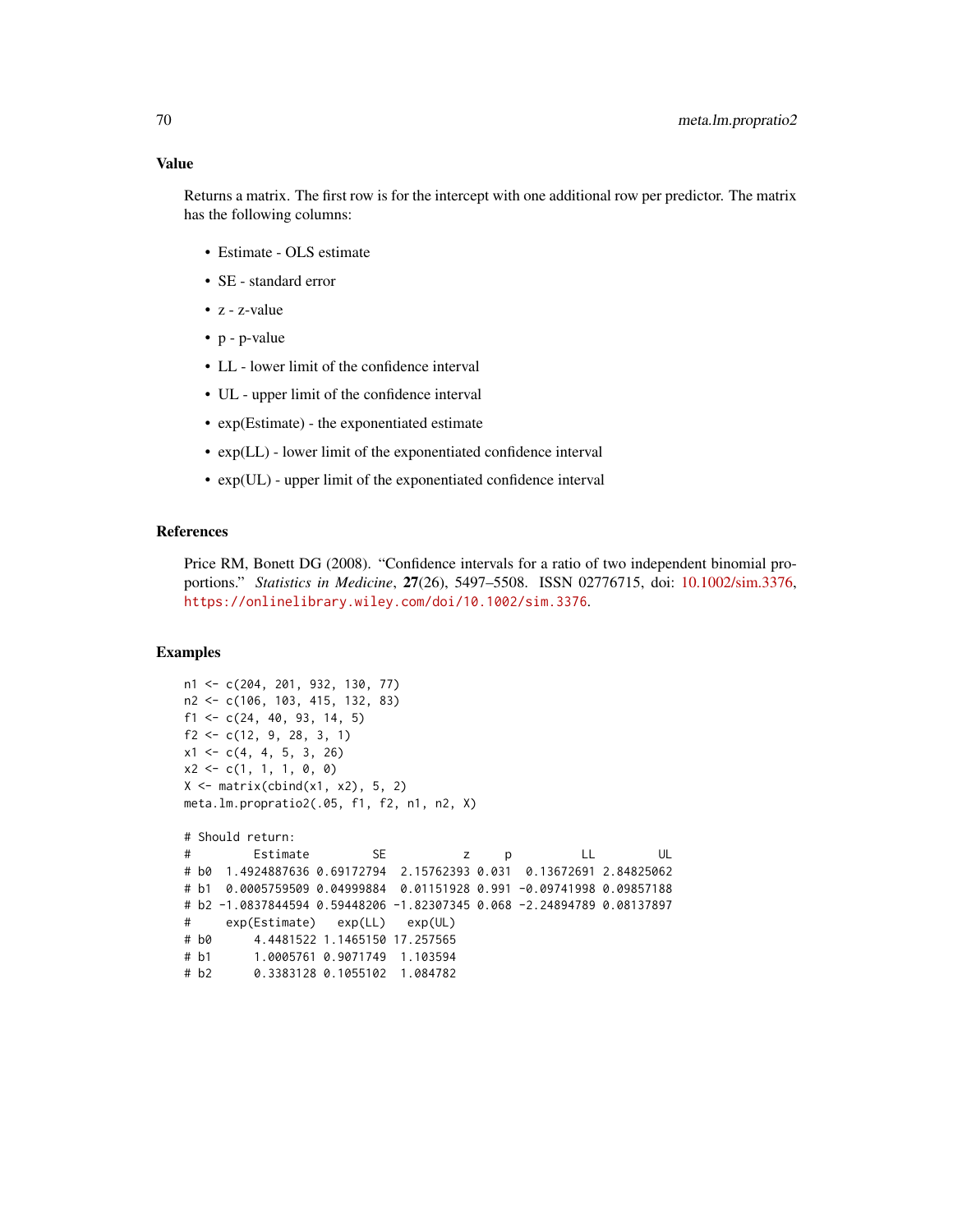### Description

This function estimates the intercept and slope coefficients in a meta-regression model where the dependent variable is a Fisher- transformed semipartial correlation. The estimates are OLS estimates with standard errors that accommodate residual heteroscedasticity. The correlations are Fishertransformed and hence the parameter estimates do not have a simple interpretation. However, the hypothesis test results can be used to decide if a population slope is either positive or negativ

## Usage

meta.lm.semipart(alpha, n, cor, r2, X)

## Arguments

| alpha | alpha level for 1-alpha confidence                               |
|-------|------------------------------------------------------------------|
| n     | vector of sample sizes                                           |
| cor   | vector of estimated semipartial correlations                     |
| r2    | vector of estimated squared multiple correlations for full model |
| X.    | matrix of predictor values                                       |

## Value

Returns a matrix. The first row is for the intercept with one additional row per predictor. The matrix has the following columns:

- Estimate OLS estimate
- SE standard error
- z z-value
- p p-value
- LL lower limit of the confidence interval
- UL upper limit of the confidence interval

### Examples

```
n <- c(128, 97, 210, 217)
cor \leq c(.35, .41, .44, .39)r2 <- c(.29, .33, .36, .39)
x1 \leftarrow c(18, 25, 23, 19)X \leftarrow matrix(x1, 4, 1)meta.lm.semipart(.05, n, cor, r2, X)
```
# Should return: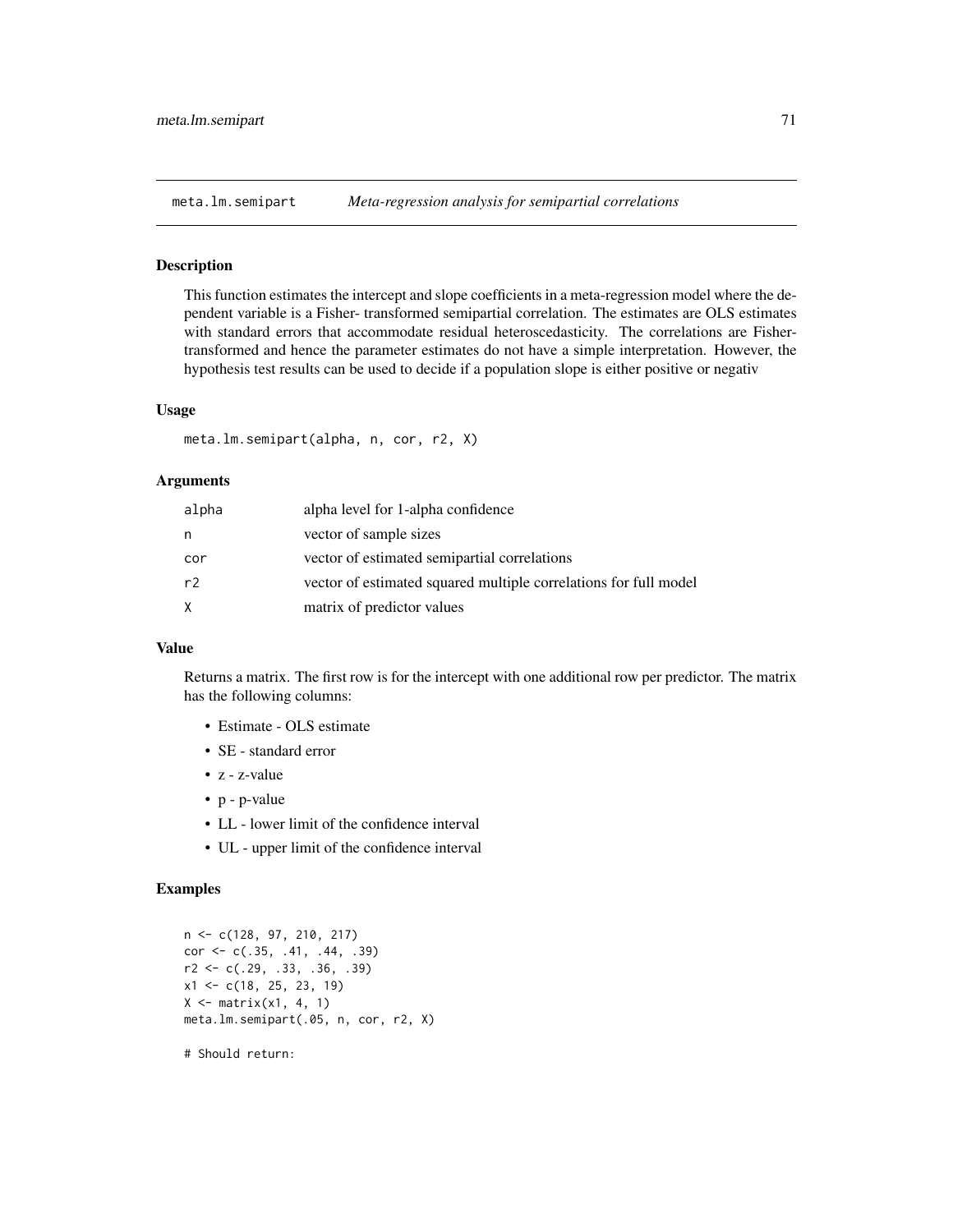```
# Estimate SE z p LL UL
# b0 0.19695988 0.3061757 0.6432905 0.520 -0.40313339 0.79705315
# b1 0.01055584 0.0145696 0.7245114 0.469 -0.01800004 0.03911172
```
meta.lm.spear *Meta-regression analysis for Spearman correlations*

### Description

This function estimates the intercept and slope coefficients in a meta-regression model where the dependent variable is a Fisher-transformed Spearman correlation. The estimates are OLS estimates with standard errors that accommodate residual heteroscedasticity. The correlations are Fishertransformed and hence the parameter estimates do not have a simple interpretation. However, the hypothesis test results can be used to decide if a population slope is either positive or negative.

### Usage

meta.lm.spear(alpha, n, cor, X)

### Arguments

| alpha | alpha level for 1-alpha confidence        |
|-------|-------------------------------------------|
| n     | vector of sample sizes                    |
| cor   | vector of estimated Spearman correlations |
| Χ     | matrix of predictor values                |

### Value

Returns a matrix. The first row is for the intercept with one additional row per predictor. The matrix has the following columns:

- Estimate OLS estimate
- SE standard error
- z z-value
- p p-value
- LL lower limit of the confidence interval
- UL upper limit of the confidence interval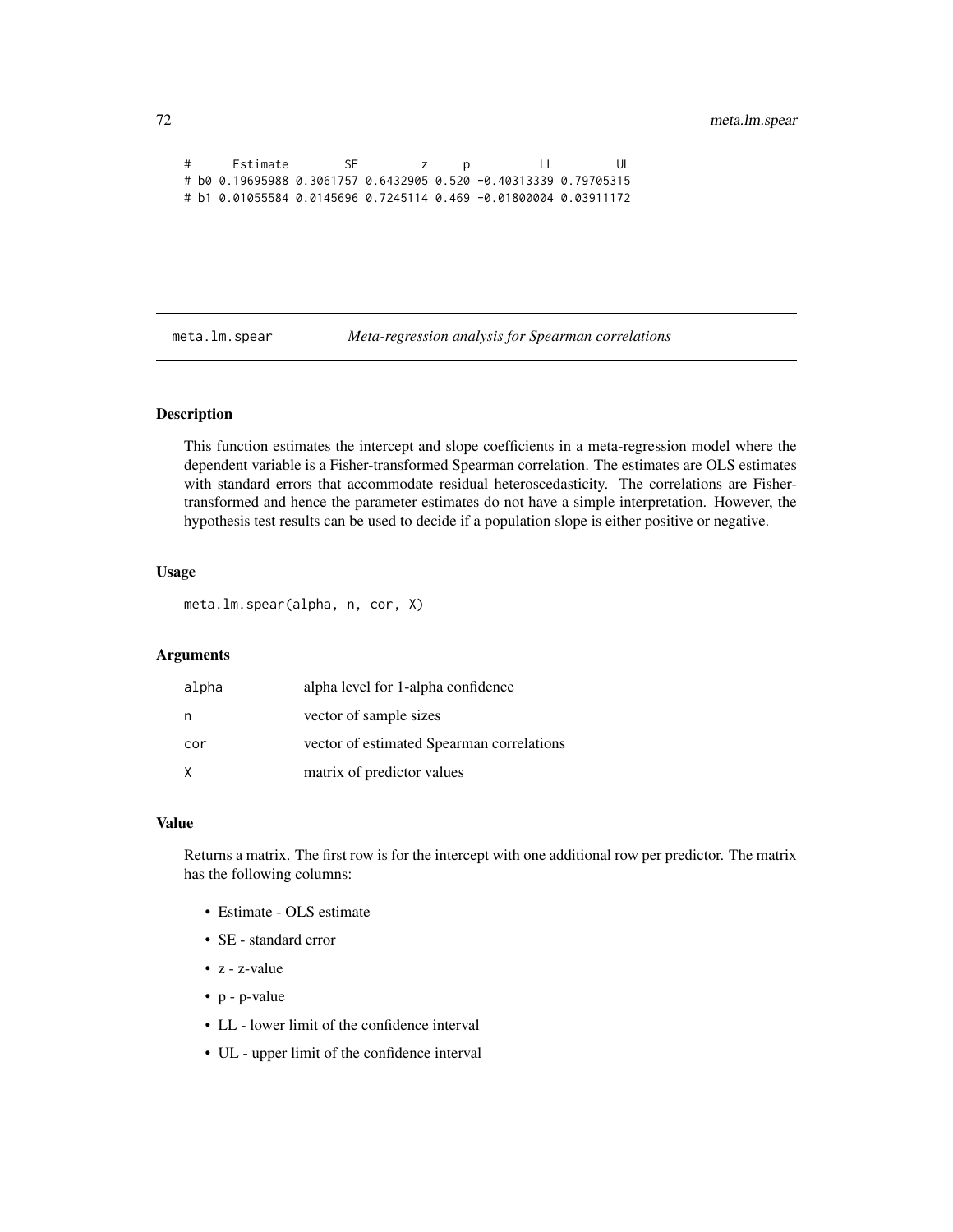# meta.lm.stdmean.ps 73

# Examples

```
n <- c(150, 200, 300, 200, 350)
cor <- c(.14, .29, .16, .21, .23)
x1 <- c(18, 25, 23, 19, 24)
X \leftarrow matrix(x1, 5, 1)meta.lm.spear(.05, n, cor, X)
# Should return:
# Estimate SE z p LL UL
# b0 -0.08920088 0.26686388 -0.3342561 0.738 -0.612244475 0.43384271
# b1 0.01370866 0.01190212 1.1517825 0.249 -0.009619077 0.03703639
```
meta.lm.stdmean.ps *Meta-regression analysis for paired-samples standardized mean differences*

## Description

This function estimates the intercept and slope coefficients in a meta-regression model where the dependent variable is a paired-samples standardized mean difference. The estimates are OLS estimates with standard errors that accommodate residual heteroscedasticity.

#### Usage

meta.lm.stdmean.ps(alpha, m1, m2, sd1, sd2, cor, n, X, stdzr)

| alpha           | alpha level for 1-alpha confidence                                  |  |
|-----------------|---------------------------------------------------------------------|--|
| m1              | vector of estimated means for group 1                               |  |
| m2              | vector of estimated means for group 2                               |  |
| sd1             | vector of estimated SDs for group 1                                 |  |
| sd <sub>2</sub> | vector of estimated SDs for group 2                                 |  |
| cor             | vector of estimated correlations                                    |  |
| n               | vector of sample sizes                                              |  |
| χ               | matrix of predictor values                                          |  |
| stdzr           | • set to 0 for square root unweighted average variance standardizer |  |
|                 | • set to 1 for group 1 SD standardizer                              |  |
|                 | • set to 2 for group 2 SD standardizer                              |  |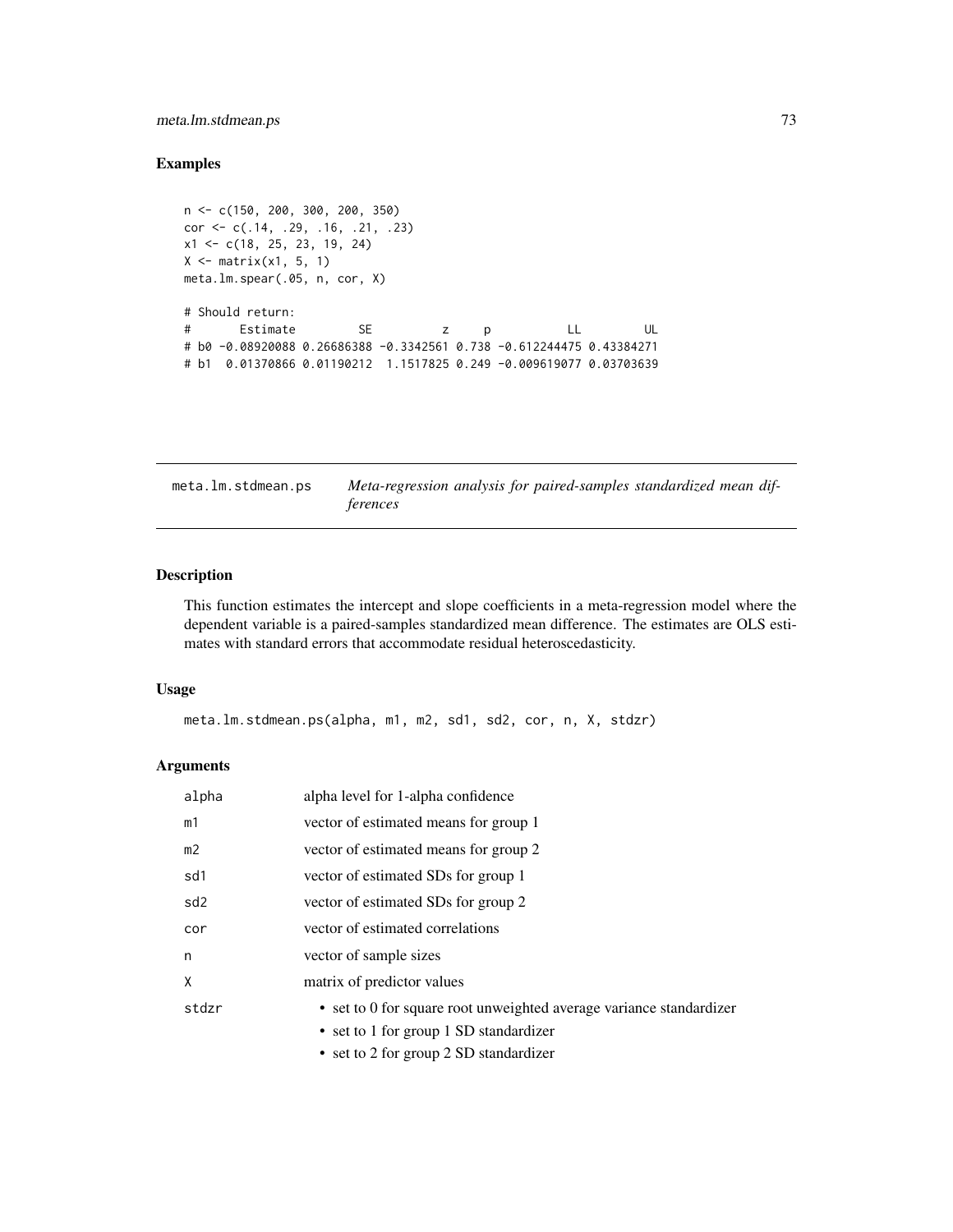#### Value

Returns a matrix. The first row is for the intercept with one additional row per predictor. The matrix has the following columns:

- Estimate OLS estimate
- SE standard error
- t t-value
- p p-value
- LL lower limit of the confidence interval
- UL upper limit of the confidence interval

# References

Bonett DG (2009). "Meta-analytic interval estimation for standardized and unstandardized mean differences." *Psychological Methods*, 14(3), 225–238. ISSN 1939-1463, doi: [10.1037/a0016619,](https://doi.org/10.1037/a0016619) <https://doi.apa.org/getdoi.cfm?doi=10.1037/a0016619>.

#### Examples

```
n <- c(65, 30, 29, 45, 50)
cor <- c(.87, .92, .85, .90, .88)
m1 <- c(20.1, 20.5, 19.3, 21.5, 19.4)
m2 <- c(10.4, 10.2, 8.5, 10.3, 7.8)
sd1 <- c(9.3, 9.9, 10.1, 10.5, 9.8)
sd2 \leq c(7.8, 8.0, 8.4, 8.1, 8.7)x1 \leftarrow c(2, 3, 3, 4, 4)X \leftarrow matrix(x1, 5, 1)meta.lm.stdmean.ps(.05, m1, m2, sd1, sd2, cor, n, X, 0)
# Should return:
# Estimate SE z p LL UL
# b0 1.01740253 0.25361725 4.0115667 0.000 0.5203218 1.5144832
# b1 0.04977943 0.07755455 0.6418635 0.521 -0.1022247 0.2017836
```
meta.lm.stdmean2 *Meta-regression analysis for 2-group standardized mean differences*

#### **Description**

This function estimates the intercept and slope coefficients in a meta-regression model where the dependent variable is a 2-group standardized mean difference. The estimates are OLS estimates with standard errors that accommodate residual heteroscedasticity.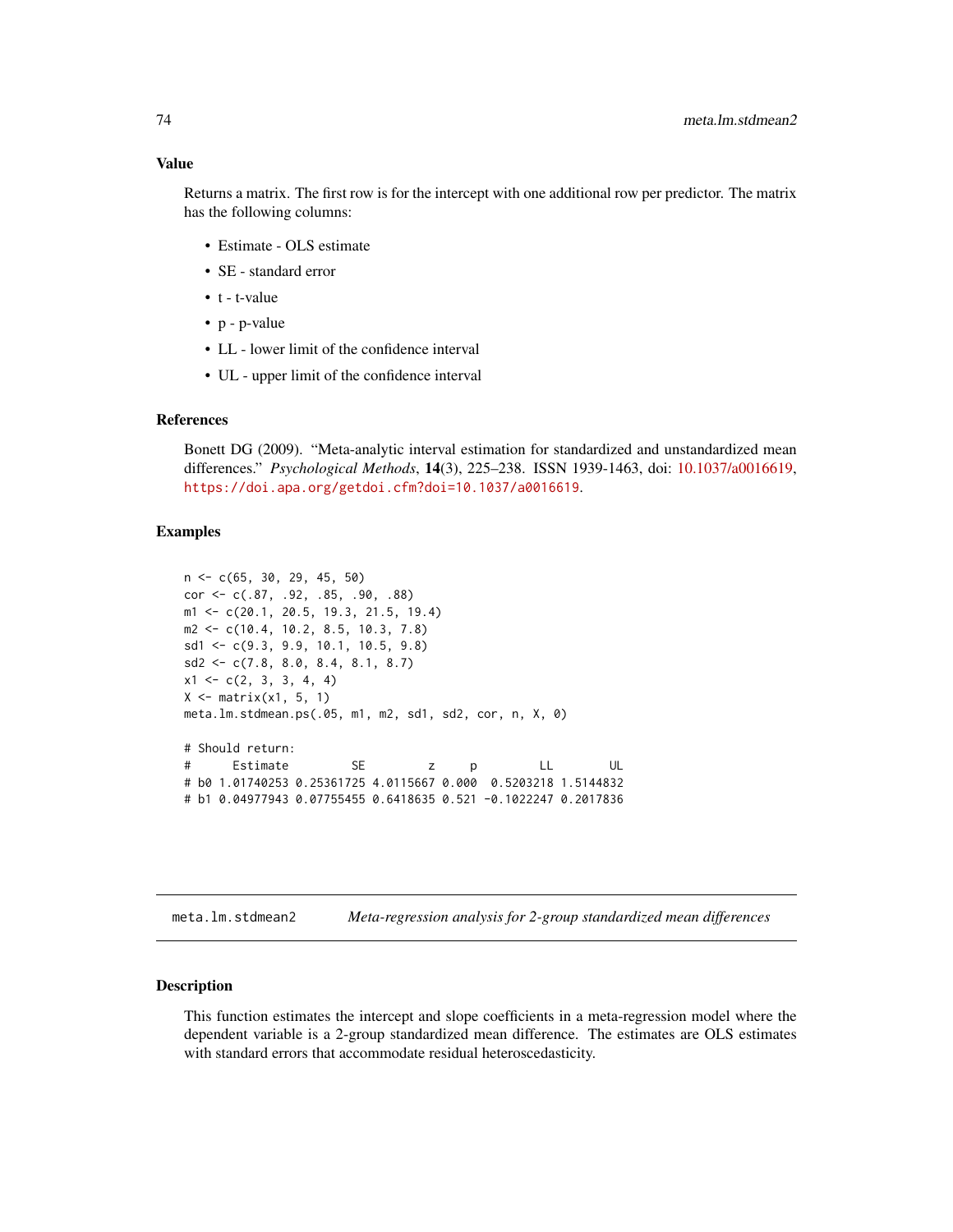## meta.lm.stdmean2 75

## Usage

meta.lm.stdmean2(alpha, m1, m2, sd1, sd2, n1, n2, X, stdzr)

#### Arguments

| alpha           | alpha level for 1-alpha confidence                                  |  |
|-----------------|---------------------------------------------------------------------|--|
| m1              | vector of estimated means for group 1                               |  |
| m <sub>2</sub>  | vector of estimated means for group 2                               |  |
| sd1             | vector of estimated SDs for group 1                                 |  |
| sd <sub>2</sub> | vector of estimated SDs for group 2                                 |  |
| n1              | vector of group 1 sample sizes                                      |  |
| n2              | vector of group 2 sample sizes                                      |  |
| X               | matrix of predictor values                                          |  |
| stdzr           | • set to 0 for square root unweighted average variance standardizer |  |
|                 | • set to 1 for group 1 SD standardizer                              |  |
|                 | • set to 2 for group 2 SD standardizer                              |  |
|                 | • set to 3 for square root weighted average variance standardizer   |  |

## Value

Returns a matrix. The first row is for the intercept with one additional row per predictor. The matrix has the following columns:

- Estimate OLS estimate
- SE standard error
- z z-value
- p p-value
- LL lower limit of the confidence interval
- UL upper limit of the confidence interval

## References

Bonett DG (2009). "Meta-analytic interval estimation for standardized and unstandardized mean differences." *Psychological Methods*, 14(3), 225–238. ISSN 1939-1463, doi: [10.1037/a0016619,](https://doi.org/10.1037/a0016619) <https://doi.apa.org/getdoi.cfm?doi=10.1037/a0016619>.

# Examples

```
n1 \leq c(65, 30, 29, 45, 50)n2 <- c(67, 32, 31, 20, 52)
m1 <- c(31.1, 32.3, 31.9, 29.7, 33.0)
m2 <- c(34.1, 33.2, 30.6, 28.7, 26.5)
sd1 <- c(7.1, 8.1, 7.8, 6.8, 7.6)
sd2 <- c(7.8, 7.3, 7.5, 7.2, 6.8)
x1 \leftarrow c(4, 6, 7, 7, 8)
```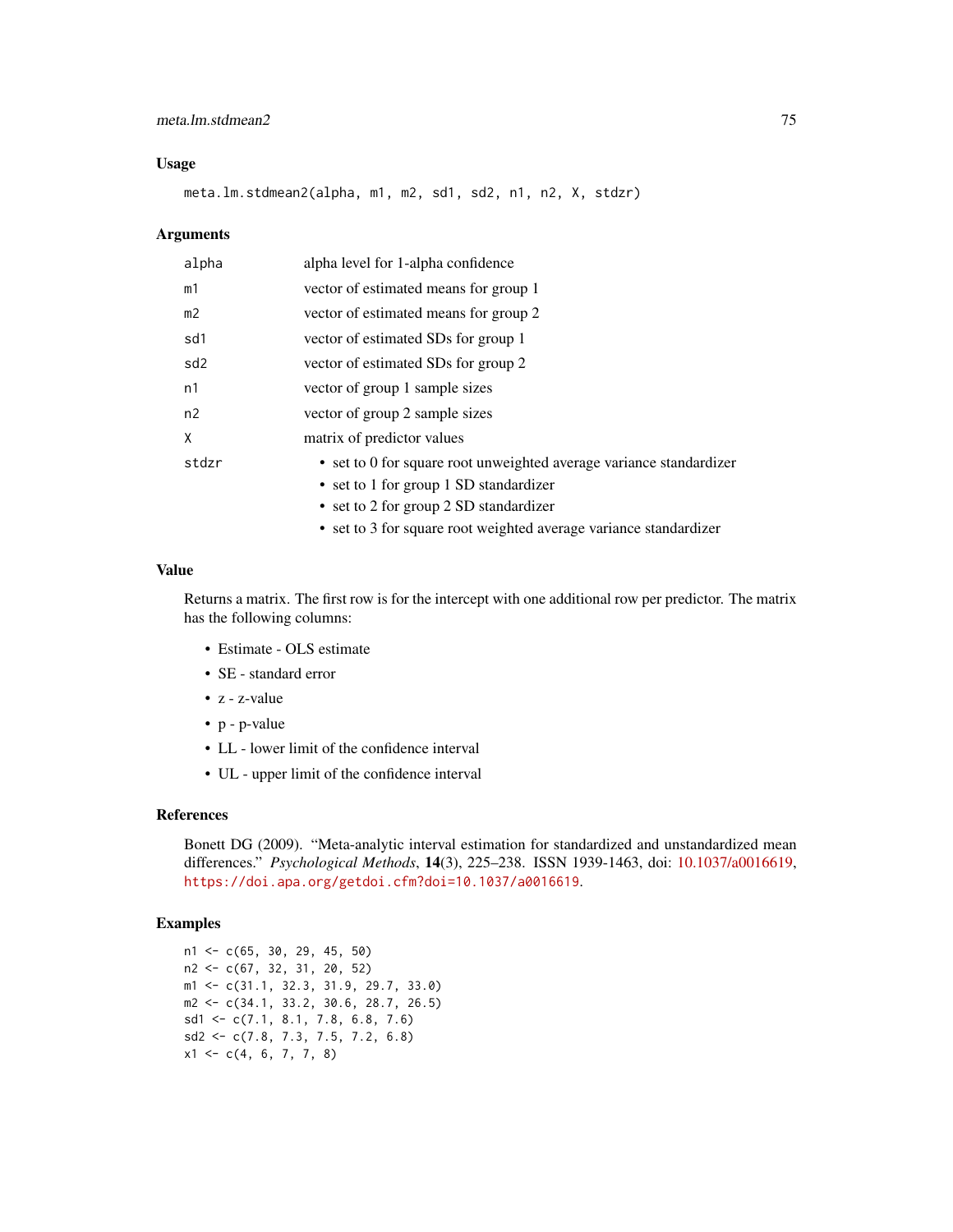```
X \leftarrow matrix(x1, 5, 1)meta.lm.stdmean2(.05, m1, m2, sd1, sd2, n1, n2, X, 0)
# Should return:
# Estimate SE z p LL UL
# b0 -1.6988257 0.4108035 -4.135373 0 -2.5039857 -0.8936657
# b1 0.2871641 0.0649815 4.419167 0 0.1598027 0.4145255
```
meta.sub.cor *Confidence interval for a difference in average Pearson or partial correlations for two sets of studies*

## Description

Computes the estimate, standard error, and confidence interval for a difference in average Pearson or partial correlations for two mutually exclusive sets of studies. Each set can have one or more studies. All of the correlations must be either Pearson correlations or partial correlations.

# Usage

meta.sub.cor(alpha, n, cor, s, group)

## Arguments

| alpha                                | alpha level for 1-alpha confidence                 |  |
|--------------------------------------|----------------------------------------------------|--|
| n                                    | vector of sample sizes                             |  |
| cor                                  | vector of estimated Pearson correlations           |  |
| S                                    | number of control variables (set to 0 for Pearson) |  |
| vector of group indicators:<br>group |                                                    |  |
|                                      | $\bullet$ 1 for set A                              |  |
|                                      | • 2 for set B                                      |  |
|                                      | $\bullet$ 0 to ignore                              |  |

#### Value

Returns a matrix with three rows:

- Row 1 estimate for Set A
- Row 2 estimate for Set B
- Row 3 estimate for difference, Set A Set B

The columns are:

- Estimate estimate of average correlation or difference
- SE standard error
- LL lower limit of the confidence interval
- UL upper limit of the confidence interval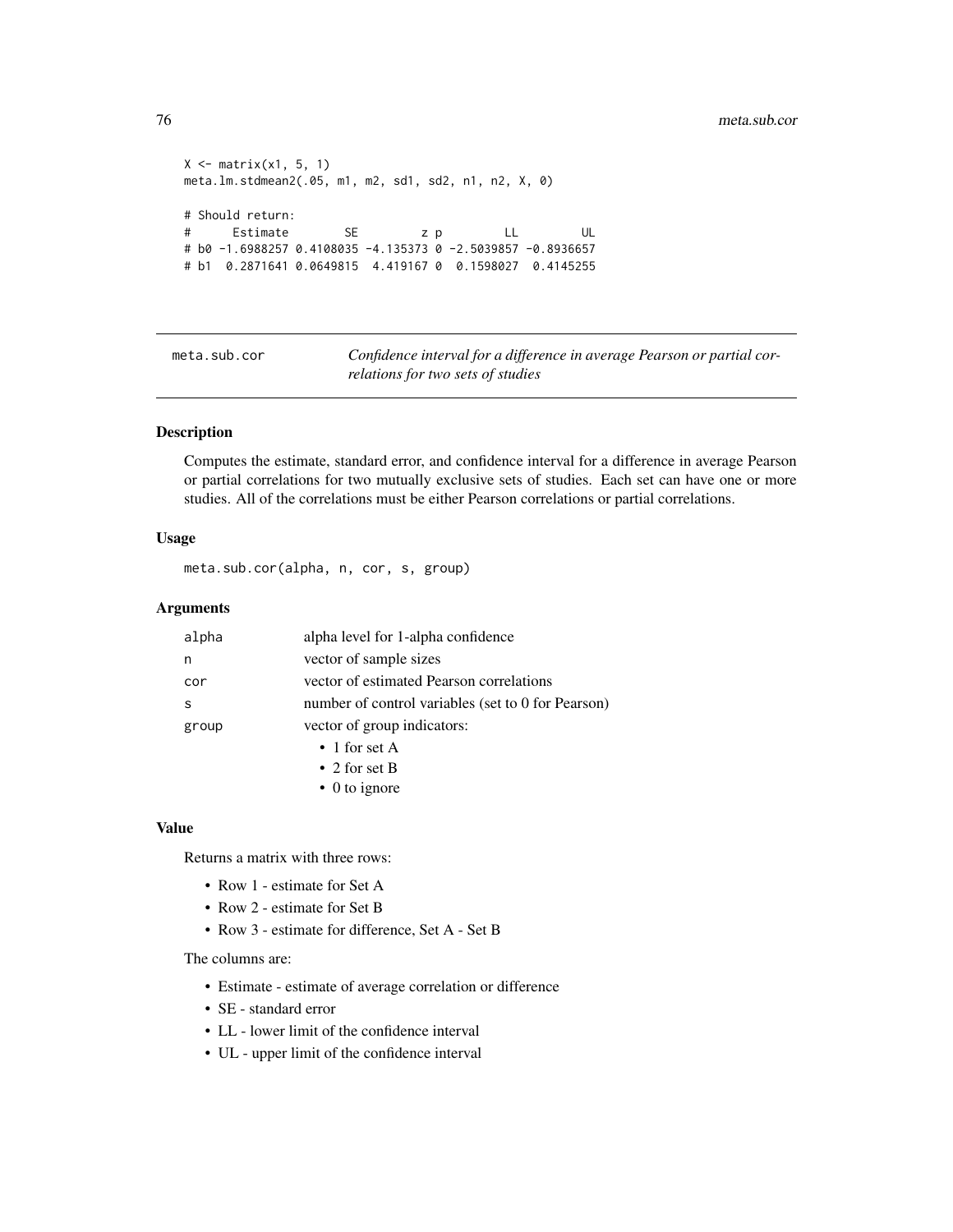## meta.sub.cronbach 77

#### References

Bonett DG (2008). "Meta-analytic interval estimation for bivariate correlations." *Psychological Methods*, 13(3), 173–181. ISSN 1939-1463, doi: [10.1037/a0012868,](https://doi.org/10.1037/a0012868) [https://doi.apa.org/](https://doi.apa.org/getdoi.cfm?doi=10.1037/a0012868) [getdoi.cfm?doi=10.1037/a0012868](https://doi.apa.org/getdoi.cfm?doi=10.1037/a0012868).

## Examples

```
n <- c(55, 190, 65, 35)
cor <- c(.40, .65, .60, .45)
group \leq -c(1, 1, 2, 0)meta.sub.cor(.05, n, cor, 0, group)
# Should return:
# Estimate SE LL UL
# Set A: 0.525 0.06195298 0.3932082 0.6356531
# Set B: 0.600 0.08128008 0.4171458 0.7361686
# Set A - Set B: -0.075 0.10219894 -0.2645019 0.1387283
```
meta.sub.cronbach *Confidence interval for a difference in average Cronbach reliabilities for two sets of studies*

## Description

Computes the estimate, standard error, and confidence interval for a difference in average Cronbach reliability coefficients for two mutually exclusive sets of studies. Each set can have one or more studies. The number of measurements used to compute the sample reliablity coefficient is assumed to be the same for all studies.

## Usage

meta.sub.cronbach(alpha, n, rel, r, group)

## **Arguments**

| alpha | alpha level for 1-alpha confidence         |
|-------|--------------------------------------------|
| n     | vector of sample sizes                     |
| rel   | vector of estimated Cronbach reliabilities |
| r     | number of measurements (e.g., items)       |
| group | vector of group indicators:                |
|       | $\bullet$ 1 for set A                      |
|       | • 2 for set B                              |

• 0 to ignore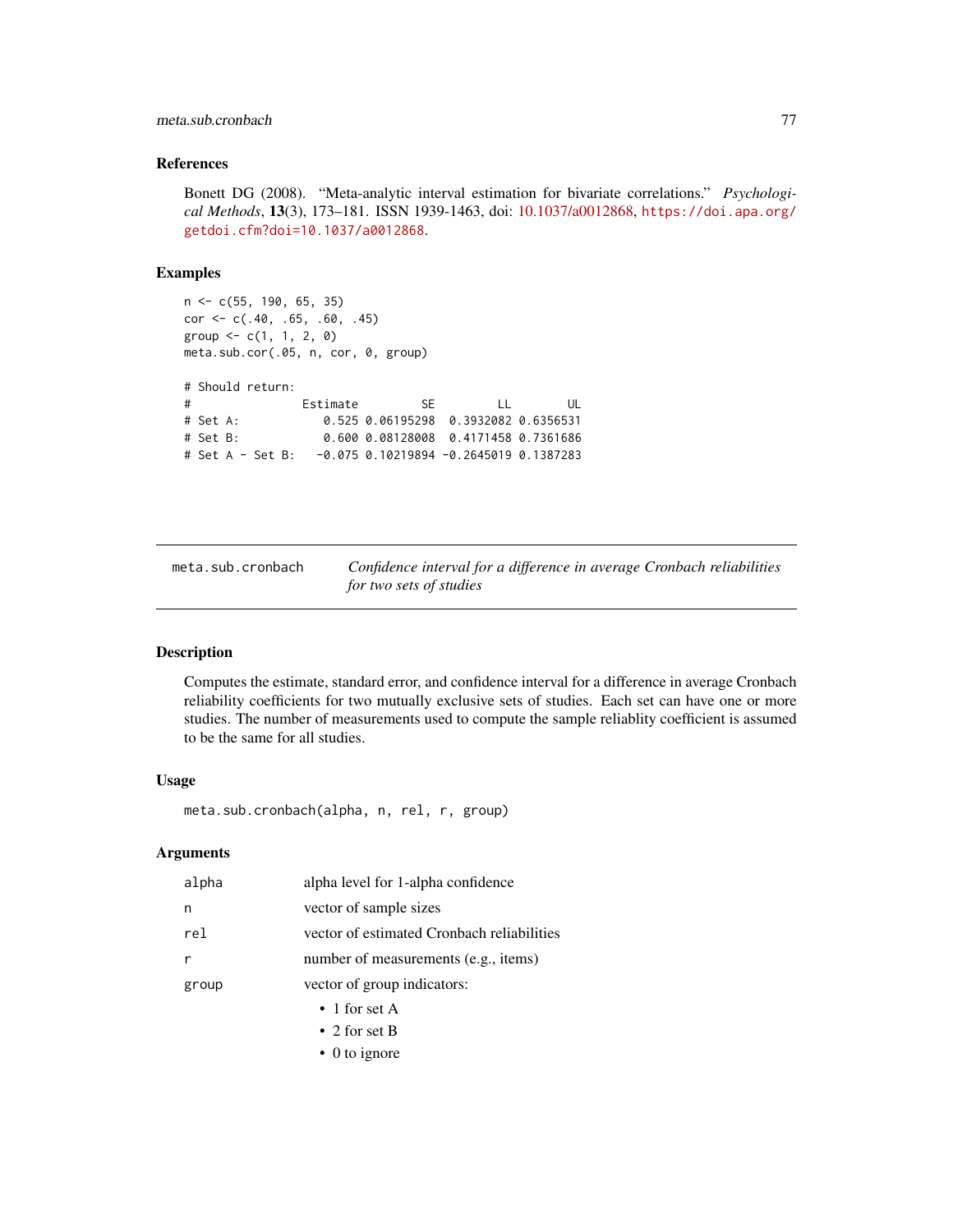## Value

Returns a matrix with three rows:

- Row 1 estimate for Set A
- Row 2 estimate for Set B
- Row 3 estimate for difference, Set A Set B

The columns are:

- Estimate estimate of average correlation or difference
- SE standard error
- LL lower limit of the confidence interval
- UL upper limit of the confidence interval

## References

Bonett DG (2010). "Varying coefficient meta-analytic methods for alpha reliability." *Psychological Methods*, 15(4), 368–385. ISSN 1939-1463, doi: [10.1037/a0020142,](https://doi.org/10.1037/a0020142) [https://doi.apa.org/](https://doi.apa.org/getdoi.cfm?doi=10.1037/a0020142) [getdoi.cfm?doi=10.1037/a0020142](https://doi.apa.org/getdoi.cfm?doi=10.1037/a0020142).

#### Examples

```
n <- c(120, 170, 150, 135)
rel <- c(.89, .87, .73, .71)
group \leq -c(1, 1, 2, 2)r <- 10
meta.sub.cronbach(.05, n, rel, r, group)
# Should return:
# Estimate SE LL UL
# Set A: 0.88 0.01068845 0.8581268 0.8999386
# Set B: 0.72 0.02515130 0.6684484 0.7668524
# Set A - Set B: 0.16 0.02732821 0.1082933 0.2152731
```
meta.sub.pbcor *Confidence interval for a difference in average point-biserial correlations for two sets of studies*

#### Description

Computes the estimate, standard error, and confidence interval for a difference in average pointbiserial correlations for two mutually exclusive sets of studies. Each set can have one or more studies. Two types of point-biserial correlations can be analyzed. One type uses an unweighted variance and is approrpaite for 2-group experimental designs. The other type uses a weighted variance and is appropriate for 2-group nonexperimental designs with simple random sampling. Equal variances within or across studies is not assumed.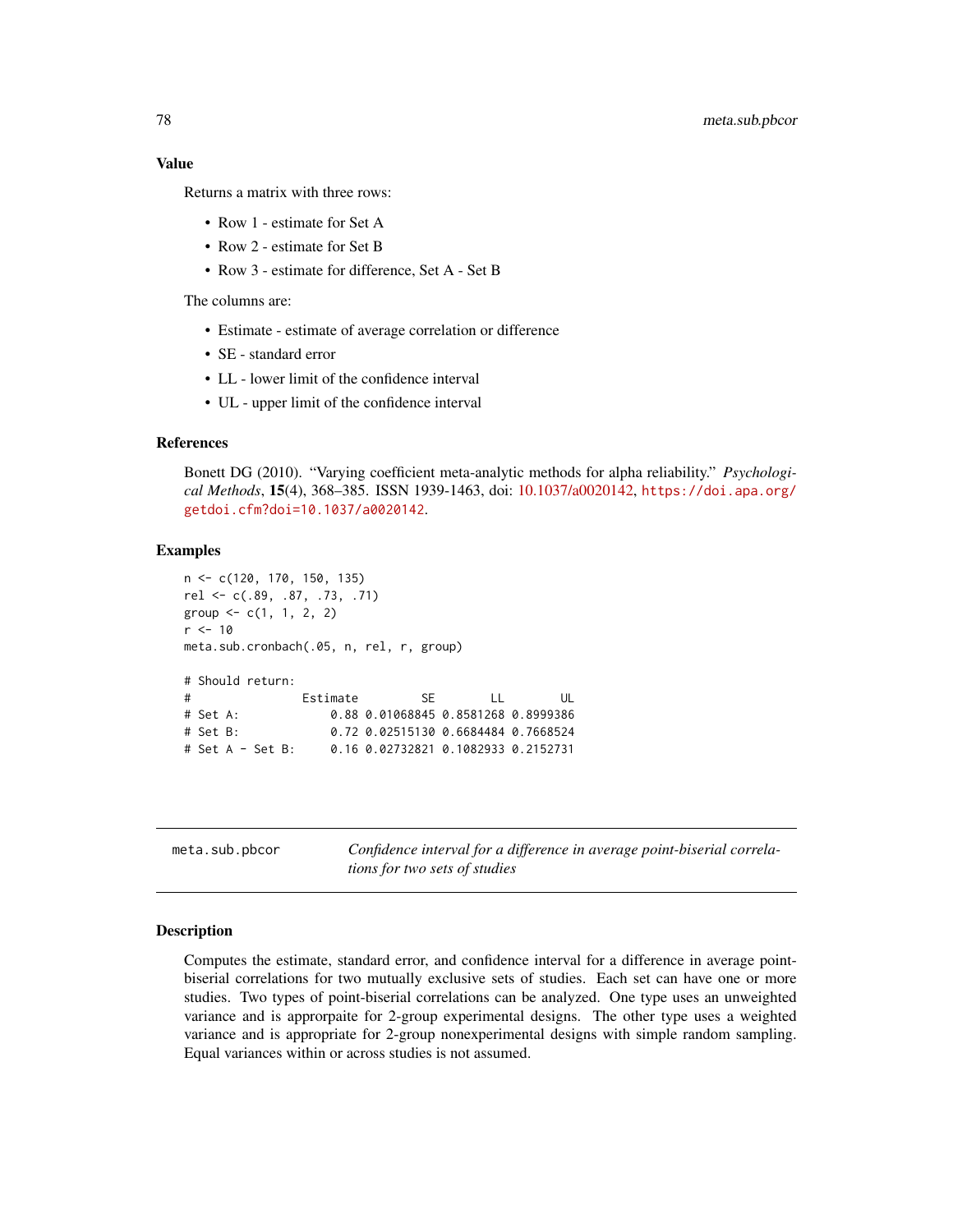# meta.sub.pbcor 79

## Usage

meta.sub.pbcor(alpha, m1, m2, sd1, sd2, n1, n2, type, group)

# Arguments

| alpha          | alpha level for 1-alpha confidence    |  |  |
|----------------|---------------------------------------|--|--|
| m1             | vector of estimated means for group 1 |  |  |
| m <sub>2</sub> | vector of estimated means for group 2 |  |  |
| sd1            | vector of estimated SDs for group 1   |  |  |
| sd2            | vector of estimated SDs for group 2   |  |  |
| n1             | vector of group 1 sample sizes        |  |  |
| n2             | vector of group 2 sample sizes        |  |  |
| type           | • set to 1 for weighted variance      |  |  |
|                | • set to 2 for unweighted variance    |  |  |
| group          | vector of group indicators:           |  |  |
|                | • 1 for set A                         |  |  |
|                | • 2 for set B                         |  |  |

• 0 to ignore

#### Value

Returns a matrix with three rows:

- Row 1 estimate for Set A
- Row 2 estimate for Set B
- Row 3 estimate for difference, Set A Set B

# The columns are:

- Estimate estimate of average correlation or difference
- SE standard error
- LL lower limit of the confidence interval
- UL upper limit of the confidence interval

# References

Bonett DG (2020). "Point-biserial correlation: Interval estimation, hypothesis testing, meta-analysis, and sample size determination." *British Journal of Mathematical and Statistical Psychology*, 73(S1), 113–144. ISSN 0007-1102, doi: [10.1111/bmsp.12189,](https://doi.org/10.1111/bmsp.12189) [https://onlinelibrary.wiley.com/doi/](https://onlinelibrary.wiley.com/doi/10.1111/bmsp.12189) [10.1111/bmsp.12189](https://onlinelibrary.wiley.com/doi/10.1111/bmsp.12189).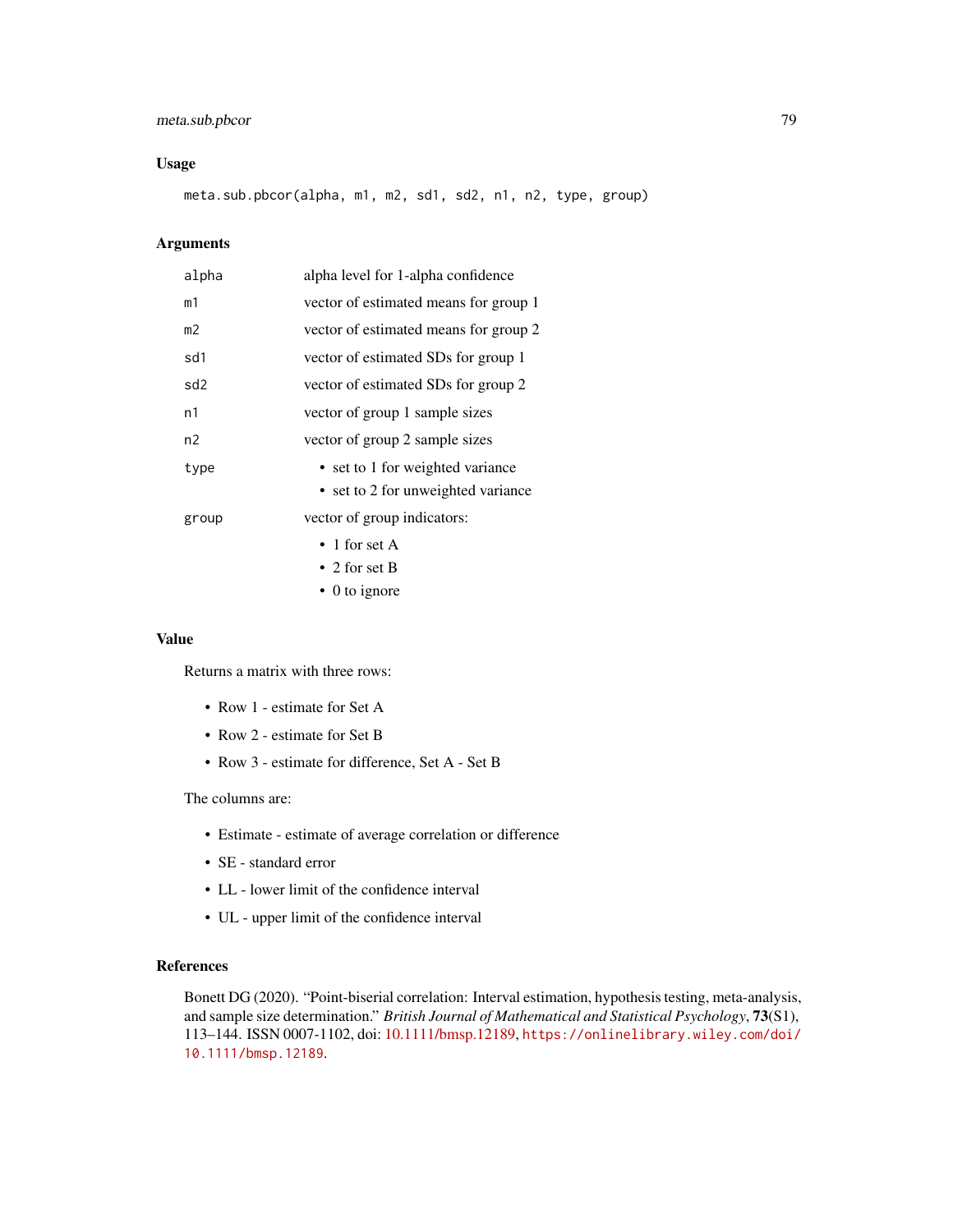## Examples

```
m1 <- c(45.1, 39.2, 36.3, 34.5)
m2 <- c(30.0, 35.1, 35.3, 36.2)
sd1 <- c(10.7, 10.5, 9.4, 11.5)
sd2 <- c(12.3, 12.0, 10.4, 9.6)
n1 <- c(40, 20, 50, 25)
n2 <- c(40, 20, 48, 26)
group <-c(1, 1, 2, 2)meta.sub.pbcor(.05, m1, m2, sd1, sd2, n1, n2, 2, group)
# Should return:
# Estimate SE LL UL
# Set A: 0.36338772 0.08552728 0.1854777 0.5182304
# Set B: -0.01480511 0.08741322 -0.1840491 0.1552914
# Set A - Set B: 0.37819284 0.12229467 0.1320530 0.6075828
```
meta.sub.semipart *Confidence interval for a difference in average semipartial correlations for two sets of studies*

## Description

Computes the estimate, standard error, and confidence interval for a difference in average semipartial correlations for two sets of mutually exclusive studies. Each set can have one or more studies.

#### Usage

meta.sub.semipart(alpha, n, cor, r2, group)

| alpha level for 1-alpha confidence                                                                    |
|-------------------------------------------------------------------------------------------------------|
| vector of sample sizes                                                                                |
| vector of estimated semi-partial correlations                                                         |
| vector of squared multiple correlations for a model that includes the IV and all<br>control variables |
| vector of group indicators:                                                                           |
| $\bullet$ 1 for set A                                                                                 |
| • 2 for set B                                                                                         |
| $\bullet$ 0 to ignore                                                                                 |
|                                                                                                       |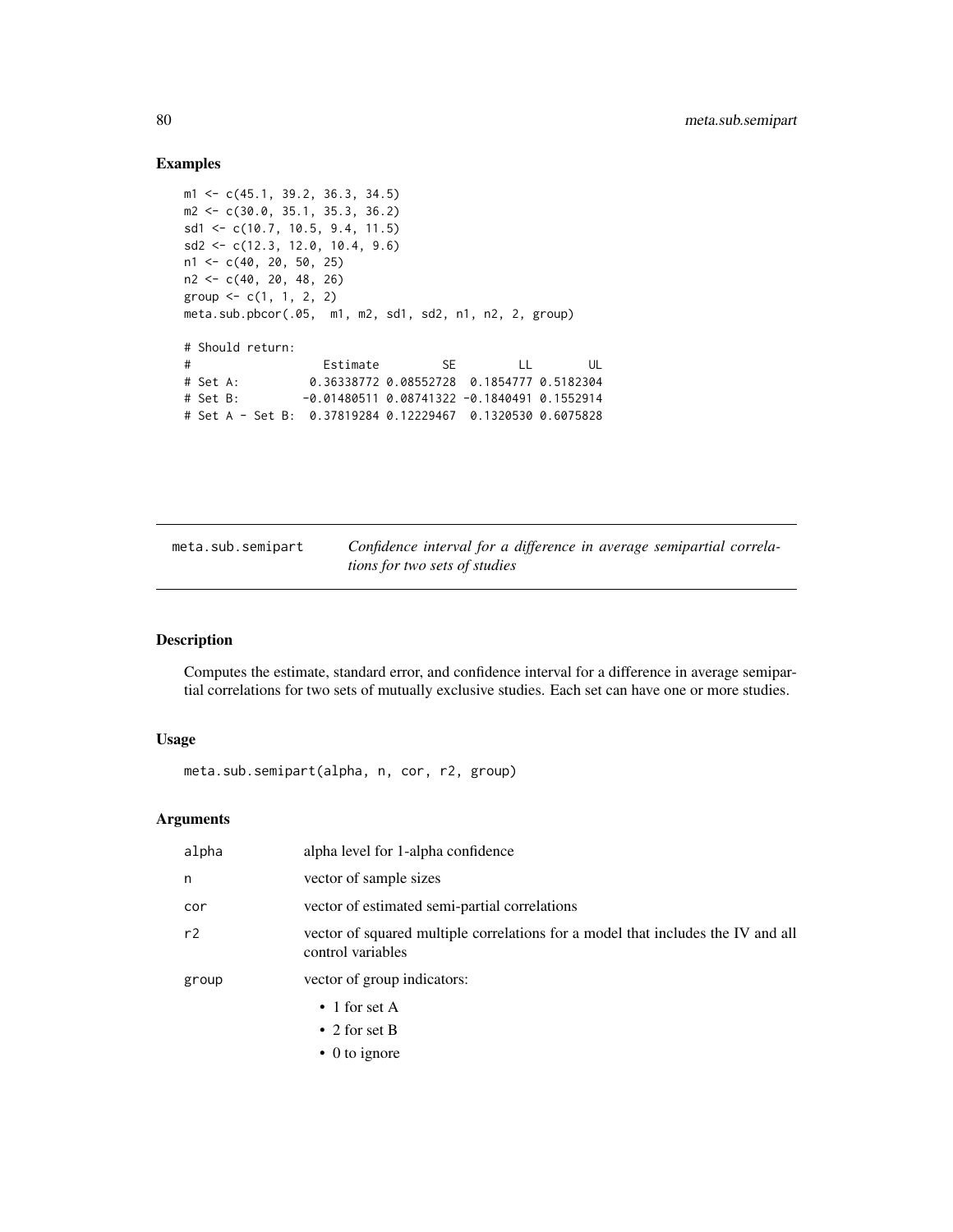# meta.sub.spear 81

## Value

Returns a matrix with three rows:

- Row 1 estimate for Set A
- Row 2 estimate for Set B
- Row 3 estimate for difference, Set A Set B

The columns are:

- Estimate estimate of average correlation or difference
- SE standard error
- LL lower limit of the confidence interval
- UL upper limit of the confidence interval

## Examples

```
n <- c(55, 190, 65, 35)
cor <- c(.40, .65, .60, .45)
r2 \leq c(.25, .41, .43, .39)group \leq -c(1, 1, 2, 0)meta.sub.semipart(.05, n, cor, r2, group)
# Should return:
# Estimate SE LL UL
# Set A: 0.525 0.05955276 0.3986844 0.6317669
# Set B: 0.600 0.07931155 0.4221127 0.7333949
# Set A - Set B: -0.075 0.09918091 -0.2587113 0.1324682
```

|  |  | meta.sub.spear |
|--|--|----------------|
|--|--|----------------|

**b**. spear *Confidence interval for a difference in average Spearman correlations for two sets of studies*

#### Description

Computes the estimate, standard error, and confidence interval for a difference in average Spearman correlations for two mutually exclusive sets of studies. Each set can have one or more studies.

#### Usage

meta.sub.spear(alpha, n, cor, group)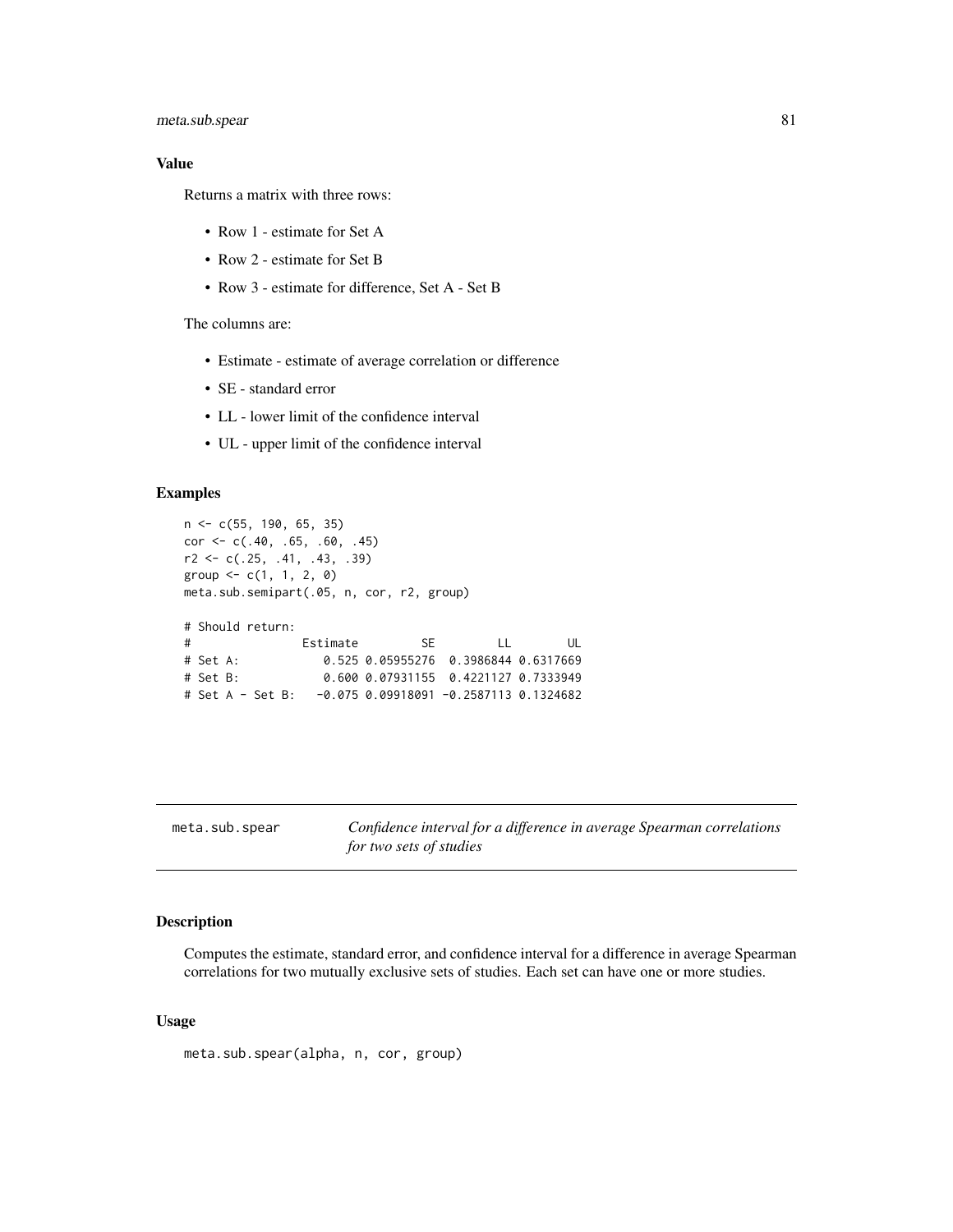## Arguments

| alpha                                | alpha level for 1-alpha confidence        |  |  |
|--------------------------------------|-------------------------------------------|--|--|
| n                                    | vector of sample sizes                    |  |  |
| cor                                  | vector of estimated Spearman correlations |  |  |
| vector of group indicators:<br>group |                                           |  |  |
|                                      | $\bullet$ 1 for set A                     |  |  |
|                                      | • 2 for set B                             |  |  |

• 0 to ignore

# Value

Returns a matrix with three rows:

- Row 1 estimate for Set A
- Row 2 estimate for Set B
- Row 3 estimate for difference, Set A Set B

The columns are:

- Estimate estimate of average correlation or difference
- SE standard error
- LL lower limit of the confidence interval
- UL upper limit of the confidence interval

#### References

Bonett, D.G. (2008). Meta-analytic interval estimation for bivariate correlations. *Psychological Methods*, 13, 173-189.

## Examples

```
n <- c(55, 190, 65, 35)
cor <- c(.40, .65, .60, .45)
group \leq -c(1, 1, 2, 0)meta.sub.spear(.05, n, cor, group)
# Should return:
# Estimate SE LL UL
# Set A: 0.525 0.06483629 0.3865928 0.6402793
# Set B: 0.600 0.08829277 0.3992493 0.7458512
# Set A - Set B: -0.075 0.10954158 -0.2760700 0.1564955
```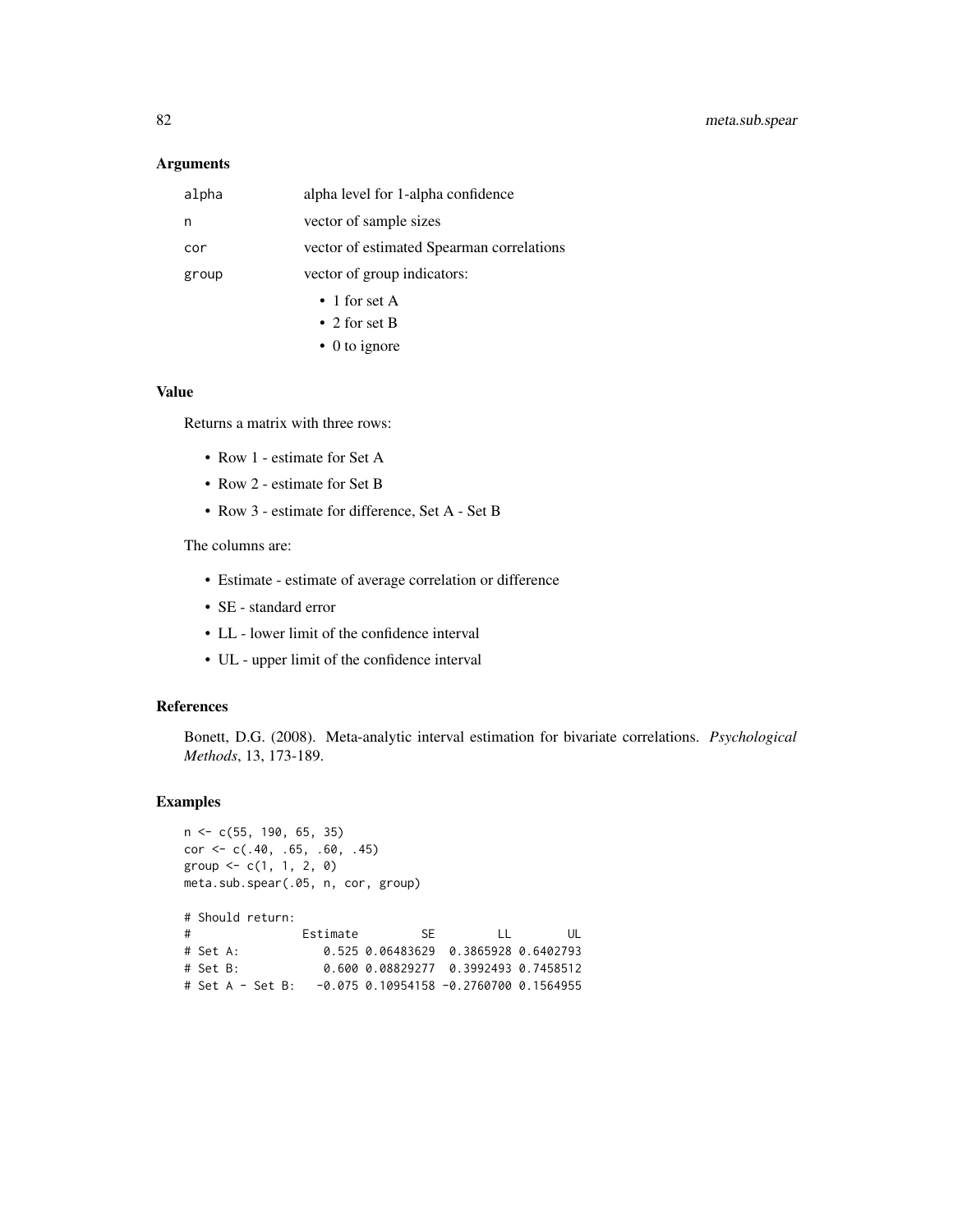# Description

This function can be used to compare and combine Pearson or partial correlations from the original study and the follow-up study. The confidence level for the difference is 1 – 2alpha.

#### Usage

replicate.cor(alpha, cor1, n1, cor2, n2, s)

#### Arguments

| alpha level for 1-alpha confidence                               |
|------------------------------------------------------------------|
| estimated Pearson correlation between y and x in original study  |
| sample size in original study                                    |
| estimated Pearson correlation between y and x in follow-up study |
| sample size in follow-up study                                   |
| number of control variables in each study (0 for Pearson)        |
|                                                                  |

## Value

A 4-row matrix. The rows are:

- Row 1 summarizes the original study
- Row 2 summarizes the follow-up study
- Row 3 estimates the difference between studies
- Row 4 estimates the average effect size between the two studies

## The columns are:

- Estimate Pearson or partial correlation estimate
- SE standard error
- z z-value
- p p-value
- LL lower limit of the confidence interval
- UL upper limit of the confidence interval

# References

Bonett DG (2021). "Design and analysis of replication studies." *Organizational Research Methods*, 24(3), 513–529. ISSN 1094-4281, doi: [10.1177/1094428120911088,](https://doi.org/10.1177/1094428120911088) [https://journals.](https://journals.sagepub.com/doi/10.1177/1094428120911088) [sagepub.com/doi/10.1177/1094428120911088](https://journals.sagepub.com/doi/10.1177/1094428120911088).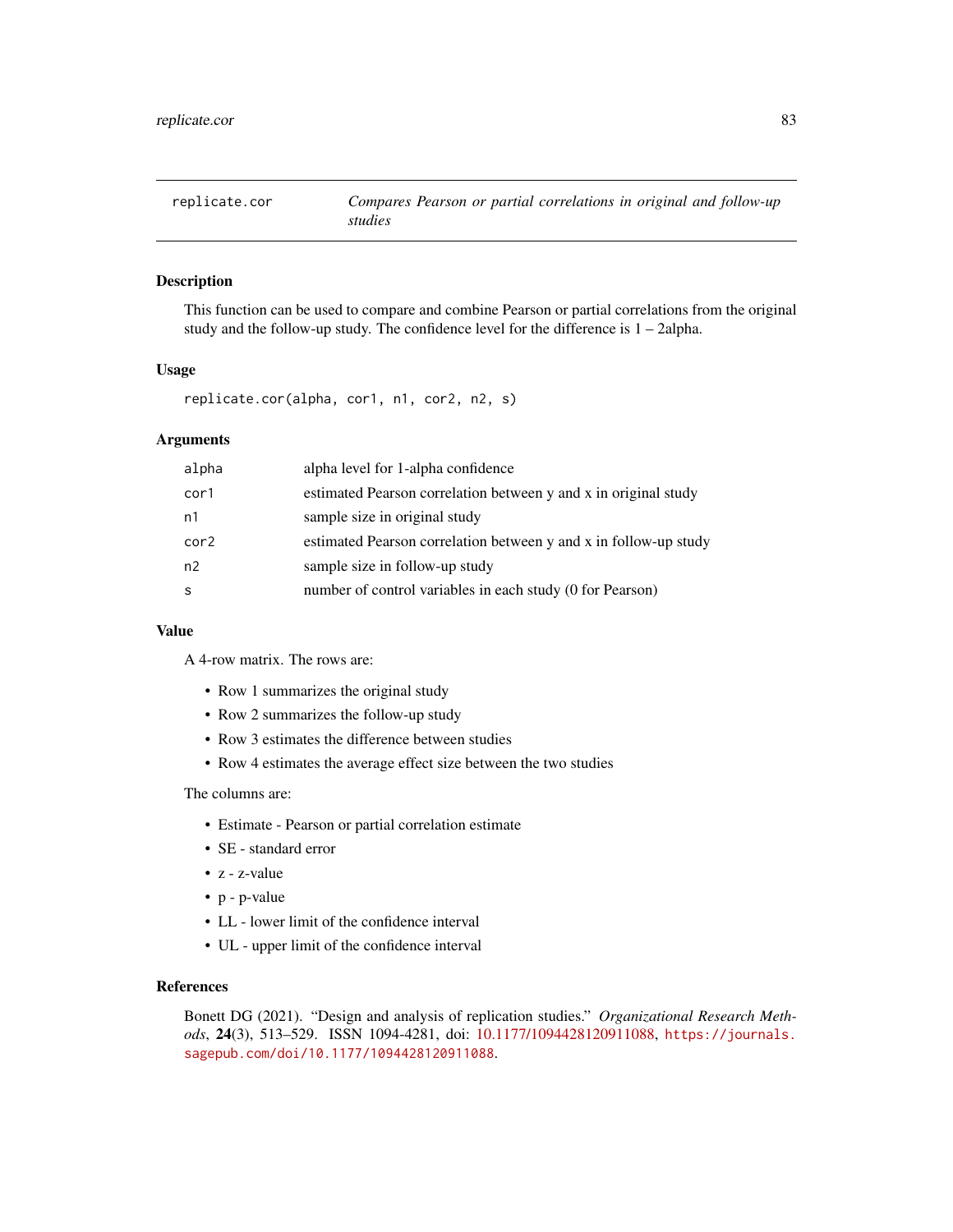## Examples

```
replicate.cor(.05, .598, 80, .324, 200, 0)
# Should return:
# Estimate SE z p LL UL
# Original: 0.598 0.11396058 6.589418 4.708045e-09 0.4355043 0.7227538
# Follow-up: 0.324 0.07124705 4.819037 2.865955e-06 0.1939787 0.4428347
```
# Original - Follow-up: 0.274 0.09708614 2.633335 8.455096e-03 0.1065496 0.4265016 # Average: 0.461 0.04854307 7.634998 2.264855e-14 0.3725367 0.5411607

replicate.gen *Compares effect sizes in the original and follow-up studies*

# Description

This function can be used to compare and combine any effect size (e.g.,odds ratio, proportion ratio, proportion difference, slope coefficient, etc.) using the effect size estimate and its standard error from the original study and the follow-up study. The same results can be obtained using the [meta.lc.gen](#page-35-0) function with appropriate contrast coefficients. The confidence level for the difference is  $1 - 2$ alpha.

#### Usage

```
replicate.gen(alpha, est1, se1, est2, se2)
```
## Arguments

| alpha | alpha level for 1-alpha confidence            |
|-------|-----------------------------------------------|
| est1  | estimated effect size in original study       |
| se1   | effect size standard error in original study  |
| est2  | estimated effect size in follow-up study      |
| se2.  | effect size standard error in follow-up study |

## Value

A 4-row matrix. The rows are:

- Row 1 summarizes the original study
- Row 2 summarizes the follow-up study
- Row 3 estimates the difference between studies
- Row 4 estimates the average effect size between the two studies

#### Columns are:

• Estimate - effect size estimate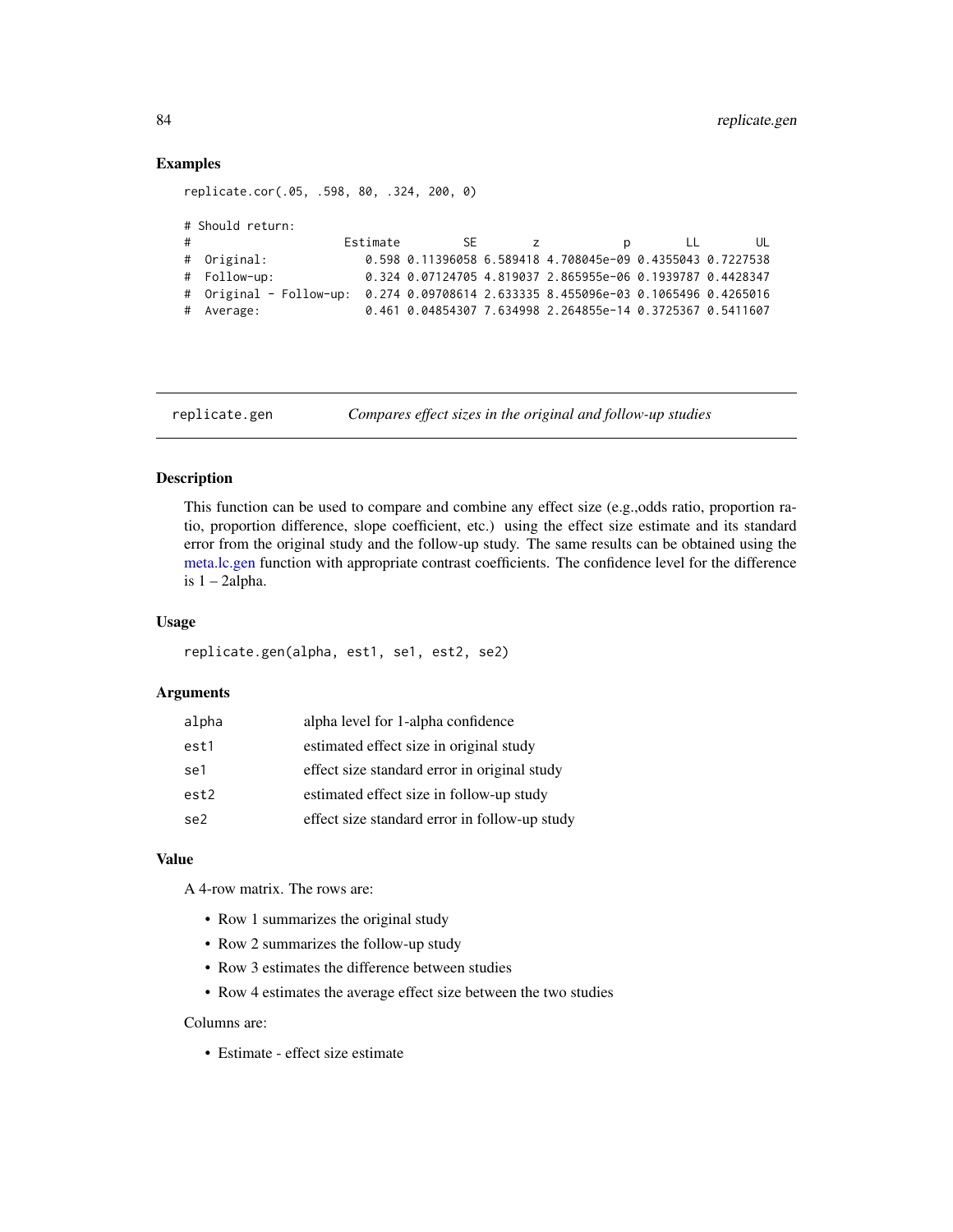- SE standard error
- z z-value
- p p-value
- LL lower limit of the confidence interval
- UL upper limit of the confidence interval

#### References

Bonett DG (2021). "Design and analysis of replication studies." *Organizational Research Methods*, 24(3), 513–529. ISSN 1094-4281, doi: [10.1177/1094428120911088,](https://doi.org/10.1177/1094428120911088) [https://journals.](https://journals.sagepub.com/doi/10.1177/1094428120911088) [sagepub.com/doi/10.1177/1094428120911088](https://journals.sagepub.com/doi/10.1177/1094428120911088).

# Examples

replicate.gen(.05, .782, .210, .650, .154)

```
# Should return:
# Estimate SE z p LL UL
# Original: 0.782 0.2100000 3.7238095 1.962390e-04 0.3704076 1.1935924
# Follow-up: 0.650 0.1540000 4.2207792 2.434593e-05 0.3481655 0.9518345
# Original - Follow-up: 0.132 0.2604151 0.5068831 6.122368e-01 -0.2963446 0.5603446
# Average: 0.716 0.1302075 5.4989141 3.821373e-08 0.4607979 0.9712021
```
replicate.mean.ps *Compares paired-samples mean differences in original and follow-up studies*

## Description

This function computes confidence intervals for a paired-samples mean difference from an original study and a follow-up study. Confidence intervals for the difference and average effect size also are computed. A Satterthwaite adjustment to the degrees of freedom is used to improve the accuracy of the confidence intervals for the difference and average. The same results can be obtained using the [meta.lc.mean.ps](#page-36-0) function with appropriate contrast coefficients. The confidence level for the difference is 1 – 2alpha.

#### Usage

```
replicate.mean.ps(
  alpha,
 m11,
 m12,
  sd11,
  sd12,
  cor1,
  n1,
```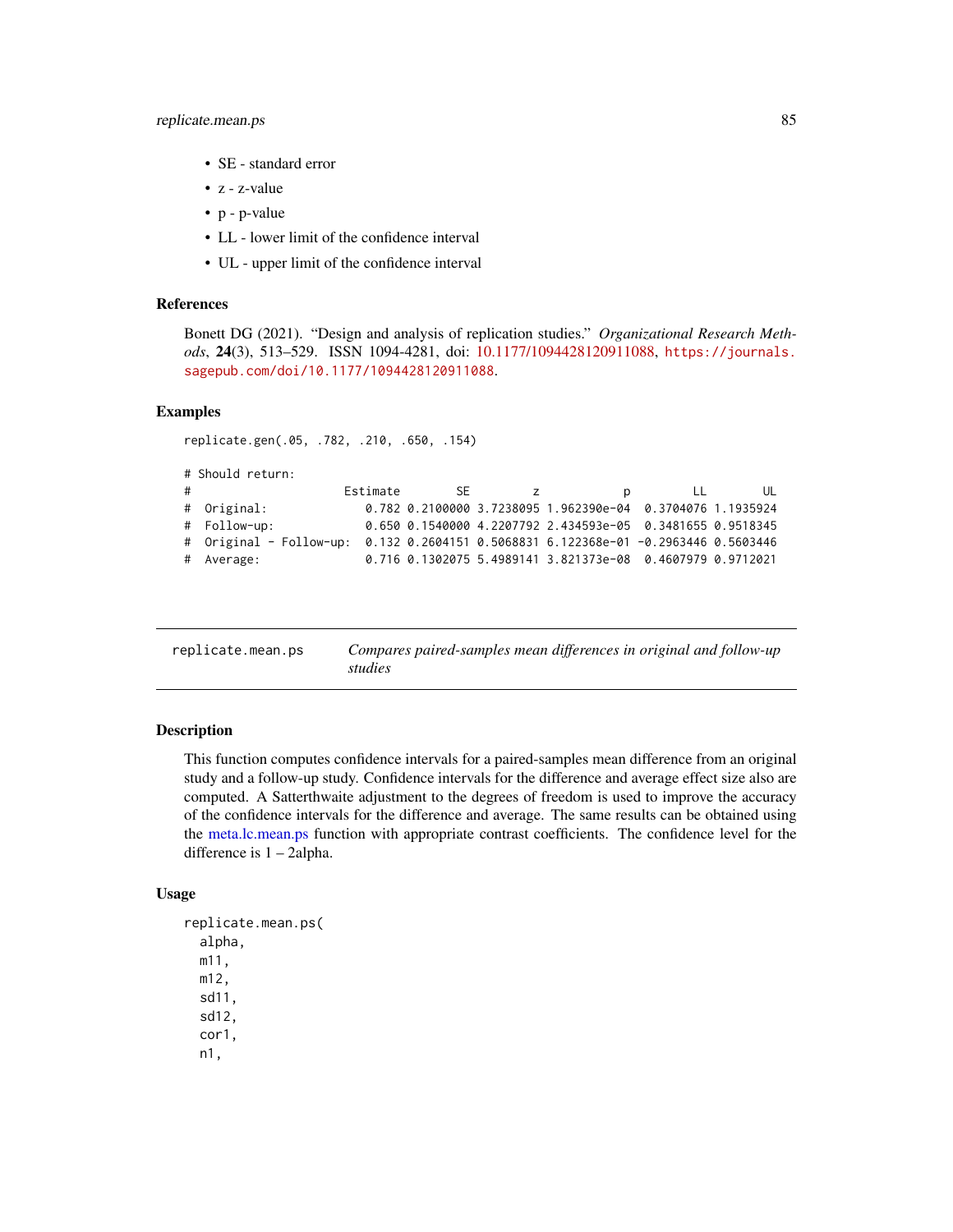m21, m22, sd21, sd22, cor2, n2

# Arguments

)

| alpha            | alpha level for 1-alpha confidence                              |
|------------------|-----------------------------------------------------------------|
| m11              | estimated mean for group 1 in original study                    |
| m12              | estimated mean for group 2 in original study                    |
| sd11             | estimated SD for group 1 in original study                      |
| sd <sub>12</sub> | estimated SD for group 2 in original study                      |
| cor1             | estimated correlation of paired observations in orginal study   |
| n1               | sample size in original study                                   |
| m21              | estimated mean for group 1 in follow-up study                   |
| m22              | estimated mean for group 2 in follow-up study                   |
| sd21             | estimated SD for group 1 in follow-up study                     |
| sd22             | estimated SD for group 2 in follow-up study                     |
| cor2             | estimated correlation of paired observations in follow-up study |
| n2               | sample size in follow-up study                                  |
|                  |                                                                 |

# Value

A 4-row matrix. The rows are:

- Row 1 summarizes the original study
- Row 2 summarizes the follow-up study
- Row 3 estimates the difference between studies
- Row 4 estimates the average effect size between the two studies

# The columns are:

- Estimate effect size estimate
- SE standard error
- df degrees of freedom
- t t-value
- p p-value
- LL lower limit of the confidence interval
- UL upper limit of the confidence interval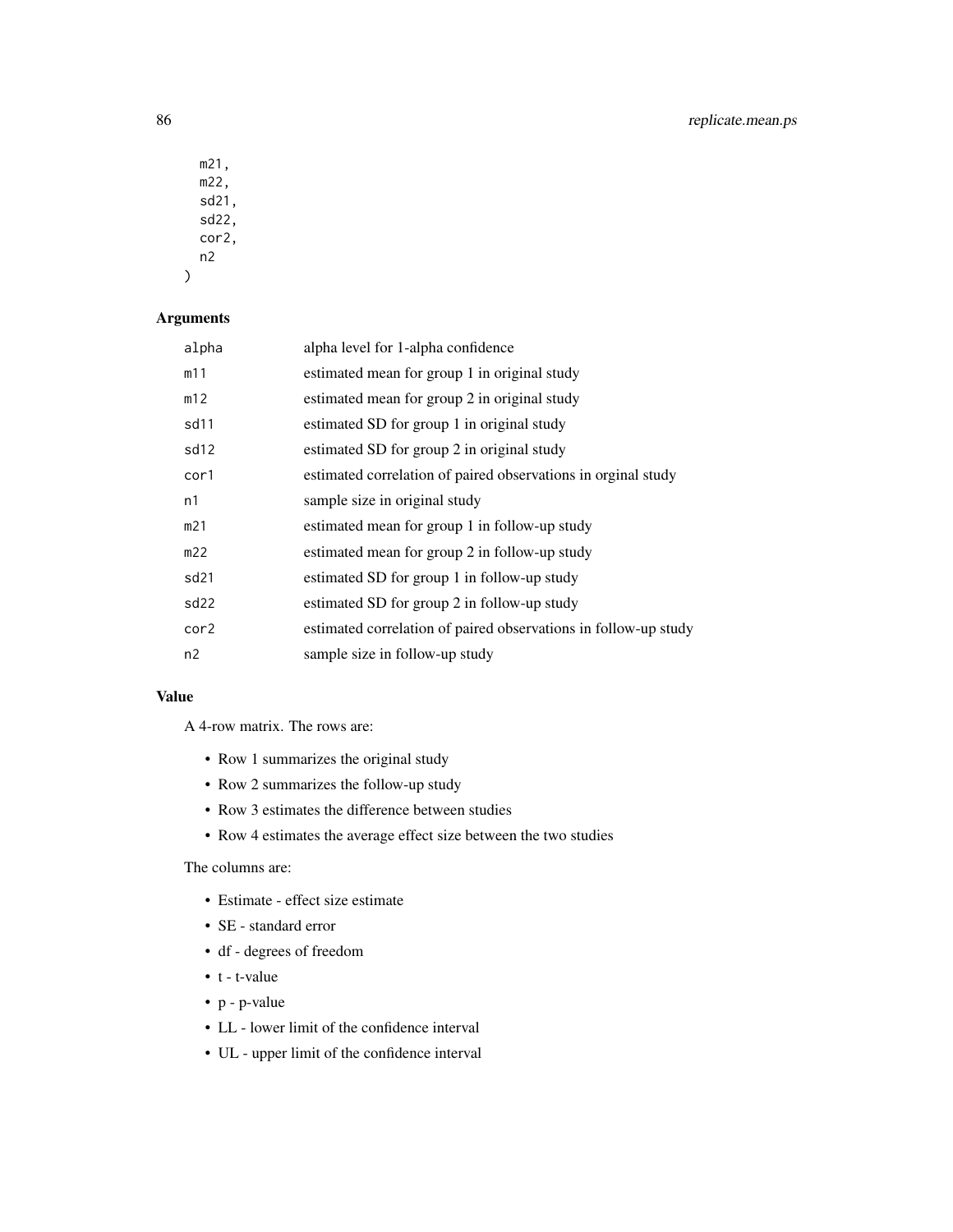# replicate.mean2 87

## References

Bonett DG (2021). "Design and analysis of replication studies." *Organizational Research Methods*, 24(3), 513–529. ISSN 1094-4281, doi: [10.1177/1094428120911088,](https://doi.org/10.1177/1094428120911088) [https://journals.](https://journals.sagepub.com/doi/10.1177/1094428120911088) [sagepub.com/doi/10.1177/1094428120911088](https://journals.sagepub.com/doi/10.1177/1094428120911088).

#### Examples

replicate.mean.ps(.05, 86.22, 70.93, 14.89, 12.32, .765, 20, 84.81, 77.24, 15.68, 16.95, .702, 75)

```
# Should return:
```

| # |                                                                                   | Estimate | SE           | t                           | p                                    |
|---|-----------------------------------------------------------------------------------|----------|--------------|-----------------------------|--------------------------------------|
|   | # Original:                                                                       |          |              |                             | 15.29 2.154344 7.097288 9.457592e-07 |
|   | # Follow-up:                                                                      |          |              |                             | 7.57 1.460664 5.182575 1.831197e-06  |
|   | # Original - Follow-up:                       7.72 2.602832 2.966000 5.166213e-03 |          |              |                             |                                      |
|   | # Average:                                                                        |          |              |                             | 11.43 1.301416 8.782740 1.010232e-10 |
| # |                                                                                   |          | $\mathbf{L}$ | UL                          | df                                   |
|   | # Original:                                                                       |          |              | 10.780906 19.79909 19.00000 |                                      |
|   | # Follow-up:                                                                      |          |              | 4.659564 10.48044 74.00000  |                                      |
|   | # Original - Follow-up: 3.332885 12.10712 38.40002                                |          |              |                             |                                      |
|   | # Average:                                                                        |          |              | 8.796322 14.06368 38.40002  |                                      |
|   |                                                                                   |          |              |                             |                                      |

replicate.mean2 *Compares 2-group mean differences in original and follow-up studies*

# Description

This function computes confidence intervals for a 2-group mean difference from an original study and a follow-up study. Confidence intervals for the difference and average effect size also are computed. A Satterthwaite adjustment to the degrees of freedom is used to improve the accuracy of the confidence intervals. The same results can be obtained using the [meta.lc.mean2](#page-38-0) function with appropriate contrast coefficients. The confidence level for the difference is 1 – 2alpha.

## Usage

```
replicate.mean2(
  alpha,
  m11,
  m12,
  sd11,
  sd12,
  n11,
  n12,
  m21,
  m22,
  sd21,
```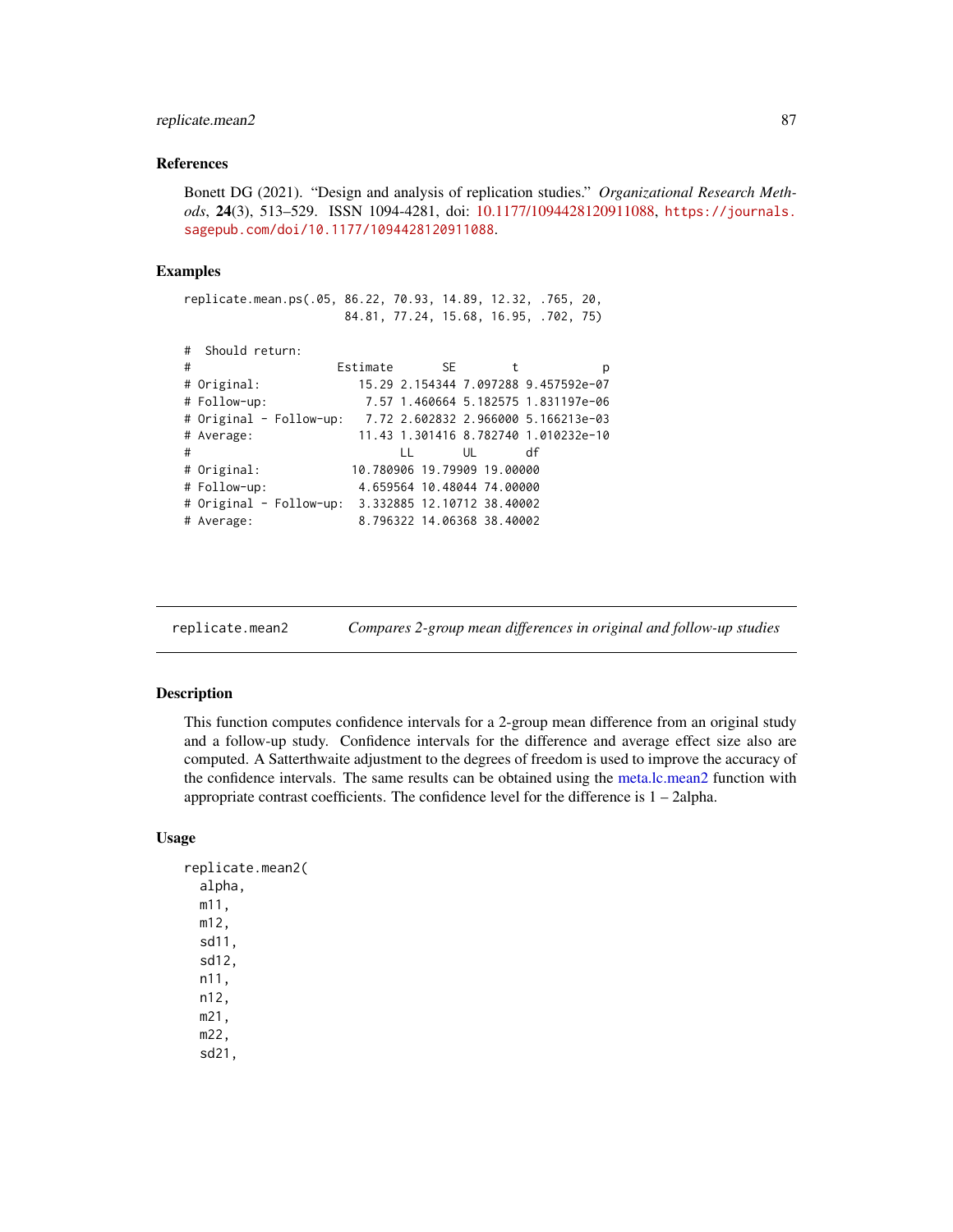sd22, n21, n22  $\lambda$ 

# Arguments

| alpha            | alpha level for 1-alpha confidence            |
|------------------|-----------------------------------------------|
| m11              | estimated mean for group 1 in original study  |
| m12              | estimated mean for group 2 in original study  |
| sd11             | estimated SD for group 1 in original study    |
| sd12             | estimated SD for group 2 in original study    |
| n11              | sample size for group 1 in original study     |
| n12              | sample size for group 2 in original study     |
| m21              | estimated mean for group 1 in follow-up study |
| m22              | estimated mean for group 2 in follow-up study |
| sd <sub>21</sub> | estimated SD for group 1 in follow-up study   |
| sd22             | estimated SD for group 2 in follow-up study   |
| n21              | sample size for group 1 in follow-up study    |
| n22              | sample size for group 2 in follow-up study    |
|                  |                                               |

## Value

A 4-row matrix. The rows are:

- Row 1 summarizes the original study
- Row 2 summarizes the follow-up study
- Row 3 estimates the difference between studies
- Row 4 estimates the average effect size between the two studies

The columns are:

- Estimate effect size estimate
- SE standard error
- t t-value
- p p-value
- LL lower limit of the confidence interval
- UL upper limit of the confidence interval
- df degrees of freedom

# References

Bonett DG (2021). "Design and analysis of replication studies." *Organizational Research Methods*, 24(3), 513–529. ISSN 1094-4281, doi: [10.1177/1094428120911088,](https://doi.org/10.1177/1094428120911088) [https://journals.](https://journals.sagepub.com/doi/10.1177/1094428120911088) [sagepub.com/doi/10.1177/1094428120911088](https://journals.sagepub.com/doi/10.1177/1094428120911088).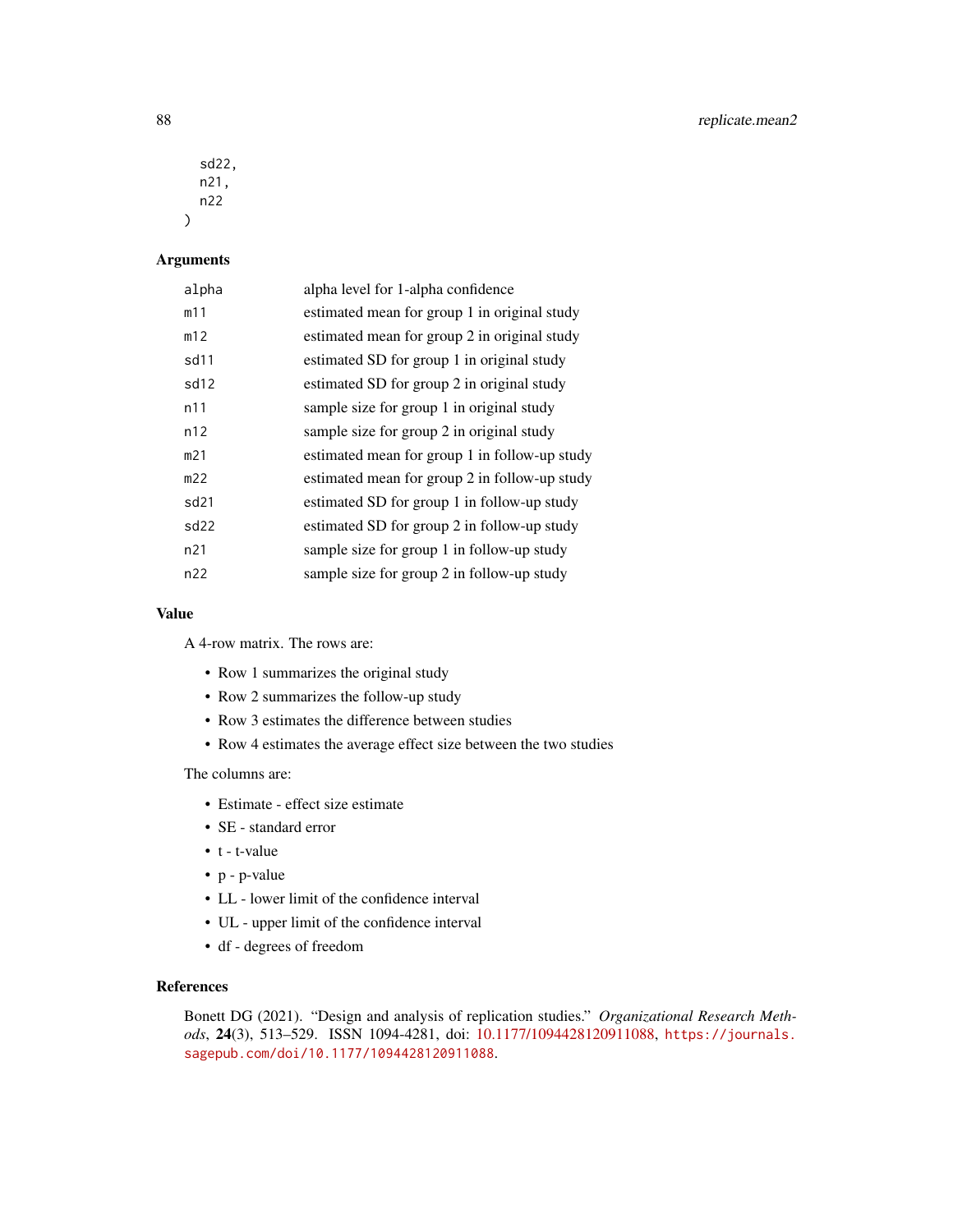# replicate.oddsratio 89

## Examples

```
replicate.mean2(.05, 21.9, 16.1, 3.82, 3.21, 40, 40,
                25.2, 19.1, 3.98, 3.79, 75, 75)
# Should return:
# Estimate SE t p
# Original: 5.80 0.7889312 7.3517180 1.927969e-10
                  # Follow-up: 6.10 0.6346075 9.6122408 0.000000e+00
# Original - Follow-up: -0.30 1.0124916 -0.2962988 7.673654e-01
# Average: 5.95 0.5062458 11.7531843 0.000000e+00
# LL UL df
# Original: 4.228624 7.371376 75.75255
# Follow-up: 4.845913 7.354087 147.64728
# Original - Follow-up: -1.974571 1.374571 169.16137
# Average: 4.950627 6.949373 169.16137
```

| replicate.oddsratio | Compares 2-group proportion differences in original and follow-up |  |  |
|---------------------|-------------------------------------------------------------------|--|--|
|                     | studies                                                           |  |  |

# Description

This function computes confidence intervals for an odds ratio from an original study and a followup study. Confidence intervals for the ratio and average oods ratio size also are computed. The confidence level for the difference is 1 – 2alpha.

#### Usage

replicate.oddsratio(alpha, est1, se1, est2, se2)

#### Arguments

| alpha | alpha level for 1-alpha confidence                  |
|-------|-----------------------------------------------------|
| est1  | estimate of log odds ratio 1 in original study      |
| se1   | standard error of log odds ration in original study |
| est2  | estimate of log odds ratio in follow-up study       |
| se2   | standard error of log odds ratio in follow-up study |

#### Value

A 4-row matrix. The rows are:

- Row 1 summarizes the Original study
- Row 2 summarizes the Follow-up study
- Row 3 estimates the difference between studies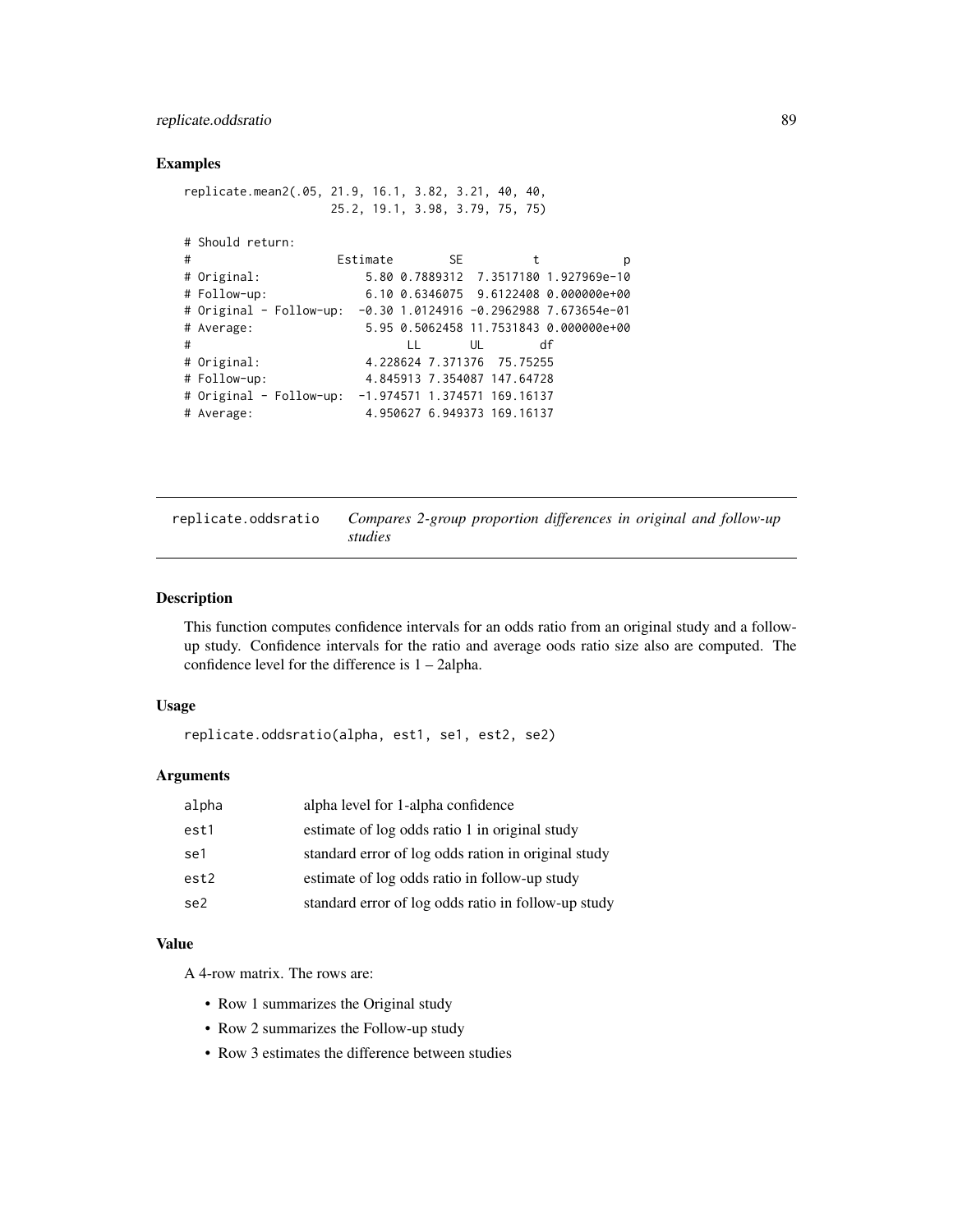# 90 replicate.plot

• Row 4 estimates the average effect size of the two studies

The columns are:

- Estimate effect size estimate
- SE standard error
- z z-value
- p p-value
- LL exponentiated lower limit of the confidence interval
- UL exponentiated upper limit of the confidence interval

#### References

Bonett DG (2021). "Design and analysis of replication studies." *Organizational Research Methods*, 24(3), 513–529. ISSN 1094-4281, doi: [10.1177/1094428120911088,](https://doi.org/10.1177/1094428120911088) [https://journals.](https://journals.sagepub.com/doi/10.1177/1094428120911088) [sagepub.com/doi/10.1177/1094428120911088](https://journals.sagepub.com/doi/10.1177/1094428120911088).

#### Examples

replicate.oddsratio(.05, 1.39, .302, 1.48, .206)

```
# Should return:
# Estimate SE z p
# Original: 1.39000000 0.3020000 4.6026490 4.171509e-06
# Follow-up: 1.48000000 0.2060000 7.1844660 6.747936e-13
# Original - Follow-up: -0.06273834 0.3655681 -0.1716188 8.637372e-01
# Average: 0.36067292 0.1827840 1.9732190 4.847061e-02
# exp(LL) exp(UL)
# Original: 2.2212961 7.256583
# Follow-up: 2.9336501 6.578144
# Original - Follow-up: 0.5147653 1.713551
# Average: 1.0024257 2.052222
```
replicate.plot *Plot to compare estimates from an original and follow-up study*

## Description

Generates a basic plot using ggplot2 to visualize the estimates from and original and follow-up study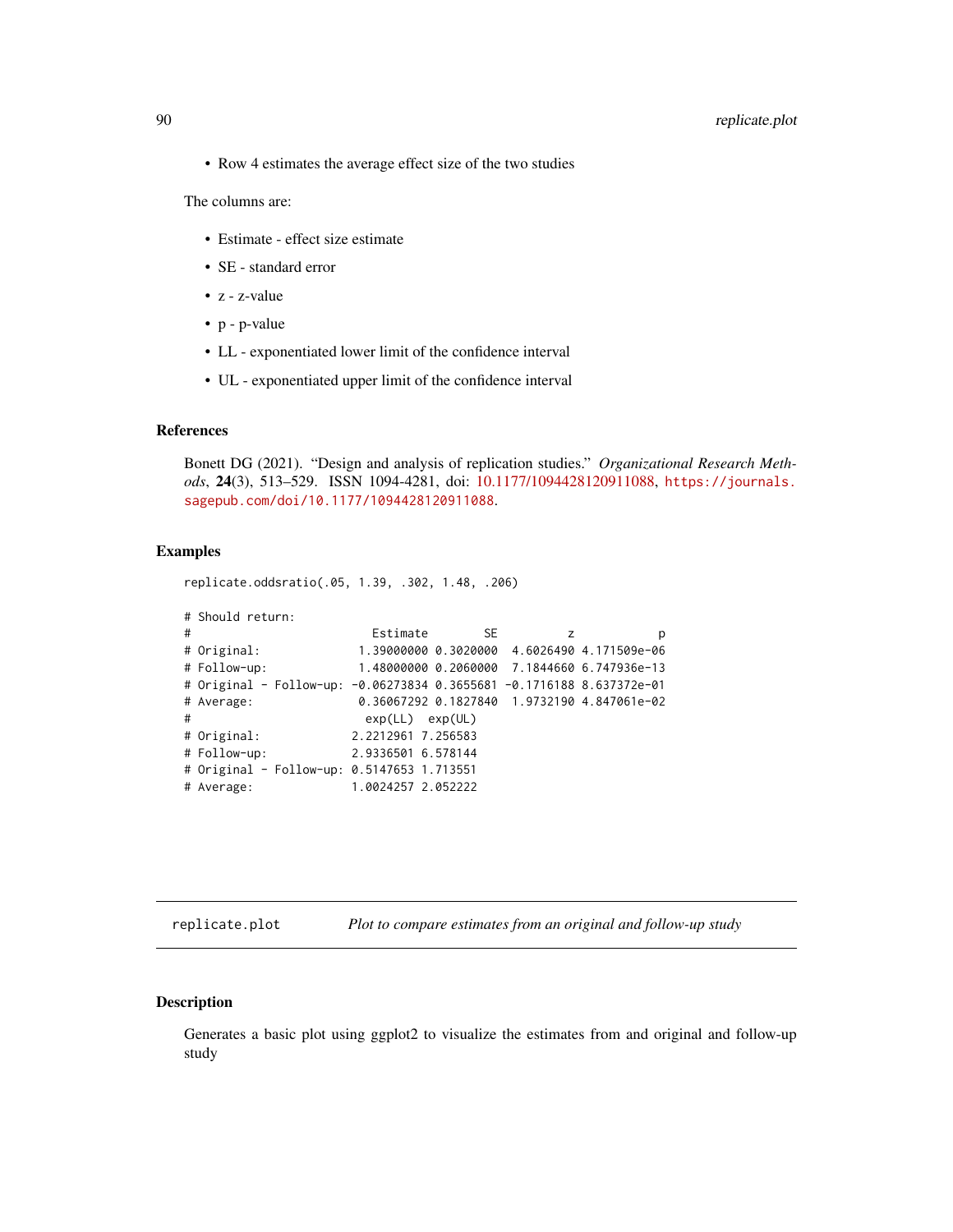# replicate.plot 91

# Usage

```
replicate.plot(
 result,
  focus = c("Both", "Difference", "Average"),
  reference_line = NULL,
  diamond_height = 0.2,
 difference_axis_ticks = 5,
  ggtheme = ggplot2::theme_classic()
\lambda
```
## Arguments

| result                | • a result matrix from any of the replicate functions in vcmeta                                                                                                                                     |  |  |  |  |
|-----------------------|-----------------------------------------------------------------------------------------------------------------------------------------------------------------------------------------------------|--|--|--|--|
| focus                 | • Optional specification of the focus of the plot; defaults to 'Both'                                                                                                                               |  |  |  |  |
|                       | • Both - a bit busy; plots each estimate, differencence, and average<br>• Difference - plot each estimate and difference between them<br>• Average - plot each estimate and the average effect size |  |  |  |  |
|                       | reference_line Optional x-value for a reference line. Only applies if focuse is 'Difference' or<br>'Both'. Defaults to NULL, in which case a reference line is not drawn.                           |  |  |  |  |
| diamond_height        | • Optional height of the diamond representing average effect size. Only ap-<br>plies if focus is 'Average' or 'Both'. Defaults to 0.2                                                               |  |  |  |  |
| difference_axis_ticks |                                                                                                                                                                                                     |  |  |  |  |
|                       | • Optional requested number of ticks on the difference axis. Only applies if<br>focus is 'Difference' or 'Both'. Defaults to 5.                                                                     |  |  |  |  |
| ggtheme               | • optional ggplot2 theme object; defaults to theme_classic()                                                                                                                                        |  |  |  |  |

# Value

Returns a ggplot object. If stored, can be further customized via the ggplot API

# Examples

```
# Compare Damisch et al., 2010 to Calin-Jageman & Caldwell 2014
# Damisch et al., 2010, Exp 1, German participants made 10 mini-golf putts
# Half were told they had a 'lucky' golf ball; half were not
# Found a large but uncertain improvement in shots made in the luck condition
# Calin-Jageman & Caldwell, 2014, Exp 1, was a pre-registered replication with
# input from Damisch, though with English-speaking participants
#
# Here we compare the effect sizes, in original units,for the two studies
# Use the replicate.mean2 function because the design is 2-group between-subs
library(ggplot2)
damisch_v_calinjageman_raw <- replicate.mean2(
  alpha = 0.05,
 m11 = 6.42,
 m12 = 4.75,
```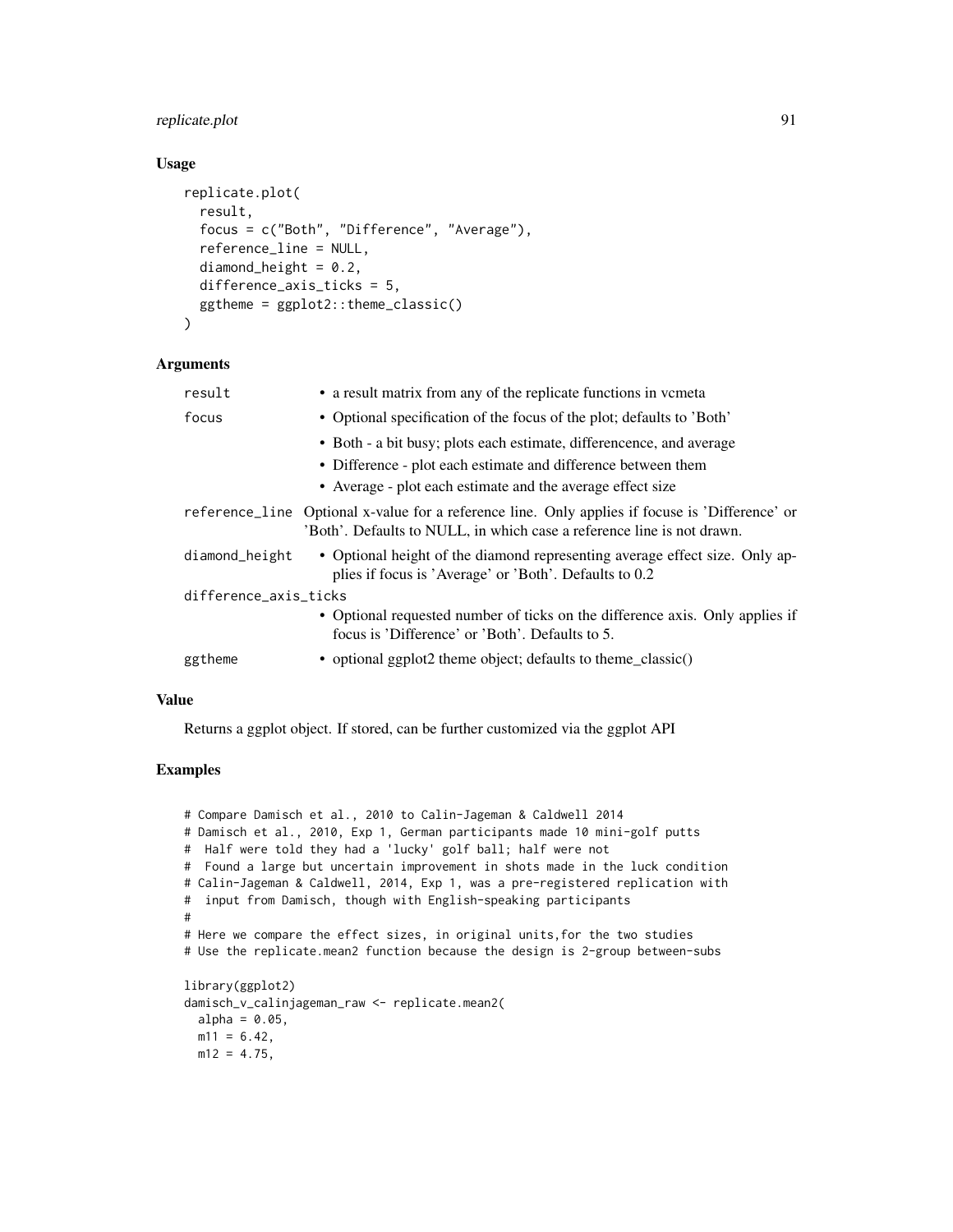```
sd11 = 1.88,
  sd12 = 2.15,
 n11 = 14,
 n12 = 14,
 m21 = 4.73,
 m22 = 4.62,
  sd21 = 1.958,
  sd22 = 2.12,
 n21 = 66,
 n22 = 58)
# View the comparison:
damisch_v_calinjageman_raw
# Now plot the comparison, focusing on the difference
replicate.plot(damisch_v_calinjageman_raw, focus = "Difference")
# Plot the comparison, focusing on the average
replicate.plot(damisch_v_calinjageman_raw,
  focus = "Average",
  reference_line = 0,
  diamond_height = 0.1
\overline{\phantom{a}}# Kind of busy, but plot the comparison with both difference and average
# In this case, store the plot for manipulation
myplot <- replicate.plot(
  damisch_v_calinjageman_raw,
  focus = "Both",
  reference_line = 0
\lambda# View the stored plot
myplot
# Change x-labels and study labels
myplot <- myplot + xlab("Difference in Putts Made, Lucky - Control")
myplot <- myplot + scale_y_discrete(
    labels = c("Average",
      "Difference",
      "Calin-Jageman & Caldwell, 2014",
      "Damisch et al., 2010"
      )
  \mathcal{L}# View the updated plot
myplot
```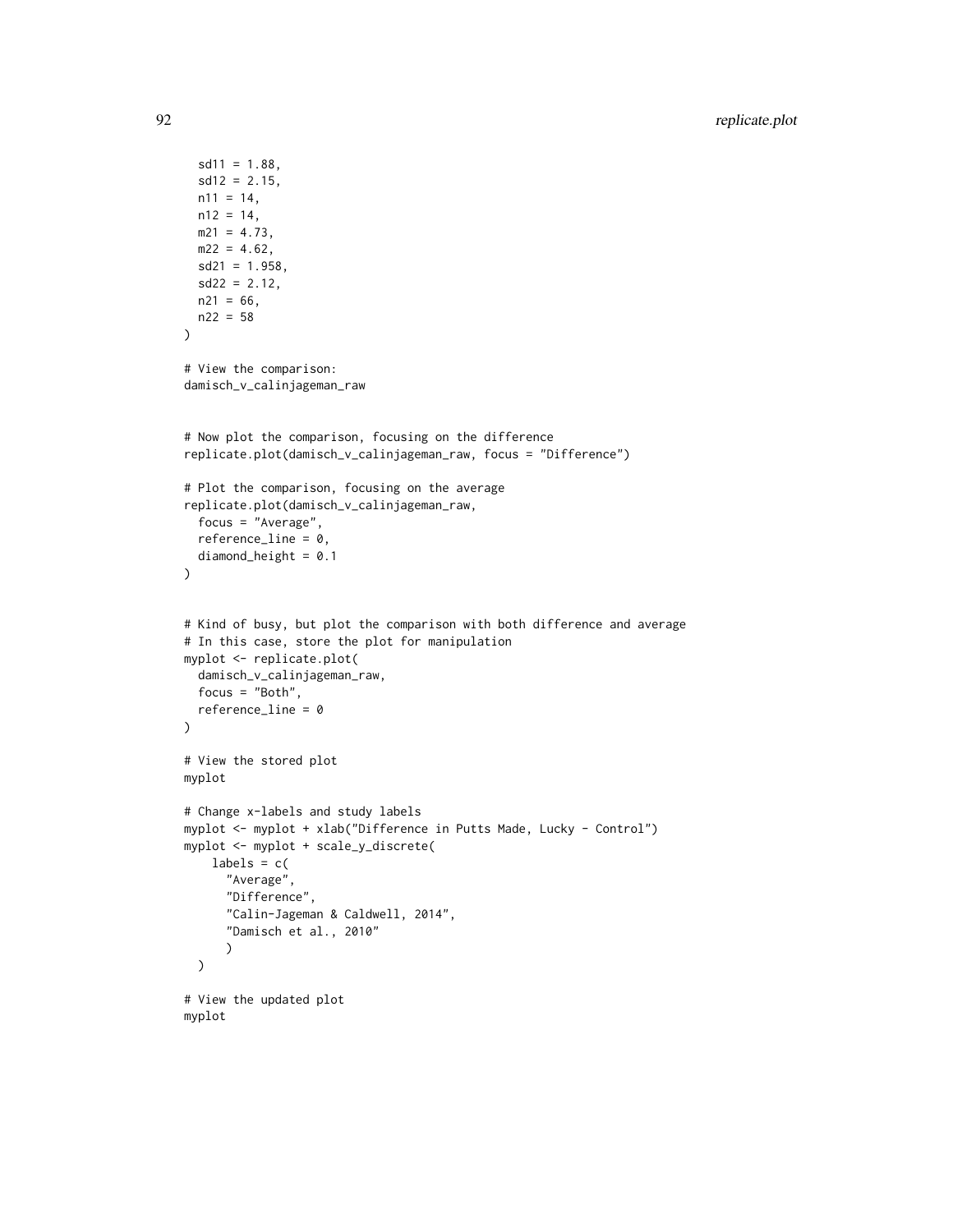replicate.prop2 *Compares 2-group proportion differences in original and follow-up studies*

# Description

This function computes confidence intervals for a 2-group proportion difference from an original study and a follow-up study. Confidence intervals for the difference and average effect size also are computed. The same results can be obtained using the [meta.lc.prop2](#page-46-0) function with appropriate contrast coefficients. The confidence level for the difference is 1 – 2alpha.

#### Usage

```
replicate.prop2(alpha, f11, f12, n11, n12, f21, f22, n21, n22)
```
## Arguments

| alpha           | alpha level for 1-alpha confidence          |
|-----------------|---------------------------------------------|
| f11             | sample count for group 1 in original study  |
| f12             | sample count for group 2 in original study  |
| n11             | sample size for group 1 in original study   |
| n12             | sample size for group 2 in original study   |
| f21             | sample count for group 1 in follow-up study |
| f22             | sample count for group 2 in follow-up study |
| n <sub>21</sub> | sample size for group 1 in follow-up study  |
| n22             | sample size for group 2 in follow-up study  |

#### Value

A 4-row matrix. The rows are:

- Row 1 summarizes the Original study
- Row 2 summarizes the Follow-up study
- Row 3 estimates the difference between studies
- Row 4 estimates the average effect size of the two studies

The columns are:

- Estimate effect size estimate
- SE standard error
- z z-value
- p p-value
- LL lower limit of the confidence interval
- UL upper limit of the confidence interval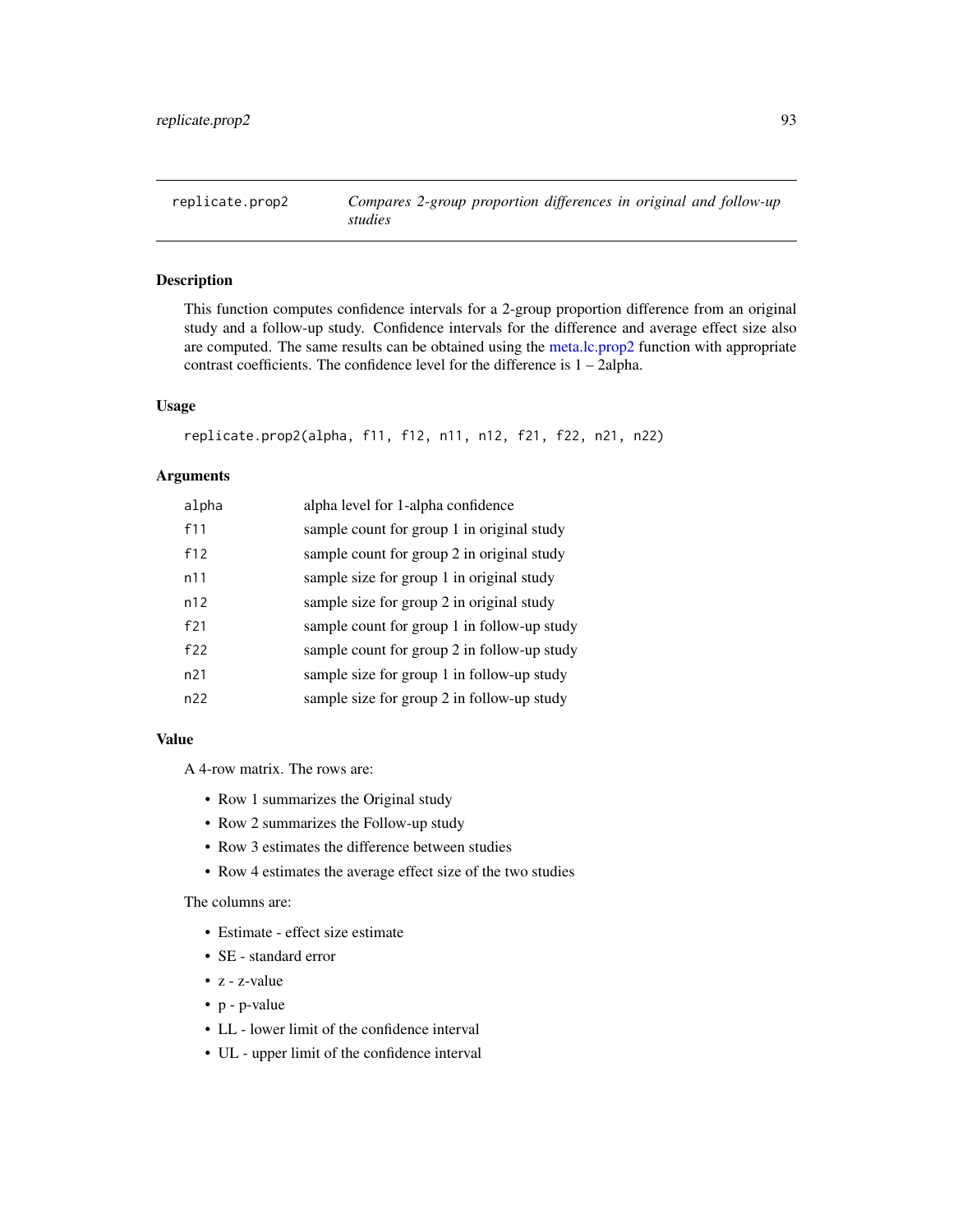#### References

Bonett DG (2021). "Design and analysis of replication studies." *Organizational Research Methods*, 24(3), 513–529. ISSN 1094-4281, doi: [10.1177/1094428120911088,](https://doi.org/10.1177/1094428120911088) [https://journals.](https://journals.sagepub.com/doi/10.1177/1094428120911088) [sagepub.com/doi/10.1177/1094428120911088](https://journals.sagepub.com/doi/10.1177/1094428120911088).

## Examples

replicate.prop2(.05, 21, 16, 40, 40, 19, 13, 60, 60)

```
# Should return:
# Estimate SE z p
# Original: 0.11904762 0.10805233 1.1017590 0.2705665
# Follow-up: 0.09677419 0.07965047 1.2149858 0.2243715
# Original - Follow-up: 0.02359056 0.13542107 0.1742016 0.8617070
# Average: 0.11015594 0.06771053 1.6268656 0.1037656
# LL UL
# Original: -0.09273105 0.3308263
# Follow-up: -0.05933787 0.2528863
# Original - Follow-up: -0.19915727 0.2463384
# Average: -0.02255427 0.2428661
```

| replicate.slope | Computes confidence intervals for a slope in original and follow-up |
|-----------------|---------------------------------------------------------------------|
|                 | studies                                                             |

## Description

Computes confidence intervals for a slope in original and follow-up studies, the difference in slopes, and the average of the slopes (equal error variances between studies is not assumed). The confidence interval for the difference uses a 1 - 2alpha confidence level. Use the replicate.gen function for slopes in other types of models (e.g., binary logistic, ordinal logistic, SEM).

#### Usage

```
replicate.slope(alpha, b1, se1, n1, b2, se2, n2, s)
```

| alpha | alpha level for 1-alpha or 1 - 2alpha confidence |
|-------|--------------------------------------------------|
| b1    | sample slope in original study                   |
| se1   | standard error of slope in original study        |
| n1    | sample size in original study                    |
| b2    | sample slope in follow-up study                  |
| se2   | standard error of slope in follow-up study       |
| n2    | sample size in follow-up study                   |
| S     | number of predictor variables in model           |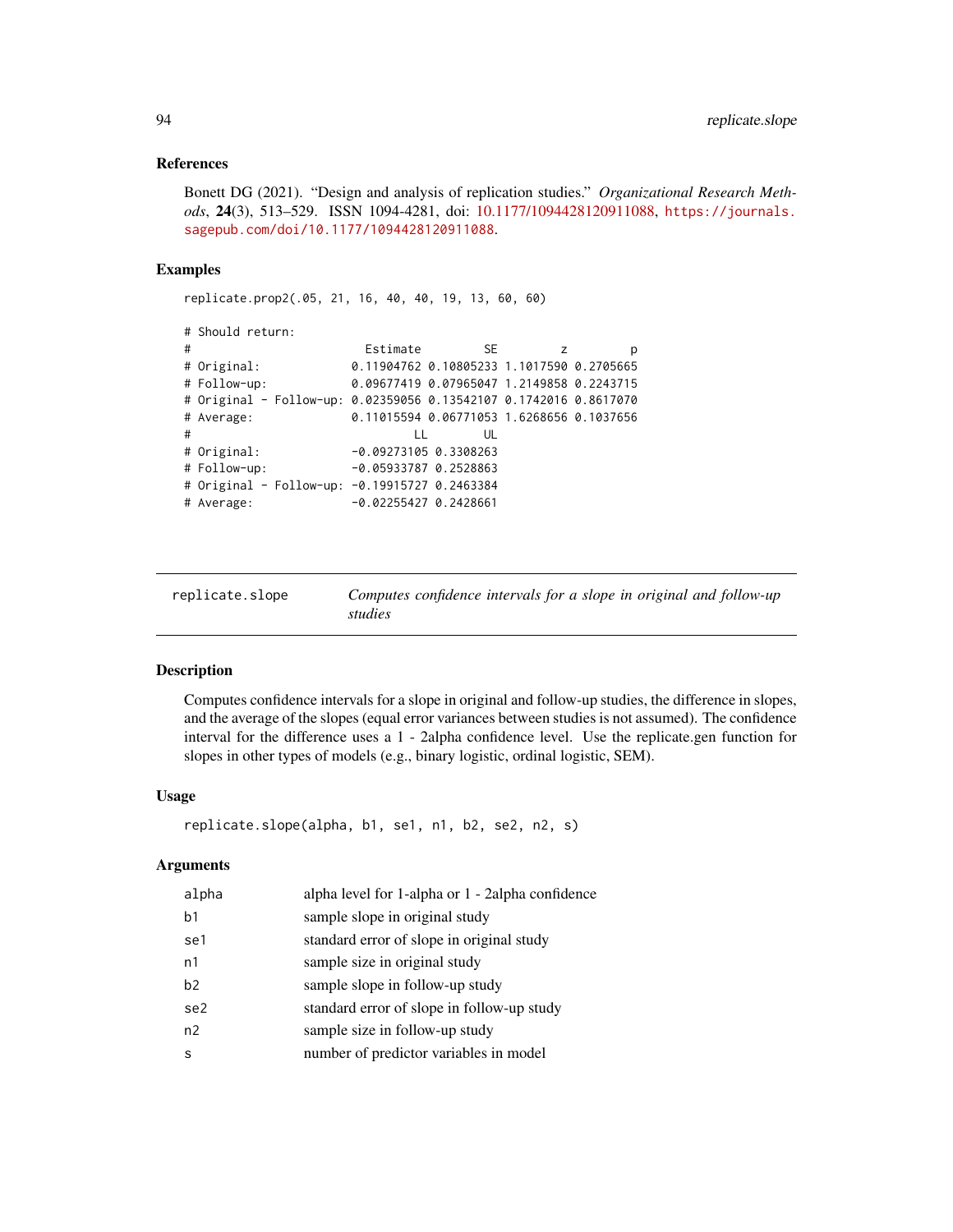# replicate.slope 95

# Value

A 4-row matrix. The rows are:

- Row 1 summarizes the Original study
- Row 2 summarizes the Follow-up study
- Row 3 estimates the difference between studies
- Row 4 estimates the average effect size of the two studies

## The columns are:

- Estimate effect size estimate
- SE standard error
- t t-value
- p p-value
- LL lower limit of the confidence interval
- UL upper limit of the confidence interval
- df degrees of freedom

## References

Bonett DG (2021). "Design and analysis of replication studies." *Organizational Research Methods*, 24(3), 513–529. ISSN 1094-4281, doi: [10.1177/1094428120911088,](https://doi.org/10.1177/1094428120911088) [https://journals.](https://journals.sagepub.com/doi/10.1177/1094428120911088) [sagepub.com/doi/10.1177/1094428120911088](https://journals.sagepub.com/doi/10.1177/1094428120911088).

# Examples

replicate.slope(.05, 23.4, 5.16, 50, 18.5, 4.48, 90, 4)

|   | # Should return:                                    |              |      |                             |                                       |
|---|-----------------------------------------------------|--------------|------|-----------------------------|---------------------------------------|
| # |                                                     | Estimate     | SE S | t                           | р                                     |
|   | # Original:                                         |              |      |                             | 23.40 5.160000 4.5348837 4.250869e-05 |
|   | # Follow-up:                                        |              |      |                             | 18.50 4.480000 4.1294643 8.465891e-05 |
|   | # Original - Follow-up:                             |              |      |                             | 4.90 6.833447 0.7170612 4.749075e-01  |
|   | # Average:                                          |              |      |                             | 20.95 3.416724 6.1316052 1.504129e-08 |
| # |                                                     | $\mathbf{L}$ | UL   | df                          |                                       |
|   | # Original:                                         |              |      | 13.007227 33.79277 45.0000  |                                       |
|   | # Follow-up:                                        |              |      | 9.592560 27.40744 85.0000   |                                       |
|   | # Original - Follow-up: -6.438743 16.23874 106.4035 |              |      |                             |                                       |
|   | # Average:                                          |              |      | 14.176310 27.72369 106.4035 |                                       |
|   |                                                     |              |      |                             |                                       |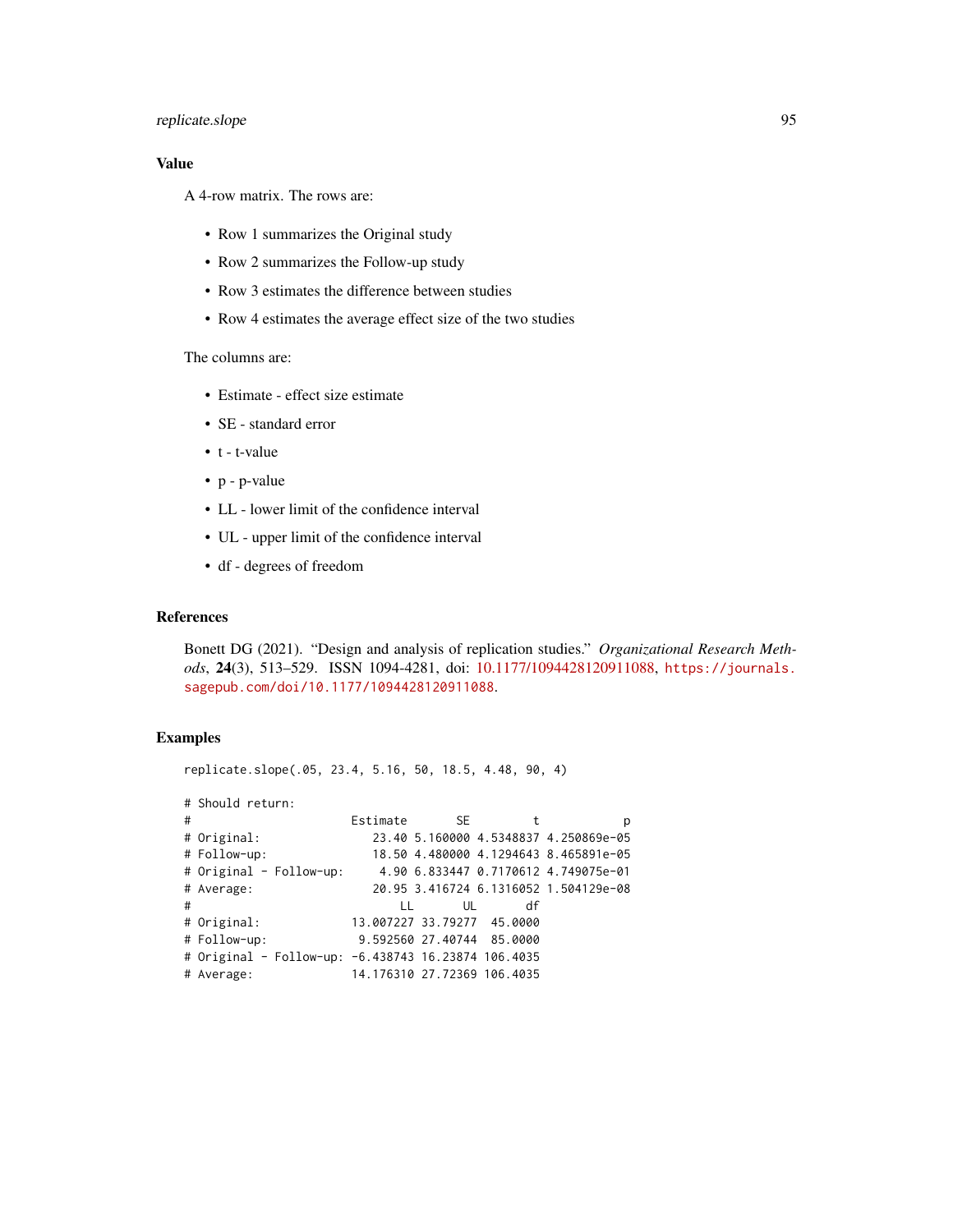replicate.stdmean.ps *Compares paired-samples standardized mean differences in original and follow-up studies*

# Description

This function computes confidence intervals for a paired-samples standardized mean difference from an original study and a follow-up study. Confidence intervals for the difference and average effect size also are computed. The same results can be obtained using the [meta.lc.stdmean.ps](#page-48-0) function with appropriate contrast coefficients. The confidence level for the difference is 1 – 2alpha.

# Usage

```
replicate.stdmean.ps(
  alpha,
 m11,
 m12,
  sd11,
  sd12,
 cor1,
 n1,
 m21,
 m22,
  sd21,
  sd22,
 cor2,
 n2
```
#### )

| alpha            | alpha level for 1-alpha confidence                              |
|------------------|-----------------------------------------------------------------|
| m11              | estimated mean for group 1 in original study                    |
| m12              | estimated mean for group 2 in original study                    |
| sd <sub>11</sub> | estimated SD for group 1 in original study                      |
| sd12             | estimated SD for group 2 in original study                      |
| cor1             | estimated correlation of paired observations in orginal study   |
| n1               | estimated size in original study                                |
| m21              | estimated mean for group 1 in follow-up study                   |
| m22              | estimated mean for group 2 in follow-up study                   |
| sd <sub>21</sub> | estimated SD for group 1 in follow-up study                     |
| sd22             | estimated SD for group 2 in follow-up study                     |
| cor2             | estimated correlation of paired observations in follow-up study |
| n2               | sample size in follow-up study                                  |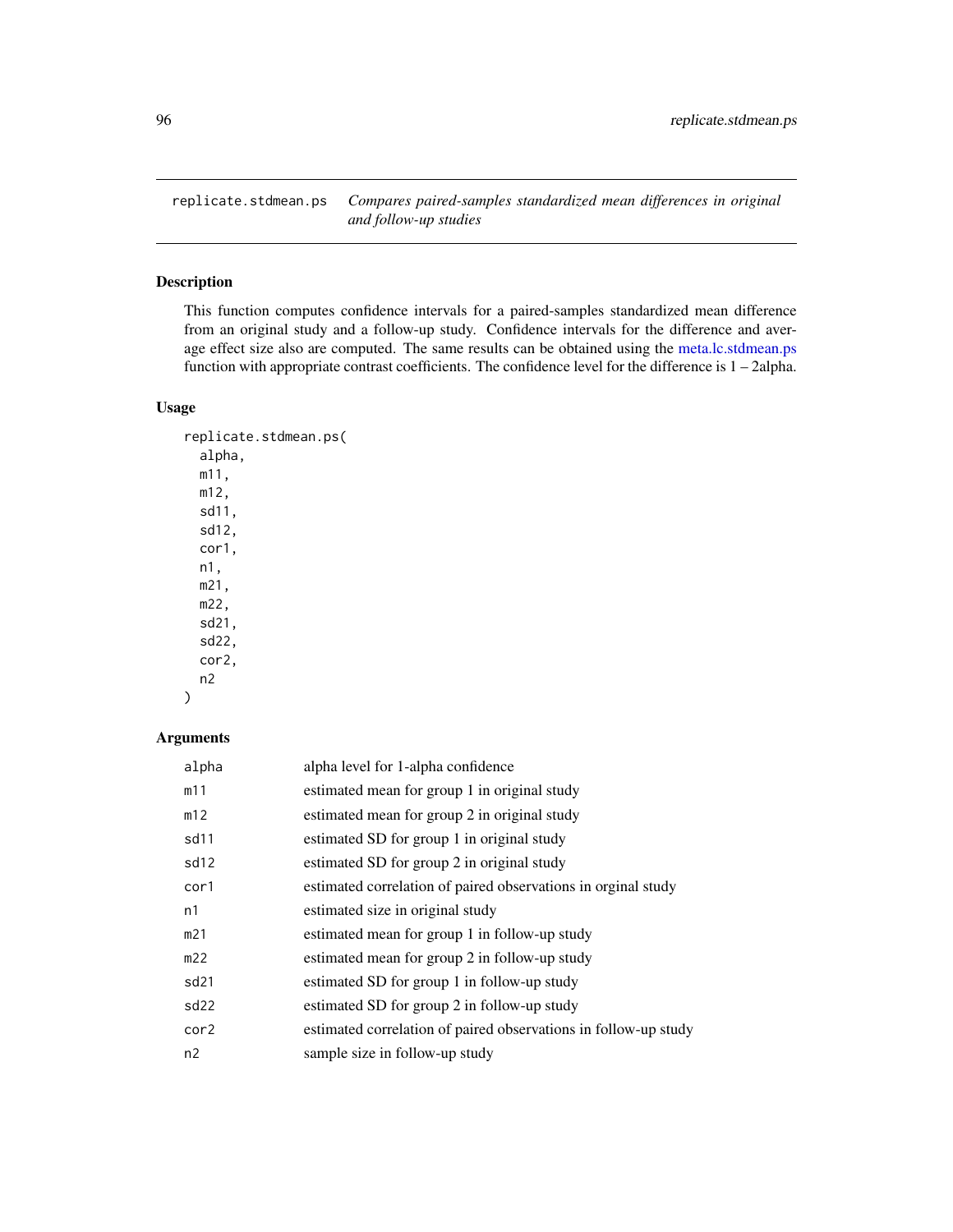## Value

A 4-row matrix. The rows are:

- Row 1 summarizes the original study
- Row 2 summarizes the follow-up study
- Row 3 estimates the difference between studies
- Row 4 estimates the average effect size between the two studies

The columns are:

- Estimate effect size estimate
- SE standard error
- LL lower limit of the confidence interval
- UL upper limit of the confidence interval

# References

Bonett DG (2021). "Design and analysis of replication studies." *Organizational Research Methods*, 24(3), 513–529. ISSN 1094-4281, doi: [10.1177/1094428120911088,](https://doi.org/10.1177/1094428120911088) [https://journals.](https://journals.sagepub.com/doi/10.1177/1094428120911088) [sagepub.com/doi/10.1177/1094428120911088](https://journals.sagepub.com/doi/10.1177/1094428120911088).

#### Examples

```
replicate.stdmean.ps(alpha = .05,
 m11 = 86.22, m12 = 70.93, sd11 = 14.89, sd12 = 12.32, cor1 = .765, n1 = 20,
 m21 = 84.81, m22 = 77.24, sd21 = 15.68, sd22 = 16.95, cor2 = .702, n2 = 75)
# Should return:
# Estimate SE LL UL
# Orginal: 1.0890300 0.22915553 0.6697353 1.5680085
# Follow-up: 0.4604958 0.09590506 0.2756687 0.6516096
# Original - Follow-up: 0.6552328 0.24841505 0.2466264 1.0638392
# Average: 0.7747629 0.12420752 0.5313206 1.0182052
```
replicate.stdmean2 *Compares 2-group standardized mean differences in original and follow-up studies*

#### Description

This function computes confidence intervals for a 2-group standardized mean difference from an original study and a follow-up study. Confidence intervals for the difference and average effect size also are computed. The same results can be obtained using the [meta.lc.stdmean2](#page-50-0) function with appopriate contrast coefficients. The confidence level for the difference is 1 – 2alpha.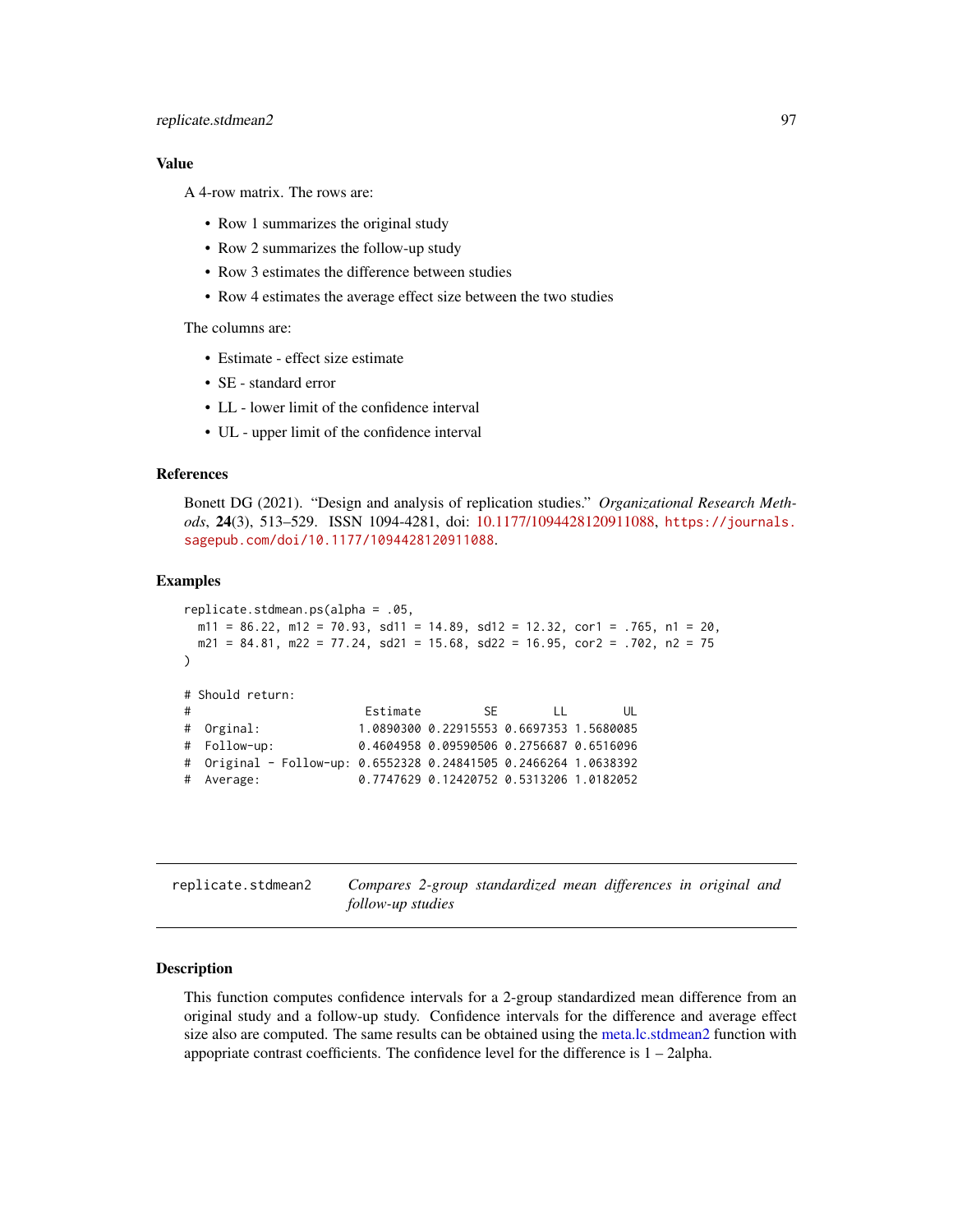# Usage

| replicate.stdmean2( |
|---------------------|
| alpha.              |
| m11.                |
| m12,                |
| sd11,               |
| sd12,               |
| n11,                |
| n12.                |
| m21.                |
| m22.                |
| sd21,               |
| sd22,               |
| n21.                |
| n22                 |
|                     |

# )

# Arguments

| alpha            | alpha level for 1-alpha confidence            |
|------------------|-----------------------------------------------|
| m11              | estimated mean for group 1 in original study  |
| m12              | estimated mean for group 2 in original study  |
| sd11             | estimated SD for group 1 in original study    |
| sd12             | estimated SD for group 2 in original study    |
| n11              | sample size for group 1 in original study     |
| n12              | sample size for group 2 in original study     |
| m21              | estimated mean for group 1 in follow-up study |
| m22              | estimated mean for group 2 in follow-up study |
| sd <sub>21</sub> | estimated SD for group 1 in follow-up study   |
| sd <sub>22</sub> | estimated SD for group 2 in follow-up study   |
| n21              | sample size for group 1 in follow-up study    |
| n22              | sample size for group 2 in follow-up study    |
|                  |                                               |

# Value

A 4-row matrix. The rows are:

- Row 1 summarizes the original study
- Row 2 summarizes the follow-up study
- Row 3 estimates the difference between studies
- Row 4 estimates the average effect size between the two studies

The columns are:

• Estimate - effect size estimate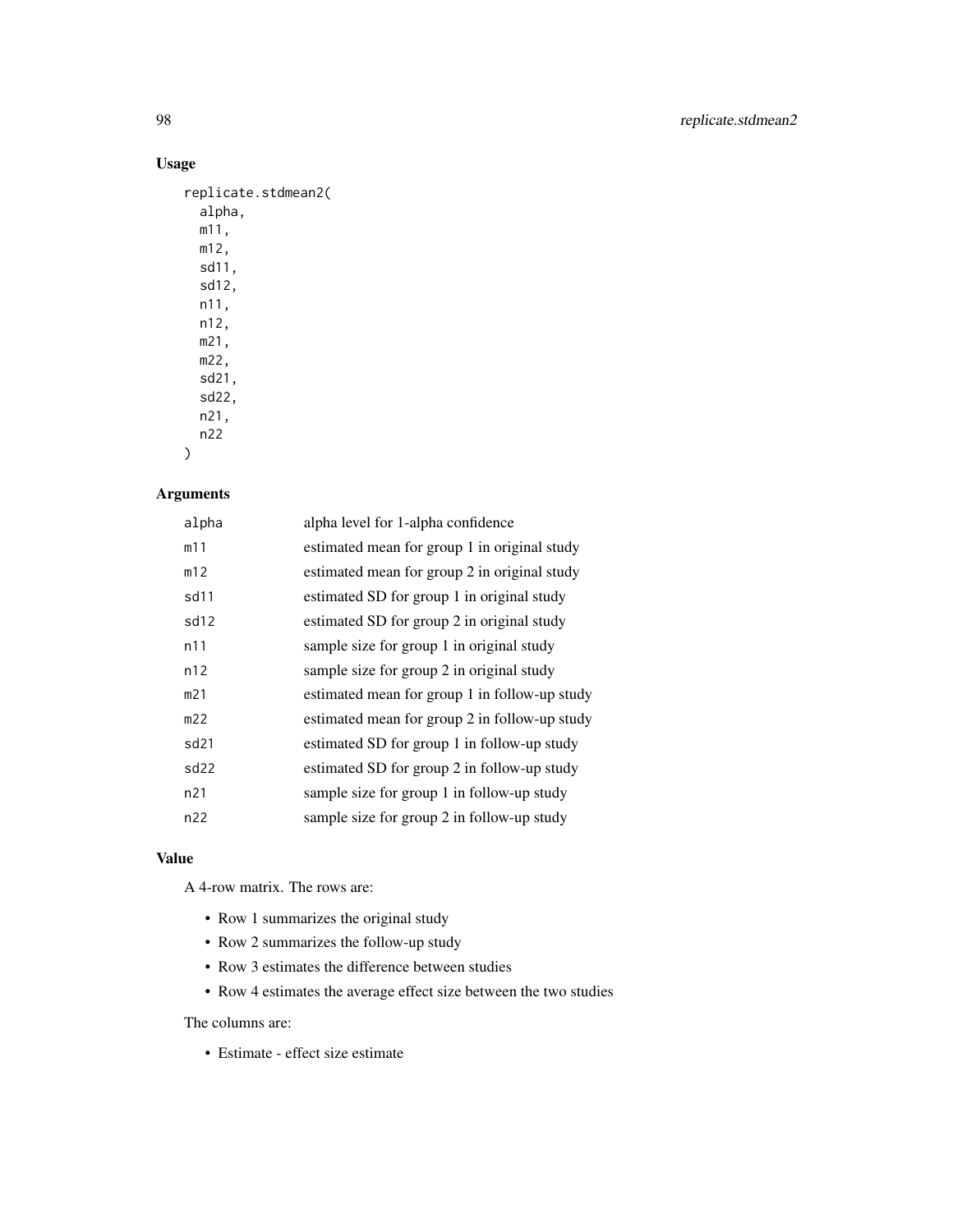se.cor 99

- SE standard error
- LL lower limit of the confidence interval
- UL upper limit of the confidence interval

#### References

Bonett DG (2021). "Design and analysis of replication studies." *Organizational Research Methods*, 24(3), 513–529. ISSN 1094-4281, doi: [10.1177/1094428120911088,](https://doi.org/10.1177/1094428120911088) [https://journals.](https://journals.sagepub.com/doi/10.1177/1094428120911088) [sagepub.com/doi/10.1177/1094428120911088](https://journals.sagepub.com/doi/10.1177/1094428120911088).

# Examples

|   | replicate.stdmean2(.05, 21.9, 16.1, 3.82, 3.21, 40, 40,           |                                 |     |        |                                          |
|---|-------------------------------------------------------------------|---------------------------------|-----|--------|------------------------------------------|
|   |                                                                   | 25.2, 19.1, 3.98, 3.79, 75, 75) |     |        |                                          |
|   |                                                                   |                                 |     |        |                                          |
|   | # Should return:                                                  |                                 |     |        |                                          |
| # |                                                                   | Estimate                        | -SE | $\Box$ | UL                                       |
|   | # Original:                                                       |                                 |     |        | 1.62803662 0.2594668 1.1353486 2.1524396 |
|   | # Follow-up:                                                      |                                 |     |        | 1.56170447 0.1870576 1.2030461 1.9362986 |
|   | # Original - Follow-up: 0.07422178 0.3198649 -0.4519092 0.6003527 |                                 |     |        |                                          |
|   | # Average:                                                        |                                 |     |        | 1.59487055 0.1599325 1.2814087 1.9083324 |

se.cor *Computes the standard error for a Pearson or partial correlation*

# Description

This function can be used to compute the standard error of a Pearson or partial correlation using the estimatede correlation, sample size, and number of control variables. The effect size estimate and standard error output from this function can be used as input in the [meta.ave.gen,](#page-7-0) [meta.lc.gen,](#page-35-0) and [meta.lm.gen](#page-56-0) functions in applications where a combination of different types of correlations are used in the

## Usage

se.cor(cor, s, n)

| cor | estimated Pearson or partial correlation    |
|-----|---------------------------------------------|
| S   | number of control variables (0 for Pearson) |
| n   | sample size                                 |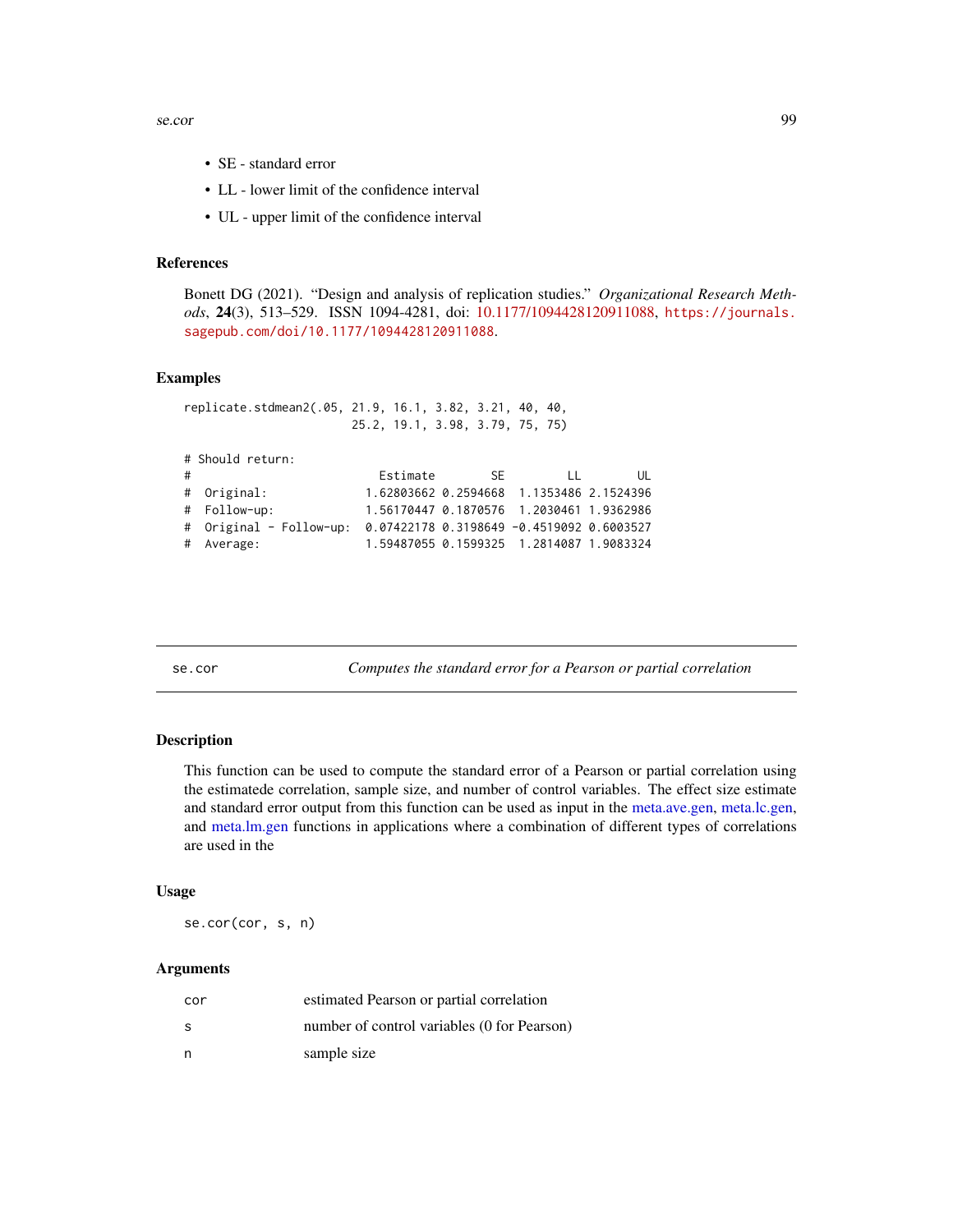100 se.mean.ps

## Value

Returns a one-row matrix:

- Estimate estimate of Pearson or partial correlation
- SE standard error

## References

Bonett DG (2008). "Meta-analytic interval estimation for bivariate correlations." *Psychological Methods*, 13(3), 173–181. ISSN 1939-1463, doi: [10.1037/a0012868,](https://doi.org/10.1037/a0012868) [https://doi.apa.org/](https://doi.apa.org/getdoi.cfm?doi=10.1037/a0012868) [getdoi.cfm?doi=10.1037/a0012868](https://doi.apa.org/getdoi.cfm?doi=10.1037/a0012868).

## Examples

```
se.cor(.40, 0, 55)
# Should return:
# Estimate SE
# Correlation: 0.4 0.116487
```
se.mean.ps *Computes the standard error for a paired-samples mean difference*

#### Description

This function can be used to compute the standard error of a paired-samples mean difference using the two estimated means, and sample size. The effect size estimate and standard error output from this function can be used as input in the [meta.ave.gen,](#page-7-0) #' [meta.lc.gen,](#page-35-0) and [meta.lm.gen](#page-56-0) functions in applications where compatible mean differences from a combination of 2-group and paired-samples experiments are used in the meta-analysis.

#### Usage

```
se.mean.ps(m1, m2, sd1, sd2, cor, n)
```

| m1  | estimated mean for measurement 1               |
|-----|------------------------------------------------|
| m2  | estimated mean for measurement 2               |
| sd1 | estimated standard deviation for measurement 1 |
| sd2 | estimated standard deviation for measurement 2 |
| cor | estimated correlation for measurements 1 and 2 |
| n   | sample size                                    |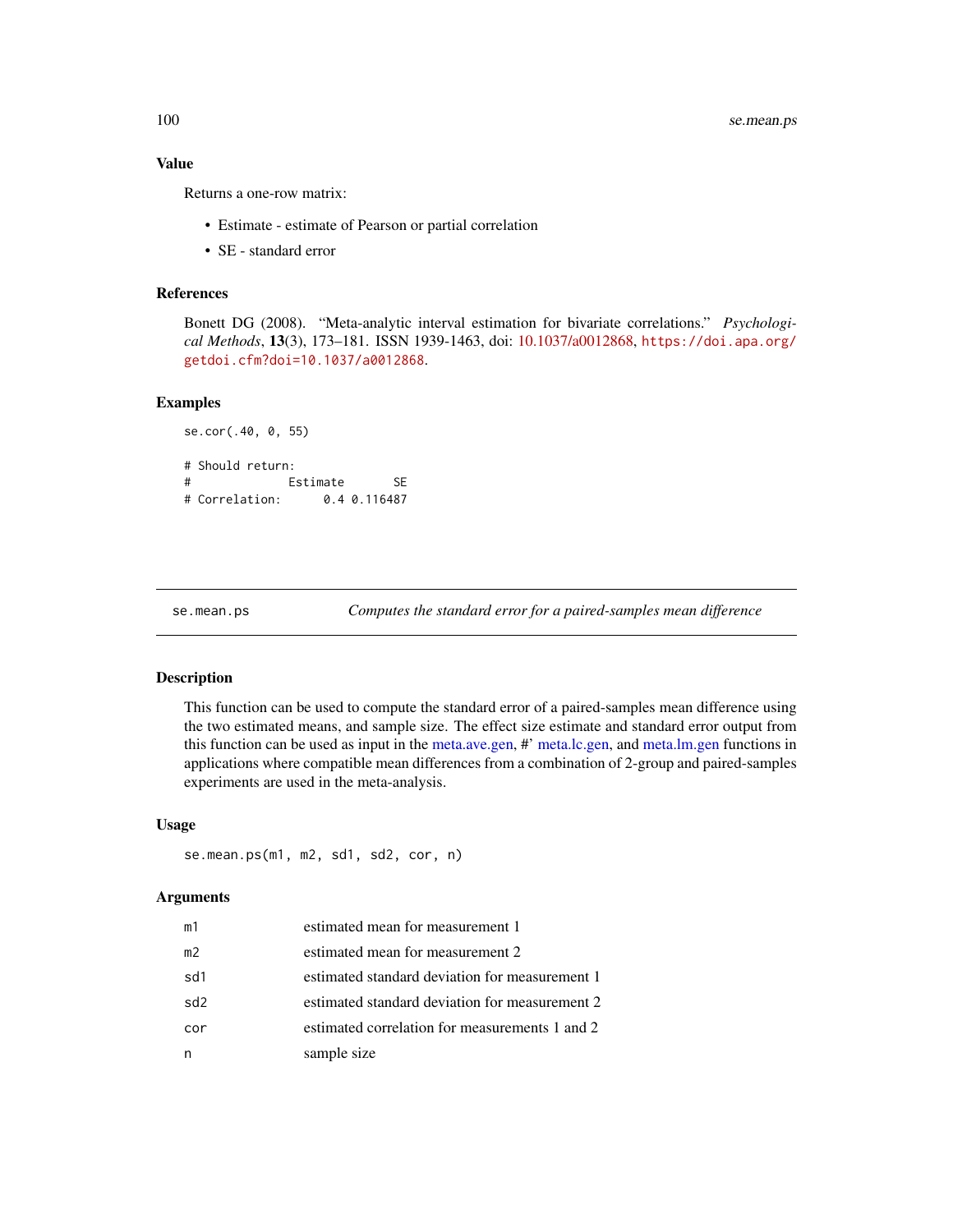#### se.mean2  $101$

## Value

Returns a one-row matrix:

- Estimate estimate of mean difference
- SE standard error

## References

Snedecor GW, Cochran WG (1980). *Statistical methods*, 7th edition. ISU University Pres, Ames, Iowa.

#### Examples

```
se.mean.ps(23.9, 25.1, 1.76, 2.01, .78, 25)
# Should return:
# Estimate SE
# Mean difference: -1.2 0.2544833
```
se.mean2 *Computes the standard error for a 2-group mean difference*

# Description

This function can be used to compute the standard error of a 2-group mean difference using the two estimated means, estimated standard deviations, and sample sizes. The effect size estimate and standard error output from this function can be used as input in the [meta.ave.gen,](#page-7-0) [meta.lc.gen,](#page-35-0) and [meta.lm.gen](#page-56-0) functions in applications where compatible mean differences from a combination of 2-group and paired-samples experiments are used in the meta-analysis.

#### Usage

se.mean2(m1, m2, sd1, sd2, n1, n2)

| m1  | estimated mean for group 1               |
|-----|------------------------------------------|
| m2  | estimated mean for group 2               |
| sd1 | estimated standard deviation for group 1 |
| sd2 | estimated standard deviation for group 2 |
| n1  | group 1 sample size                      |
| n2  | group 2 sample size                      |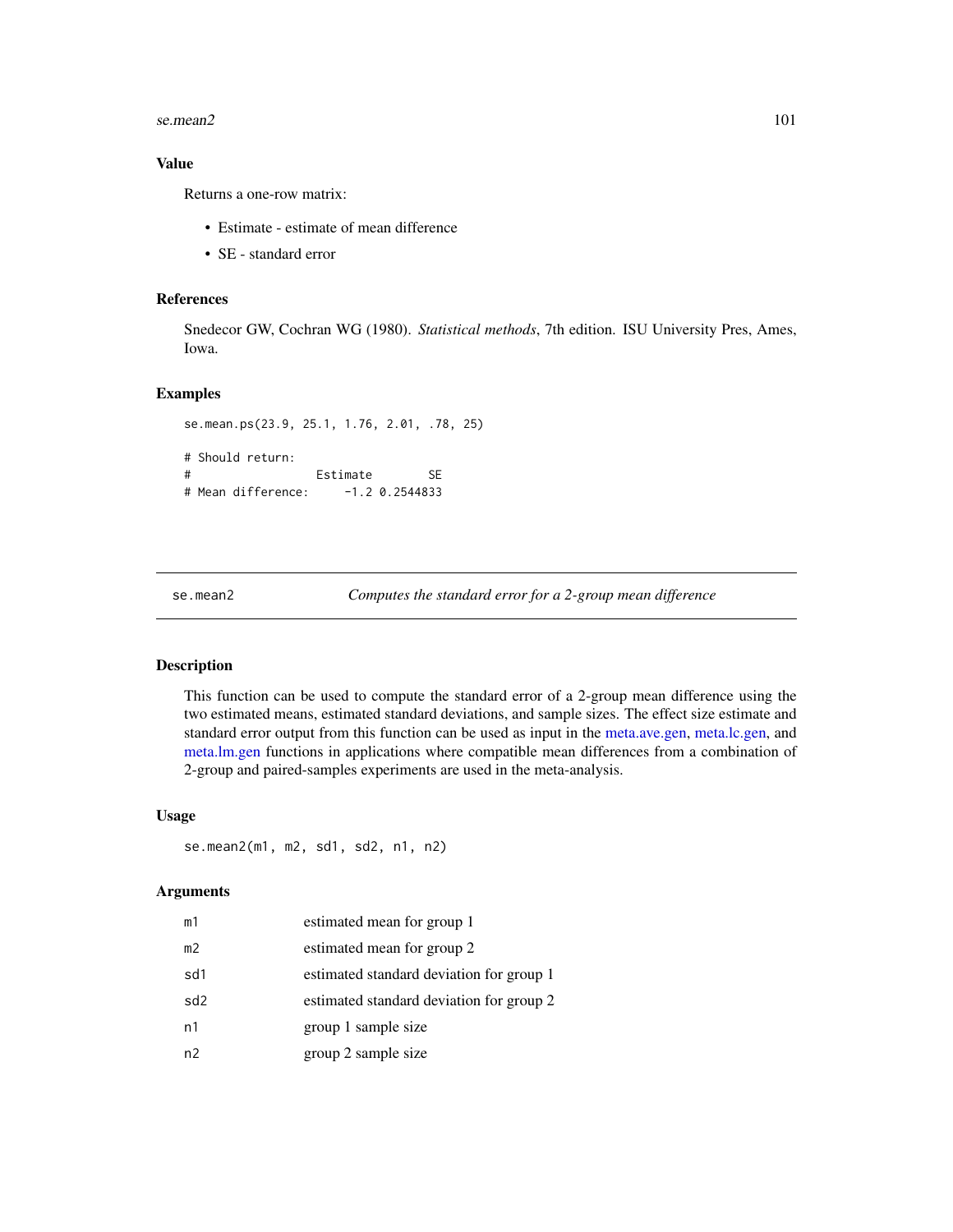## Value

Returns a one-row matrix:

- Estimate estimate of mean difference
- SE standard error

# References

Snedecor GW, Cochran WG (1980). *Statistical methods*, 7th edition. ISU University Pres, Ames, Iowa.

# Examples

se.mean2(21.9, 16.1, 3.82, 3.21, 40, 40) # Estimate SE # Mean difference: 5.8 0.7889312

se.meanratio.ps *Computes the standard error for a paired-samples log mean ratio*

# Description

This function can be used to compute the standard error of a paired-samples mean ratio using the estimated eans, estimated size. The effect size estimate and standard error output from this function can be used as input in the [meta.ave.gen,](#page-7-0) [meta.lc.gen,](#page-35-0) and [meta.lm.gen](#page-56-0) functions in application where compatible mean ratios from a combination of 2-group and paired-samples experiments are used in the meta-analysis.

#### Usage

```
se.meanratio.ps(m1, m2, sd1, sd2, cor, n)
```

| m1  | estimated mean for measurement 1               |
|-----|------------------------------------------------|
| m2  | estimated mean for measurement 2               |
| sd1 | estimated standard deviation for measurement 1 |
| sd2 | estimated standard deviation for measurement 2 |
| cor | estimated correlation for measurements 1 and 2 |
| n   | sample size                                    |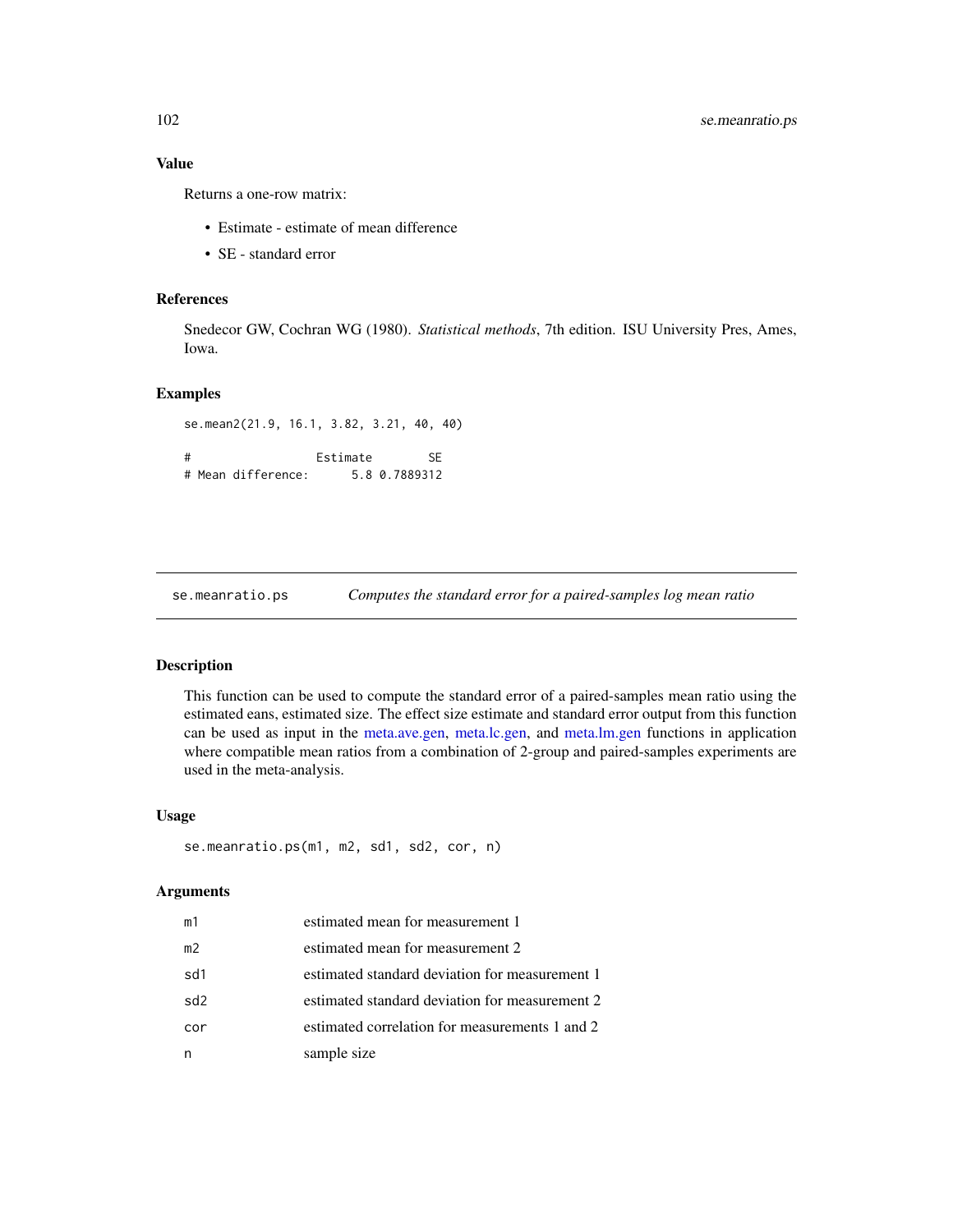## se.meanratio2 103

## Value

Returns a one-row matrix:

- Estimate estimate of log mean ratio
- SE standard error

## References

Bonett DG, Price RM (2020). "Confidence intervals for ratios of means and medians." *Journal of Educational and Behavioral Statistics*, 45(6), 750–770. ISSN 1076-9986, doi: [10.3102/](https://doi.org/10.3102/1076998620934125) [1076998620934125,](https://doi.org/10.3102/1076998620934125) <https://journals.sagepub.com/doi/10.3102/1076998620934125>.

#### Examples

```
se.meanratio.ps(21.9, 16.1, 3.82, 3.21, .748, 40)
# Should return:
# Estimate SE
# Log mean ratio: 0.3076674 0.02130161
```

```
se.meanratio2 Computes the standard error for a 2-group log mean ratio
```
#### Description

This function can be used to compute the standard error of a 2-group mean ratio using the two estimated means, estimated standard deviations, and sample sizes. The effect size estimate and standard error output from this function can be used as input in the [meta.ave.gen,](#page-7-0) [meta.lc.gen,](#page-35-0) and link[vcmeta]meta.lm.gen functions in application where compatible mean ratios from a combination of 2-group and paired-samples experiments are used in the meta-analysis.

#### Usage

```
se.meanratio2(m1, m2, sd1, sd2, n1, n2)
```

| m1  | estimated mean for group 1               |
|-----|------------------------------------------|
| m2  | estimated mean for group 2               |
| sd1 | estimated standard deviation for group 1 |
| sd2 | estimated standard deviation for group 2 |
| n1  | group 1 sample size                      |
| n2  | group 2 sample size                      |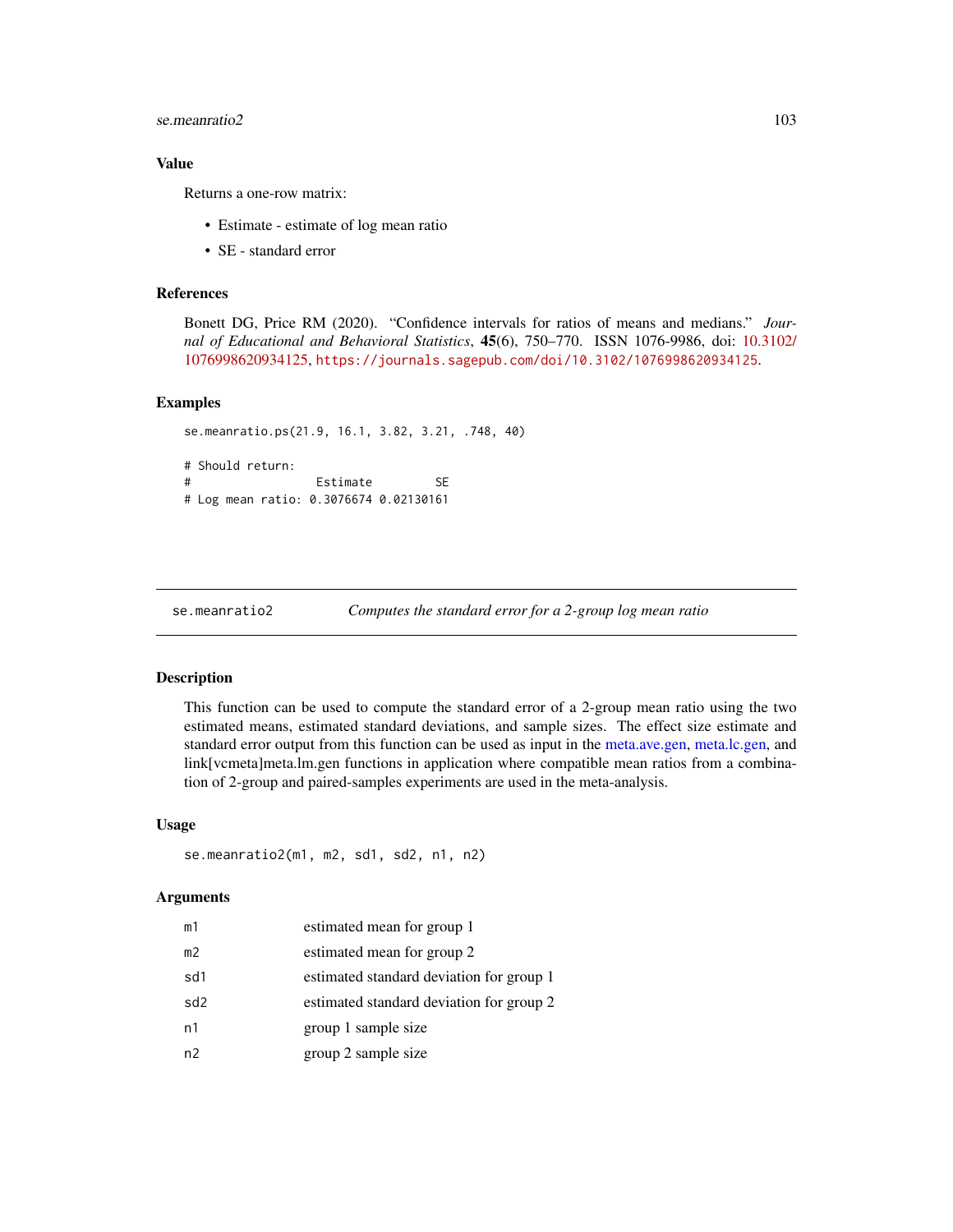104 se.odds

## Value

Returns a one-row matrix:

- Estimate estimate of log mean ratio
- SE standard error

## References

Bonett DG, Price RM (2020). "Confidence intervals for ratios of means and medians." *Journal of Educational and Behavioral Statistics*, 45(6), 750–770. ISSN 1076-9986, doi: [10.3102/](https://doi.org/10.3102/1076998620934125) [1076998620934125,](https://doi.org/10.3102/1076998620934125) <https://journals.sagepub.com/doi/10.3102/1076998620934125>.

## Examples

```
se.meanratio2(21.9, 16.1, 3.82, 3.21, 40, 40)
# Should return:
# Estimate SE
# Log mean ratio: 0.3076674 0.041886
```
se.odds *Computes the standard error for a log odds ratio*

#### Description

This function computes a log odds ratio and its standard error using the frequency counts and sample sizes in a 2-group design. These frequency counts and sample sizes can be obtained from a 2x2 contingency table. This function is useful in a meta-analysis of odds ratios where some studies report the sample odds ratio and its standard error and other studies only report the frequency counts or a 2x2 contingency table. The log odds ratio and standard error output from this function can be used as input in the [meta.ave.gen,](#page-7-0) [meta.lc.gen,](#page-35-0) and [meta.lm.gen](#page-56-0) functions.

#### Usage

se.odds(f1, n1, f2, n2)

| f1 | number of participants who have the outcome of interest in group 1 |
|----|--------------------------------------------------------------------|
| n1 | group 1 sample size                                                |
| f2 | number of participants who have the outcome of interest in group 2 |
| n2 | group 2 sample size                                                |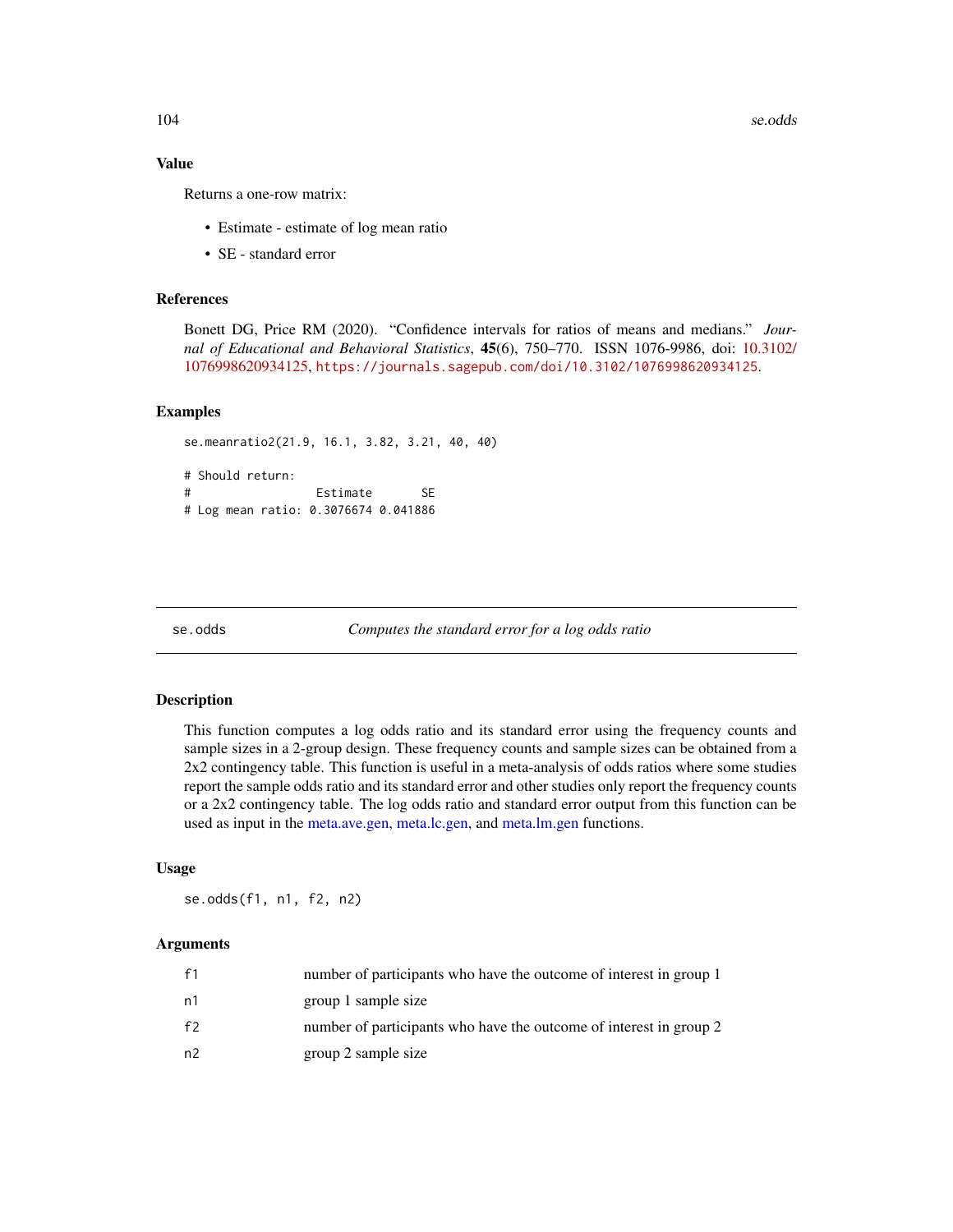#### se.pbcor 105

## Value

Returns a one-row matrix:

- Estimate estimate of log odds ratio
- SE standard error

#### References

Bonett DG, Price RM (2015). "Varying coefficient meta-analysis methods for odds ratios and risk ratios." *Psychological Methods*, 20(3), 394–406. ISSN 1939-1463, doi: [10.1037/met0000032,](https://doi.org/10.1037/met0000032) <https://doi.apa.org/getdoi.cfm?doi=10.1037/met0000032>.

#### Examples

```
se.odds(36, 50, 21, 50)
# Should return:
# Estimate SE
# Log odds ratio: 1.239501 0.4204435
```
se.pbcor *Computes the standard error for a point-biserial correlation*

#### Description

The function computes a point-biserial correlation and its standard error for two types of pointbiserial correlations in 2-group designs using the estimated means, estimated standard deviations, and samples sizes. One type of point-biserial correlation uses an unweighted average of variances and is appropriate for 2-group experimental designs. The other type of point-biserial correlation uses a weighted average of variances and is appropriate for 2-group nonexperimental designs with simple random sampling. This function is useful in a meta-analysis of compatible point-biserial correlations where some studies used a 2-group experimental design and other studies used a 2 group nonexperimental design. The effect size estimate and standard error output from this function can be used as input in the [meta.ave.gen,](#page-7-0) [meta.lc.gen,](#page-35-0) and [meta.lm.gen](#page-56-0) functions.

## Usage

```
se.pbcor(m1, m2, sd1, sd2, n1, n2, type)
```

| m1  | estimated mean for group 1               |
|-----|------------------------------------------|
| m2  | estimated mean for group 2               |
| sd1 | estimated standard deviation for group 1 |
| sd2 | estimated standard deviation for group 2 |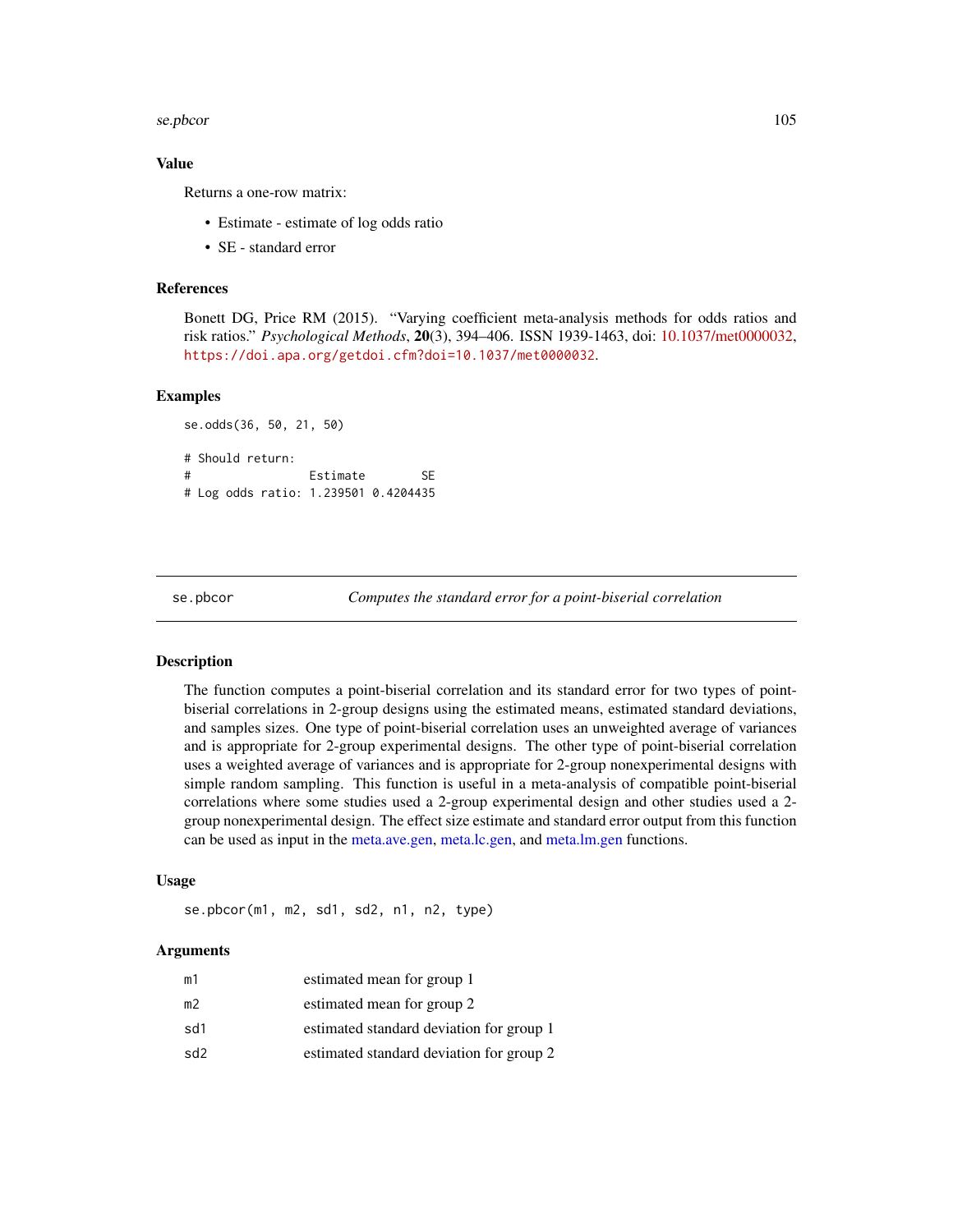#### 106 se.prop.ps

| n1   | group 1 sample size                        |
|------|--------------------------------------------|
| n2   | group 2 sample size                        |
| type | • set to 1 for weighted variance average   |
|      | • set to 2 for unweighted variance average |

# Value

Returns a one-row matrix:

- Estimate estimate of point-biserial correlation
- SE standard error

## References

Bonett DG (2020). "Point-biserial correlation: Interval estimation, hypothesis testing, meta-analysis, and sample size determination." *British Journal of Mathematical and Statistical Psychology*, 73(S1), 113–144. ISSN 0007-1102, doi: [10.1111/bmsp.12189,](https://doi.org/10.1111/bmsp.12189) [https://onlinelibrary.wiley.com/doi/](https://onlinelibrary.wiley.com/doi/10.1111/bmsp.12189) [10.1111/bmsp.12189](https://onlinelibrary.wiley.com/doi/10.1111/bmsp.12189).

#### Examples

se.pbcor(21.9, 16.1, 3.82, 3.21, 40, 40, 1) # Should return: # Estimate SE # Point-biserial correlation: 0.6349786 0.05981325

se.prop.ps *Computes the Bonett-Price estimate and standard error for a pairedsamples proportion difference*

## Description

This function can be used to compute the standard error of a paired-samples proportion difference using the frequency counts from a 2 x 2 contingency table. The effect size estimate and standard error output from this function can be used as input in the [meta.ave.gen,](#page-7-0) [meta.lc.gen,](#page-35-0) and [meta.lm.gen](#page-56-0) functions in applications where compatible proportion differences from a combination of 2-group and paired-samples studies are used in the meta-analysis.

#### Usage

se.prop.ps(f00, f01, f10, f11)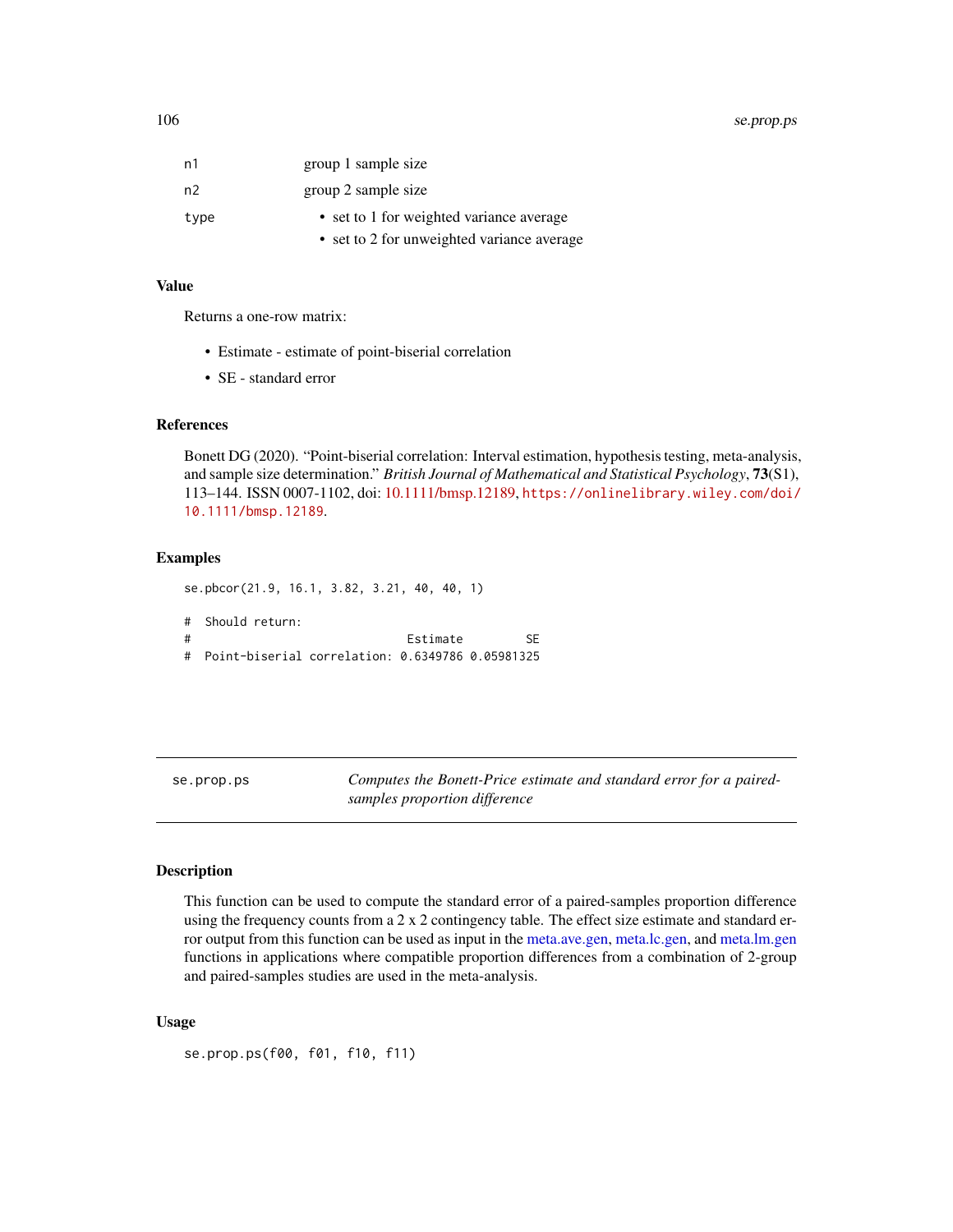#### se.prop2  $107$

# Arguments

| f00 | number of participants with $y = 0$ and $x = 0$ |
|-----|-------------------------------------------------|
| f01 | number of participants with $y = 0$ and $x = 1$ |
| f10 | number of participants with $y = 1$ and $x = 0$ |
| f11 | number of participants with $y = 1$ and $x = 1$ |

## Value

Returns a one-row matrix:

- Estimate estimate of proportion difference
- SE standard error

se.prop.ps(16, 64, 5, 15)

# References

Agresti A, Caffo B (2000). "Simple and Effective Confidence Intervals for Proportions and Differences of Proportions Result from Adding Two Successes and Two Failures." *The American Statistician*, 54(4), 280-288. doi: [10.1080/00031305.2000.10474560,](https://doi.org/10.1080/00031305.2000.10474560) [https://www.tandfonline.com/](https://www.tandfonline.com/doi/abs/10.1080/00031305.2000.10474560) [doi/abs/10.1080/00031305.2000.10474560](https://www.tandfonline.com/doi/abs/10.1080/00031305.2000.10474560).

# Examples

# Should return: # Estimate SE # Proportion difference: 0.5784314 0.05953213

se.prop2 *Computes the Agresti-Caffo estimate and standard error for a 2-group proportion difference*

#### **Description**

This function can be used to compute the standard error of a 2-group proportion difference using the two sample proportions and sample sizes. The effect size estimate and standard error output from this function can be used as input in the [meta.ave.gen,](#page-7-0) [meta.lc.gen,](#page-35-0) and [meta.lm.gen](#page-56-0) functions in applications where compatible proportion differences from a combination of 2-group and pairedsamples studies are used in the meta-analysis.

#### Usage

se.prop2(f1, f2, n1, n2)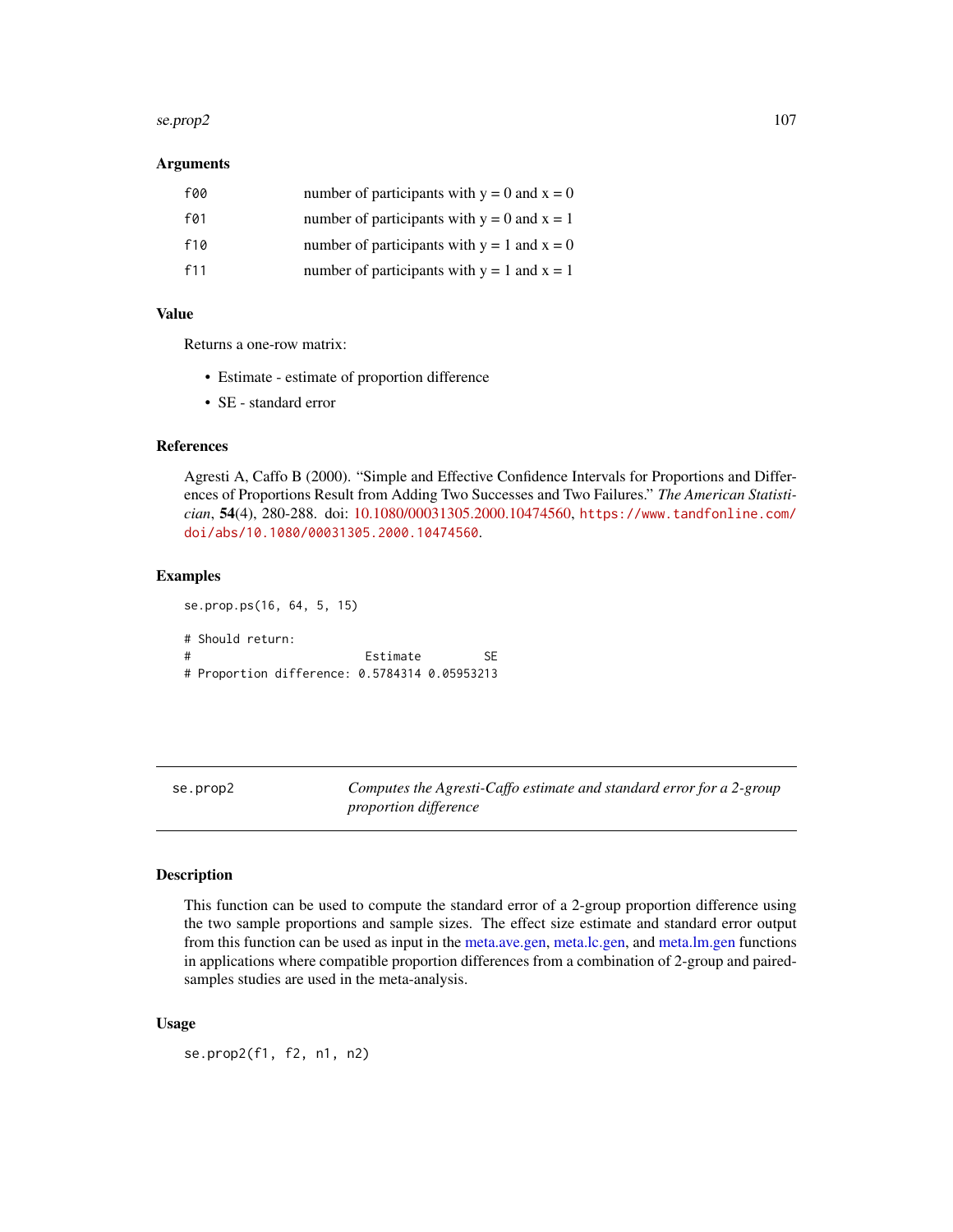108 se.semipartial

#### **Arguments**

| f1 | number of participants in group 1 who have the outcome |
|----|--------------------------------------------------------|
| f2 | number of participants in group 2 who have the outcome |
| n1 | group 1 sample size                                    |
| n2 | group 2 sample size                                    |

## Value

Returns a one-row matrix:

- Estimate estimate of proportion difference
- SE standard error

# References

Agresti A, Caffo B (2000). "Simple and Effective Confidence Intervals for Proportions and Differences of Proportions Result from Adding Two Successes and Two Failures." *The American Statistician*, 54(4), 280-288. doi: [10.1080/00031305.2000.10474560,](https://doi.org/10.1080/00031305.2000.10474560) [https://www.tandfonline.com/](https://www.tandfonline.com/doi/abs/10.1080/00031305.2000.10474560) [doi/abs/10.1080/00031305.2000.10474560](https://www.tandfonline.com/doi/abs/10.1080/00031305.2000.10474560).

#### Examples

```
se.prop2(31, 16, 40, 40)
# Should return:
# Estimate SE
# Proportion difference: 0.3571429 0.1002777
```
se.semipartial *Computes the standard error for a semipartial correlation*

## Description

This function can be used to compute the standard error of a semipartial correlation using the estimated correlation, sample size, and squared multiple correlation for the full model. The effect size estimate and standard error output from this function can be used as input in the [meta.ave.gen,](#page-7-0) [meta.lc.gen,](#page-35-0) and [meta.lm.gen](#page-56-0) functions in applications where a combination of different types of correlations are used in the meta-analysis.

#### Usage

```
se.semipartial(cor, r2, n)
```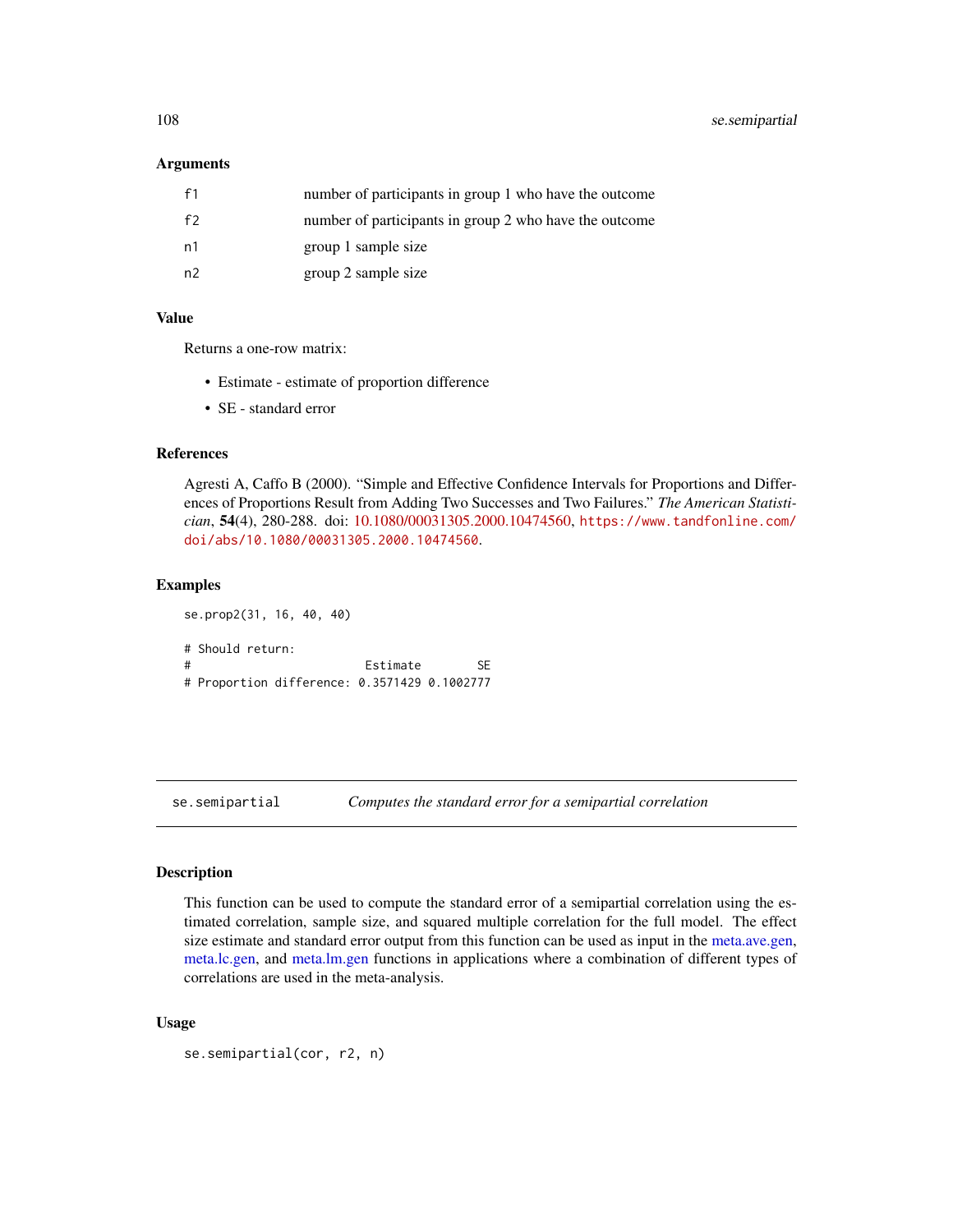#### <span id="page-108-0"></span>se.slope 109

# Arguments

| cor | estimated semipartial correlation                     |
|-----|-------------------------------------------------------|
| r2  | estimated squared multiple correlation for full model |
|     | sample size                                           |

## Value

Returns a one-row matrix:

- Estimate estimate of semipartial correlation
- SE standard error

## Examples

```
se.semipartial(.40, .25, 60)
# Should return:
# Estimate SE
# Semipartial correlation: 0.4 0.1063262
```
## se.slope *Computes a slope and standard error*

## Description

This function can be used to compute a slope and its standard error for a simple linear regression model using the estimated Pearson correlation and the estimated standard deviations of response and predictor variables. This function is useful in a meta-analysis of slopes of a simple linear regression model where some studies report the Pearson correlation but not the slope.

# Usage

se.slope(cor, sdy, sdx, n)

## Arguments

| cor | estimated Pearson correlation                          |
|-----|--------------------------------------------------------|
| sdv | estimated standard deviation of the response variable  |
| sdx | estimated standard deviation of the predictor variable |
| n   | sample size                                            |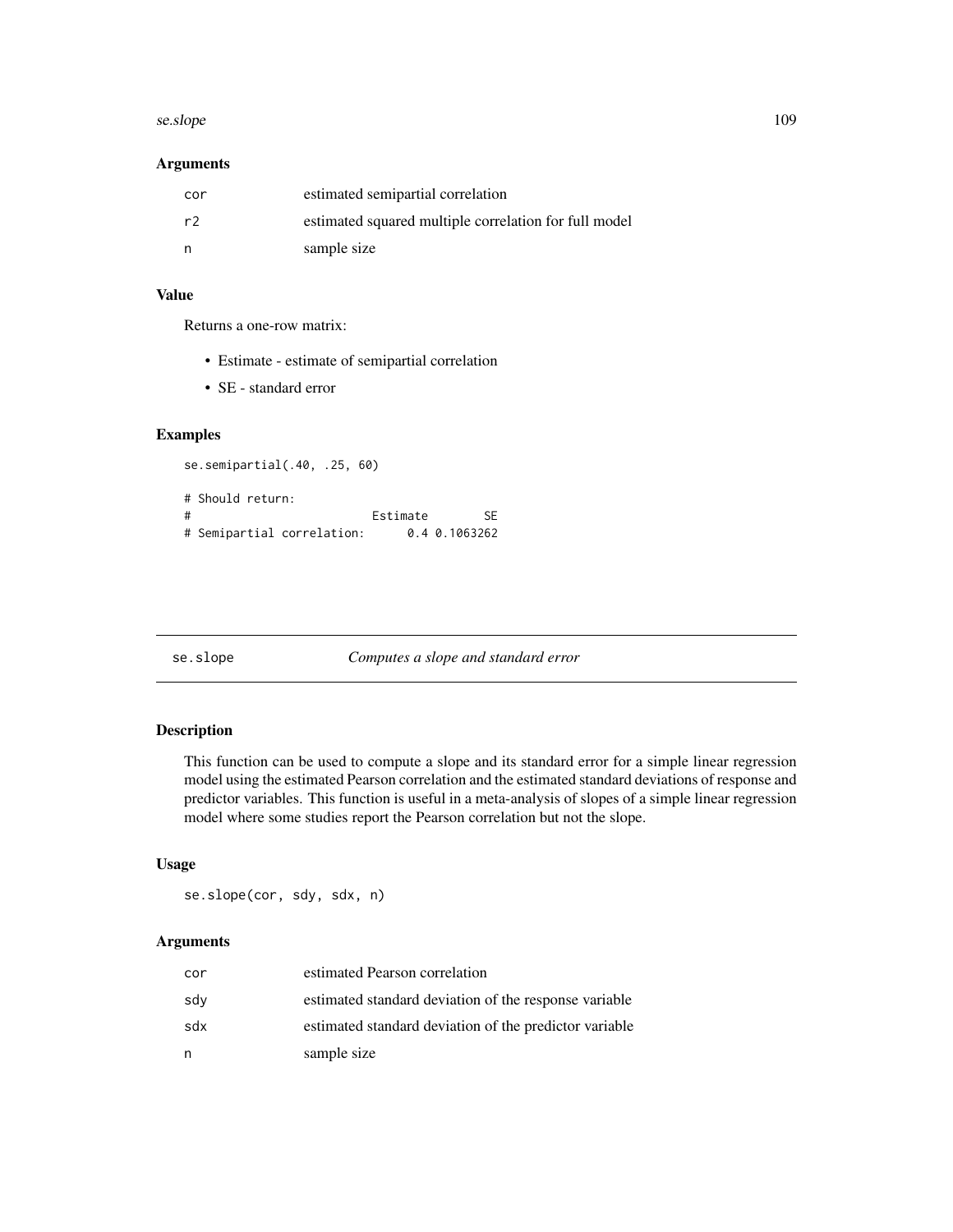# <span id="page-109-0"></span>Value

Returns a one-row matrix:

- Estimate estimate of slope
- SE standard error

#### References

Snedecor GW, Cochran WG (1980). *Statistical methods*, 7th edition. ISU University Pres, Ames, Iowa.

#### Examples

```
se.slope(.392, 4.54, 2.89, 60)
# Should return:
# Estimate SE
# Slope: 0.6158062 0.1897647
```
se.spear *Computes the standard error for a Spearman correlation*

#### Description

This function can be used to compute the standard error of a Spearman correlation using the estimated correlation and sample size. The standard error from this function can be used as input in the [meta.ave.gen,](#page-7-0) [meta.lc.gen,](#page-35-0) and [meta.lm.gen](#page-56-0) functions in applications where a combination of different types of correlations are used in the meta-analysis.

## Usage

se.spear(cor, n)

## Arguments

| cor | estimated Spearman correlation |
|-----|--------------------------------|
| n   | sample size                    |

#### Value

Returns a one-row matrix:

- Estimate estimate of Spearman correlation
- SE standard error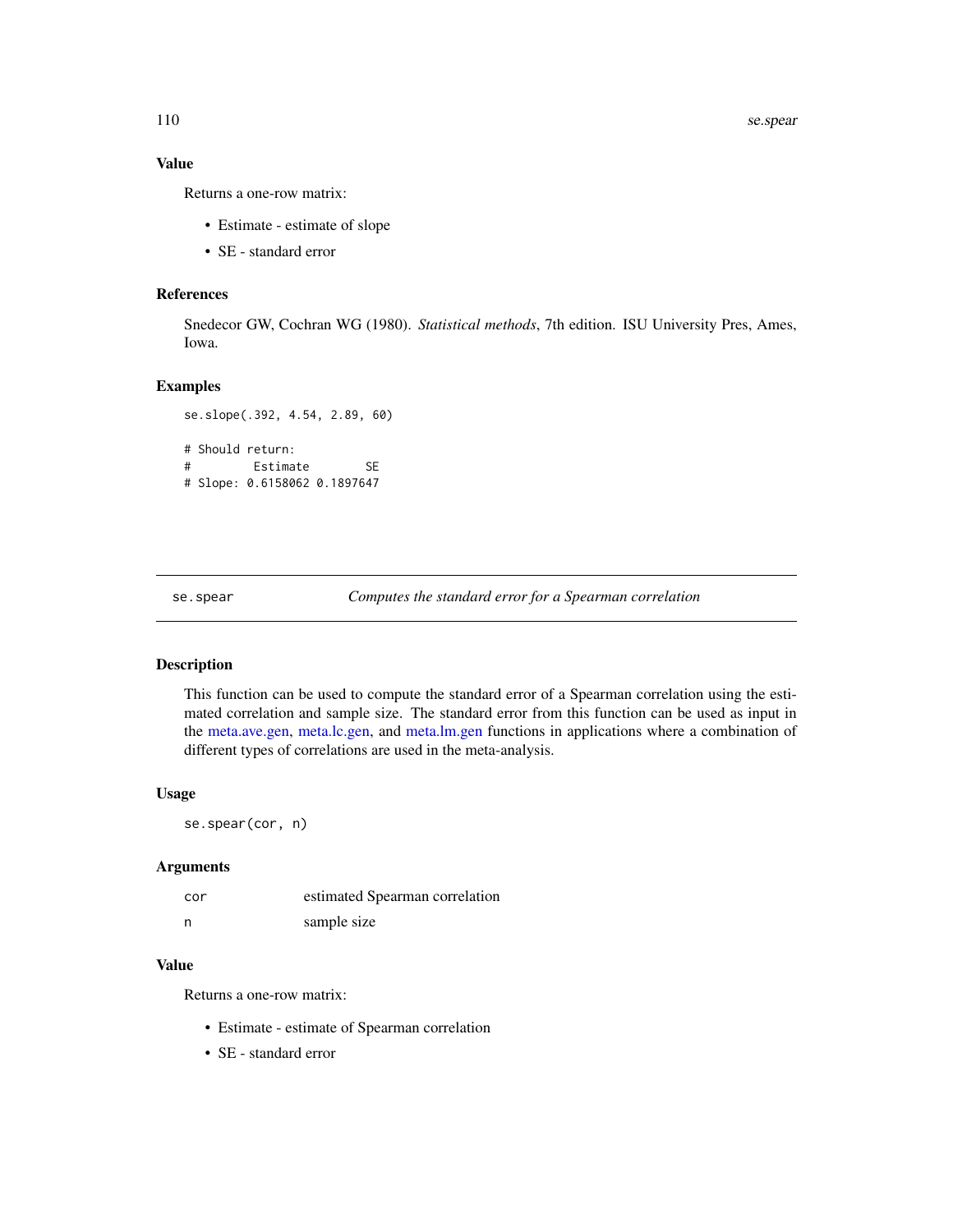## <span id="page-110-0"></span>se.stdmean.ps 111

## References

Bonett DG, Wright TA (2000). "Sample size requirements for estimating Pearson, Kendall and Spearman correlations." *Psychometrika*, 65(1), 23–28. ISSN 0033-3123, doi: [10.1007/BF02294183,](https://doi.org/10.1007/BF02294183) <https://link.springer.com/article/10.1007/BF02294183>.

#### Examples

se.spear(.40, 55) # Should return: # Estimate SE # Spearman correlation: 0.4 0.1210569

| se.stdmean.ps | Computes the standard error for a paired-samples standardized mean |
|---------------|--------------------------------------------------------------------|
|               | difference                                                         |

## Description

The effect size estimate and standard error output from this function can be used as input in the [meta.ave.gen,](#page-7-0) [meta.lc.gen,](#page-35-0) and [meta.lm.gen](#page-56-0) functions in applications where compatible standardized mean differences from a combination of 2-group and paired-samples experiments are used in the meta-analysis.

## Usage

se.stdmean.ps(m1, m2, sd1, sd2, cor, n, stdzr)

## Arguments

| m1              | sample mean for measurement 1                            |
|-----------------|----------------------------------------------------------|
| m <sub>2</sub>  | sample mean for measurement 2                            |
| sd1             | sample standard deviation for measurement 1              |
| sd <sub>2</sub> | sample standard deviation for measurement 2              |
| cor             | sample correlation for measurements 1 and 2              |
| n               | sample size                                              |
| stdzr           | • set to 0 for square root average variance standardizer |
|                 | • set to 1 for group 1 SD standardizer                   |
|                 | • set to 2 for group 2 SD standardizer                   |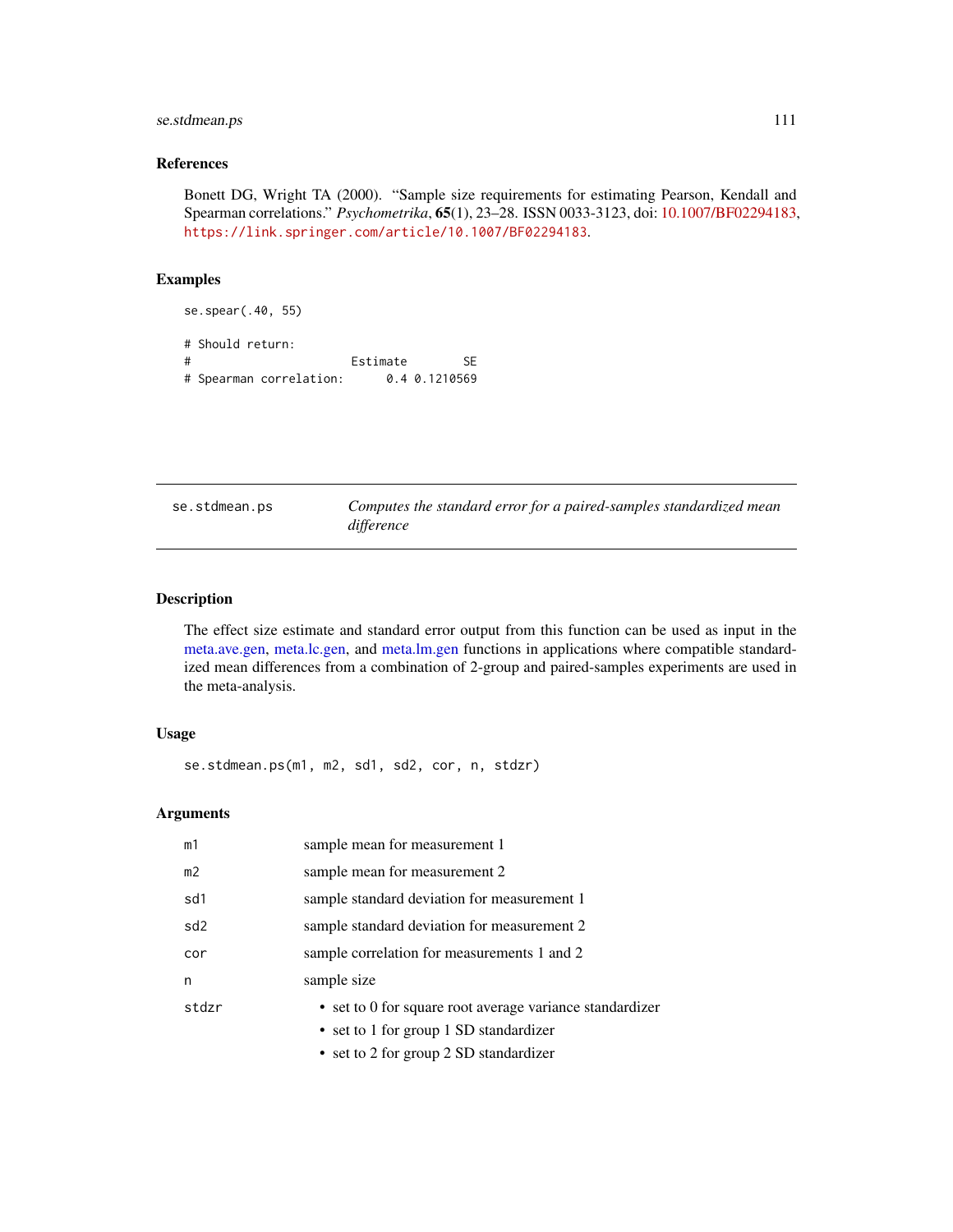## <span id="page-111-0"></span>Value

Returns a one-row matrix:

- Estimate estimate of standardized mean difference
- SE standard error

### References

Bonett DG (2009). "Meta-analytic interval estimation for standardized and unstandardized mean differences." *Psychological Methods*, 14(3), 225–238. ISSN 1939-1463, doi: [10.1037/a0016619,](https://doi.org/10.1037/a0016619) <https://doi.apa.org/getdoi.cfm?doi=10.1037/a0016619>.

#### Examples

```
se.stdmean.ps(23.9, 25.1, 1.76, 2.01, .78, 25, 0)
# Should return:
# Estimate SE
# Standardizedd mean difference: -0.6352097 0.1602852
```

| se.stdmean2 | Computes the standard error for a 2-group standardized mean differ- |
|-------------|---------------------------------------------------------------------|
|             | ence                                                                |

## Description

Use the square root average variance standardizer ( $stdz = 0$ ) for 2-group experimental designs. Use the square root weighted variance standardizer (stdzr  $= 3$ ) for 2-group nonexperimental designs with simple random sampling. The single-group standardizers (stdzr  $= 1$  and stdzr  $= 2$ ) can be used with either 2-group experimental or nonexperimental designs. The effect size estimate and standard error output from this function can be used as input in the [meta.ave.gen,](#page-7-0) [meta.lc.gen,](#page-35-0) and [meta.lm.gen](#page-56-0) functions in applications where compatible standardized mean differences from a combination of 2-group and paired-samples experiments are used in the meta-analysis.

#### Usage

se.stdmean2(m1, m2, sd1, sd2, n1, n2, stdzr)

#### Arguments

| m1  | sample mean for group 1               |
|-----|---------------------------------------|
| m2  | sample mean for group 2               |
| sd1 | sample standard deviation for group 1 |
| sd2 | sample standard deviation for group 2 |
| n1  | group 1 sample size                   |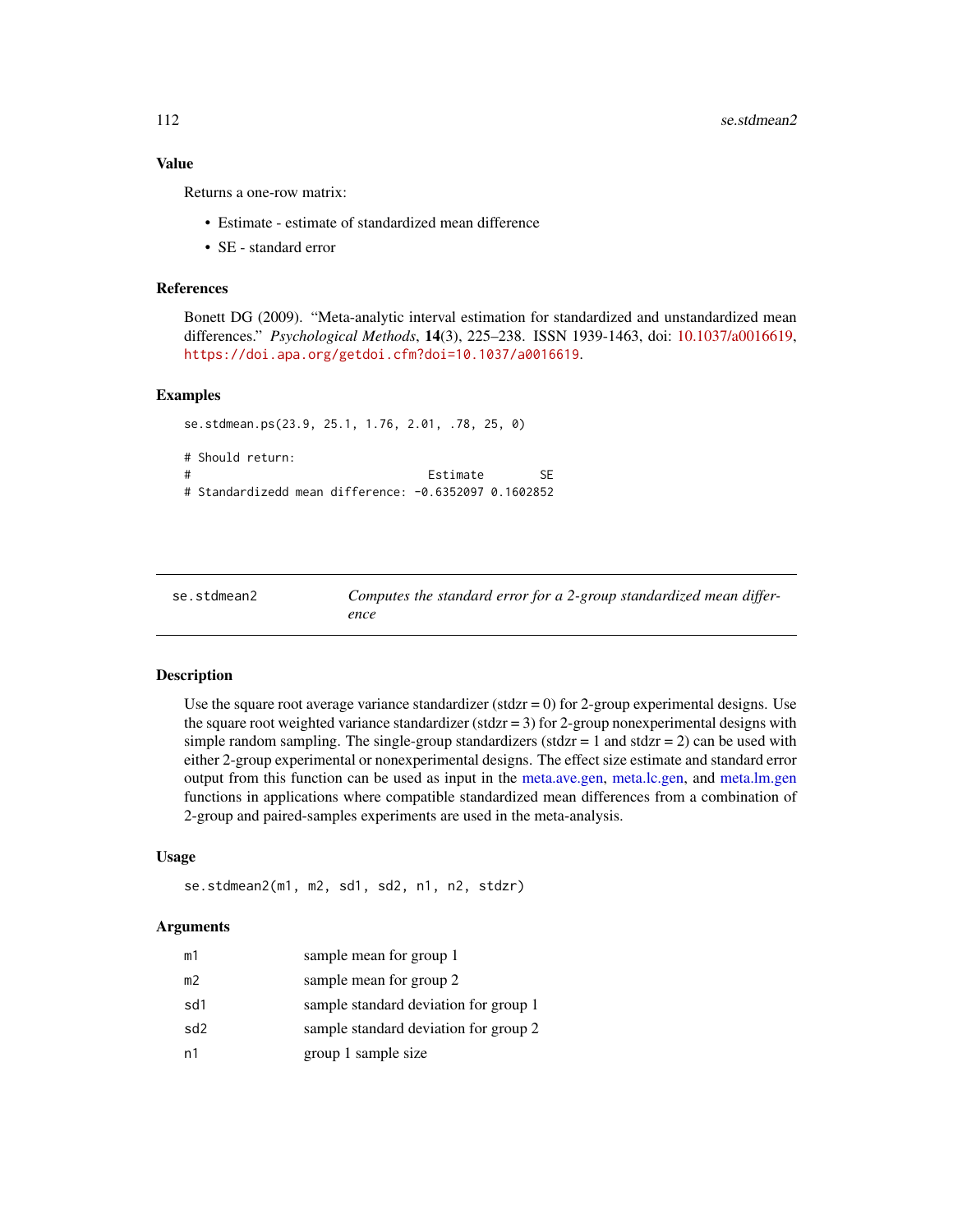| n <sub>2</sub> | group 2 sample size                                       |
|----------------|-----------------------------------------------------------|
| stdzr          | • set to 0 for square root average variance standardizer  |
|                | • set to 1 for group 1 SD standardizer                    |
|                | • set to 2 for group 2 SD standardizer                    |
|                | • set to 3 for square root weighted variance standardizer |

# Value

Returns a one-row matrix:

- Estimate estimate of standardized mean difference
- SE standard error

# References

Bonett DG (2009). "Meta-analytic interval estimation for standardized and unstandardized mean differences." *Psychological Methods*, 14(3), 225–238. ISSN 1939-1463, doi: [10.1037/a0016619,](https://doi.org/10.1037/a0016619) <https://doi.apa.org/getdoi.cfm?doi=10.1037/a0016619>.

## Examples

se.stdmean2(21.9, 16.1, 3.82, 3.21, 40, 40, 0)

# Should return: # Estimate SE # Standardized mean difference: 1.643894 0.2629049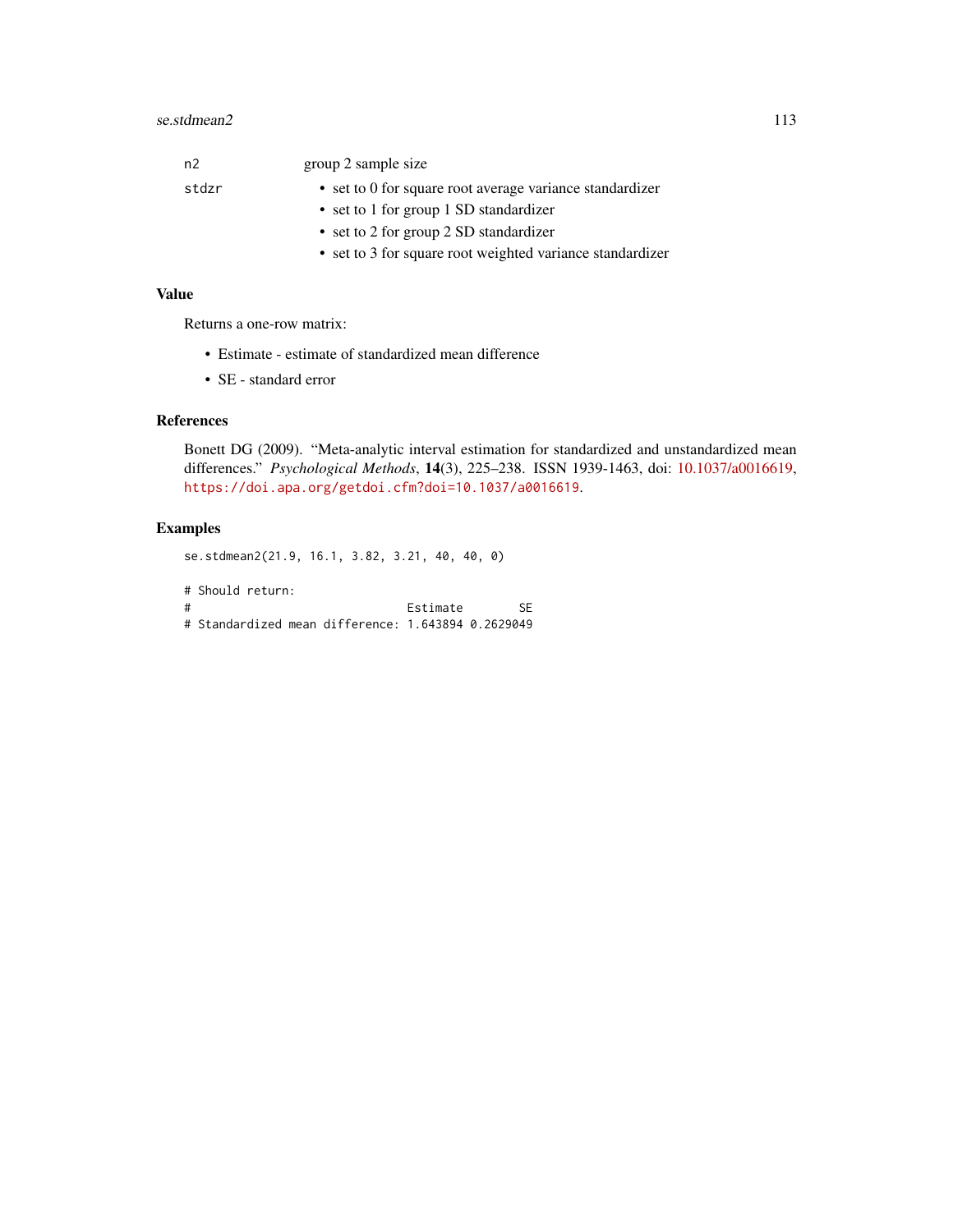# Index

ci.fisher, [4](#page-3-0) cor.from.t, [4](#page-3-0) meta.ave.agree, [5](#page-4-0) meta.ave.cor, [6](#page-5-0) meta.ave.cronbach, [7](#page-6-0) meta.ave.gen, [8,](#page-7-1) *[99](#page-98-0)[–108](#page-107-0)*, *[110–](#page-109-0)[112](#page-111-0)* meta.ave.gen.cc, [10](#page-9-0) meta.ave.gen.rc, [11](#page-10-0) meta.ave.mean.ps, [12](#page-11-0) meta.ave.mean2, [14](#page-13-0) meta.ave.meanratio.ps, [15](#page-14-0) meta.ave.meanratio2, [16](#page-15-0) meta.ave.odds, [18](#page-17-0) meta.ave.path, [19](#page-18-0) meta.ave.pbcor, [20](#page-19-0) meta.ave.plot, [22](#page-21-0) meta.ave.prop.ps, [23](#page-22-0) meta.ave.prop2, [24](#page-23-0) meta.ave.propratio2, [26](#page-25-0) meta.ave.semipart, [27](#page-26-0) meta.ave.slope, [28](#page-27-0) meta.ave.spear, [29](#page-28-0) meta.ave.stdmean.ps, [30](#page-29-0) meta.ave.stdmean2, [32](#page-31-0) meta.ave.var, [33](#page-32-0) meta.chitest, [34](#page-33-0) meta.lc.agree, [35](#page-34-0) meta.lc.gen, [36,](#page-35-1) *[84](#page-83-0)*, *[99–](#page-98-0)[108](#page-107-0)*, *[110–](#page-109-0)[112](#page-111-0)* meta.lc.mean.ps, [37,](#page-36-0) *[85](#page-84-0)* meta.lc.mean1, [38](#page-37-0) meta.lc.mean2, [39,](#page-38-0) *[87](#page-86-0)* meta.lc.meanratio.ps, [41](#page-40-0) meta.lc.meanratio2, [42](#page-41-0) meta.lc.odds, [43](#page-42-0) meta.lc.prop.ps, [45](#page-44-0) meta.lc.prop1, [46](#page-45-0) meta.lc.prop2, [47,](#page-46-0) *[93](#page-92-0)* meta.lc.propratio2, [48](#page-47-0) meta.lc.stdmean.ps, [49,](#page-48-0) *[96](#page-95-0)*

meta.lc.stdmean2, [51,](#page-50-0) *[97](#page-96-0)* meta.lm.agree, [52](#page-51-0) meta.lm.cor, [53](#page-52-0) meta.lm.cor.gen, [54](#page-53-0) meta.lm.cronbach, [55](#page-54-0) meta.lm.gen, [57,](#page-56-1) *[99](#page-98-0)[–102](#page-101-0)*, *[104](#page-103-0)[–108](#page-107-0)*, *[110](#page-109-0)[–112](#page-111-0)* meta.lm.mean.ps, [58](#page-57-0) meta.lm.mean1, [59](#page-58-0) meta.lm.mean2, [60](#page-59-0) meta.lm.meanratio.ps, [61](#page-60-0) meta.lm.meanratio2, [63](#page-62-0) meta.lm.odds, [64](#page-63-0) meta.lm.prop.ps, [66](#page-65-0) meta.lm.prop1, [67](#page-66-0) meta.lm.prop2, [68](#page-67-0) meta.lm.propratio2, [69](#page-68-0) meta.lm.semipart, [71](#page-70-0) meta.lm.spear, [72](#page-71-0) meta.lm.stdmean.ps, [73](#page-72-0) meta.lm.stdmean2, [74](#page-73-0) meta.sub.cor, [76](#page-75-0) meta.sub.cronbach, [77](#page-76-0) meta.sub.pbcor, [78](#page-77-0) meta.sub.semipart, [80](#page-79-0) meta.sub.spear, [81](#page-80-0) replicate.cor, [83](#page-82-0) replicate.gen, [84](#page-83-0) replicate.mean.ps, [85](#page-84-0) replicate.mean2, [87](#page-86-0) replicate.oddsratio, [89](#page-88-0) replicate.plot, [90](#page-89-0) replicate.prop2, [93](#page-92-0) replicate.slope, [94](#page-93-0) replicate.stdmean.ps, [96](#page-95-0) replicate.stdmean2, [97](#page-96-0) se.cor, [99](#page-98-0) se.mean.ps, [100](#page-99-0) se.mean2, [101](#page-100-0)